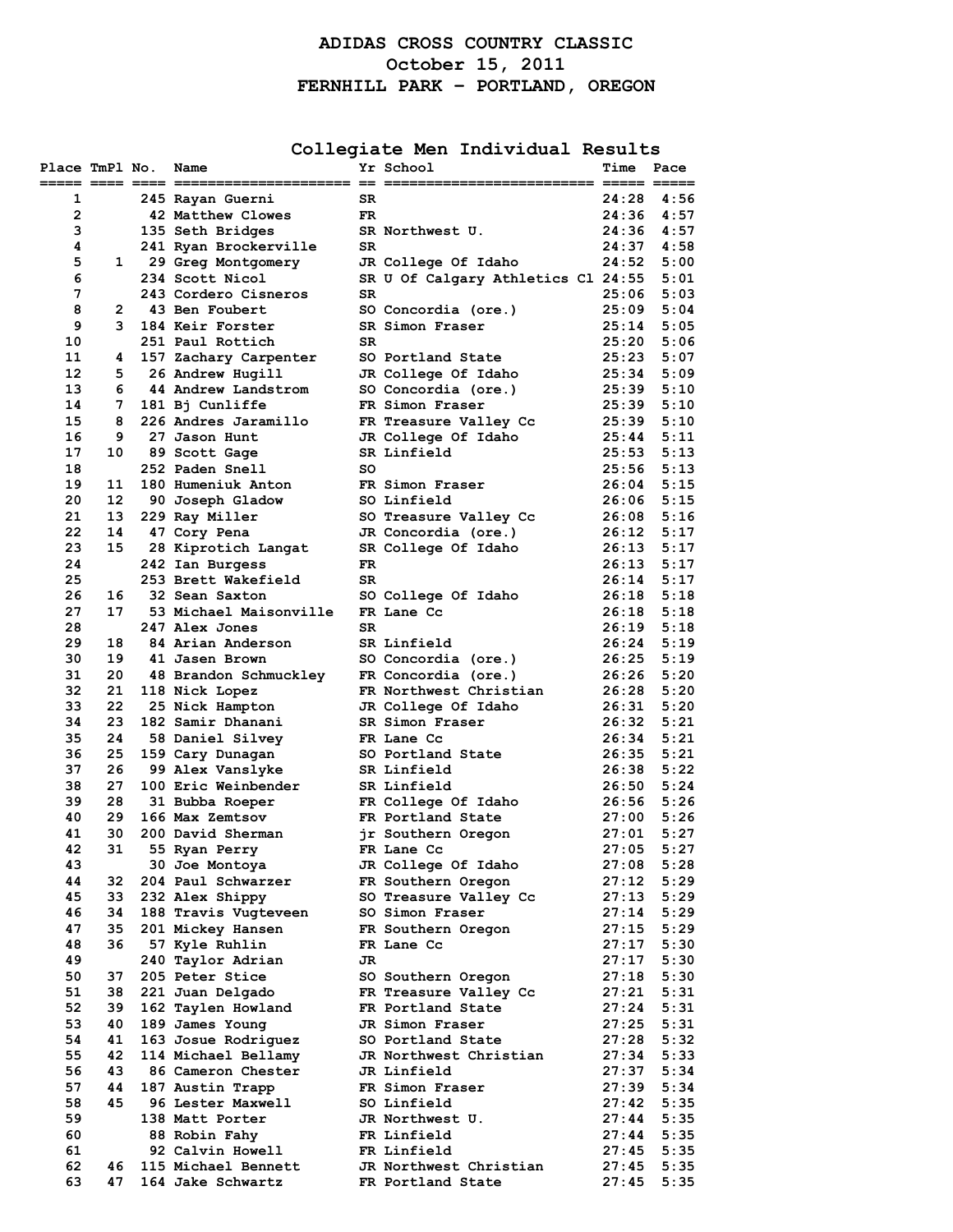| 64  | 48  | 52 Joe Campbell        |     | FR Lane Cc                             | 27:47          | 5:36 |
|-----|-----|------------------------|-----|----------------------------------------|----------------|------|
| 65  |     | 91 Jason Hight         |     | SO Linfield                            | $27:47$ 5:36   |      |
| 66  |     | 94 Chad Linnerooth     |     | FR Linfield                            | 27:48          | 5:36 |
| 67  | 49  | 224 Garrett Hook       |     | FR Treasure Valley Cc                  | $27:53$ 5:37   |      |
| 68  | 50  | 165 Levi Younger       |     | JR Portland State                      | 27:56          | 5:37 |
| 69  | 51  | 217 Reynaldo Celestino |     | SO Treasure Valley Cc                  | 27:59          | 5:38 |
| 70  | 52  | 119 James Osowski      |     | FR Northwest Christian                 | 28:02          | 5:39 |
| 71  |     | 85 Lucian Battaglia    |     | SR Linfield                            | 28:11          | 5:41 |
| 72  | 53. | 202 Justin Jakubauskas |     | FR Southern Oregon                     | $28:22$ 5:43   |      |
| 73  |     | 249 Miquel Nieves      | so  |                                        | $28:24$ 5:43   |      |
| 74  | 54  | 113 Jeremy Aucoin      |     | SR Northwest Christian                 | 28:32 5:45     |      |
| 75  | 55  | 59 Stetson Smith       |     | FR Lane Cc                             | 28:38 5:46     |      |
| 76  | 56  | 6 Andrew Jensen        |     | SR Central Oregon Community            | $28:40$ 5:46   |      |
| 77  | 57  | 51 Brandon Bouchet     |     | FR Lane Cc                             | 28:59          | 5:50 |
| 78  |     | 97 Max Milander        |     | SO Linfield                            | 29:03          | 5:51 |
| 79  |     | 56 Weston Petewon      |     | FR Lane Cc                             | $29:09$ $5:52$ |      |
| 80  | 58  | 233 Tyler Wentz        |     | FR Treasure Valley Cc                  | $29:12$ 5:53   |      |
| 81  |     | 24 Camden Debruler     |     | FR College Of Idaho                    | $29:12$ $5:53$ |      |
| 82  |     | 186 Ellenwood Stuart   |     | FR Simon Fraser                        | $29:17$ 5:54   |      |
| 83  |     | 93 Brandon Lemerande   |     | SO Linfield                            | $29:19$ $5:54$ |      |
| 84  |     | 60 Dane Steeves        |     | SO Lane Cc                             | 29:22          | 5:55 |
| 85  | 59. | 117 Crosby Green       |     | SO Northwest Christian                 | 29:23          | 5:55 |
| 86  |     | 223 Obadiah Harriman   |     | FR Treasure Valley Cc                  | 29:30 5:57     |      |
| 87  |     | 2906 Cj Spisla         | FR. |                                        | 29:35 5:58     |      |
| 88  |     | 98 Nic Miles           |     | JR Linfield                            | 30:01          | 6:03 |
| 89  |     | 61 Tyler Zyph          |     | FR Lane Cc                             | 30:02          | 6:03 |
| 90  |     | 218 Marcos Cisneros    |     | FR Treasure Valley Cc                  | 30:18          | 6:06 |
| 91  |     | 139 Ben Schmalz        |     | SO Northwest U.                        | 31:22          | 6:19 |
| 92  |     | 244 Willix Fandrey     | SO. |                                        | 31:25          | 6:20 |
| 93  | 60. | 122 Matthew Trevorrow  |     | FR Northwest Christian                 | 31:25          | 6:20 |
| 94  |     | 231 Sam Romney         |     | SO Treasure Valley Cc                  | 31:41          | 6:23 |
| 95  | 61  | 8 Samuel Schwarz       |     | SR Central Oregon Community            | 31:43          | 6:23 |
| 96  |     | 222 Brandon Guerra     |     | FR Treasure Valley Cc                  | 32:01          | 6:27 |
| 97  |     | 87 Jason Church        |     | JR Linfield                            | 32:40          | 6:35 |
| 98  |     | 228 Blake McLaughlin   |     | FR Treasure Valley Cc                  | 33:49          | 6:49 |
| 99  |     | 116 Michael Gonzales   |     | SO Northwest Christian                 | 34:41          | 6:59 |
| 100 | 62  | 4 Cody Arlint          |     | SR Central Oregon Community 35:49 7:13 |                |      |
| 101 | 63  | 9 Jacob Villa          |     | SR Central Oregon Community            | 37:53          | 7:38 |
| 102 | 64  | 7 Zach Kirklan         |     | SR Central Oregon Community            | 40:06          | 8:04 |
| 103 |     | 137 Ryan McNamara      |     | SO Northwest U.                        | 44:29          | 8:57 |

# **Collegiate Men Team Scores**

**1. College Of Idaho**  $16 (22) (28) = 46$ **Greg Montgomery, Andrew Hugill, Jason Hunt, Kiprotich Langat, Sean Saxton, Nick Hampton, Bubba Roeper 2. Concordia (ore.) 2 6 14 19 20 = 61 Ben Foubert, Andrew Landstrom, Cory Pena, Jasen Brown, Brandon Schmuckley 3. Simon Fraser 34** (40) (44) = 78 **Keir Forster, Bj Cunliffe, Humeniuk Anton, Samir Dhanani, Travis Vugteveen, James Young, Austin Trapp 4. Linfield 10 12 18 26 27 (43) (45) = 93 Scott Gage, Joseph Gladow, Arian Anderson, Alex Vanslyke, Eric Weinbender, Cameron Chester, Lester Maxwell 5. Portland State 4 25 29 39 41 (47) (50) = 138 Zachary Carpenter, Cary Dunagan, Max Zemtsov, Taylen Howland, Josue Rodriguez, Jake Schwartz, Levi Younger 6. Treasure Valley Cc 8 13 33 38 49 (51) (58) = 141 Andres Jaramillo, Ray Miller, Alex Shippy, Juan Delgado, Garrett Hook, Reynaldo Celestino, Tyler Wentz 7. Lane Cc 17 24 31 36 48 (55) (57) = 156 Michael Maisonville, Daniel Silvey, Ryan Perry, Kyle Ruhlin, Joe Campbell, Stetson Smith, Brandon Bouchet 8. Southern Oregon 30 32 35 37 53 = 187**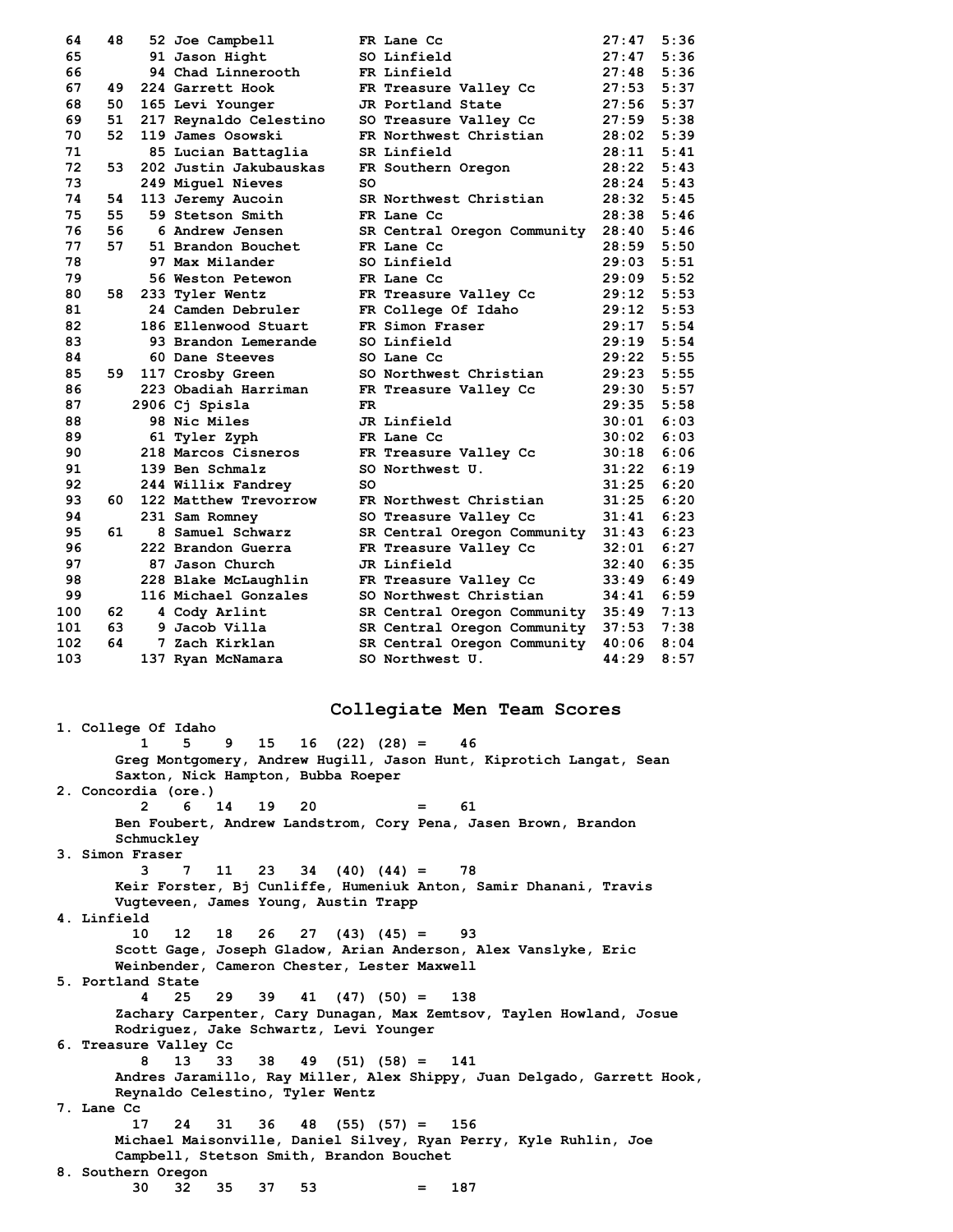**David Sherman, Paul Schwarzer, Mickey Hansen, Peter Stice, Justin Jakubauskas 9. Northwest Christian 21 42 46 52 54 (59) (60) = 215 Nick Lopez, Michael Bellamy, Michael Bennett, James Osowski, Jeremy Aucoin, Crosby Green, Matthew Trevorrow 10. Central Oregon Community Colle 56 61 62 63 64 = 306**

**Andrew Jensen, Samuel Schwarz, Cody Arlint, Jacob Villa, Zach Kirklan**

**Collegiate Women Individual Results**

| Place TmPl No. |                | Name                                             |     | Gr School              | Time           | Pace |
|----------------|----------------|--------------------------------------------------|-----|------------------------|----------------|------|
|                |                |                                                  |     |                        |                |      |
| 1              |                | 239 Andria Scheese                               | SR  |                        | 17:22          | 5:36 |
| $\mathbf{2}$   | 1              | 178 Jessica Smith                                |     | SR Simon Fraser        | 17:27          | 5:37 |
| з              | $\overline{2}$ | 39 Gina Paletta                                  |     | FR Concordia (ore.)    | 17:46          | 5:44 |
| 4              | 3              | 108 Brittany Petersen                            |     | SR Northwest Christian | 17:47          | 5:44 |
| 5              | 4              | 169 Lindsey Butterworth                          |     | SO Simon Fraser        | 17:57          | 5:47 |
| 6              | 5.             | 191 Seena Frantz                                 |     | JR Southern Oregon     | 17:58          | 5:47 |
| 7              | 6              | 106 Ally Manley                                  |     | FR Northwest Christian | $17:59$ $5:48$ |      |
| 8              | 7              | 18 Sora Klopfenstein                             |     | SO College Of Idaho    | $18:02$ 5:49   |      |
| 9              | 8              | 16 Hillary Holt                                  |     | SO College Of Idaho    | 18:06          | 5:50 |
| 10             | 9              | 104 Stephanie Hescock                            |     | SR Northwest Christian | 18:07          | 5:50 |
| 11             | 10             | 38 Lauren Moran                                  |     | SR Concordia (ore.)    | $18:13$ $5:52$ |      |
| 12             | 11             | 37 Junia Limage                                  |     | SR Concordia (ore.)    | 18:15          | 5:53 |
| 13             | 12             | 144 Elizabeth Keaveny                            |     | SR Portland            | 18:20          | 5:54 |
| 14             |                | 238 Shannon Porter                               | JR. |                        | $18:23$ 5:55   |      |
| 15             | 13             | 141 Lindsay Baker                                |     | SR Portland            | $18:24$ 5:56   |      |
| 16             | 14             | 177 Sarah Sawatzky                               |     | SO Simon Fraser        | 18:24          | 5:56 |
| 17             | 15             | 142 Andrea Dettmann                              |     | FR Portland            | 18:25          | 5:56 |
| 18             | 16             | 175 Michaela Kane                                |     | JR Simon Fraser        | $18:26$ 5:56   |      |
| 19             | 17             | 211 Susanna Fleming                              |     | FR Treasure Valley Cc  | 18:27          | 5:57 |
| 20             | 18             | 17 Sarah Johnson                                 |     | SO College Of Idaho    | 18:30          | 5:58 |
| 21             |                | 49 Gylany Crossman                               |     | SO Lane Cc             | $18:34$ 5:59   |      |
| 22             | 19             | 80 Mimi Seeley                                   |     | SO Linfield            | 18:37          | 6:00 |
| 23             |                | 207 Heather Spinney                              |     | SR Spirit Of Oregon    | 18:38          | 6:00 |
| 24             | 20             | 140 Sarah Auer                                   |     | SR Portland            | 18:38          | 6:00 |
| 25             | 21             | 22 Kayloni Perry                                 |     | SR College Of Idaho    | $18:39$ $6:00$ |      |
| 26             | 22             | 148 Marci Witczak                                |     | FR Portland            | 18:40          | 6:01 |
| 27             | 23             | 13 Kaitlyn Gerard                                |     | JR College Of Idaho    | 18:41          | 6:01 |
| 28             | 24             | 199 Alexandra Rudd                               |     | SO Southern Oregon     | 18:43          | 6:02 |
| 29             | 25             | 111 Emily Svendson-Mclean FR Northwest Christian |     |                        | 18:43          | 6:02 |
| 30             | 26             | 40 Sarah Whybark                                 |     | FR Concordia (ore.)    | 18:43          | 6:02 |
| 31             | 27             | 143 Melissa Hastings                             |     | SO Portland            | 18:45          | 6:02 |
| 32             | 28             | 132 Joanna Sowers                                |     | FR Northwest U.        | 18:46          | 6:03 |
| 33             | 29             | 150 Brandy Castillo                              |     | JR Portland State      | 18:49          | 6:04 |
| 34             | 30             | 172 Kim Doerksen                                 |     | SO Simon Fraser        | 18:55          | 6:06 |
| 35             | 31             | 20 Myja Maki                                     |     | SO College Of Idaho    | 18:55          | 6:06 |
| 36             | 32             | 67 Nelly Evans                                   |     | JR Linfield            | 18:59          | 6:07 |
| 37             | 33             | 134 Lindsey Wagner                               |     | JR Northwest U.        | 19:01          | 6:08 |
| 38             | 34             | 174 Brianna Kane                                 |     | SR Simon Fraser        | $19:03$ 6:08   |      |
| 39             | 35.            | 210 Alicia Fields                                |     | FR Treasure Valley Cc  | 19:04          | 6:09 |
| 40             | 36             | 216 Annie Wade                                   |     | FR Treasure Valley Cc  | 19:07          | 6:09 |
| 41             | 37             | 79 Shanna Peaden                                 |     | SR Linfield            | 19:07          | 6:10 |
| 42             | 38             | 125 Paige Delapp                                 |     | SR Northwest U.        | 19:10          | 6:10 |
| 43             | 39             | 167 Kirsten Allen                                |     | SO Simon Fraser        | 19:10          | 6:11 |
| 44             |                | 176 Leah Regan                                   |     | FR Simon Fraser        | 19:11          | 6:11 |
| 45             | 40             | 82 Madison Trowbridge                            |     | FR Linfield            | 19:11          | 6:11 |
| 46             | 41             | 69 Hannah Greider                                |     | SO Linfield            | 19:12          | 6:11 |
| 47             | 42             | 154 Keikoanne Hollins                            |     | FR Portland State      | 19:12          | 6:11 |
| 48             | 43             |                                                  |     | SO College Of Idaho    |                | 6:12 |
|                |                | 21 Kenna Middleton                               |     |                        | 19:15          |      |
| 49             | 44             | 103 Heidi Gori                                   |     | SO Northwest Christian | 19:18          | 6:13 |
| 50             | 45             | 34 Natalie Ball                                  |     | FR Concordia (ore.)    | 19:21          | 6:14 |
| 51             | 46             | 68 Gretchen George                               |     | SR Linfield            | 19:25          | 6:15 |
| 52             | 47             | 192 Anne Hagy                                    |     | JR Southern Oregon     | 19:28          | 6:16 |
| 53             | 48             | 74 Audrey Lichten                                |     | FR Linfield            | 19:31          | 6:17 |
| 54             |                | 12 Madison Crookham                              |     | SO College Of Idaho    | 19:32          | 6:18 |
| 55             |                | 168 Madeleine Barker                             |     | SO Simon Fraser        | 19:33          | 6:18 |
| 56             |                | 236 Michelle Harteloo                            | SR  |                        | 19:33          | 6:18 |
| 57             | 49             | 151 Brittany Castillo                            |     | JR Portland State      | 19:35          | 6:19 |
| 58             |                | 23 Elynn Smith                                   |     | JR College Of Idaho    | 19:36          | 6:19 |
| 59             | 50             | 133 Sigrid Thoreson                              |     | SO Northwest U.        | 19:37          | 6:19 |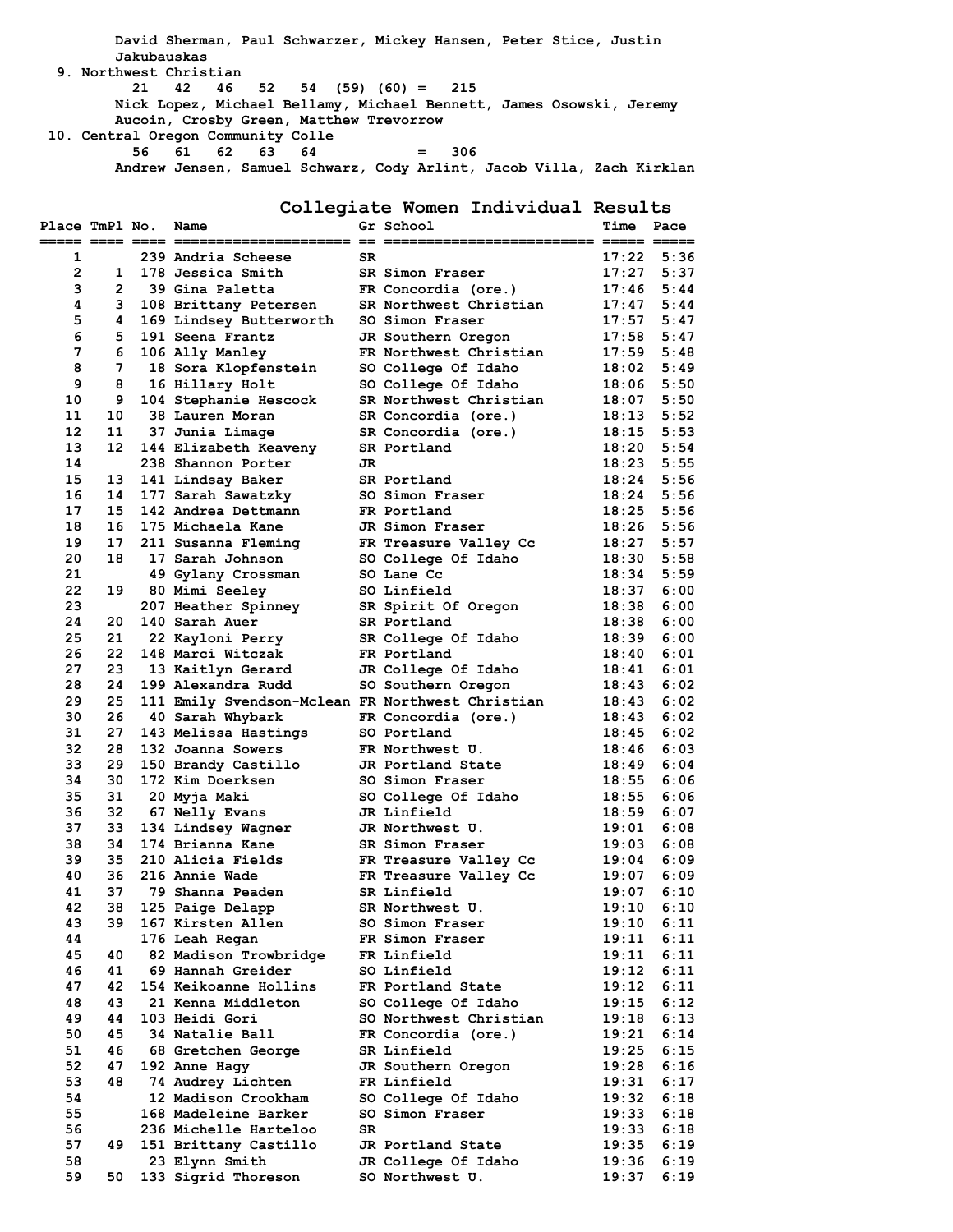| 60  | 51 | 213 Irene Olivo         |    | SO Treasure Valley Cc       | 19:40              | 6:20 |
|-----|----|-------------------------|----|-----------------------------|--------------------|------|
| 61  |    | 171 Caitlin Dell        |    | SO Simon Fraser             | 19:40              | 6:20 |
| 62  | 52 | 195 Rebecca Lupescu     |    | FR Southern Oregon          | 19:44              | 6:21 |
| 63  | 53 | 130 Julia Johnson       |    | JR Northwest U.             | 19:44              | 6:22 |
| 64  |    | 173 Bianca Gonzales     |    | SR Simon Fraser             | 19:45              | 6:22 |
| 65  | 54 | 194 Kattarina Korpela   |    | SO Southern Oregon          | 19:47              | 6:22 |
| 66  | 55 | 110 Sierra Schorer Noll |    | JR Northwest Christian      | 19:48              | 6:23 |
| 67  | 56 | 198 Jessie Rozario      |    | FR Southern Oregon          | 19:49              | 6:23 |
| 68  | 57 | 112 Riley Swanson       |    | SR Northwest Christian      | 19:50              | 6:23 |
| 69  |    | 105 Ashley Kinney       |    | SO Northwest Christian      | 19:50              | 6:23 |
| 70  | 58 | 146 Lily Shafer         |    | SO Portland                 | 19:50              | 6:23 |
| 71  |    | 11 Jocelyn Allen        |    | FR College Of Idaho         | 19:59              | 6:26 |
| 72  |    | 50 Rachel Jensen        |    | SO Lane Cc                  | 20:01              | 6:27 |
| 73  | 59 | 123 Kelsey Anderson     |    | FR Northwest U.             | 20:04              | 6:28 |
| 74  | 60 | 190 Micaela Bishop      |    | SO Southern Oregon          | 20:09 6:29         |      |
| 75  | 61 | 214 Jennifer Sosa       |    | FR Treasure Valley Cc       | 20:10 6:30         |      |
| 76  |    | 75 Sarah Lopez          |    | FR Linfield                 | 20:12              | 6:31 |
| 77  |    | 10 Laurie Porter        |    | SR Club Northwest           | 20:22 6:34         |      |
| 78  |    | 149 Claire Yearian      |    | SO Portland                 | 20:22 6:34         |      |
| 79  |    | 63 Jill Boroughs        |    | JR Linfield                 | 20:25              | 6:35 |
| 80  |    | 77 Brooke Niemann       |    | FR Linfield                 | 20:27 6:35         |      |
| 81  |    | 170 Heather Carviel     |    | SO Simon Fraser             | $20:28$ 6:36       |      |
| 82  |    | 70 Claire Hann          |    | SO Linfield                 | 20:31              | 6:37 |
| 83  |    | 193 Lindsey Harris      |    | JR Southern Oregon          | 20:34 6:37         |      |
| 84  |    | 73 Emily Kreifels       |    | FR Linfield                 | 20:35              | 6:38 |
| 85  |    | 109 Kathryn Peterson    |    | SO Northwest Christian      | 20:36              | 6:38 |
| 86  |    | 19 Lacey Kniep          |    | SO College Of Idaho         | 20:40              | 6:40 |
| 87  |    | 206 Sydnie Johnson      |    | SR Spirit Of Oregon         | $20:43$ $6:40$     |      |
| 88  |    | 15 Andrea Hayes         |    | JR College Of Idaho         | 20:45 6:41         |      |
| 89  | 62 | 128 Meagan Governor     |    | SO Northwest U.             | 20:51              | 6:43 |
| 90  |    | 102 Anita Fernandez     |    | JR Northwest Christian      | $20:57$ 6:45       |      |
| 91  |    | 81 Katie Skinner        |    | SO Linfield                 | 20:59              | 6:46 |
| 92  |    | 197 Delane Petersen     |    | JR Southern Oregon          | 21:01              | 6:46 |
| 93  | 63 |                         |    | SO Concordia (ore.)         | $21:03 \quad 6:47$ |      |
|     |    | 35 Kristina Cupp        |    |                             |                    |      |
| 94  |    | 237 Maggie Pesanti      | SR |                             | 21:04              | 6:47 |
| 95  | 64 | 36 Ellen Dexter         |    | SO Concordia (ore.)         | 21:04              | 6:47 |
| 96  |    | 83 Emily Zegar          |    | SO Linfield                 | 21:07              | 6:48 |
| 97  |    | 64 Amanda Cordes        |    | SR Linfield                 | $21:22$ 6:53       |      |
| 98  |    | 78 Meghan O'Rourke      |    | FR Linfield                 | 21:26 6:54         |      |
| 99  |    | 66 Calli Dowdy          |    | FR Linfield                 | $21:27$ 6:55       |      |
| 100 |    | 76 Mariah Naegeli       |    | FR Linfield                 | $21:28$ 6:55       |      |
| 101 |    | 126 Molly Evans         |    | SO Northwest U.             | $21:31$ 6:56       |      |
| 102 |    | 196 Tatum Ohana         |    | FR Southern Oregon          | 21:33              | 6:57 |
| 103 | 65 | 209 Melissa Carbajal    |    | SO Treasure Valley Cc       | 22:03              | 7:06 |
| 104 | 66 | 155 Lora Ross           |    | FR Portland State           | 22:05              | 7:07 |
| 105 |    | 127 Marrisa Flannery    |    | FR Northwest U.             | 22:05              | 7:07 |
| 106 |    | 71 Alexis Heredia       |    | FR Linfield                 | 22:10              | 7:08 |
| 107 | 67 | 153 Victoria Dinu       |    | FR Portland State           | 22:13              | 7:09 |
| 108 |    | 62 Helen Adamson        |    | FR Linfield                 | 22:28              | 7:14 |
| 109 |    | 2 Karen Eberle          |    | SR Central Oregon Community | 22:41              | 7:18 |
| 110 | 68 | 208 Nallely Caballero   |    | FR Treasure Valley Cc       | 22:43              | 7:19 |
| 111 |    | 33 Andrea Avalos        |    | FR Concordia (ore.)         | 22:46              | 7:20 |
| 112 |    | 131 Allison Routh       |    | FR Northwest U.             | 24:45              | 7:58 |
| 113 |    | 235 Marisa Benson       | so |                             | 25:52              | 8:20 |
| 114 |    | 3 Sara Nelson           |    | SR Central Oregon Community | 25:52              | 8:20 |
| 115 |    | 129 Adria Grubb         |    | SO Northwest U.             | 29:01              | 9:21 |
| 116 |    | 124 Ashley Brew         |    | FR Northwest U.             | 29:01              | 9:21 |

## **Collegiate Women Team Scores**

**1. Simon Fraser 1 4 14 16 30 (34) (39) = 65 Jessica Smith, Lindsey Butterworth, Sarah Sawatzky, Michaela Kane, Kim Doerksen, Brianna Kane, Kirsten Allen 2. College Of Idaho 7 8 18 21 23 (31) (43) = 77 Sora Klopfenstein, Hillary Holt, Sarah Johnson, Kayloni Perry, Kaitlyn Gerard, Myja Maki, Kenna Middleton 3. Portland 12 13 15 20 22 (27) (58) = 82 Elizabeth Keaveny, Lindsay Baker, Andrea Dettmann, Sarah Auer, Marci Witczak, Melissa Hastings, Lily Shafer 4. Northwest Christian 3 6 9 25 44 (55) (57) = 87**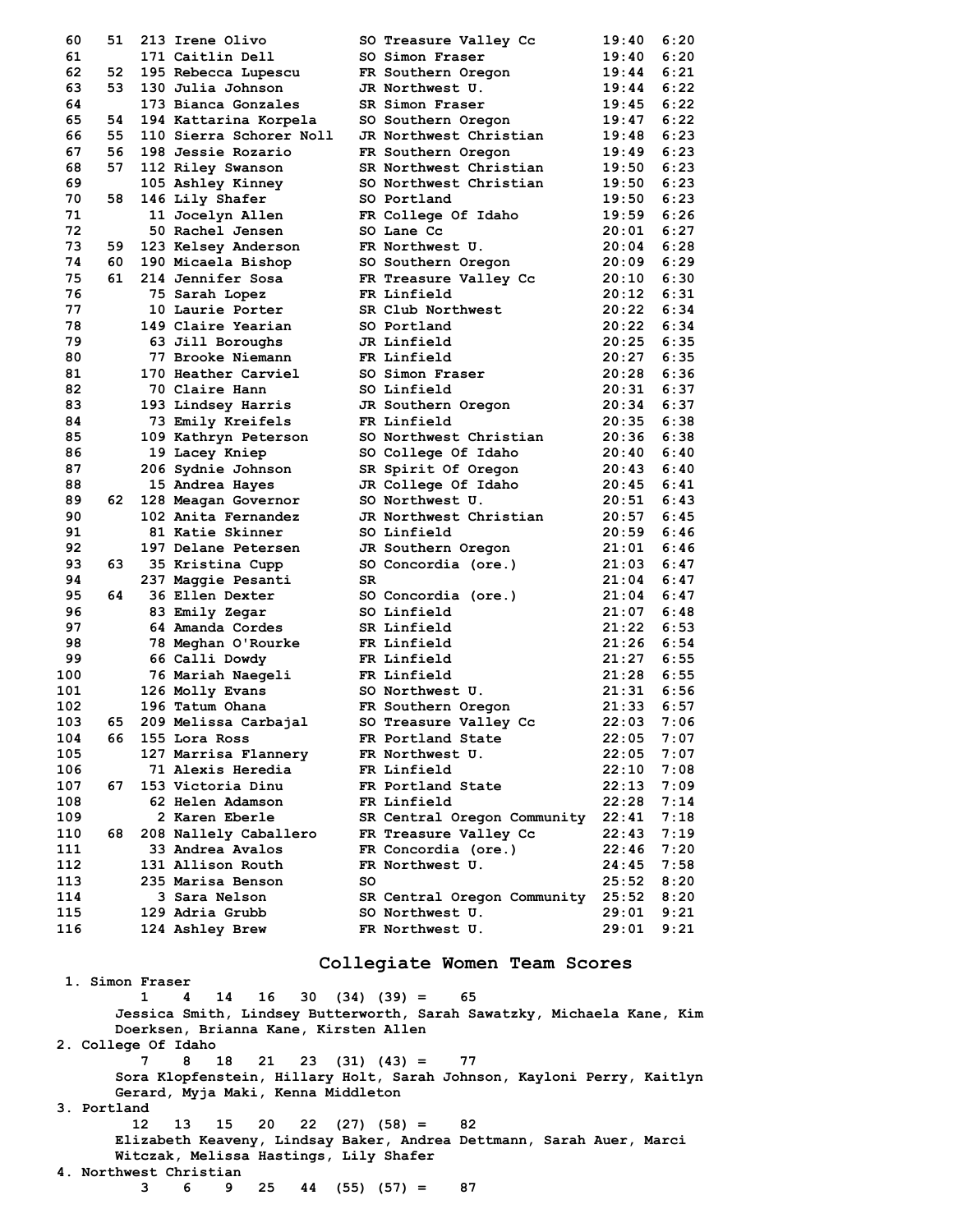**Brittany Petersen, Ally Manley, Stephanie Hescock, Emily Svendson-Mclean, Heidi Gori, Sierra Schorer Noll, Riley Swanson 5. Concordia (ore.) 2 10 11 26 45 (63) (64) = 94 Gina Paletta, Lauren Moran, Junia Limage, Sarah Whybark, Natalie Ball, Kristina Cupp, Ellen Dexter 6. Linfield 19 32 37 40 41 (46) (48) = 169 Mimi Seeley, Nelly Evans, Shanna Peaden, Madison Trowbridge, Hannah Greider, Gretchen George, Audrey Lichten 7. Southern Oregon 5 24 47 52 54 (56) (60) = 182 Seena Frantz, Alexandra Rudd, Anne Hagy, Rebecca Lupescu, Kattarina Korpela, Jessie Rozario, Micaela Bishop 8. Treasure Valley Cc 17 35 36 51 61 (65) (68) = 200 Susanna Fleming, Alicia Fields, Annie Wade, Irene Olivo, Jennifer Sosa, Melissa Carbajal, Nallely Caballero 9. Northwest U. 28 33 38 50 53 (59) (62) = 202 Joanna Sowers, Lindsey Wagner, Paige Delapp, Sigrid Thoreson, Julia Johnson, Kelsey Anderson, Meagan Governor 10. Portland State 29 42 49 66 67 = 253 Brandy Castillo, Keikoanne Hollins, Brittany Castillo, Lora Ross, Victoria Dinu**

# **Junior Varsity Girls II Individual Results**

| Place TmPl No. |      | Name                        |   | Gr School           | Time               | Pace         |
|----------------|------|-----------------------------|---|---------------------|--------------------|--------------|
| 1              | 1    | 554 Blair Harris            |   | 12 Dallas           | 21:37              | 6:58         |
| $\overline{2}$ |      | 2 2787 Janelle Donaldson    |   | 10 Wilson           | 22:06              | 7:07         |
| 3              |      | 3 1596 Claire Seder         |   | 12 Oregon Episcopal | 22:30              | 7:15         |
| 4              |      | 4 2776 Ariel Back           |   | 9 Wilson            |                    | $22:33$ 7:16 |
| 5              |      | 5 941 Allie Popescu         |   | 12 Heritage         |                    | $22:45$ 7:20 |
| 6              |      | 6 1058 Becca Baggs          |   | 12 La Salle         | 22:50              | 7:21         |
| 7              |      | 7 1753 Lucia Morud          |   | 11 Scappoose        |                    | $22:53$ 7:22 |
| 8              |      | 8 1081 Lexi York            |   | 9 La Salle          | $23:08$ 7:27       |              |
| 9              |      | 9 1056 Shannon Acker        |   | 11 La Salle         | 23:09              | 7:27         |
| 10             |      | 10 447 Bryn Walsh           |   | 11 Central Catholic | $23:10$ 7:28       |              |
| 11             | 11   | 435 Elise Francis           |   | 11 Central Catholic | $23:12$ 7:28       |              |
| 12             |      | 12 2865 Kayla Wilson-Betts  |   | 11 Wilsonville      | 23:12              | 7:28         |
| 13             |      | 13 1741 Caroline Brinster   |   | 12 Scappoose        |                    | $23:13$ 7:29 |
| 14             |      | 14 2784 Cailley Cole-Sigmon |   | 12 Wilson           | $23:20$ 7:31       |              |
| 15             |      | 15 1756 Jenny Vardanega     |   | 10 Scappoose        | 23:28              | 7:34         |
| 16             |      | 16 2801 Jessica O'Loughlin  |   | 10 Wilson           |                    | $23:34$ 7:35 |
| 17             |      | 17 2528 Kindra Young        |   | 9 Union             |                    | $23:37$ 7:36 |
| 18             |      | 2937 Brianna Barnes         |   | 11 Putnam           | 23:38              | 7:37         |
| 19             |      | 1032 Samantha Hooper        |   | 11 Klamath Union    |                    | $23:46$ 7:39 |
| 20             |      | 18 438 Siobhan Lieuallen    |   | 11 Central Catholic | $23:46$ 7:39       |              |
| 21             |      | 19 437 Addie Koback         |   | 12 Central Catholic | 23:48              | 7:40         |
| 22             |      | 20 2807 Tasmin Sickler      |   | 12 Wilson           |                    | $23:49$ 7:40 |
| 23             | 21   | 419 Maddy Mowdy             |   | 11 Centennial       | $23:50$ 7:41       |              |
| 24             |      | 22 1380 Chelsea Spink       |   | 10 Madison          | 23:50              | 7:41         |
| 25             |      | 2487 Suzanne Savard         |   | 10 Triad Christian  |                    | $23:54$ 7:42 |
| 26             |      | 23 2857 Brittany Hogan      |   | 12 Wilsonville      | 23:57              | 7:43         |
| 27             |      | 24 1755 Nicole Thomas       |   | 12 Scappoose        | 23:59              | 7:44         |
| 28             |      | 1482 Kayla Watkins          |   | 10 Molalla          |                    | $24:06$ 7:46 |
| 29             |      | 25 1079 Rachel Tholl        |   | 12 La Salle         | 24:11              | 7:47         |
| 30             |      | 26 415 Allison Dalzell      |   | 10 Centennial       | $24:12 \quad 7:48$ |              |
| 31             |      | 27 2861 Sophia Ries         |   | 11 Wilsonville      | $24:13$ 7:48       |              |
| 32             | 28   | 558 Delaney Pape            |   | 11 Dallas           | 24:17              | 7:49         |
| 33             |      | 29 2783 Julia Coleman       |   | 9 Wilson            |                    | $24:19$ 7:50 |
| 34             |      | 30 418 Carina Moss          |   | 9 Centennial        | 24:21              | 7:51         |
| 35             |      | 31 2522 Heather Roemer      | 9 | Union               | 24:22              | 7:51         |
| 36             |      | 32 2854 Maddie Ford         |   | 11 Wilsonville      | $24:27$ 7:52       |              |
| 37             |      | 33 2556 Kelsey Lagerquist   |   | 10 Washougal        | $24:31$ 7:54       |              |
| 38             |      | 34 1069 Alice Marin         |   | 10 La Salle         | $24:33 \quad 7:54$ |              |
| 39             |      | 35 2549 Megan Anderson      |   | 10 Washougal        |                    | 24:34 7:55   |
| 40             |      | 36 1751 Lindsey Marquardt   |   | 10 Scappoose        |                    | $24:37$ 7:56 |
| 41             | 37 - | 548 Anya Annear             |   | 11 Dallas           |                    | $24:40$ 7:57 |
| 42             |      | 38 1680 Michaela Conley     |   | 11 Redmond          | 24:41              | 7:57         |
| 43             |      | 39 2786 Emma Daggett        |   | 11 Wilson           | 24:52              | 8:00         |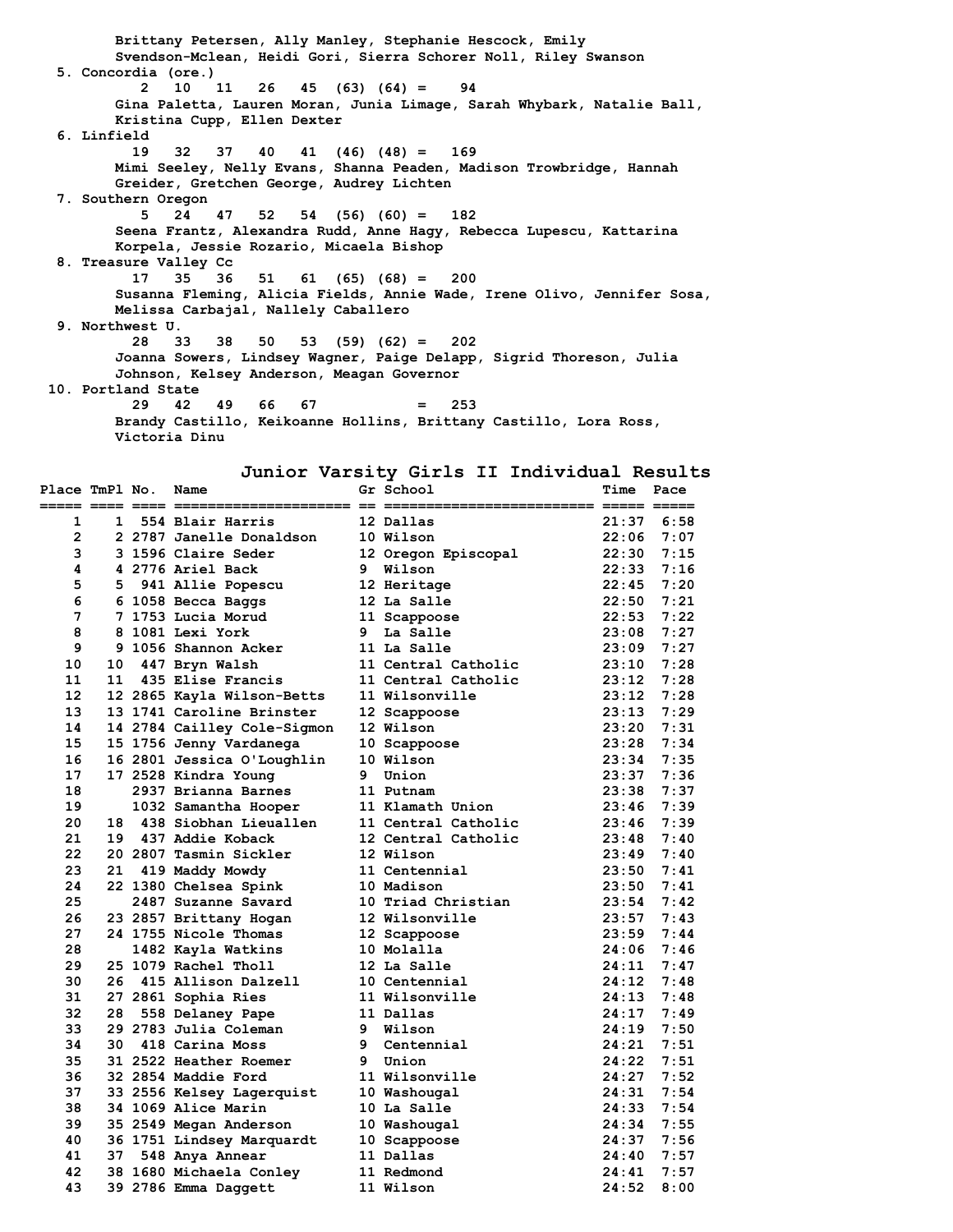| 44  |    | 1650 Kim Hansen                             |    | 11 Putnam                  | 24:52          | 8:01 |
|-----|----|---------------------------------------------|----|----------------------------|----------------|------|
| 45  |    | 40 1371 Rene Elam                           |    | 10 Madison                 | 24:52          | 8:01 |
| 46  |    | 41 1063 Lara Eaton                          |    | 12 La Salle                | 24:54          | 8:01 |
| 47  |    | 42 441 Abby Nagel                           |    | 9 Central Catholic         | 24:59          | 8:03 |
| 48  |    | 1035 Grazia Rutherford-Swa 11 Klamath Union |    |                            | 25:00          | 8:03 |
| 49  |    | 1656 Shelby Van Leuven                      |    | 10 Putnam                  | 25:10          | 8:06 |
| 50  |    | 43 552 Anna Finke                           |    | 12 Dallas                  | $25:15$ 8:08   |      |
| 51  |    | 2780 Tianmai Bishop                         |    | 10 Wilson                  | $25:18$ $8:09$ |      |
| 52  |    | 44 2321 Stephanie Pfau                      |    | 10 St Helens               | $25:23$ $8:11$ |      |
| 53  |    | 2778 Gillian Belique                        |    | 9 Wilson                   | $25:24$ $8:11$ |      |
| 54  |    | 45 1591 Natalie Berger                      |    | 9 Oregon Episcopal         | $25:25$ 8:11   |      |
| 55  |    | 46 1074 Lauren Paradis                      |    | 10 La Salle                | $25:26$ $8:11$ |      |
| 56  |    | 47 947 Sophia Valeno                        |    | 9 Heritage                 | 25:26          | 8:12 |
| 57  |    | 1000 Madison Graham                         |    | 9 Hood River Valley        | $25:27$ $8:12$ |      |
| 58  |    | 599 Kara Martin                             |    | 11 Evergreen-Vancouver     | $25:27$ $8:12$ |      |
| 59  |    | 48 1985 Valeria Vazquez-Trejo 9             |    | Silverton                  | $25:29$ $8:12$ |      |
| 60  |    | 49 2848 Alexis Bennett                      |    | 11 Wilsonville             | $25:31$ $8:13$ |      |
| 61  |    | 2789 Jane Esterline                         |    | 12 Wilson                  | $25:31$ $8:13$ |      |
| 62  |    | 50 2521 Nicole Meyer                        |    | 11 Union                   | $25:32$ $8:13$ |      |
| 63  |    | 51 1686 Jessica Marthaller                  |    | 11 Redmond                 | $25:34$ $8:14$ |      |
| 64  |    | 52 2516 Jessica Lindsey                     |    | 11 Union                   | $25:35$ $8:15$ |      |
| 65  |    | 53 2550 Brooke Croeni                       |    | 10 Washougal               | $25:36$ 8:15   |      |
| 66  |    | 2795 Emily Larson                           |    | 9 Wilson                   | $25:38$ $8:15$ |      |
| 67  |    | 54 2863 Chloe Tomlinson                     |    | 9 Wilsonville              | $25:39$ $8:16$ |      |
| 68  |    | 1065 Leah Erickson                          |    | 10 La Salle                | $25:41$ $8:16$ |      |
| 69  |    | 55 1684 Katie Hakala                        |    | 10 Redmond                 | $25:44$ 8:17   |      |
| 70  |    | 56 940 Emily Lahti                          |    |                            |                |      |
| 71  |    |                                             |    | 9 Heritage<br>12 Silverton | $25:44$ 8:17   |      |
| 72  |    | 57 1980 Casey Lawson                        |    |                            | $25:44$ $8:17$ |      |
|     | 58 | 937 Margarita Golovina                      |    | 10 Heritage                | $25:47$ $8:18$ |      |
| 73  |    | 59 1750 Ashleigh Lovell                     |    | 11 Scappoose               | $25:49$ $8:19$ |      |
| 74  |    | 2794 Anna Larson                            |    | 9 Wilson                   | $25:51$ $8:20$ |      |
| 75  |    | 2777 Julia Bainbridge                       |    | 10 Wilson                  | $25:56$ $8:21$ |      |
| 76  |    | 60 2552 Sydney Hickey                       |    | 10 Washougal               | 26:00 8:22     |      |
| 77  |    | 61 1976 Lindsey Garlinghouse                |    | 10 Silverton               | 26:02 8:23     |      |
| 78  |    | 62 1983 Ally Ritchey                        |    | 9 Silverton                | 26:04 8:24     |      |
| 79  |    | 63 2551 Serene Dunn                         |    | 10 Washougal               | 26:09 8:25     |      |
| 80  |    | 1072 Bridget O'Hollearn                     | 9  | La Salle                   | $26:09$ $8:25$ |      |
| 81  |    | 64 2858 Sydney Ito                          |    | 11 Wilsonville             | $26:11$ $8:26$ |      |
| 82  |    | 65 2555 Katie Ladwig                        |    | 12 Washougal               | $26:12$ $8:26$ |      |
| 83  |    | 66 1970 Samantha Cross                      |    | 9 Silverton                | $26:14$ $8:27$ |      |
| 84  |    | 1540 Paige Erickson                         |    | 10 North Salem             | $26:16$ $8:28$ |      |
| 85  |    | 67 2553 Kaitlyn Johnson                     |    | 11 Washougal               | $26:17$ 8:28   |      |
| 86  |    | 1070 Gina Nix                               |    | 11 La Salle                | 26:18          | 8:28 |
| 87  |    | 651 Olivia Wilk                             | 9. | Franklin                   | 26:18          | 8:28 |
| 88  |    | 68 1745 Sarah Davison                       |    | 11 Scappoose               | 26:20          | 8:29 |
| 89  |    | 2554 Kari Johnson                           |    | 11 Washougal               | 26:23          | 8:30 |
| 90  |    | 69 1972 Alexa Duerst                        |    | 10 Silverton               | 26:24          | 8:30 |
| 91  |    | 70 2318 Melanie Naillon                     |    | 10 St Helens               | 26:24 8:30     |      |
| 92  |    | 647 Melia McGinn                            |    | 10 Franklin                | 26:25          | 8:31 |
| 93  |    | 71 1373 Christina Johnson                   |    | 9 Madison                  | 26:27 8:31     |      |
| 94  |    | 72 1974 Kate Fennimore                      |    | 9 Silverton                | $26:31$ $8:32$ |      |
| 95  |    | 2656 Erin Porter                            | 9  | West Salem                 | 26:39 8:35     |      |
| 96  |    | 1057 Courtney Ahlgren                       |    | 11 La Salle                | 26:42          | 8:36 |
| 97  |    | 1967 Emily Bye                              |    | 10 Silverton               | 26:42 8:36     |      |
| 98  |    | 73 1455 Ellen Young                         |    | 12 Milwaukie               | 26:43 8:36     |      |
| 99  |    | 1481 Raechel Shaw                           |    | 11 Molalla                 | 26:44          | 8:37 |
| 100 |    | 74 1375 Paige Livegood                      |    | 9 Madison                  | 26:47 8:38     |      |
| 101 |    | 75 2322 Nivea Plasabas                      |    | 10 St Helens               | 26:49 8:38     |      |
| 102 | 76 | 417 Samantha Lynn                           |    | 12 Centennial              | 26:49          | 8:38 |
| 103 |    | 77 1695 Sierra Willett                      |    | 10 Redmond                 | $26:55$ $8:40$ |      |
| 104 |    | 78 1688 Elizabeth Moss                      |    | 9 Redmond                  | 27:00          | 8:42 |
| 105 | 79 | 444 Shannon Shea                            |    | 12 Central Catholic        | 27:11          | 8:45 |
| 106 | 80 | 449 Nikki Wong                              |    | 10 Central Catholic        | 27:18          | 8:48 |
| 107 |    | 1544 Natalie Johnson                        |    | 9 North Salem              | 27:30 8:52     |      |
| 108 |    | 646 Tucker McClaren                         |    | 9 Franklin                 | $27:31$ 8:52   |      |
| 109 |    | 996 Anika Engbersen                         |    | 11 Hood River Valley       | 27:31          | 8:52 |
| 110 |    | 81 1592 Sophie Chen                         | 9  | Oregon Episcopal           | 27:33 8:52     |      |
|     |    |                                             |    |                            |                |      |
| 111 |    | 1545 Suzanne Johnson                        |    | 12 North Salem             | 27:40          | 8:55 |
| 112 |    | 1077 Kendyl Stephens                        | 9  | La Salle                   | 27:40          | 8:55 |
| 113 |    | 82 1593 Howell Erin                         |    | 10 Oregon Episcopal        | 27:43 8:56     |      |
| 114 |    | 1780 Melissa Stough                         |    | 10 Seaside                 | 27:44          | 8:56 |
| 115 |    | 1494 Joy Gardner                            |    | 10 Mountlake Terrace       | 27:44          | 8:56 |
| 116 |    | 83 2313 Brittney Bartolomucci 10 St Helens  |    |                            | 27:45          | 8:56 |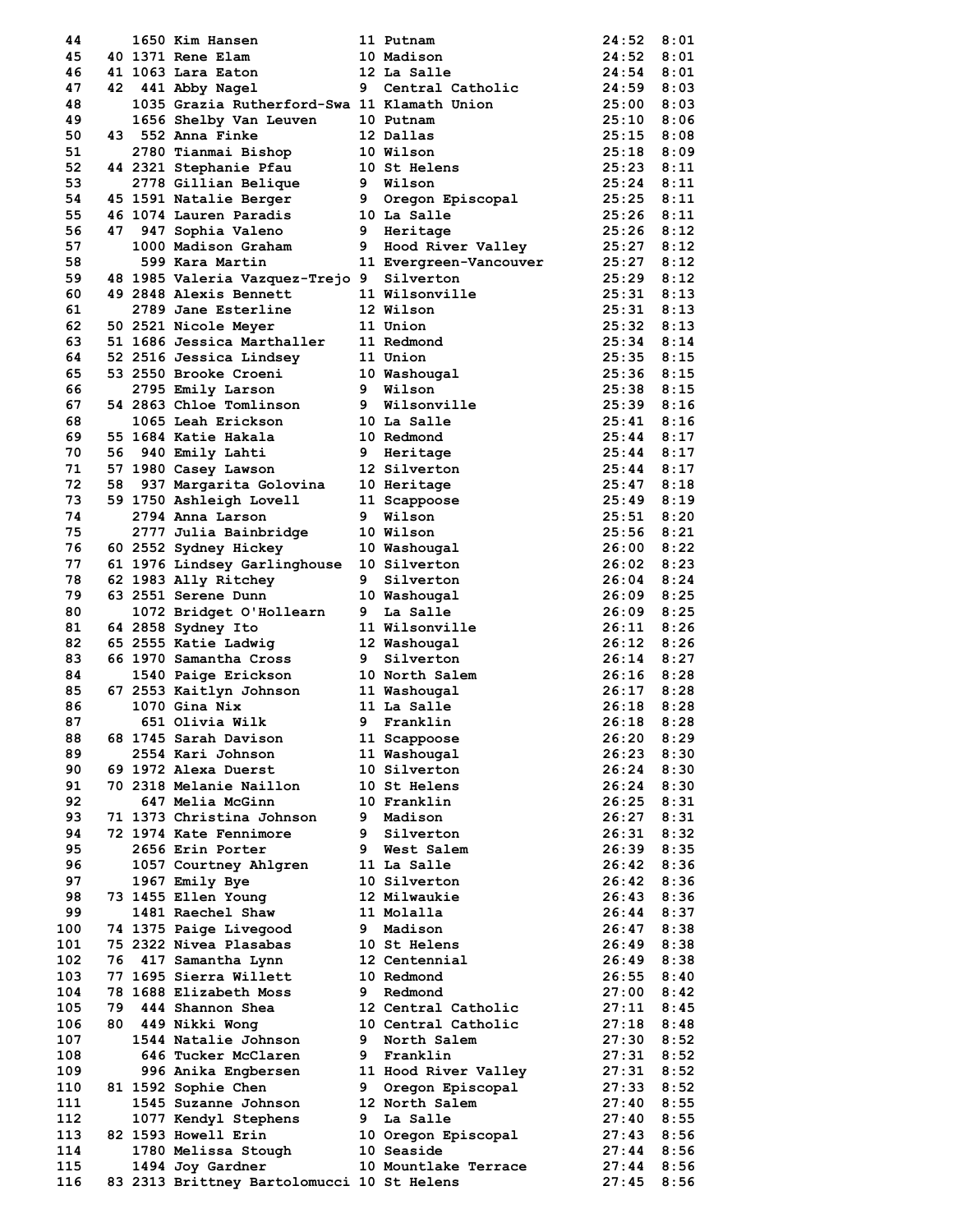| 117 |  | 1558 Ayla Zeigler                               |    | 9 North Salem                        | 27:47          | 8:57            |
|-----|--|-------------------------------------------------|----|--------------------------------------|----------------|-----------------|
| 118 |  | 84 1597 Ilana Waite                             |    | 10 Oregon Episcopal                  | 28:07          | 9:03            |
| 119 |  | 85 1594 Maya Lusk                               |    |                                      | 28:08          | 9:04            |
| 120 |  | 2862 Austyn Roelofs                             |    | 12 Oregon Episcopal<br>9 Wilsonville | 28:10          | 9:04            |
| 121 |  | 86 2509 Cheyenne Chambers                       |    | 9 Union                              | 28:18          | 9:07            |
| 122 |  | 87 1378 Rachel Prehn                            |    | 9 Madison                            | 28:20          | 9:08            |
| 123 |  | 1779 Kelly Schwenk                              |    | 10 Seaside                           |                | $28:21$ $9:08$  |
| 124 |  | 88 2526 Carley Trumbower                        |    | 9 Union                              |                | $28:31$ $9:11$  |
| 125 |  | 89 1456 Emma Young                              |    | 9 Milwaukie                          |                | $28:55$ $9:19$  |
| 126 |  | 90 2525 Jasmine Tran                            |    | 10 Union                             |                | $29:07$ $9:23$  |
| 127 |  | 91 2314 Lauren Chambers                         |    | 10 St Helens                         | 29:12          | 9:24            |
| 128 |  | 92 420 Sadie Pagh                               |    | 10 Centennial                        |                | $29:15$ $9:25$  |
| 129 |  | 2785 Sarah Crowley                              |    | 12 Wilson                            | $29:17$ $9:26$ |                 |
| 130 |  | $2800$ Emily O'Loughlin                         |    | 11 Wilson                            | 29:30          | 9:30            |
| 131 |  | 2085 Aimee Gay                                  | 9  | South Albany                         | 29:31 9:30     |                 |
| 132 |  | 1740 Kennedy Bailey                             |    | 12 Scappoose                         | 29:39          | 9:33            |
| 133 |  | 1001 Courtney Hasegawa                          |    | 11 Hood River Valley                 | 29:44          | 9:34            |
| 134 |  | 2527 Ashley Tyler                               |    | 11 Union                             |                | $29:46$ $9:35$  |
| 135 |  | 93 943 Darlina Rose                             |    | 9 Heritage                           | $29:49$ $9:36$ |                 |
| 136 |  | 2086 Kimi Gay                                   |    | 12 South Albany                      |                | $29:56$ $9:38$  |
| 137 |  | 94 1446 Odalys Diaz                             |    | 9 Milwaukie                          | 30:00          | 9:40            |
| 138 |  | 1476 Cierra Fournier                            |    | 12 Molalla                           | 30:05          | 9:41            |
| 139 |  | 490 Anna Cornelius                              |    | 11 Cottage Grove                     | $30:31$ $9:50$ |                 |
| 140 |  | 1500 Roxana Valea                               |    | 9 Mountlake Terrace                  | $30:31$ $9:50$ |                 |
| 141 |  | 95 549 Michaiah Annear                          |    | 10 Dallas                            |                | $30:44$ 9:54    |
| 142 |  | 2853 Madeline Finklea                           |    | 9 Wilsonville                        | $30:46$ 9:54   |                 |
| 143 |  | 1006 Kankanok Wichiantanon 12 Hood River Valley |    |                                      | 30:47          | 9:55            |
| 144 |  | 96 1453 Amanda Stewart                          |    | 9 Milwaukie                          |                | $30:48$ 9:55    |
| 145 |  | 97 555 Kaci Jones                               |    | 12 Dallas                            |                | $30:49$ 9:55    |
| 146 |  | 2859 Kaitamaria Pounds                          |    | 9 Wilsonville                        | $30:50$ 9:56   |                 |
| 147 |  | 1060 Anna Bornemeier                            |    | 9 La Salle                           |                | $30:52$ 9:56    |
| 148 |  | 2788 Elise Eldridge                             |    | 11 Wilson                            | 31:00          | 9:59            |
| 149 |  | 2664 Jessie Stewart                             |    | 11 West Salem                        | $31:05$ 10:01  |                 |
| 150 |  | 1066 Sandy Gao                                  |    | 9 La Salle                           | $31:07$ 10:01  |                 |
| 151 |  | 2805 Aviva Samuels                              |    | 10 Wilson                            |                | $32:05$ 10:20   |
| 152 |  | 1073 Patty O'Hollearn                           |    | 11 La Salle                          |                | $32:13$ $10:23$ |
| 153 |  | 98 1451 Bobbie Keller                           |    | 12 Milwaukie                         | 32:48 10:34    |                 |
| 154 |  | 601 Carolina Paterno                            |    | 12 Evergreen-Vancouver               | 33:34 10:49    |                 |
| 155 |  | 1776 Desi Mares                                 |    | 12 Seaside                           | $33:46$ 10:53  |                 |
| 156 |  | 2666 Amber Young                                |    | 9 West Salem                         |                | $34:52$ $11:14$ |
| 157 |  | 2663 Becky Stewart                              | 9. | West Salem                           |                | $35:13$ $11:20$ |

### **Junior Varsity Girls II Team Scores**

**2 4 14 16 20 (29) (39) = 56 Janelle Donaldson, Ariel Back, Cailley Cole-Sigmon, Jessica O'Loughlin, Tasmin Sickler, Julia Coleman, Emma Daggett 2. La Salle 6 8 9 25 34 (41) (46) = 82 Becca Baggs, Lexi York, Shannon Acker, Rachel Tholl, Alice Marin, Lara Eaton, Lauren Paradis 3. Scappoose 7 13 15 24 36 (59) (68) = 95 Lucia Morud, Caroline Brinster, Jenny Vardanega, Nicole Thomas, Lindsey Marquardt, Ashleigh Lovell, Sarah Davison 4. Central Catholic 10 11 18 19 42 (79) (80) = 100 Bryn Walsh, Elise Francis, Siobhan Lieuallen, Addie Koback, Abby Nagel, Shannon Shea, Nikki Wong 5. Wilsonville 12 23 27 32 49 (54) (64) = 143 Kayla Wilson-Betts, Brittany Hogan, Sophia Ries, Maddie Ford, Alexis Bennett, Chloe Tomlinson, Sydney Ito 6. Dallas 1 28 37 43 95 (97) = 204 Blair Harris, Delaney Pape, Anya Annear, Anna Finke, Michaiah Annear, Kaci Jones 7. Union 17 31 50 52 86 (88) (90) = 236 Kindra Young, Heather Roemer, Nicole Meyer, Jessica Lindsey, Cheyenne Chambers, Carley Trumbower, Jasmine Tran 8. Washougal**

**1. Wilson**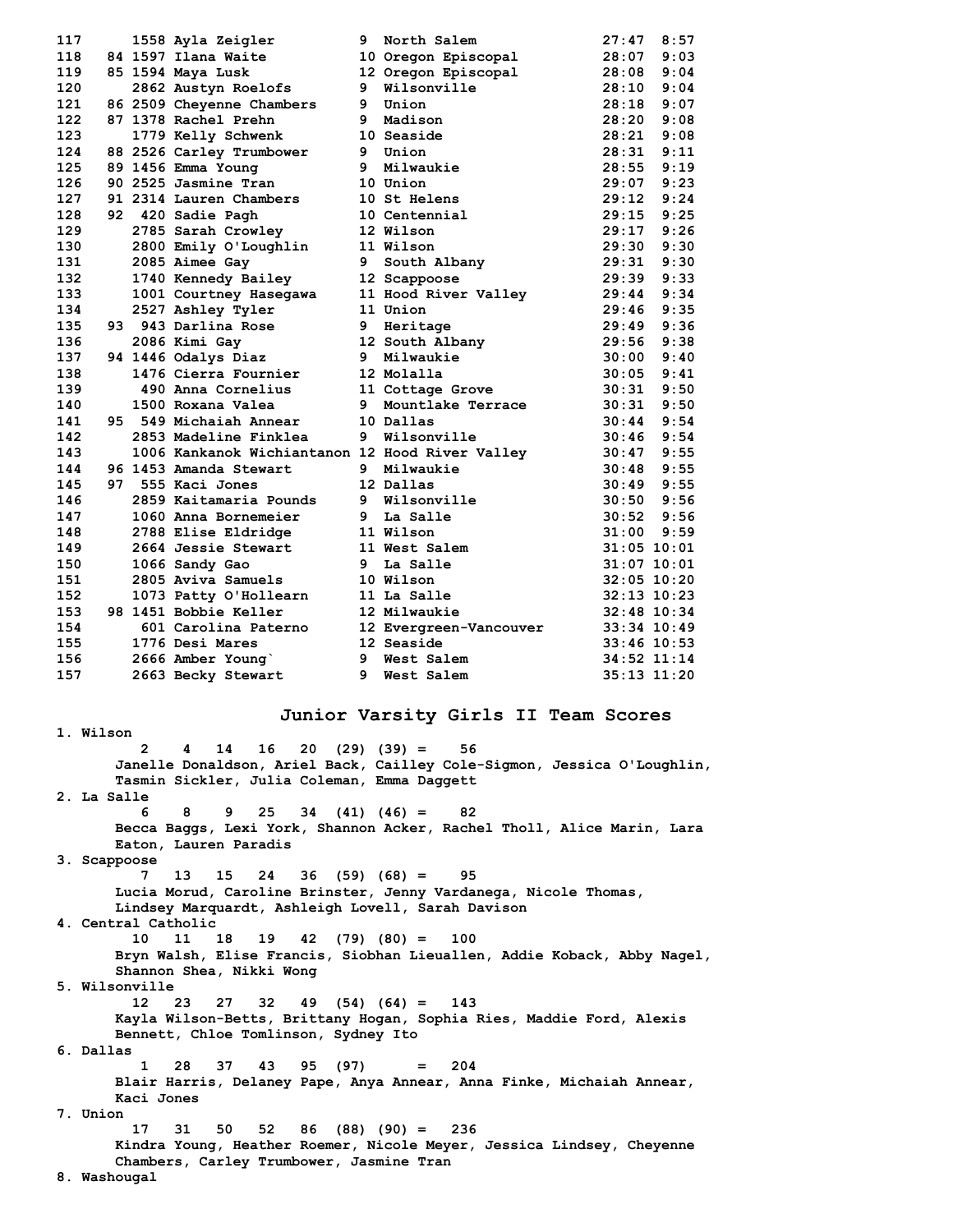**33 35 53 60 63 (65) (67) = 244 Kelsey Lagerquist, Megan Anderson, Brooke Croeni, Sydney Hickey, Serene Dunn, Katie Ladwig, Kaitlyn Johnson 9. Centennial 21 26 30 76 92 = 245 Maddy Mowdy, Allison Dalzell, Carina Moss, Samantha Lynn, Sadie Pagh 10. Heritage 5 47 56 58 93 = 259 Allie Popescu, Sophia Valeno, Emily Lahti, Margarita Golovina, Darlina Rose 11. Silverton 48 57 61 62 66 (69) (72) = 294 Valeria Vazquez-Trejo, Casey Lawson, Lindsey Garlinghouse, Ally Ritchey, Samantha Cross, Alexa Duerst, Kate Fennimore 12. Madison 22 40 71 74 87 = 294 Chelsea Spink, Rene Elam, Christina Johnson, Paige Livegood, Rachel Prehn 13. Oregon Episcopal 3 45 81 82 84 (85) = 295 Claire Seder, Natalie Berger, Sophie Chen, Howell Erin, Ilana Waite, Maya Lusk 14. Redmond 38 51 55 77 78 = 299 Michaela Conley, Jessica Marthaller, Katie Hakala, Sierra Willett, Elizabeth Moss 15. St Helens 44 70 75 83 91 = 363 Stephanie Pfau, Melanie Naillon, Nivea Plasabas, Brittney Bartolomucci, Lauren Chambers 16. Milwaukie 73 89 94 96 98 = 450 Ellen Young, Emma Young, Odalys Diaz, Amanda Stewart, Bobbie Keller**

**Junior Varsity Boys II Individual Results**

| Place TmPl No. |              | Name                        |    | Gr School              | Time  | Pace         |
|----------------|--------------|-----------------------------|----|------------------------|-------|--------------|
| 1              | $\mathbf{1}$ | 921 Spencer Robert          |    | 11 Henry Jackson       | 17:31 | 5:39         |
| $\overline{2}$ |              | 2 895 Kyle Helgerson        |    | 11 Henry Jackson       | 17:36 | 5:40         |
| 3              | 3            | 902 Caleb Lance             |    | 11 Henry Jackson       | 17:40 | 5:42         |
| 4              |              | 4 2048 Ethan Bauer          | 9  | Skyview                | 17:48 | 5:44         |
| 5              |              | 5 1084 Nolan Bollier        |    | 11 La Salle            | 17:55 | 5:47         |
| 6              |              | 6 1505 Arthur Castleton     |    | 12 Mountlake Terrace   |       | $17:58$ 5:47 |
| 7              |              | 7 1520 Steve Szilvassy      |    | 11 Mountlake Terrace   | 18:01 | 5:48         |
| 8              |              | 8 891 Zach Feingold         |    | 11 Henry Jackson       |       | $18:06$ 5:50 |
| 9              |              | 9 899 William Johnson       |    | 11 Henry Jackson       | 18:10 | 5:51         |
| 10             | 10           | 910 Kj Neaville             |    | 11 Henry Jackson       | 18:11 | 5:51         |
| 11             |              | 11 2843 Kevin Rawls         |    | 12 Wilson              | 18:11 | 5:52         |
| 12             |              | 12 1502 Chris Baumgartner   |    | 10 Mountlake Terrace   | 18:12 | 5:52         |
| 13             | 13           | 932 Brandon Yee             |    | 9 Henry Jackson        | 18:20 | 5:54         |
| 14             |              | 926 Jeffrey Stephan         |    | 12 Henry Jackson       | 18:22 | 5:55         |
| 15             |              | 14 2839 Sam Olson           |    | 11 Wilson              | 18:26 | 5:56         |
| 16             |              | 879 Jake Billmyer           |    | 11 Henry Jackson       | 18:40 | 6:01         |
| 17             |              | 15 2290 Andrew Colburn      | 9  | South Salem            | 18:42 | 6:01         |
| 18             |              | 16 1096 Parker Mooney       |    | 11 La Salle            | 18:44 | 6:02         |
| 19             |              | 17 1101 Ian Robinson        |    | 11 La Salle            | 18:49 | 6:04         |
| 20             |              | 881 Sean Bowman             | 9  | Henry Jackson          | 18:59 | 6:07         |
| 21             |              | 18 1504 Christopher Canniff |    | 10 Mountlake Terrace   | 19:01 | 6:08         |
| 22             |              | 19 2838 Keenan Murray       |    | 10 Wilson              | 19:04 | 6:08         |
| 23             |              | 20 1509 Jared Dick          |    | 12 Mountlake Terrace   | 19:05 | 6:09         |
| 24             | 21           | 666 Ryan Lee                |    | 10 Franklin            | 19:06 | 6:09         |
| 25             |              | 22 1669 Kegan Makinster     | 9. | Putnam                 | 19:06 | 6:09         |
| 26             | 23           | 618 Trevor Saleg            |    | 12 Evergreen-Vancouver | 19:08 | 6:10         |
| 27             |              | 24 1518 Henry Sparks        |    | 10 Mountlake Terrace   | 19:08 | 6:10         |
| 28             |              | 898 Shazaad Jarrahian       |    | 11 Henry Jackson       | 19:09 | 6:10         |
| 29             |              | 25 2052 Brooks Dahmen       |    | 12 Skyview             | 19:10 | 6:11         |
| 30             |              | 886 Colton Crenshaw         |    | 11 Henry Jackson       | 19:14 | 6:12         |
| 31             |              | 26 1770 Colby Wedgworth     |    | 11 Scappoose           | 19:17 | 6:13         |
| 32             |              | 1040 Patrick Budden         |    | 9 Klamath Union        | 19:18 | 6:13         |
| 33             |              | 1635 Philip Todak           |    | 10 Phoenix             | 19:19 | 6:13         |
| 34             |              | 27 1766 Forrest Lapointe    |    | 12 Scappoose           | 19:20 | 6:14         |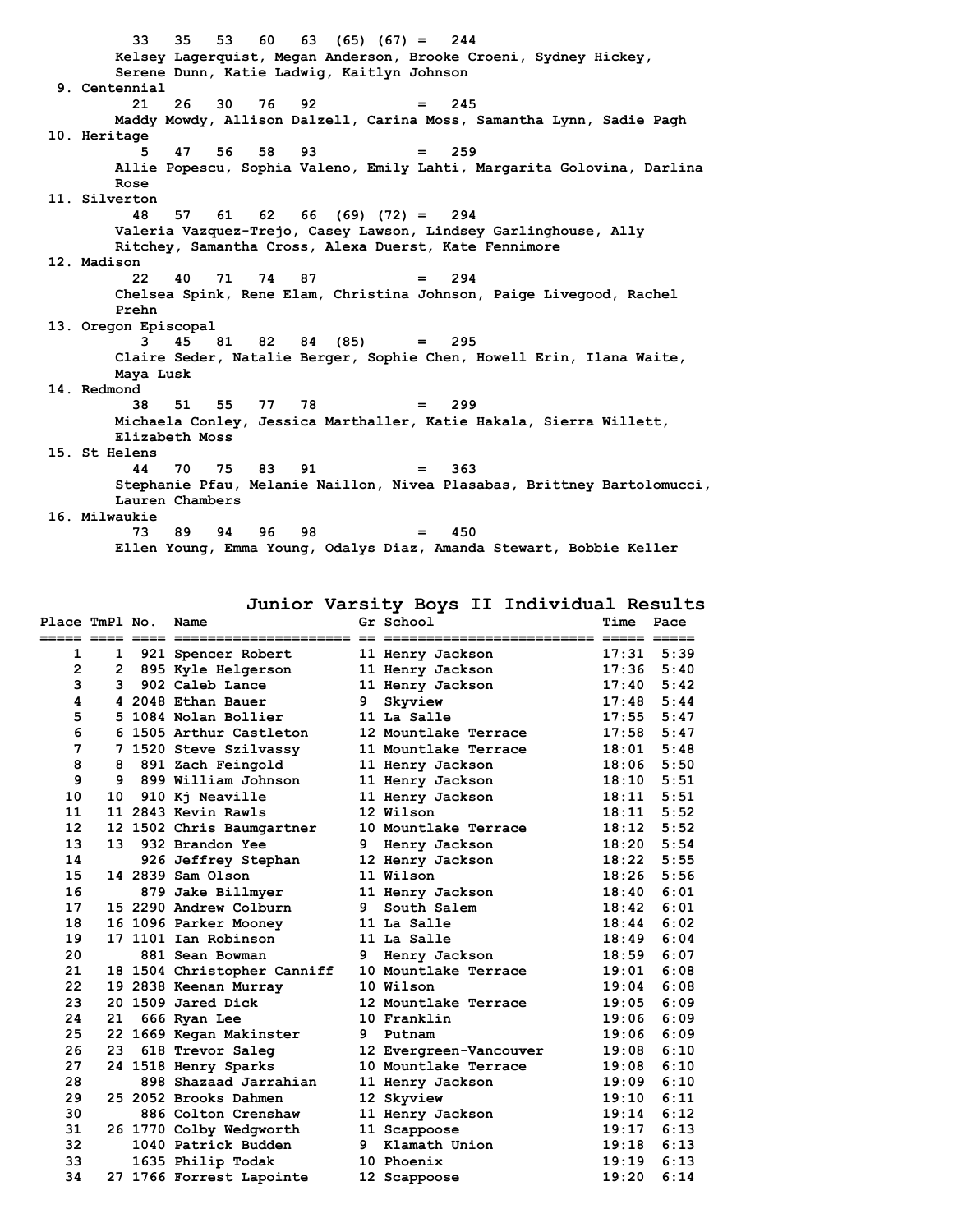| 35  |      | 928 Tyler Thomas                           |    | 12 Henry Jackson       | 19:22              | 6:14 |
|-----|------|--------------------------------------------|----|------------------------|--------------------|------|
| 36  |      | 28 2817 Mike Cole                          |    | 12 Wilson              | 19:24              | 6:15 |
| 37  |      | 875 Demetri Badua                          |    | 10 Henry Jackson       | 19:27              | 6:16 |
| 38  |      | 29 1674 Jayden Thompson                    |    | 10 Putnam              | $19:29$ 6:16       |      |
| 39  |      | 925 Brad Steinike                          |    |                        | $19:30$ $6:17$     |      |
|     |      |                                            |    | 11 Henry Jackson       |                    |      |
| 40  |      | 30 2071 Skyler Piper                       |    | 10 Skyview             | 19:30              | 6:17 |
| 41  |      | 31 1100 Henry Robins                       |    | 10 La Salle            | $19:31$ $6:17$     |      |
| 42  |      | 32 1659 Michael Carmona                    |    | 9 Putnam               | $19:33$ $6:18$     |      |
| 43  |      | 33 1517 Jason Shevenko                     |    | 9 Mountlake Terrace    | 19:35              | 6:19 |
| 44  |      | 34 2535 Brian Keniston                     |    | 10 Union               | 19:36              | 6:19 |
| 45  |      | 1043 Reno Connelly                         |    | 11 Klamath Union       | $19:37$ 6:19       |      |
| 46  |      | 35 2076 Kienen Wayrynen                    |    | 10 Skyview             | 19:38 6:20         |      |
| 47  |      | 905 Dane Legare                            |    | 11 Henry Jackson       | 19:39              | 6:20 |
| 48  |      | 36 1759 Jim Cutrona                        |    | 10 Scappoose           | $19:39$ $6:20$     |      |
| 49  |      | 37 676 Kyle Webster                        |    | 10 Franklin            | $19:39$ 6:20       |      |
| 50  |      | 38 2058 Blake Greeley                      |    | 10 Skyview             | 19:40              | 6:20 |
| 51  | 39.  | 612 Kyle MacAnally                         |    | 12 Evergreen-Vancouver | 19:40              | 6:20 |
| 52  |      | 429 Caleb Pifer                            |    | 10 Centennial          | 19:40              | 6:20 |
| 53  |      | 40 1675 Joe Venetucci                      |    | 10 Putnam              | 19:42              | 6:21 |
| 54  |      | 41 1767 Nick Nguyen                        |    | 11 Scappoose           | 19:43              | 6:21 |
| 55  |      | 1503 Conrad Bratz                          |    | 9 Mountlake Terrace    | $19:43 \quad 6:21$ |      |
| 56  |      | 1566 Luis Galvan-Miranda                   |    | 11 North Salem         | $19:44$ $6:21$     |      |
| 57  |      | 567 Justen Noll                            |    | 9 Dallas               | 19:47              | 6:22 |
|     |      |                                            |    |                        |                    |      |
| 58  |      | 42 2829 Alex Kayrouz                       |    | 11 Wilson              | $19:47$ 6:22       |      |
| 59  |      | 43 2301 John Patterson                     |    | 9 South Salem          | 19:48              | 6:23 |
| 60  |      | 44 2548 Joe Tadesse                        |    | 9 Union                | 19:48              | 6:23 |
| 61  |      | 45 2306 Nathaniel Schwab                   |    | 9 South Salem          | $19:49$ 6:23       |      |
| 62  |      | 1515 Kyle Rhodes                           |    | 9 Mountlake Terrace    | $19:50$ 6:23       |      |
| 63  |      | 46 1676 Nik Walters                        |    | 10 Putnam              | 19:53              | 6:24 |
| 64  |      | 1492 Sam Youngblood                        |    | 12 Molalla             | 19:56              | 6:25 |
| 65  |      | 47 2304 Luke Scheuermann                   |    | 12 South Salem         | 19:56              | 6:25 |
| 66  |      | 900 Everett Kleven                         |    | 11 Henry Jackson       | 19:58              | 6:26 |
| 67  |      | 48 2821 Teddy Duchow-Pressley 11 Wilson    |    |                        | 19:59              | 6:26 |
| 68  |      | 506 Conner Richardson                      |    | 11 Cottage Grove       | $20:00$ 6:26       |      |
| 69  |      | 1444 Taylor Russell                        |    | 10 McNary              | $20:00$ $6:27$     |      |
| 70  |      | 887 Jake Crenshaw                          |    | 10 Henry Jackson       | 20:01              | 6:27 |
| 71  |      | 49 1089 Matthew Erhardt                    |    | 10 La Salle            | $20:02$ $6:27$     |      |
| 72  |      |                                            |    |                        |                    |      |
|     |      | 50 2069 Curtis Perrin<br>872 Elian Amadore |    | 10 Skyview             | $20:04$ 6:28       |      |
| 73  |      |                                            |    | 12 Henry Jackson       | 20:04              | 6:28 |
| 74  | 51 - | 696 Micah Fishback                         |    | 11 Glencoe             | $20:05$ 6:28       |      |
| 75  |      | 1516 Isaiah Salamanca                      |    | 9 Mountlake Terrace    | $20:05$ 6:28       |      |
| 76  |      | 52 1672 Matt O'Brien                       |    | 9 Putnam               | $20:05$ 6:28       |      |
| 77  |      | 1046 Tommy Luna                            |    | 9 Klamath Union        | 20:06              | 6:28 |
| 78  |      | 53 2305 Nathaniel Schmidt                  |    | 11 South Salem         | 20:08              | 6:29 |
| 79  |      | 54 1104 Nathan Tamashiro                   | 9  | La Salle               | 20:11              | 6:30 |
| 80  |      | 2008 Hart White                            |    | 9 Silverton            | 20:13              | 6:31 |
| 81  |      | 55 1106 Noah Trantel                       |    | 9 La Salle             | 20:14              | 6:31 |
| 82  |      | 56 1461 Jake Peters                        |    | 11 Milwaukie           | 20:16 6:32         |      |
| 83  | 57   | 699 Nick Korynta                           | 9  | Glencoe                | 20:17              | 6:32 |
| 84  | 58   | 655 Jared Berrien                          |    | 10 Franklin            | 20:18              | 6:32 |
| 85  |      | 1039 Paul Brown                            |    | 11 Klamath Union       | 20:21 6:33         |      |
| 86  |      | 1024 Sol Ontiveros                         |    | 12 Hood River Valley   | 20:23 6:34         |      |
| 87  |      | 59 1457 Taylor Anhorn                      | 9  | Milwaukie              | 20:23              | 6:34 |
| 88  |      | 60 2070 Marco Pinacho                      |    | 11 Skyview             | $20:25$ 6:35       |      |
| 89  |      | 61 1658 Beau Bigo                          |    | 10 Putnam              | 20:25              | 6:35 |
| 90  | 62   | 713 Miles Trinidad                         | 9  | Glencoe                | 20:25              | 6:35 |
|     |      |                                            |    |                        |                    |      |
| 91  |      | 63 1469 Michael Young                      |    | 12 Milwaukie           | 20:25 6:35         |      |
| 92  |      | 896 James Henry                            |    | 9 Henry Jackson        | 20:28              | 6:36 |
| 93  |      | 858 Jonas Benoit                           |    | 11 Gresham             | 20:29              | 6:36 |
| 94  |      | 510 Jordan Yoss                            |    | 11 Cottage Grove       | 20:30              | 6:36 |
| 95  |      | 1989 Philip Carrillo                       |    | 11 Silverton           | 20:31 6:37         |      |
| 96  |      | 64 700 Ivan Kujani                         |    | 12 Glencoe             | 20:33 6:37         |      |
| 97  |      | 865 Jacob Hillenbrand                      |    | 12 Gresham             | 20:33              | 6:37 |
| 98  |      | 1009 Leo Castillo                          |    | 10 Hood River Valley   | 20:34              | 6:38 |
| 99  |      | 65 2307 Byron Serfling                     | 9  | South Salem            | 20:35              | 6:38 |
| 100 |      | 1514 Ben Pierson                           |    | 12 Mountlake Terrace   | 20:36              | 6:38 |
| 101 |      | 1107 Ben Vandermolen                       |    | 10 La Salle            | 20:37 6:38         |      |
| 102 |      | 1088 Noah Dir-Munoz                        |    | 9 La Salle             | 20:37 6:38         |      |
| 103 |      | 425 Jacob Haggstrom                        |    | 12 Centennial          | 20:38              | 6:39 |
| 104 |      | 66 2815 Max Calcagno                       |    | 12 Wilson              | 20:38              | 6:39 |
| 105 |      | 67 1707 Ryan Haney                         |    | 12 Redmond             | 20:39 6:39         |      |
| 106 |      | 68 1470 Sergio Zurita-Luna                 |    | 11 Milwaukie           | 20:40              | 6:39 |
|     |      |                                            |    |                        |                    |      |
| 107 |      | 69 2288 Kyle Carpenter                     | 9. | South Salem            | 20:40              | 6:40 |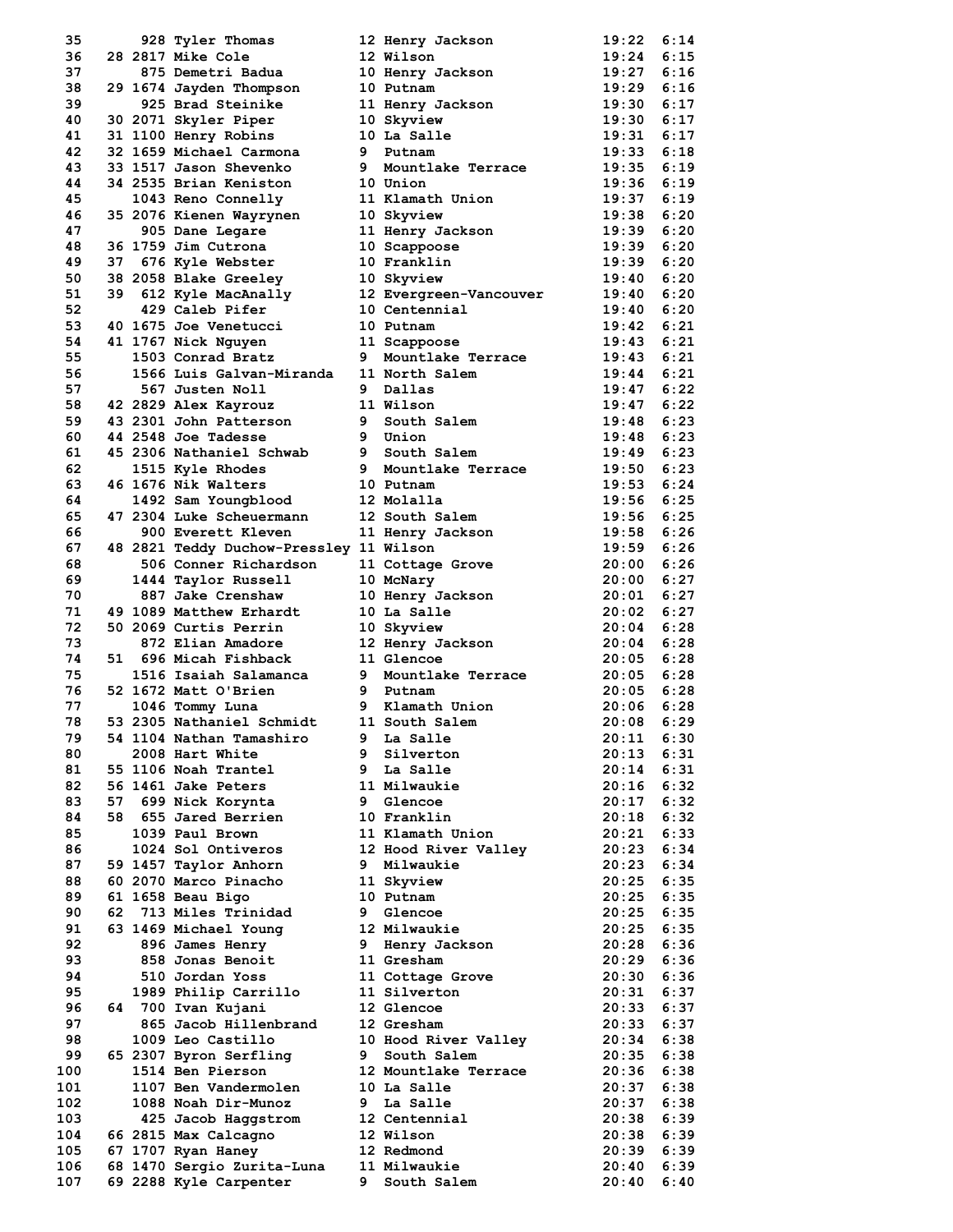| 108 |  | 906 Alex McNeal              |    | 9 Henry Jackson        | 20:41        | 6:40 |
|-----|--|------------------------------|----|------------------------|--------------|------|
| 109 |  | 2041 Neesen Bristow          |    | 10 Skyview             | 20:41        | 6:40 |
| 110 |  | 951 Jacob Keesee             |    | 11 Heritage            | 20:43        | 6:40 |
| 111 |  | 501 Carson Galbreath         |    | 11 Cottage Grove       | 20:47        | 6:42 |
| 112 |  | 70 1709 Kellee Johnson       |    | 11 Redmond             | 20:47        | 6:42 |
| 113 |  | <b>2814 Peter Behrens</b>    |    | 10 Wilson              | 20:47        | 6:42 |
| 114 |  | 71 1785 Adam Hutchinson      |    | 10 Seaside             | 20:49        | 6:42 |
| 115 |  | 2302 Jonathan Pena           |    | 12 South Salem         | 20:50        | 6:43 |
| 116 |  | 72 1782 Garrett Brown        |    | 11 Seaside             | 20:50        | 6:43 |
| 117 |  | 73 1702 Nicholas Evans       |    | 12 Redmond             | $20:57$ 6:45 |      |
| 118 |  | 74 1394 Paul Polakov         |    | 10 Madison             | 20:57        | 6:45 |
| 119 |  | 2834 Lucas Marin             |    | 12 Wilson              | 20:58        | 6:45 |
| 120 |  | 75 2537 Austin Klein         |    | 12 Union               | 20:58        | 6:45 |
| 121 |  | 76 1398 Adam Wright          |    | 10 Madison             | 20:59 6:46   |      |
| 122 |  | 2064 Fred Lu                 |    | 12 Skyview             | $20:59$ 6:46 |      |
| 123 |  | 930 Nathan Wilson            |    | 11 Henry Jackson       | 21:01        | 6:46 |
| 124 |  | 77 617 Brandon Rasmusson     |    | 10 Evergreen-Vancouver | 21:06        | 6:48 |
| 125 |  | 1092 Trevor Kelly            |    | 9 La Salle             | 21:06        | 6:48 |
| 126 |  | 1093 Noah Landstrom          | 9  | La Salle               | 21:07        | 6:48 |
| 127 |  | 78 671 William Mundorff      |    | 9 Franklin             | 21:08        | 6:48 |
| 128 |  | 79 2101 Kevin Koos           |    | 10 South Albany        | 21:09        | 6:49 |
| 129 |  | 1522 Jaden Yackley           | 9  | Mountlake Terrace      | 21:09        | 6:49 |
| 130 |  | 1438 James Kelson            | 9  | McNary                 | 21:09        | 6:49 |
| 131 |  | 2820 Casey Davis             |    | 12 Wilson              | $21:10$ 6:49 |      |
| 132 |  | 80 2100 Michael Ketsdever    | 9  | South Albany           | 21:15        | 6:51 |
| 133 |  | 2294 Ethan Hamilton          | 9  | South Salem            | 21:17        | 6:51 |
| 134 |  | 1110 Michael Wieck-Sosa      |    | 9 La Salle             | 21:19        | 6:52 |
| 135 |  | 572 Seth Smithson            | 9  | Dallas                 | $21:20$ 6:52 |      |
| 136 |  | 877 Gavin Basuel             |    | 10 Henry Jackson       | 21:20        | 6:52 |
| 137 |  | 892 Connor Hauenstein        | 9  | Henry Jackson          | 21:21        | 6:53 |
| 138 |  | 2063 Michael Lee             |    | 11 Skyview             | 21:22        | 6:53 |
| 139 |  | 1506 Taron Castleton         | 9. | Mountlake Terrace      | 21:23        | 6:53 |
| 140 |  | 2842 Kyle Pykonen            |    | 12 Wilson              | 21:24        | 6:54 |
| 141 |  | 81 1396 Isaiah Truong        |    | 11 Madison             | 21:25        | 6:54 |
| 142 |  | 918 Steve Ragsdale           |    | 12 Henry Jackson       | 21:26        | 6:54 |
| 143 |  | 2816 Nick Chase              |    | 12 Wilson              | 21:31        | 6:56 |
| 144 |  | 2828 Blake Hudson            | 9  | Wilson                 | 21:33        | 6:56 |
| 145 |  | <b>82 2544 Kyle Sevier</b>   |    | 10 Union               | 21:33        | 6:56 |
| 146 |  | 83 1768 Brandon Patanjo      |    | 10 Scappoose           | 21:43        | 7:00 |
| 147 |  | 84 1761 Steven Gift          | 9  | Scappoose              | 21:43        | 7:00 |
| 148 |  | 85 1392 Jeff Morris          | 9  | Madison                | 21:51        | 7:02 |
| 149 |  | 86 1698 Riley Cron           |    | 11 Redmond             | 21:52        | 7:03 |
| 150 |  | 924 Evan Smith               | 9  | Henry Jackson          | 21:54        | 7:03 |
| 151 |  | 87 1704 Nick Griffin         |    | 11 Redmond             | 21:56        | 7:04 |
| 152 |  | 88 2106 Greysen Ratcliff     |    | 10 South Albany        | 21:56        | 7:04 |
| 153 |  | 2309 Ryan Toepfer            |    | 12 South Salem         | 21:58        | 7:05 |
| 154 |  | 89 1467 Josiah Simon         |    | 9 Milwaukie            | 21:59        | 7:05 |
| 155 |  | 90 1715 Jaden Lake           |    | 11 Redmond             | 22:01        | 7:06 |
| 156 |  | 91 1723 Lucas Shaffer        |    | 11 Redmond             | 22:05        | 7:07 |
| 157 |  | 92 1383 Kaiden Altig         |    | 10 Madison             | 22:05        | 7:07 |
| 158 |  | 93 1787 Porter Johnson       | 9  | Seaside                | 22:06        | 7:07 |
| 159 |  | 94 2540 Ian Mansfield        |    | 10 Union               | 22:07        | 7:07 |
| 160 |  | 1703 Anthony Gonzales        |    | 10 Redmond             | 22:13        | 7:09 |
| 161 |  | 95 1792 Caden Perry          | 9  | Seaside                | 22:13        | 7:09 |
| 162 |  | 1717 Connor McCue            |    | 11 Redmond             | 22:15        | 7:10 |
| 163 |  | 2489 Josh Deford             |    | 10 Triad Christian     | 22:17        | 7:11 |
| 164 |  | 424 David Dennis             |    | 11 Centennial          | 22:18        | 7:11 |
| 165 |  | 96 608 Stevan Ayers          |    | 11 Evergreen-Vancouver | 22:19        | 7:11 |
| 166 |  | 1673 Brody Olson             | 9  | Putnam                 | 22:20        | 7:12 |
| 167 |  | 97 2115 Bryce Weber          |    | 10 South Albany        | 22:21        | 7:12 |
| 168 |  | 98 698 Jacen Koppel          |    | 9 Glencoe              | 22:21        | 7:12 |
| 169 |  | 2067 Cameron Moon            | 9  | Skyview                | 22:25        | 7:13 |
| 170 |  | 2065 Gabe Manske             |    | 12 Skyview             | 22:25        | 7:13 |
| 171 |  | 1508 Kavan Dewar             |    | 10 Mountlake Terrace   | 22:28        | 7:14 |
| 172 |  | 99 2107 Sebastian Richardson |    | 12 South Albany        | 22:28        | 7:14 |
| 173 |  | 1487 John Fraijo             |    | 11 Molalla             | 22:28        | 7:14 |
| 174 |  | 949 Dakota Crawford          |    | 11 Heritage            | 22:29        | 7:14 |
| 175 |  | 2825 Ethan Hazel             |    | 12 Wilson              | 22:33        | 7:16 |
| 176 |  | 911 Nick Nelson              |    | 10 Henry Jackson       | 22:34        | 7:16 |
| 177 |  | 1022 Mason McDowell          | 9  | Hood River Valley      | 22:34        | 7:16 |
| 178 |  | 1083 Louis Bengtson          | 9  | La Salle               | 22:35        | 7:16 |
| 179 |  | 1988 Nick Bakke              |    | 10 Silverton           | 22:36        | 7:17 |
| 180 |  | 1665 Michael Hollen          | 9  | Putnam                 | 22:38        | 7:18 |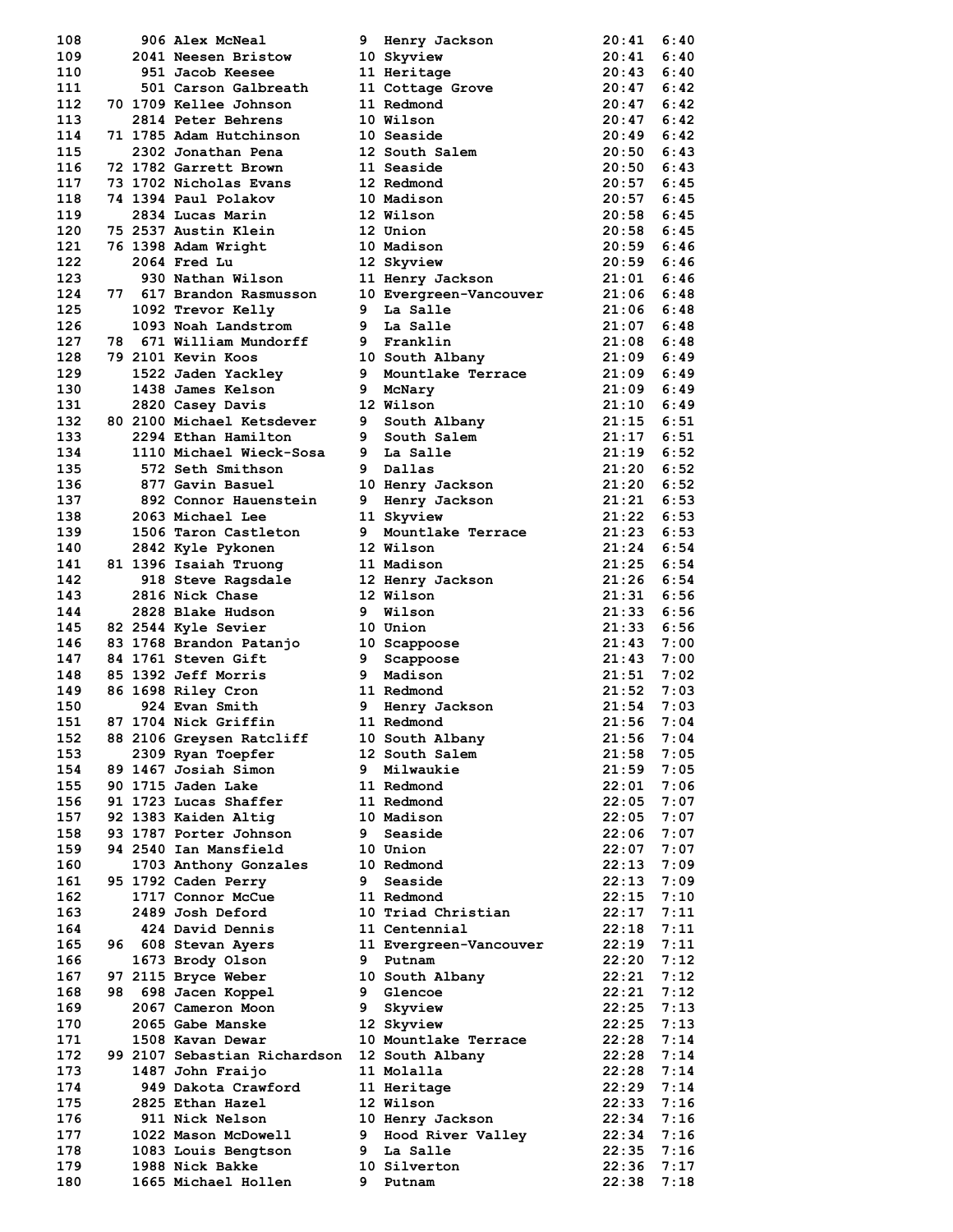| 181 |     | 403 Erich Fountain          | 9 | Benson                 | 22:39           | 7:18 |
|-----|-----|-----------------------------|---|------------------------|-----------------|------|
| 182 |     | 100 1763 Sam Herscovitz     |   | 10 Scappoose           | 22:40           | 7:18 |
| 183 |     | 1434 Grant Gerstner         |   | 11 McNary              | 22:42           | 7:19 |
| 184 |     | 2830 Bennett Kocsis         |   | 12 Wilson              | 22:42           | 7:19 |
| 185 |     | 2846 Zev Stampfer           |   | 12 Wilson              | 22:43           | 7:19 |
| 186 |     | 101 1463 Nethaniel Redfield |   | 10 Milwaukie           | 22:45           | 7:20 |
| 187 |     | 909 Cameron Neal            |   | 9 Henry Jackson        | 22:48           | 7:21 |
| 188 |     | 2298 Tyler Niemczak         |   | 10 South Salem         | 22:49           | 7:21 |
| 189 |     | 956 Justin Tawney           |   | 12 Heritage            | 22:51           | 7:22 |
| 190 |     | 102 622 Aaron Wampach       |   | 12 Evergreen-Vancouver | 22:53           | 7:22 |
| 191 |     | 1102 Owen Slyman            | 9 | La Salle               | 22:53           | 7:22 |
| 192 |     | 1087 Cooper Devoe           |   | 10 La Salle            | 22:55           | 7:23 |
| 193 |     | 1097 Jason Nguyen           |   | 10 La Salle            | 22:59           | 7:24 |
| 194 |     | 103 1790 Chris Lindsay      |   | 9 Seaside              | 23:00           | 7:24 |
| 195 |     | 571 Ben Reed                |   | 12 Dallas              | 23:00           | 7:24 |
| 196 |     | 2822 Cameron Ellis          |   | 10 Wilson              | 23:01           | 7:25 |
| 197 |     | 104 1386 Jerimiah Booth     |   | 10 Madison             | 23:02           | 7:25 |
| 198 |     | 105 1393 Brandon Nahorney   |   | 9 Madison              | 23:02           | 7:25 |
| 199 |     | 2055 Jacob Fox              |   | 11 Skyview             | 23:04           | 7:26 |
| 200 |     | 106 694 Alex Drace          |   | 10 Glencoe             | 23:09           | 7:27 |
| 201 |     | 588 Nick Founds             |   | 9 Estacada             | 23:15           | 7:29 |
| 202 |     | 1512 Gabriel Miller         |   | 9 Mountlake Terrace    | 23:24           | 7:32 |
| 203 |     | 1019 Oscar Gamez            |   | 9 Hood River Valley    | 23:25           | 7:33 |
| 204 |     | 107 662 Matt Gauss          |   | 10 Franklin            | 23:27           | 7:33 |
| 205 |     | 2818 Jonathon Crouser       |   | 11 Wilson              | 23:29           | 7:34 |
| 206 |     | 2844 Alberto Rincon         | 9 | Wilson                 | 23:31           | 7:34 |
| 207 |     | 108 688 Matthew Bergthold   |   | 12 Glencoe             | 23:47           | 7:40 |
| 208 |     | 1573 Zach McClellan         |   | 12 North Salem         | 23:55           | 7:42 |
| 209 |     | 903 Michael Larson          |   | 12 Henry Jackson       | 24:00           | 7:44 |
| 210 |     | 1441 Eric Palmer            |   | 11 McNary              | 24:03           | 7:45 |
| 211 |     | 2499 Nick Hodge             |   | 10 Umatilla            | 24:03           | 7:45 |
| 212 |     | 1721 Mitchell Seals         | 9 | Redmond                | 24:04           | 7:45 |
| 213 |     | 109 2113 Cory Swigert       |   | 10 South Albany        | 24:15           | 7:49 |
| 214 |     | 1765 Johnny Kang            |   | 10 Scappoose           | 24:17           | 7:49 |
| 215 |     | 1719 Grant Moss             |   | 11 Redmond             | 24:27           | 7:53 |
| 216 |     | 2503 David Ortiz            |   | 11 Umatilla            | 24:27           | 7:53 |
| 217 |     | 1572 Noah Martinmaas        |   | 9 North Salem          | 24:44           | 7:58 |
| 218 |     | 916 Stefan Pazevic          |   | 9 Henry Jackson        | 24:44           | 7:58 |
| 219 |     | 908 Hector Morrell          |   | 11 Henry Jackson       | 24:46           | 7:59 |
| 220 |     | 110 673 Lucas Padura        | 9 | Franklin               | 24:49           | 8:00 |
| 221 |     | 1758 Garrett Couch          |   | 12 Scappoose           | 25:07           | 8:05 |
| 222 |     | 1671 David Massey           |   | 9 Putnam               | 25:10           | 8:07 |
| 223 |     | 878 Nathan Berghout         | 9 | Henry Jackson          | 25:22           | 8:10 |
| 224 | 111 | 658 Griffin Drake           | 9 | Franklin               | 25:29           | 8:12 |
| 225 |     | 1677 Tabor Wilson           | 9 | Putnam                 | 26:00           | 8:22 |
| 226 |     | 406 Anthony Ross            | 9 | Benson                 | 26:00           | 8:22 |
| 227 |     | 112 1789 Shota Kanzaki      |   | 11 Seaside             | 26:30           | 8:32 |
| 228 |     | 2054 Thomas Faivre          | 9 | Skyview                | 27:17           | 8:47 |
| 229 |     | 2062 Tyler Lalonde          |   | 12 Skyview             | 27:33           | 8:52 |
| 230 |     | 953 Michael Lee             |   | 10 Heritage            | 30:00           | 9:40 |
| 231 |     | 697 Dante Kiaunis           | 9 | Glencoe                | 30:52           | 9:56 |
| 232 |     | 869 Ashland Aeillo          |   | 11 Henry Jackson       | $31:29$ $10:08$ |      |
|     |     |                             |   |                        |                 |      |

# **Junior Varsity Boys II Team Scores**

**1. Henry Jackson 1 2 3 8 9 (10) (13) = 23 Spencer Robert, Kyle Helgerson, Caleb Lance, Zach Feingold, William Johnson, Kj Neaville, Brandon Yee 2. Mountlake Terrace 6 7 12 18 20 (24) (33) = 63 Arthur Castleton, Steve Szilvassy, Chris Baumgartner, Christopher Canniff, Jared Dick, Henry Sparks, Jason Shevenko 3. Wilson 11 14 19 28 42 (48) (66) = 114 Kevin Rawls, Sam Olson, Keenan Murray, Mike Cole, Alex Kayrouz, Teddy Duchow-Pressley, Max Calcagno 4. La Salle 5 16 17 31 49 (54) (55) = 118 Nolan Bollier, Parker Mooney, Ian Robinson, Henry Robins, Matthew Erhardt, Nathan Tamashiro, Noah Trantel 5. Skyview 4 25 30 35 38 (50) (60) = 132 Ethan Bauer, Brooks Dahmen, Skyler Piper, Kienen Wayrynen, Blake**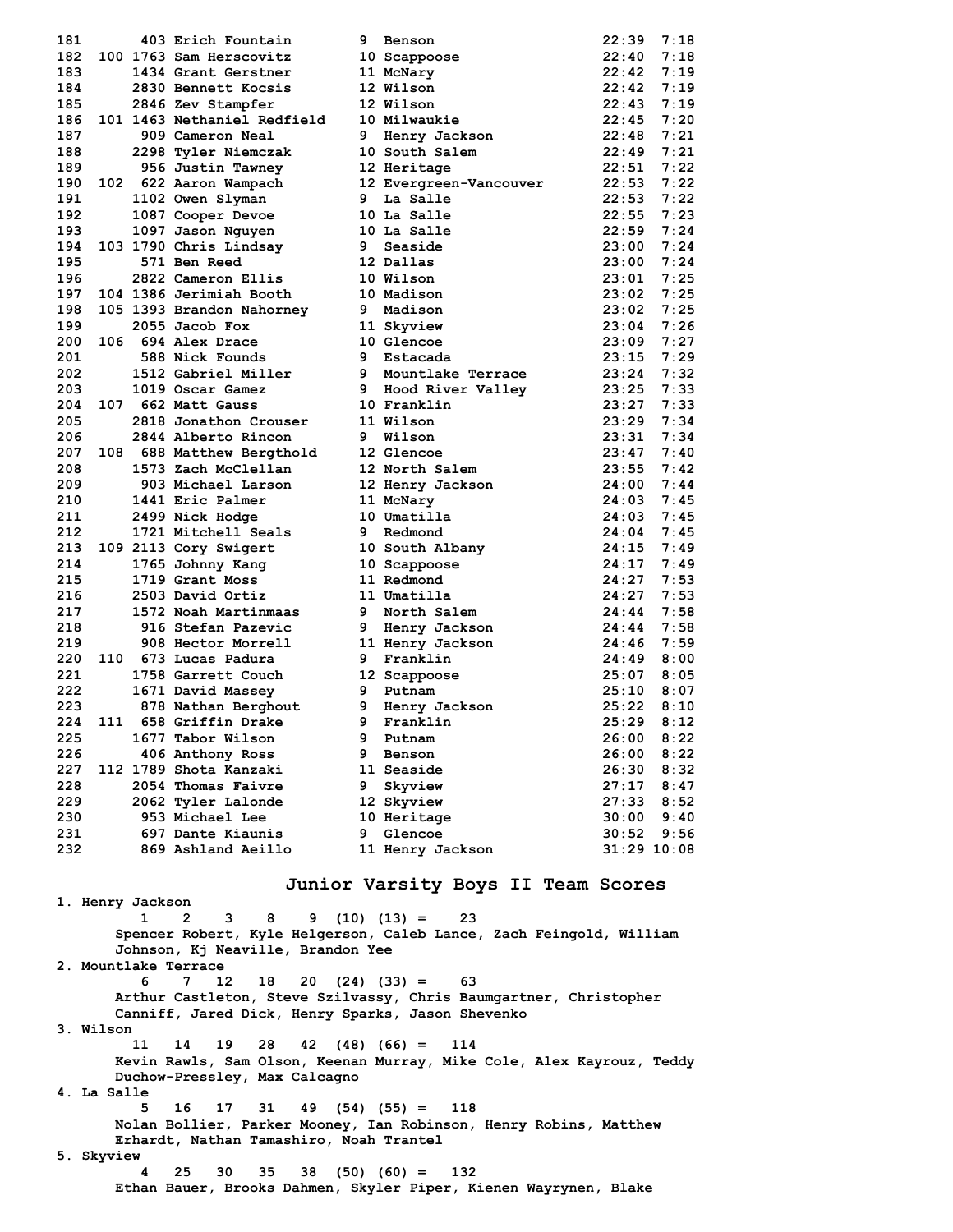**Greeley, Curtis Perrin, Marco Pinacho 6. Putnam 22 29 32 40 46 (52) (61) = 169 Kegan Makinster, Jayden Thompson, Michael Carmona, Joe Venetucci, Nik Walters, Matt O'Brien, Beau Bigo 7. South Salem 15 43 45 47 53 (65) (69) = 203 Andrew Colburn, John Patterson, Nathaniel Schwab, Luke Scheuermann, Nathaniel Schmidt, Byron Serfling, Kyle Carpenter 8. Scappoose 26 27 36 41 83 (84)(100) = 213 Colby Wedgworth, Forrest Lapointe, Jim Cutrona, Nick Nguyen, Brandon Patanjo, Steven Gift, Sam Herscovitz 9. Franklin 21 37 58 78 107 (110)(111) = 301 Ryan Lee, Kyle Webster, Jared Berrien, William Mundorff, Matt Gauss, Lucas Padura, Griffin Drake 10. Union 34 44 75 82 94 = 329 Brian Keniston, Joe Tadesse, Austin Klein, Kyle Sevier, Ian Mansfield 11. Glencoe 51 57 62 64 98 (106)(108) = 332 Micah Fishback, Nick Korynta, Miles Trinidad, Ivan Kujani, Jacen Koppel, Alex Drace, Matthew Bergthold 12. Milwaukie 56 59 63 68 89 (101) = 335 Jake Peters, Taylor Anhorn, Michael Young, Sergio Zurita-Luna, Josiah Simon, Nethaniel Redfield 13. Evergreen-Vancouver 23 39 77 96 102 = 337 Trevor Saleg, Kyle MacAnally, Brandon Rasmusson, Stevan Ayers, Aaron Wampach 14. Redmond 67 70 73 86 87 (90) (91) = 383 Ryan Haney, Kellee Johnson, Nicholas Evans, Riley Cron, Nick Griffin, Jaden Lake, Lucas Shaffer 15. Madison 74 76 81 85 92 (104)(105) = 408 Paul Polakov, Adam Wright, Isaiah Truong, Jeff Morris, Kaiden Altig, Jerimiah Booth, Brandon Nahorney 16. Seaside 71 72 93 95 103 (112) = 434 Adam Hutchinson, Garrett Brown, Porter Johnson, Caden Perry, Chris Lindsay, Shota Kanzaki 17. South Albany 79 80 88 97 99 (109) = 443 Kevin Koos, Michael Ketsdever, Greysen Ratcliff, Bryce Weber, Sebastian Richardson, Cory Swigert**

**Junior Varsity Girls I Individual Results**

| 1<br>1 2216 Annie Watson                 10 South Medford<br>$20:18$ 6:32<br>2<br>20:35<br><b>298 McKenzie Bell</b><br>11 Bend<br>$2^{\circ}$<br>3<br>$21:08$ 6:49<br>3 2380 Camille Stillwell<br>9 Summit<br>4<br>12 Westview<br>21:12<br>4 2710 Morgan Francis<br>5<br>5 2142 Natalie Mosman<br>21:22<br>10 South Eugene<br>6<br>$21:25$ 6:54<br>10 Bend<br>327 Melissa Lorenz<br>6.<br>7<br>21:40<br>7 1840 Allie Reiling<br>12 Sheldon<br>8<br>8 1841 Hannah Rodrigues<br>21:41<br>11 Sheldon<br>9<br>9 2725 Katelyn Ruka<br>21:42<br>10 Westview<br>10<br>12 Sheldon<br>21:42<br><b>10 1816 Madison Dunne</b><br>11<br>11 2709 Makenna Fowles<br>21:42<br>12 Westview<br>12 <sup>°</sup><br>12 2373 Kennedy McGahan<br>21:43<br>11 Summit<br>13<br>13 1912 Bridgett Palmer<br>21:43<br>9 Sherwood<br>14<br>14<br>309 Paris Draheim<br>21:44<br>11 Bend<br>15<br>21:48<br>15 2382 Alexa Thomas<br>10 Summit<br>16 1313 Katie Kelly<br>$21:50$ 7:02<br>16<br>10 Lincoln<br>17<br>17 1228 Andi Bisbjerg<br>21:56<br>10 Lakeridge<br>18<br>18 1327 Sarah Roberts<br>10 Lincoln<br>$21:59$ 7:05<br>19<br>19 2136 Emma Lang<br>$21:59$ 7:05<br>12 South Eugene<br>20<br>20 2381 Emma Su<br>10 Summit<br>22:00 | Place TmPl No. |  | Name | Gr School | Time | Pace |
|--------------------------------------------------------------------------------------------------------------------------------------------------------------------------------------------------------------------------------------------------------------------------------------------------------------------------------------------------------------------------------------------------------------------------------------------------------------------------------------------------------------------------------------------------------------------------------------------------------------------------------------------------------------------------------------------------------------------------------------------------------------------------------------------------------------------------------------------------------------------------------------------------------------------------------------------------------------------------------------------------------------------------------------------------------------------------------------------------------------------------------------------------------------------------------------------------------------|----------------|--|------|-----------|------|------|
|                                                                                                                                                                                                                                                                                                                                                                                                                                                                                                                                                                                                                                                                                                                                                                                                                                                                                                                                                                                                                                                                                                                                                                                                              |                |  |      |           |      |      |
|                                                                                                                                                                                                                                                                                                                                                                                                                                                                                                                                                                                                                                                                                                                                                                                                                                                                                                                                                                                                                                                                                                                                                                                                              |                |  |      |           |      | 6:38 |
|                                                                                                                                                                                                                                                                                                                                                                                                                                                                                                                                                                                                                                                                                                                                                                                                                                                                                                                                                                                                                                                                                                                                                                                                              |                |  |      |           |      |      |
|                                                                                                                                                                                                                                                                                                                                                                                                                                                                                                                                                                                                                                                                                                                                                                                                                                                                                                                                                                                                                                                                                                                                                                                                              |                |  |      |           |      | 6:50 |
|                                                                                                                                                                                                                                                                                                                                                                                                                                                                                                                                                                                                                                                                                                                                                                                                                                                                                                                                                                                                                                                                                                                                                                                                              |                |  |      |           |      | 6:53 |
|                                                                                                                                                                                                                                                                                                                                                                                                                                                                                                                                                                                                                                                                                                                                                                                                                                                                                                                                                                                                                                                                                                                                                                                                              |                |  |      |           |      |      |
|                                                                                                                                                                                                                                                                                                                                                                                                                                                                                                                                                                                                                                                                                                                                                                                                                                                                                                                                                                                                                                                                                                                                                                                                              |                |  |      |           |      | 6:59 |
|                                                                                                                                                                                                                                                                                                                                                                                                                                                                                                                                                                                                                                                                                                                                                                                                                                                                                                                                                                                                                                                                                                                                                                                                              |                |  |      |           |      | 6:59 |
|                                                                                                                                                                                                                                                                                                                                                                                                                                                                                                                                                                                                                                                                                                                                                                                                                                                                                                                                                                                                                                                                                                                                                                                                              |                |  |      |           |      | 6:59 |
|                                                                                                                                                                                                                                                                                                                                                                                                                                                                                                                                                                                                                                                                                                                                                                                                                                                                                                                                                                                                                                                                                                                                                                                                              |                |  |      |           |      | 6:59 |
|                                                                                                                                                                                                                                                                                                                                                                                                                                                                                                                                                                                                                                                                                                                                                                                                                                                                                                                                                                                                                                                                                                                                                                                                              |                |  |      |           |      | 7:00 |
|                                                                                                                                                                                                                                                                                                                                                                                                                                                                                                                                                                                                                                                                                                                                                                                                                                                                                                                                                                                                                                                                                                                                                                                                              |                |  |      |           |      | 7:00 |
|                                                                                                                                                                                                                                                                                                                                                                                                                                                                                                                                                                                                                                                                                                                                                                                                                                                                                                                                                                                                                                                                                                                                                                                                              |                |  |      |           |      | 7:00 |
|                                                                                                                                                                                                                                                                                                                                                                                                                                                                                                                                                                                                                                                                                                                                                                                                                                                                                                                                                                                                                                                                                                                                                                                                              |                |  |      |           |      | 7:00 |
|                                                                                                                                                                                                                                                                                                                                                                                                                                                                                                                                                                                                                                                                                                                                                                                                                                                                                                                                                                                                                                                                                                                                                                                                              |                |  |      |           |      | 7:01 |
|                                                                                                                                                                                                                                                                                                                                                                                                                                                                                                                                                                                                                                                                                                                                                                                                                                                                                                                                                                                                                                                                                                                                                                                                              |                |  |      |           |      |      |
|                                                                                                                                                                                                                                                                                                                                                                                                                                                                                                                                                                                                                                                                                                                                                                                                                                                                                                                                                                                                                                                                                                                                                                                                              |                |  |      |           |      | 7:04 |
|                                                                                                                                                                                                                                                                                                                                                                                                                                                                                                                                                                                                                                                                                                                                                                                                                                                                                                                                                                                                                                                                                                                                                                                                              |                |  |      |           |      |      |
|                                                                                                                                                                                                                                                                                                                                                                                                                                                                                                                                                                                                                                                                                                                                                                                                                                                                                                                                                                                                                                                                                                                                                                                                              |                |  |      |           |      |      |
|                                                                                                                                                                                                                                                                                                                                                                                                                                                                                                                                                                                                                                                                                                                                                                                                                                                                                                                                                                                                                                                                                                                                                                                                              |                |  |      |           |      | 7:05 |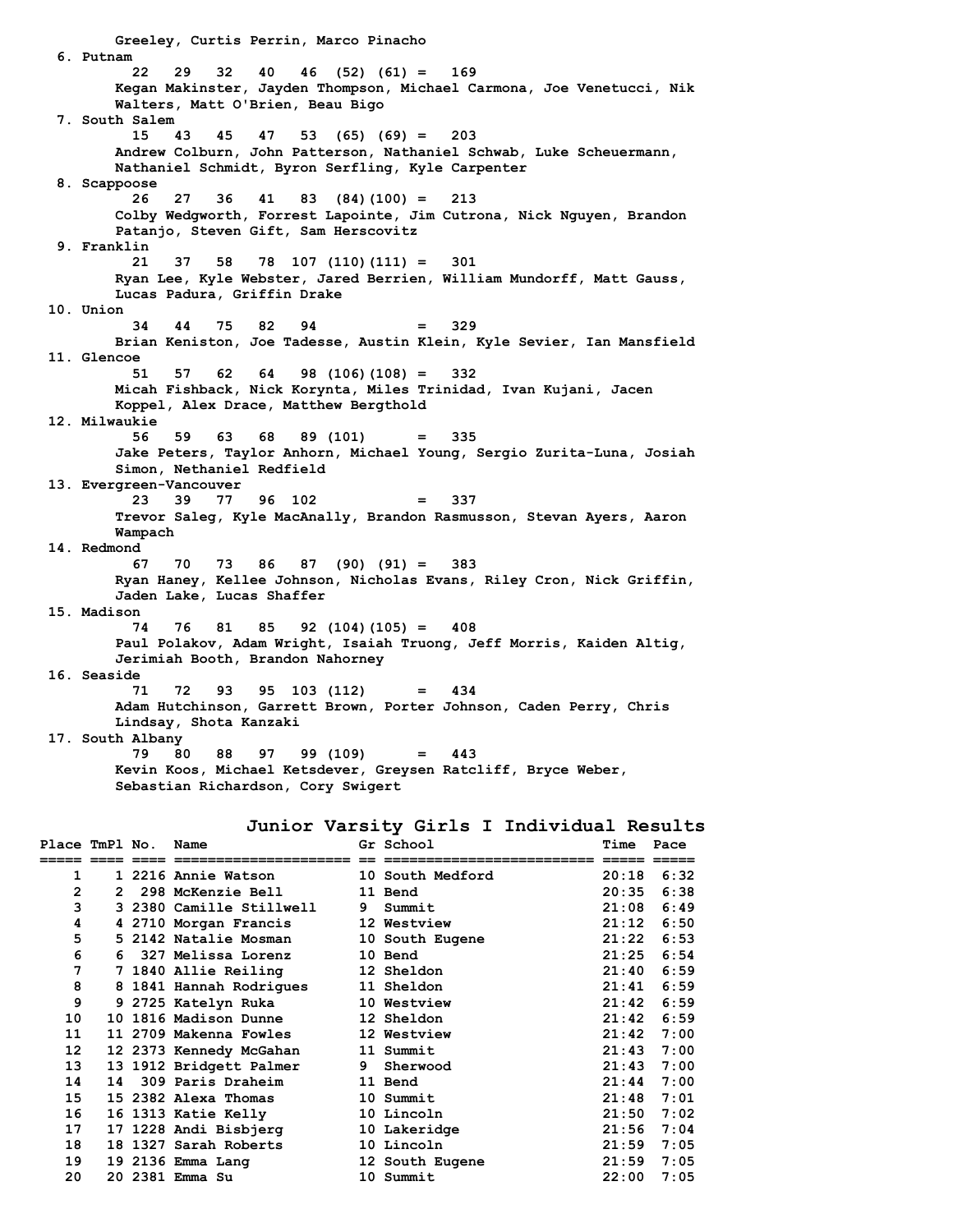| 21       |      | 21 2191 Zoe Brown                                                     | 9  | South Medford                                         | 22:01                        | 7:06         |
|----------|------|-----------------------------------------------------------------------|----|-------------------------------------------------------|------------------------------|--------------|
| 22       |      | 22 301 Macey Burgess                                                  |    | 10 Bend                                               | $22:03$ 7:06                 |              |
| 23       |      | 23 1323 Anna Patton                                                   |    | 11 Lincoln                                            | $22:04$ 7:07                 |              |
| 24       |      |                                                                       |    | 24 1003 Kailee McGeer 10 Hood River Valley            | $22:05$ 7:07                 |              |
| 25       |      | 25 2731 Hailey Tye                                                    |    | 11 Westview                                           | $22:07$ 7:08                 |              |
| 26       |      | 26 2128 Mia Goodman                                                   |    | 10 South Eugene                                       | 22:11                        | 7:09         |
| 27       |      | 27 2147 Jordan Roach                                                  |    | 12 South Eugene                                       | 22:13 7:09                   |              |
| 28       |      | 28 1306 Olivia Courogen                                               |    | 10 Lincoln                                            | 22:13 7:10                   |              |
| 29<br>30 |      | 29 2361 Madeleine Barrett<br>30 351 Jessica Zachem                    |    | 10 Summit                                             | $22:15$ 7:10<br>$22:16$ 7:10 |              |
| 31       |      | 31 2716 Mikayla Hinton                                                |    | 11 Bend<br>11 Westview                                | $22:21$ $7:12$               |              |
| 32       |      | 32 2195 Hailey Einck                                                  |    | 12 South Medford                                      | 22:21 7:12                   |              |
| 33       |      | 33 2370 Micaela Martin                                                |    | 11 Summit                                             | 22:22 7:12                   |              |
| 34       |      | 34 2907 Evelyn Heeb                                                   |    | Cleveland                                             | $22:24$ 7:13                 |              |
| 35       |      | 35 758 Anna Peterson                                                  |    | 10 Grant                                              | $22:31$ 7:15                 |              |
| 36       |      |                                                                       |    | 36 1008 Karen Yoshida 12 Hood River Valley 22:32 7:15 |                              |              |
| 37       |      | 37 1157 Sammy Wong                                                    |    | 9 Lake Oswego                                         | 22:33 7:16                   |              |
| 38       |      | 38 2385 Kelly Weichman                                                |    | 9 Summit                                              | $22:33$ 7:16                 |              |
| 39       |      | 2369 Jennifer Lyon                                                    |    | 10 Summit                                             | 22:37 7:17                   |              |
| 40       |      | 39 1813 Sophia Deloretto 10 Sheldon                                   |    |                                                       | $22:38$ 7:17                 |              |
| 41       |      | 40 725 Oona Fisher Campbell 10 Grant                                  |    |                                                       | 22:38 7:18                   |              |
| 42       |      | 41 1231 Madeline Hearn                                                |    | 10 Lakeridge                                          | $22:40$ 7:18                 |              |
| 43       |      | 42 1815 Taylor Dodrill                                                |    | 12 Sheldon                                            | $22:41$ 7:18                 |              |
| 44       |      | 43 2153 Maia Watkins                                                  |    | 11 South Eugene                                       | $22:42$ 7:19                 |              |
| 45       |      | 44 325 Anne Lodahl                                                    |    | 9 Bend                                                | $22:44$ 7:19                 |              |
| 46       |      | 9 Bend<br>45 300 Ashley Bruce                                         |    |                                                       | $22:44$ 7:19                 |              |
| 47       |      |                                                                       |    | 46 2140 Madeline McNally 12 South Eugene              | 22:46 7:20                   |              |
| 48<br>49 |      | 47 2726 Karolina Ryerson<br>48 2203 Brianna Levesque                  |    | 10 Westview                                           | 22:48 7:20<br>$22:48$ 7:21   |              |
| 50       |      | 49 1907 Sam McKibbon                                                  |    | 11 South Medford<br>9 Sherwood                        | $22:49$ 7:21                 |              |
| 51       |      | 50 1315 Ellen Kroll                                                   |    | 11 Lincoln                                            | $22:49$ 7:21                 |              |
| 52       |      | 51 1809 Dylan Clark                                                   |    | 9 Sheldon                                             | $22:49$ 7:21                 |              |
| 53       |      |                                                                       |    |                                                       | 22:49 7:21                   |              |
| 54       |      | 52 1913 Lyndi-Rae Petty 11 Sherwood<br>53 991 Alia Burck 11 Hood Rive |    | 11 Hood River Valley                                  | $22:51$ 7:22                 |              |
| 55       |      | 306 Grace Curran                                                      |    | 11 Bend                                               | $22:53$ 7:22                 |              |
| 56       |      | 54 1895 Emily Edmunds                                                 |    | 9 Sherwood                                            | $22:53$ 7:22                 |              |
| 57       |      | 55 1317 Katie Lower                                                   |    | 10 Lincoln                                            | $22:55$ 7:23                 |              |
| 58       |      | 1286 Sara Karl                                                        |    | 10 Lathrop                                            | $22:55$ 7:23                 |              |
| 59       |      | 56 2523 Sarah Shore                                                   |    | 9 Union                                               | $22:56$ 7:23                 |              |
| 60       |      | 57 1694 Kaitlin Wilber                                                |    | 9 Redmond                                             | $22:56$ 7:23                 |              |
| 61       |      | 58 1826 Natalie Kogutkiewicz 11 Sheldon                               |    |                                                       | $22:56$ 7:23                 |              |
| 62       |      | 59 1142 Victoria Panwala                                              |    | 10 Lake Oswego                                        | 22:56 7:23                   |              |
| 63       |      | 2377 Tanna Reid                                                       |    | 10 Summit                                             | $22:57$ 7:23                 |              |
| 64       |      | 60 2704 Amy Bloch                                                     | 9. | Westview                                              | 23:03                        | 7:25         |
| 65       |      | 61 2508 Marisa Cargin                                                 |    | 10 Union                                              | 23:05                        | 7:26         |
| 66       |      | 62 2197 Riley Finnegan                                                |    | 11 South Medford                                      | 23:06                        | 7:26         |
| 67       |      | 63 2518 Niamh McCarthy                                                |    | 12 Union                                              | 23:07                        | 7:27         |
| 68<br>69 |      | 64 1922 Kendyl Sandersen<br>65 1234 Meredith Kratz                    |    | 11 Sherwood                                           | 23:07<br>23:08               | 7:27         |
| 70       |      | 66 1681 Makenna Conley                                                |    | 9 Lakeridge<br>9 Redmond                              | 23:08                        | 7:27<br>7:27 |
| 71       |      | 67 753 Sophie Obayashi                                                |    | 12 Grant                                              | 23:10                        | 7:28         |
| 72       |      | 68 1248 Ruby Taylor                                                   |    | 11 Lakeridge                                          | 23:10                        | 7:28         |
| 73       |      | 2690 Brigit Noon                                                      |    | 12 West Valley                                        | 23:13                        | 7:29         |
| 74       |      | 69 840 Morriah Gifford                                                |    | 12 Gresham                                            | 23:14                        | 7:29         |
| 75       |      | 70 1226 Abby Anderson                                                 |    | 12 Lakeridge                                          | 23:18                        | 7:30         |
| 76       |      | 71 2592 Tesa Breault                                                  | 9  | West Linn                                             | 23:19                        | 7:31         |
| 77       |      | 2378 Jaydra Rotolante                                                 |    | 10 Summit                                             | 23:20                        | 7:31         |
| 78       |      | 72 1891 Madison Budge                                                 |    | 9 Sherwood                                            | 23:20                        | 7:31         |
| 79       |      | 73 2507 Heather Browning                                              |    | 11 Union                                              | 23:20                        | 7:31         |
| 80       |      | 74 856 Sadie Wierschke                                                |    | 12 Gresham                                            | 23:21                        | 7:31         |
| 81       |      | 75 1916 Megan Prehm                                                   |    | 12 Sherwood                                           | 23:21                        | 7:31         |
| 82       | 76 - | 997 Erika Enriquez                                                    |    | 10 Hood River Valley                                  | 23:21                        | 7:31         |
| 83       |      | 1893 Caitlin Clifford                                                 | 9  | Sherwood                                              | 23:21                        | 7:31         |
| 84       |      | 77 1246 Cami Shokrain                                                 |    | 10 Lakeridge                                          | 23:21                        | 7:31         |
| 85       |      | 319 Kelly Hockman                                                     |    | 11 Bend                                               | 23:22                        | 7:32         |
| 86       |      | 78 1332 Skye Taylor                                                   |    | 10 Lincoln                                            | 23:23                        | 7:32         |
| 87       |      | 2351 Elise Vasey                                                      |    | 10 St Mary's                                          | 23:24                        | 7:32         |
| 88<br>89 |      | 302 Kyriel Butler                                                     |    | 10 Bend                                               | 23:25<br>$23:26$ 7:33        | 7:33         |
| 90       |      | 1811 Jasmine Creighton-Man 12 Sheldon<br>1839 Anne Regali             | 9  | Sheldon                                               | 23:27                        | 7:33         |
| 91       |      | 79 1161 Kaitlyn Zurcher                                               |    | 12 Lake Oswego                                        | 23:34                        | 7:36         |
| 92       |      | 326 Emma Lodahl                                                       |    | 10 Bend                                               | 23:37                        | 7:36         |
| 93       |      | 1309 Chaucie Edwards                                                  | 9  | Lincoln                                               | 23:37                        | 7:36         |
|          |      |                                                                       |    |                                                       |                              |              |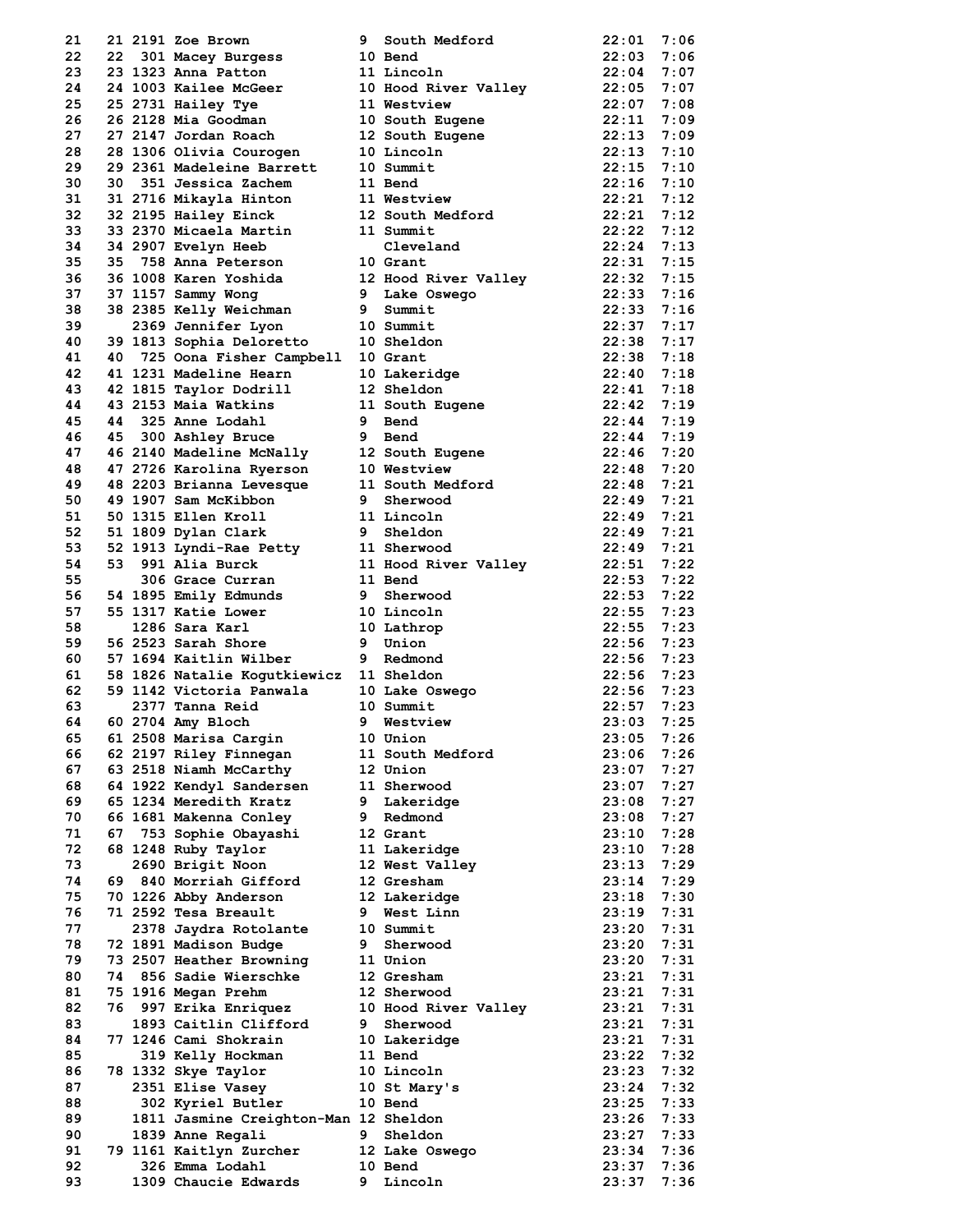| 94  |     | 80 1693 Natalie Ulum                         |                | 10 Redmond              | 23:38        | 7:37 |
|-----|-----|----------------------------------------------|----------------|-------------------------|--------------|------|
| 95  |     | 81 2190 Kassandra Babb                       |                | 10 South Medford        | 23:39        | 7:37 |
| 96  |     | 82 1160 Jamie Zimmerman                      |                | 10 Lake Oswego          | 23:40        | 7:37 |
| 97  |     | 1290 Annie Sisson                            |                | 12 Lathrop              | 23:40        | 7:38 |
| 98  |     | 2706 Janelle Donithorne                      |                | 9 Westview              | 23:41        | 7:38 |
| 99  |     | 961 Abby Johnston                            |                | 11 Hermiston            | 23:43        | 7:38 |
| 100 |     | 320 Kathryn Hodson                           |                | 9 Bend                  | 23:44        | 7:39 |
| 101 |     | 1805 Mackenzie Barron                        | 9              | Sheldon                 | 23:45        | 7:39 |
| 102 |     | 83 645 Robin Liu                             |                | 12 Franklin             | 23:45        | 7:39 |
| 103 |     | 84 2268 Yun Mee Crossler-Lair 10 South Salem |                |                         | 23:46        | 7:39 |
| 104 |     | 331 Jordyn Maxwell                           |                | 10 Bend                 | 23:46        | 7:39 |
|     |     |                                              |                | 11 Sherwood             | 23:46        | 7:39 |
| 105 |     | 1921 Emily Sackinger                         |                |                         |              |      |
| 106 |     | 1822 Kelsey Jost                             |                | 12 Sheldon              | 23:46        | 7:39 |
| 107 |     | 85 2137 Madeliene Maier                      |                | 10 South Eugene         | 23:47        | 7:40 |
| 108 |     | 86 1430 Aerial Rice                          |                | 11 McNary               | 23:49        | 7:40 |
| 109 |     | 2384 Piper Tozer                             | 9              | Summit                  | 23:49        | 7:40 |
| 110 |     | 87 1420 Felicia Covey                        |                | 11 McNary               | $23:49$ 7:40 |      |
| 111 |     | 2718 Hannah Lyons                            |                | 10 Westview             | 23:50        | 7:41 |
| 112 |     | 2348 Anne Oursler                            |                | 10 St Mary's            | 23:51        | 7:41 |
| 113 |     | 960 Kaylee Hunter                            |                | 11 Hermiston            | 23:51        | 7:41 |
| 114 |     | 2152 Christine Walugembe                     |                | 11 South Eugene         | 23:51        | 7:41 |
| 115 |     | 88 2915 Claire St Johns                      |                | Cleveland               | 23:53        | 7:41 |
| 116 |     | 677 Shaye Canaday                            |                | 12 Glencoe              | 23:55        | 7:42 |
| 117 |     | 316 Emily Geddes                             |                | 11 Bend                 | $23:57$ 7:43 |      |
| 118 |     | 2146 Anne Ramey                              |                | 11 South Eugene         | 23:58        | 7:43 |
| 119 |     | 2130 Devon Henery                            |                | 12 South Eugene         | 24:00        | 7:44 |
| 120 |     | 89 1122 Cassie Hansen                        |                | 12 Lake Oswego          | 24:01        | 7:44 |
| 121 |     | 90 2607 Marija Jozic                         |                | 9 West Linn             | 24:01        | 7:44 |
| 122 |     | 91 1236 Madi Mayfield                        | 9 <sup>1</sup> | Lakeridge               | 24:02        | 7:44 |
| 123 |     | 1814 Shelby Dodrill                          |                | 10 Sheldon              | $24:03$ 7:45 |      |
| 124 |     |                                              |                |                         |              |      |
|     |     | 2145 Katherine Quillin                       | 9              | South Eugene            | 24:03        | 7:45 |
| 125 |     | 92 774 Abigail Thomas                        |                | 11 Grant                | 24:03        | 7:45 |
| 126 |     | 93 2280 Bethany Reding                       |                | 11 South Salem          | 24:04        | 7:45 |
| 127 |     | 94 2285 Jackie Yates                         |                | 11 South Salem          | 24:04        | 7:45 |
| 128 |     | 95 1149 Sarah Sohlberg                       |                | 12 Lake Oswego          | 24:05        | 7:46 |
| 129 |     | 1903 Sarah Kotel                             | 9              | Sherwood                | 24:06        | 7:46 |
| 130 |     | 2149 Hayley Sky                              |                | 10 South Eugene         | 24:07        | 7:46 |
| 131 |     | 1835 McKinley Patrick                        |                | 10 Sheldon              | 24:08        | 7:47 |
| 132 |     | 96 2199 Brynna Grunwald                      |                | 10 South Medford        | 24:08        | 7:47 |
| 133 |     | 2133 Jasmine Keuter                          |                | 10 South Eugene         | $24:09$ 7:47 |      |
| 134 |     | 317 Kayla Good                               |                | 12 Bend                 | 24:09        | 7:47 |
| 135 |     | 1846 Taylor Thrasher                         |                | 10 Sheldon              | 24:09        | 7:47 |
| 136 |     | 97 526 Halie Jones                           |                | 11 Crook County         | 24:09        | 7:47 |
| 137 |     | 2729 Madi Tucker                             |                | 10 Westview             | 24:09        | 7:47 |
| 138 | 98  | 534 Taylor Walker                            |                | 12 Crook County         | 24:11        | 7:47 |
| 139 |     | 99 1682 Danielle Duren                       |                | 11 Redmond              | 24:11        | 7:47 |
| 140 | 100 | 777 Alyson Wooley                            | 9              | Grant                   | 24:13        | 7:48 |
| 141 | 101 | 648 Caitlin Morrison                         |                | 10 Franklin             | 24:14        | 7:48 |
| 142 |     | 684 Samantha Roof                            |                | 11 Glencoe              | 24:16        | 7:49 |
| 143 |     | 102 2610 Allie Schroeder                     |                | 10 West Linn            | 24:17        | 7:49 |
|     |     |                                              |                |                         |              |      |
| 144 |     | 103 750 Elle Newcomer                        |                | 9 Grant                 | 24:17        | 7:49 |
| 145 |     | 2728 Sara Thomas                             |                | 10 Westview             | 24:17        | 7:49 |
| 146 |     | 104 771 Lillie Spafford                      | 9              | Grant                   | 24:18        | 7:49 |
| 147 |     | 1899 Camela Hashimoto                        |                | 10 Sherwood             | 24:18        | 7:50 |
| 148 |     | 2193 Kealani Creech                          |                | 10 South Medford        | 24:21        | 7:51 |
| 149 |     | 105 1683 Kaitlyn Elliston                    |                | 10 Redmond              | 24:23        | 7:51 |
| 150 |     | 732 Abby Hauth                               |                | 10 Grant                | 24:24        | 7:51 |
| 151 |     | 1890 Hailee Brownell-Hasli 12 Sherwood       |                |                         | 24:26        | 7:52 |
| 152 |     | 1901 Nicole Hurley                           |                | 12 Sherwood             | 24:26        | 7:52 |
| 153 |     | 347 Sera Stinson                             |                | 12 Bend                 | 24:29        | 7:53 |
| 154 |     | 2211 Jordan Rogers                           |                | <b>10 South Medford</b> | 24:31        | 7:54 |
| 155 |     | 2194 Halle Drake                             |                | 12 South Medford        | 24:32        | 7:54 |
| 156 |     | 106 1685 Randi Holland                       |                | 10 Redmond              | 24:33        | 7:55 |
| 157 |     | 107 838 Jacelyn Davis                        |                | 10 Gresham              | 24:34        | 7:55 |
| 158 | 108 | 650 Chloe Retallack                          |                | 11 Franklin             | 24:36        | 7:55 |
| 159 |     | 109 2283 Emily Wilson                        |                | 10 South Salem          | 24:37        | 7:56 |
| 160 |     | 718 Grace Clark                              |                | 10 Grant                | 24:38        | 7:56 |
| 161 |     | 1845 Claire Thompson                         |                | 11 Sheldon              | 24:40        | 7:57 |
|     |     |                                              |                |                         |              |      |
| 162 |     | 110 2514 Kelly Keniston                      |                | 12 Union                | 24:41        | 7:57 |
| 163 |     | 111 853 Kendra Taylor                        |                | 10 Gresham              | 24:41        | 7:57 |
| 164 |     | 2138 Kylie Mason                             |                | 10 South Eugene         | 24:44        | 7:58 |
| 165 |     | 112 2602 Lacey Gunther                       |                | 11 West Linn            | 24:46        | 7:59 |
| 166 |     | 113 653 Jenny Zhu                            |                | 10 Franklin             | 24:48        | 7:59 |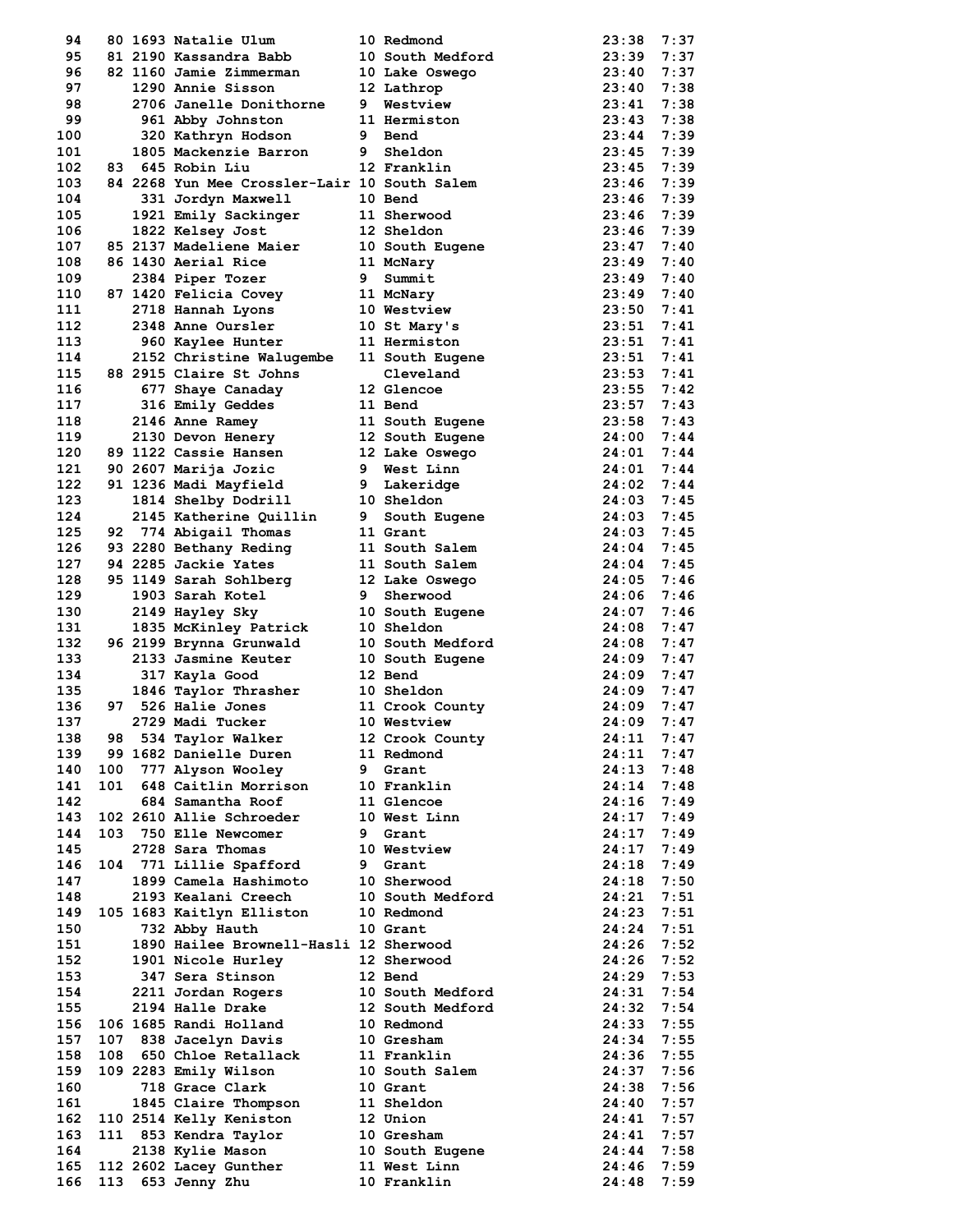| 167 |  | 114 2604 Adrienne Hohensee             | 9           | West Linn                                            | 24:48          | 7:59 |
|-----|--|----------------------------------------|-------------|------------------------------------------------------|----------------|------|
| 168 |  | 1331 Grace Sullivan                    |             | 9 Lincoln                                            | 24:49          | 8:00 |
| 169 |  | 313 Sarah Farina                       |             | 11 Bend                                              | 24:49          | 8:00 |
| 170 |  | 115 640 Lillie Flagel                  |             | 10 Franklin                                          | 24:50          | 8:00 |
| 171 |  | 1830 Geneva Lehnert                    |             | 9 Sheldon                                            | 24:51          | 8:00 |
| 172 |  | 116 2589 Emily Borne                   |             | 11 West Linn                                         | 24:51          | 8:00 |
| 173 |  | 117 1150 Katie Stoner                  |             | 12 Lake Oswego                                       | 24:56          | 8:02 |
| 174 |  | 118 857 Maria Yerkes                   |             |                                                      | $24:57$ 8:02   |      |
|     |  |                                        |             | 12 Gresham<br>9 Bend                                 |                |      |
| 175 |  | 308 Geneva Diepenheim                  |             |                                                      | 24:58          | 8:02 |
| 176 |  | 2129 Sequoia Hart                      |             | 10 South Eugene                                      | 24:58          | 8:03 |
| 177 |  | 119 2605 Jennifer Jain                 |             | 10 West Linn                                         | 24:59          | 8:03 |
| 178 |  | 2123 Lissa Davis                       |             | 10 South Eugene<br>10 Lake Oswego<br>12 Skuvier      | $24:59$ 8:03   |      |
| 179 |  | 1147 Courtney Simich                   |             |                                                      | 25:01          | 8:03 |
| 180 |  | 2045 Samantha Kieling                  |             | 12 Skyview                                           | 25:01          | 8:03 |
| 181 |  | 2609 Haley Rivet                       |             | 12 West Linn                                         | 25:02 8:04     |      |
| 182 |  | 1819 Hollie Irwin                      | 9           | Sheldon                                              | 25:05          | 8:05 |
| 183 |  | 2723 Chloe Okamoto                     |             | 10 Westview                                          | 25:05          | 8:05 |
| 184 |  | 311 Janessa Ewing                      |             | 9 Bend                                               | $25:06$ 8:05   |      |
| 185 |  | 1894 Sarah Cushing                     |             | <b>9</b> Sherwood                                    | $25:06$ 8:05   |      |
| 186 |  | 1237 Allie Mitchell                    |             | 12 Lakeridge                                         | 25:07          | 8:05 |
| 187 |  | 1838 Katelyn Rasmussen                 |             | 11 Sheldon                                           | 25:07          | 8:05 |
| 188 |  | 1925 Samantha Stewart                  |             | 10 Sherwood                                          | $25:08$ 8:06   |      |
| 189 |  | 120 2277 Ellyn Hilts                   |             | 12 South Salem                                       | 25:08          | 8:06 |
| 190 |  | 1126 Ellie Howells                     |             | 10 Lake Oswego                                       | 25:08          | 8:06 |
| 191 |  | 2209 Deanna Plumlee                    |             | 11 South Medford                                     | 25:09          | 8:06 |
| 192 |  | 2127 Katie Frisella                    |             | 9 South Eugene                                       | 25:09          | 8:06 |
| 193 |  | 736 Gillian Knapp                      | $9^{\circ}$ | Grant                                                | 25:09          | 8:06 |
| 194 |  | 1900 Noell Heckendorn                  |             | 12 Sherwood                                          | 25:10          | 8:06 |
| 195 |  | 760 Madeline Poehlein                  |             | 10 Grant                                             | $25:11$ 8:07   |      |
| 196 |  | 1225 Ranya Al-Khaledy                  |             | 10 Lakeridge                                         | 25:12 8:07     |      |
| 197 |  | 1919 Sydney Rosebalm                   |             | 12 Sherwood                                          | $25:13$ 8:07   |      |
| 198 |  | 1239 Celeste Nahas                     |             | 11 Lakeridge                                         | $25:13$ 8:07   |      |
| 199 |  | 2118 Devin Banister                    | 9           | South Eugene                                         | 25:13          | 8:07 |
| 200 |  | 1827 Elizabeth Laing                   | 9           | Sheldon                                              | 25:14          | 8:08 |
| 201 |  | 1803 Cori Anderson                     |             | 10 Sheldon                                           | $25:15$ 8:08   |      |
| 202 |  | 121 854 Clarice Terry                  |             | 12 Gresham                                           | 25:17          | 8:09 |
| 203 |  | 122 536 Brielle Worthing               |             |                                                      | 25:18          |      |
| 204 |  |                                        |             | 10 Crook County                                      |                | 8:09 |
|     |  | 2143 Circe Ota                         |             | 9 South Eugene                                       | 25:19          | 8:09 |
| 205 |  | 123 2424 Tai Rogers                    | 9           | The Dalles-Wahtonka                                  | $25:19$ 8:09   |      |
| 206 |  | 2150 Maddy Tergesen                    |             | 10 South Eugene                                      | 25:20          | 8:10 |
| 207 |  | 730 Ada Harris                         |             | 11 Grant<br>Grand<br>Hood River Valley<br>Considered | $25:21$ $8:10$ |      |
| 208 |  | 124 1002 Eva Kahn                      | 9           |                                                      | $25:21$ $8:10$ |      |
| 209 |  | 2215 Genna Tutland                     | 9           |                                                      | 25:22          | 8:10 |
| 210 |  | 2612 Ellen Ward                        |             | 10 West Linn                                         | 25:22          | 8:10 |
| 211 |  | 318 Kari Hatlestad                     |             | 11 Bend                                              | 25:23          | 8:10 |
| 212 |  | 329 Lola Mahoney                       |             | 10 Bend                                              | 25:23          | 8:11 |
| 213 |  | 1914 Keatley Pihl                      |             | 11 Sherwood                                          | 25:25          | 8:11 |
| 214 |  | 2588 Caitlin Bernert                   |             | 9 West Linn                                          | 25:26          | 8:11 |
| 215 |  | 723 Emma Decker                        |             | 11 Grant                                             | 25:26          | 8:12 |
| 216 |  | 1243 Marieke Sawka                     |             | 11 Lakeridge                                         | 25:27          | 8:12 |
| 217 |  | 2120 Cristina Cerna                    | 9           | South Eugene                                         | 25:28          | 8:12 |
| 218 |  | 125 993 Hallie Curtis                  |             | 11 Hood River Valley                                 | $25:28$ $8:12$ |      |
| 219 |  | 1906 Miriam Marsh                      |             | 11 Sherwood                                          | 25:28          | 8:12 |
| 220 |  | 1824 Kyle King                         |             | 11 Sheldon                                           | 25:29          | 8:12 |
| 221 |  | 763 Grace Purvis                       |             | 10 Grant                                             | $25:30$ $8:13$ |      |
| 222 |  | 2613 Hailey Westover                   |             | 10 West Linn                                         | $25:31$ $8:13$ |      |
| 223 |  | 2091 Karen Solis-Sanchez               |             | 10 South Albany                                      | 25:34          | 8:14 |
| 224 |  | 1245 Leah Shearer                      |             | 10 Lakeridge                                         | $25:35$ $8:14$ |      |
| 225 |  | 1244 Carly Seidel                      |             | 11 Lakeridge                                         | 25:37 8:15     |      |
| 226 |  | 749 Eleanor Neal                       |             | 10 Grant                                             | 25:40          | 8:16 |
| 227 |  | 126 1423 Julia Lewis                   | 9           | McNary                                               | $25:40$ $8:16$ |      |
| 228 |  | 2198 Kayela Geiszler                   |             | 10 South Medford                                     | 25:42 8:17     |      |
| 229 |  | 2202 Megan Johnson                     |             | 10 South Medford                                     | 25:43          | 8:17 |
| 230 |  | 127 850 Olivia Raines                  | 9           | Gresham                                              | 25:45          | 8:18 |
| 231 |  | 1817 Megan Haas                        |             | 10 Sheldon                                           | 25:47 8:18     |      |
| 232 |  | 1848 Hunter Turner                     |             | 11 Sheldon                                           | $25:50$ $8:19$ |      |
| 233 |  | 849 Hannah Phillips                    |             | 12 Gresham                                           | 25:51          | 8:20 |
| 234 |  | 128 2279 Monica Martinez               |             | 9 South Salem                                        | 25:52          | 8:20 |
| 235 |  | 741 Meryl Kruskopf                     |             | 12 Grant                                             | 25:53 8:20     |      |
| 236 |  | 129 2425 Allie Wood                    | 9           | The Dalles-Wahtonka                                  | 25:54          | 8:20 |
| 237 |  | 2148 Maya Shamsuddin                   |             | 12 South Eugene                                      | 25:54          | 8:21 |
| 238 |  | 761 Eva Pozarycki                      | 9           | Grant                                                | 25:55          | 8:21 |
| 239 |  | 1915 Lesley Plata-Valenzul 11 Sherwood |             |                                                      | 25:56          | 8:21 |
|     |  |                                        |             |                                                      |                |      |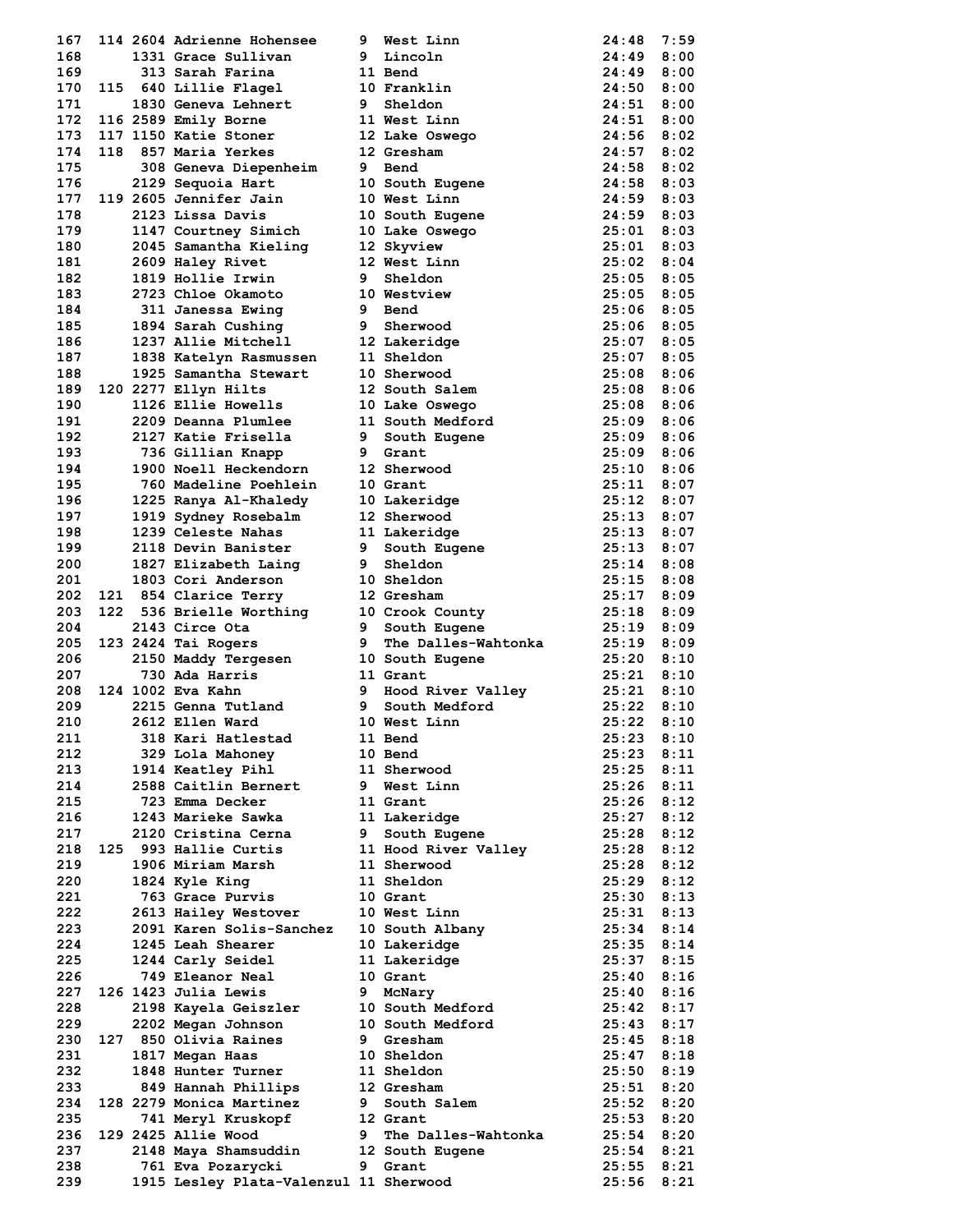| 240        |  | 580 Keziah Jackson                         |    | 10 Estacada                               | 25:58          | 8:22         |
|------------|--|--------------------------------------------|----|-------------------------------------------|----------------|--------------|
| 241        |  | 130 1422 Judy Jiang                        |    | 11 McNary                                 | 25:59          | 8:22         |
| 242        |  | 1820 Shiloh Jackson                        |    | 12 Sheldon                                | 25:59          | 8:22         |
| 243        |  | 2083 Sofia Flores-Rodrique 9               |    | South Albany                              | 26:03          | 8:23         |
| 244        |  | 346 Savannah Sternberger                   | 9  | Bend                                      | 26:03          | 8:23         |
| 245        |  | 1918 Megan Rallison                        |    | 12 Sherwood                               | $26:03$ $8:23$ |              |
| 246        |  | 1832 MacKenzie Mendez                      | 9. | Sheldon                                   | $26:04$ 8:24   |              |
| 247        |  | 324 Hailey Kristiansen                     |    | 10 Bend                                   | 26:07          | 8:25         |
| 248        |  | 2200 Michelli Hawkins                      |    | 11 South Medford                          | 26:08          | 8:25         |
| 249        |  | 131 2935 Xinxiu Merchant                   |    | Cleveland                                 | 26:10          | 8:26         |
|            |  |                                            |    |                                           |                |              |
| 250        |  | 1305 Sydney Cookshaw                       |    | 10 Lincoln                                | 26:13          | 8:27         |
| 251        |  | 132 520 Emily Benton                       |    | 10 Crook County                           | 26:14          | 8:27         |
| 252        |  | 742 Bronte Lea                             |    | 10 Grant                                  | $26:17$ 8:28   |              |
| 253        |  | 1823 Alex Kalen                            |    | 10 Sheldon                                | $26:19$ $8:29$ |              |
| 254        |  | 755 Mary Osborne                           |    | 10 Grant                                  | 26:19          | 8:29         |
| 255        |  | 1322 Morgan Nuss                           |    | 9 Lincoln                                 | $26:19$ 8:29   |              |
| 256        |  | 2352 Kylie Winger                          |    | 9 St Mary's                               | $26:19$ $8:29$ |              |
| 257        |  | 2139 Isabel McCullum                       | 9  | South Eugene                              | 26:19          | 8:29         |
| 258        |  | 2207 Sophia Parsagian                      |    | <b>10 South Medford</b>                   | 26:20          | 8:29         |
| 259        |  | 1821 Hannah Johnson                        |    | 10 Sheldon                                | $26:21$ $8:29$ |              |
| 260        |  | 2092 Mariah Wilkerson                      | 9  | South Albany                              | $26:21$ $8:29$ |              |
| 261        |  | 303 Lucia Charlton                         | 9  | Bend                                      | 26:23          | 8:30         |
| 262        |  | 731 Yuki Harry                             |    | 9 Grant                                   | $26:24$ $8:30$ |              |
| 263        |  | 747 Amelia Morrison                        |    | 9 Grant                                   | $26:25$ $8:31$ |              |
| 264        |  | 1609 Emma Difruscia                        | 9  | Phoenix                                   | 26:26          | 8:31         |
|            |  |                                            |    | Cleveland                                 | $26:26$ 8:31   |              |
| 265        |  | 133 2920 Taylor Roghair                    |    |                                           |                |              |
| 266        |  | 1836 Kaitlyn Penrod                        |    | 11 Sheldon                                | $26:38$ $8:35$ |              |
| 267        |  | 134 1427 Kayla Raley                       |    | 11 McNary                                 | 26:38          | 8:35         |
| 268        |  | 1242 Erin Parsons                          |    | 12 Lakeridge                              | 26:46 8:37     |              |
| 269        |  | 349 Stephanie Wolfe                        | 9  | Bend                                      | 26:48 8:38     |              |
| 270        |  | 1307 Samantha Dahne                        |    | 10 Lincoln                                | 26:49          | 8:38         |
| 271        |  | 2342 Jamie Demaria                         | 9  | St Mary's                                 | 26:55          | 8:40         |
| 272        |  | 2720 Lea Messenger                         | 9  | Westview                                  | 26:59          | 8:42         |
| 273        |  | 1892 Emma Christler                        |    | 12 Sherwood                               | 27:05          | 8:43         |
| 274        |  | 2606 Lucia Johnson                         |    | 11 West Linn                              | 27:11          | 8:45         |
| 275        |  | 720 Lily Cox-Skall                         | 9  | Grant                                     | 27:18          | 8:48         |
| 276        |  | 716 Danni Bernadini                        |    | 11 Grant                                  | 27:21          | 8:49         |
| 277        |  | 583 Lily Shaver                            |    | 10 Estacada                               | 27:30          | 8:51         |
|            |  |                                            |    |                                           |                |              |
|            |  |                                            |    |                                           |                |              |
| 278        |  | 135 2936 Lisa Huang                        |    | Cleveland                                 | 27:30          | 8:52         |
| 279        |  | 1844 Emily Stringfield                     |    | 11 Sheldon                                | $27:32$ $8:52$ |              |
| 280        |  | 136 1424 Marisa McGrath                    | 9  | McNary                                    | 27:33          | 8:53         |
| 281        |  | 743 Ashley Lindstedt                       | 9. | Grant                                     | 27:38          | 8:54         |
| 282        |  | 137 2418 Abby Herriges                     |    | 11 The Dalles-Wahtonka                    | 27:39          | 8:54         |
| 283        |  | 726 Audrey Frank                           | 9  | Grant                                     | 27:40          | 8:55         |
| 284        |  | 1304 Ida Chow                              |    | 10 Lincoln                                | 27:41          | 8:55         |
| 285        |  | 1130 Mandi Jasmin                          |    | 11 Lake Oswego                            | 27:45          | 8:56         |
| 286        |  | 138 528 Jaci McKenzie                      |    | 12 Crook County                           | 27:52          | 8:58         |
| 287        |  | 323 Maria Johnson                          |    | 10 Bend                                   | 27:52          | 8:58         |
| 288        |  | 1614 Diana Rodriquez                       |    | 12 Phoenix                                | 27:52          | 8:59         |
|            |  |                                            |    |                                           | 27:57          |              |
| 289<br>290 |  | 1156 Emily Wong<br>2217 Jamie Wimmer       |    | 12 Lake Oswego<br>10 South Medford        | 28:05          | 9:00<br>9:03 |
|            |  |                                            |    |                                           |                |              |
| 291        |  | 2192 Bridget Cooper                        | 9  | South Medford                             | 28:10          | 9:04         |
| 292        |  | 851 Leah Ruff                              |    | 10 Gresham                                | 28:12          | 9:05         |
| 293        |  | 2708 Mackenzie Forcum                      |    | 11 Westview                               | 28:35          | 9:12         |
| 294        |  | 1607 Elizabeth Debunce                     |    | 11 Phoenix                                | 28:36          | 9:13         |
| 295        |  | 1135 Caroline Malloy                       | 9  | Lake Oswego                               | 28:36          | 9:13         |
| 296        |  | 315 Mika Fristedt                          |    | 12 Bend                                   | 28:39          | 9:14         |
| 297        |  | 1610 Natalie Driskell                      | 9  | Phoenix                                   | 28:42          | 9:15         |
| 298        |  | 2712 Courtney Hauck                        |    | 10 Westview                               | 28:44          | 9:15         |
| 299        |  | 139 2274 Madison Hall                      |    | 12 South Salem                            | 28:45          | 9:16         |
| 300        |  | 335 Heather McCoy                          | 9. | Bend                                      | 28:53          | 9:18         |
| 301        |  | 1898 Emily Hamilton                        |    | 11 Sherwood                               | 28:56          | 9:19         |
| 302        |  | 332 McKayla Maxwell                        |    | 9 Bend                                    | 28:57          | 9:19         |
| 303        |  | 2722 Cindy Ocampo                          |    | 10 Westview                               | 29:00          | 9:20         |
| 304        |  | 339 Amei Pratt                             |    | 11 Bend                                   | 29:00          | 9:20         |
|            |  | 721 Jane Crabtree                          |    | 11 Grant                                  | 29:17          | 9:26         |
| 305        |  |                                            |    |                                           |                |              |
| 306        |  | 2730 Paige Tucker                          |    | 11 Westview                               | 29:39          | 9:33         |
| 307        |  | 717 Megan Brown                            | 9  | Grant                                     | 29:52          | 9:37         |
| 308        |  | 140 2910 Samantha Hall                     |    | Cleveland                                 | 29:56          | 9:39         |
| 309        |  | 1928 Jessalyn Valdez                       |    | 9 Sherwood                                | 30:06          | 9:42         |
| 310        |  | 141 473 Brittany Villars                   |    | 10 Cleveland                              | 30:14          | 9:44         |
| 311<br>312 |  | 142 2420 Brenna Meyer<br>2089 Jodie Morgan |    | 12 The Dalles-Wahtonka<br>12 South Albany | 30:20<br>30:39 | 9:46<br>9:52 |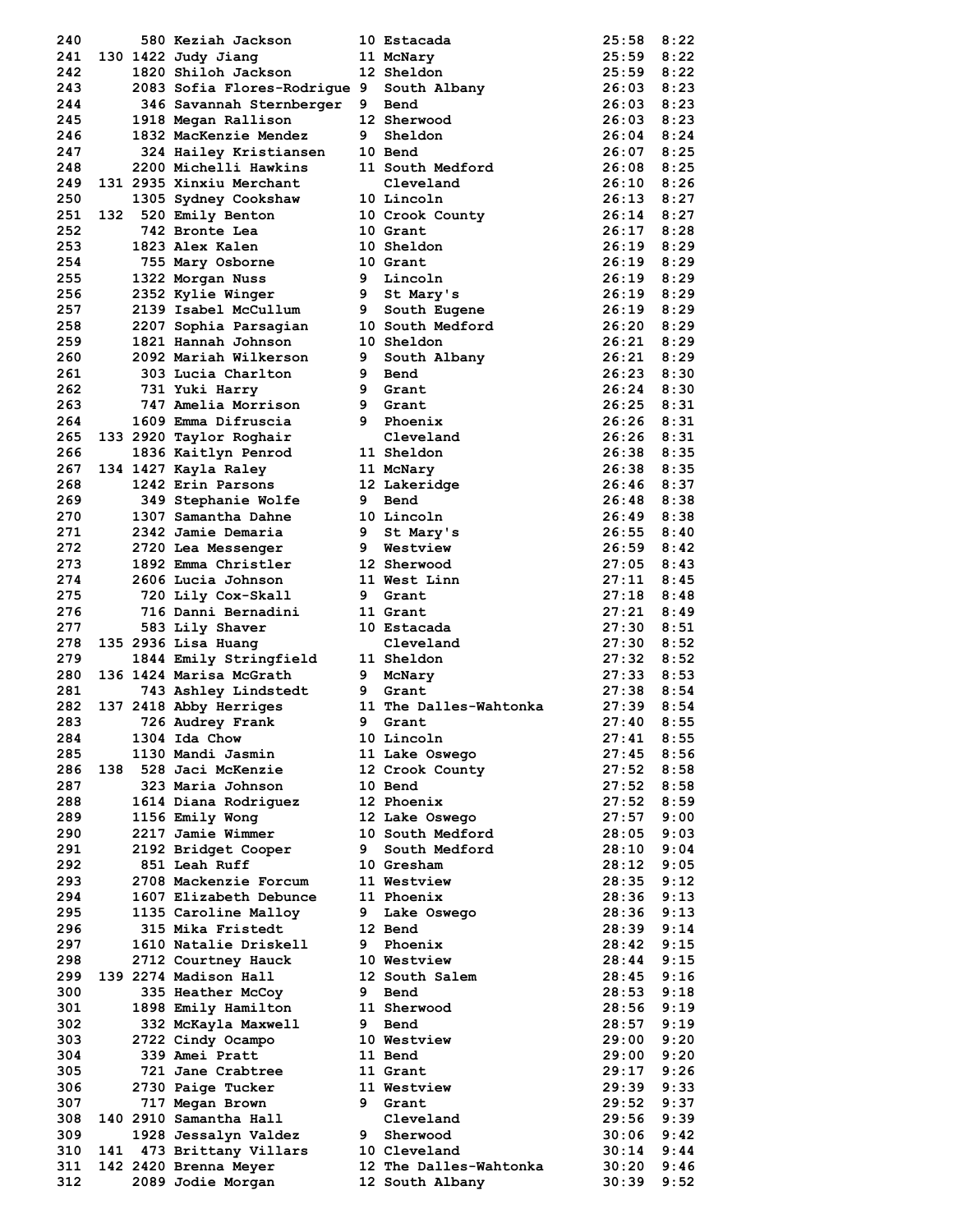| 317 |                                                                                                                                                                                                                                          |                      |                                                                                                                                                                                                                                                                                                                   |                                                                                                                                                                                                                                               |
|-----|------------------------------------------------------------------------------------------------------------------------------------------------------------------------------------------------------------------------------------------|----------------------|-------------------------------------------------------------------------------------------------------------------------------------------------------------------------------------------------------------------------------------------------------------------------------------------------------------------|-----------------------------------------------------------------------------------------------------------------------------------------------------------------------------------------------------------------------------------------------|
|     |                                                                                                                                                                                                                                          |                      |                                                                                                                                                                                                                                                                                                                   |                                                                                                                                                                                                                                               |
| 319 |                                                                                                                                                                                                                                          |                      |                                                                                                                                                                                                                                                                                                                   |                                                                                                                                                                                                                                               |
|     |                                                                                                                                                                                                                                          |                      |                                                                                                                                                                                                                                                                                                                   |                                                                                                                                                                                                                                               |
| 321 |                                                                                                                                                                                                                                          |                      |                                                                                                                                                                                                                                                                                                                   |                                                                                                                                                                                                                                               |
| 322 |                                                                                                                                                                                                                                          |                      |                                                                                                                                                                                                                                                                                                                   |                                                                                                                                                                                                                                               |
|     |                                                                                                                                                                                                                                          |                      |                                                                                                                                                                                                                                                                                                                   |                                                                                                                                                                                                                                               |
|     |                                                                                                                                                                                                                                          |                      |                                                                                                                                                                                                                                                                                                                   |                                                                                                                                                                                                                                               |
| 325 |                                                                                                                                                                                                                                          |                      |                                                                                                                                                                                                                                                                                                                   |                                                                                                                                                                                                                                               |
|     |                                                                                                                                                                                                                                          |                      |                                                                                                                                                                                                                                                                                                                   |                                                                                                                                                                                                                                               |
|     | 733 Claire Johnson<br>2125 Lindsey Farrell<br>315 143 2421 Brita Meyer<br>740 Bella Koontz<br>719 Angela Colgrave<br>964 Katarina Moser<br>320 145 2416 Haley Ellett<br>756 Zoe O'Toole<br><b>848 Kerri Peetz</b><br>2911 Linnea Havener | 1917 Rebekah Quaglio | 11 Grant<br>9 South Eugene<br>12 The Dalles-Wahtonka<br>10 Grant<br>10 Grant<br>318 144 2419 Nicole Johnson 11 The Dalles-Wahtonka<br><b>10 Hermiston</b><br>12 The Dalles-Wahtonka<br>9 Grant<br>12 Gresham<br>Cleveland<br>2196 Emily Evers 11 South Medford<br>9 Sherwood<br>1909 Jazmyne Morrison 12 Sherwood | $30:45$ 9:54<br>$30:48$ 9:55<br>$30:56$ 9:58<br>$31:05$ 10:01<br>$31:13$ $10:03$<br>$31:14$ $10:03$<br>$31:29$ $10:08$<br>31:38 10:11<br>$31:42$ 10:13<br>$32:11$ $10:22$<br>32:51 10:35<br>$33:31$ $10:48$<br>34:06 10:59<br>$34:19$ $11:03$ |

**1. Bend**

#### **Junior Varsity Girls I Team Scores**

**2 6 14 22 30 (44) (45) = 74 McKenzie Bell, Melissa Lorenz, Paris Draheim, Macey Burgess, Jessica Zachem, Anne Lodahl, Ashley Bruce 2. Summit 3 12 15 20 29 (33) (38) = 79 Camille Stillwell, Kennedy McGahan, Alexa Thomas, Emma Su, Madeleine Barrett, Micaela Martin, Kelly Weichman 3. Westview 4 9 11 25 31 (47) (60) = 80 Morgan Francis, Katelyn Ruka, Makenna Fowles, Hailey Tye, Mikayla Hinton, Karolina Ryerson, Amy Bloch 4. Sheldon 7 8 10 39 42 (51) (58) = 106 Allie Reiling, Hannah Rodrigues, Madison Dunne, Sophia Deloretto, Taylor Dodrill, Dylan Clark, Natalie Kogutkiewicz 5. South Eugene 5 19 26 27 43 (46) (85) = 120 Natalie Mosman, Emma Lang, Mia Goodman, Jordan Roach, Maia Watkins, Madeline McNally, Madeliene Maier 6. Lincoln 16 18 23 28 50 (55) (78) = 135 Katie Kelly, Sarah Roberts, Anna Patton, Olivia Courogen, Ellen Kroll, Katie Lower, Skye Taylor 7. South Medford 1 21 32 48 62 (81) (96) = 164 Annie Watson, Zoe Brown, Hailey Einck, Brianna Levesque, Riley Finnegan, Kassandra Babb, Brynna Grunwald 8. Sherwood 13 49 52 54 64 (72) (75) = 232 Bridgett Palmer, Sam McKibbon, Lyndi-Rae Petty, Emily Edmunds, Kendyl Sandersen, Madison Budge, Megan Prehm 9. Lakeridge 17 41 65 68 70 (77) (91) = 261 Andi Bisbjerg, Madeline Hearn, Meredith Kratz, Ruby Taylor, Abby Anderson, Cami Shokrain, Madi Mayfield 10. Hood River Valley 24 36 53 76 124 (125) = 313 Kailee McGeer, Karen Yoshida, Alia Burck, Erika Enriquez, Eva Kahn, Hallie Curtis 11. Grant 35 40 67 92 100 (103)(104) = 334 Anna Peterson, Oona Fisher Campbell, Sophie Obayashi, Abigail Thomas, Alyson Wooley, Elle Newcomer, Lillie Spafford 12. Lake Oswego 37 59 79 82 89 (95)(117) = 346 Sammy Wong, Victoria Panwala, Kaitlyn Zurcher, Jamie Zimmerman, Cassie Hansen, Sarah Sohlberg, Katie Stoner 13. Union 56 61 63 73 110 = 363 Sarah Shore, Marisa Cargin, Niamh McCarthy, Heather Browning, Kelly Keniston 14. Redmond 57 66 80 99 105 (106) = 407 Kaitlin Wilber, Makenna Conley, Natalie Ulum, Danielle Duren, Kaitlyn Elliston, Randi Holland**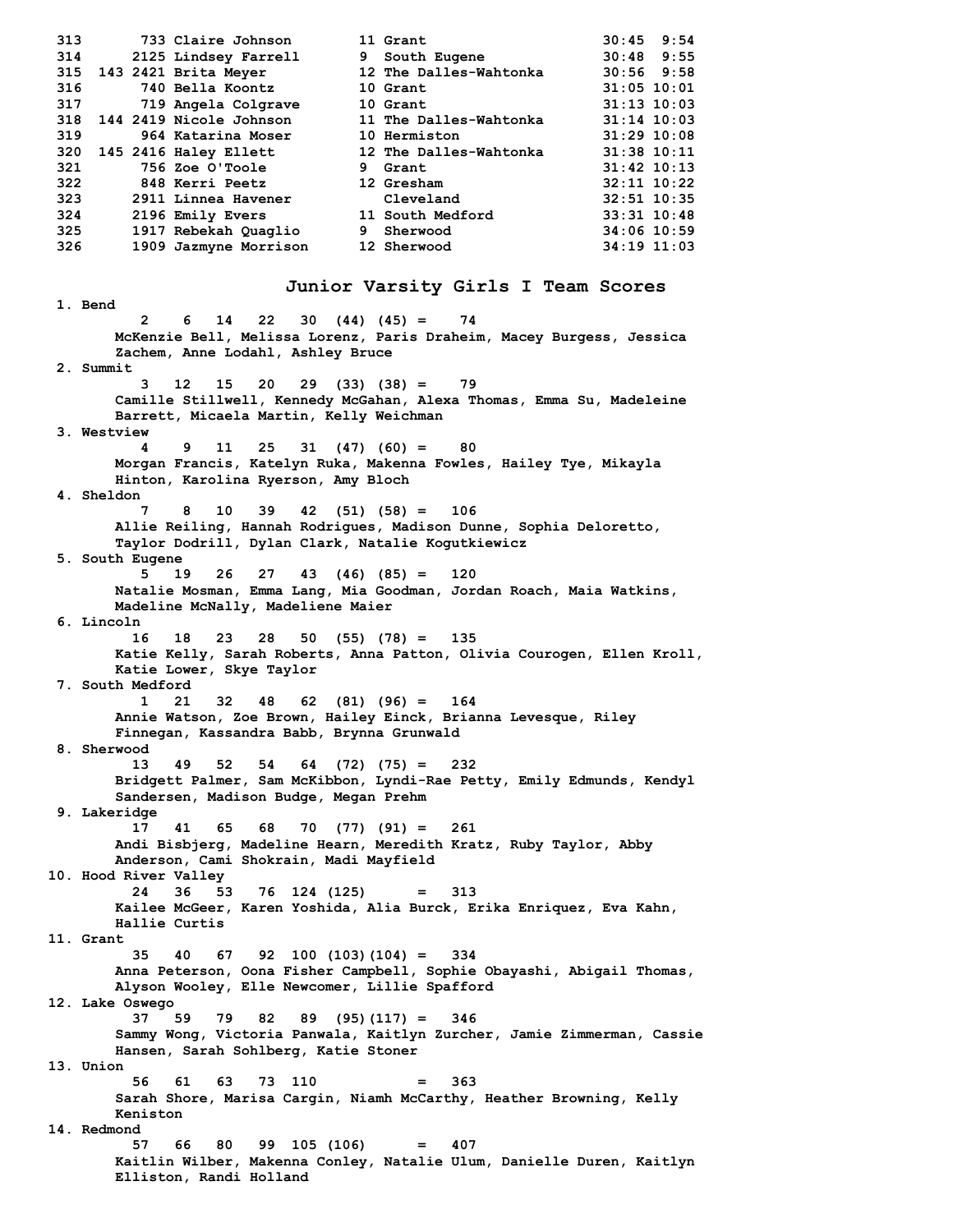**15. Gresham 69 74 107 111 118 (121)(127) = 479 Morriah Gifford, Sadie Wierschke, Jacelyn Davis, Kendra Taylor, Maria Yerkes, Clarice Terry, Olivia Raines 16. West Linn 71 90 102 112 114 (116)(119) = 489 Tesa Breault, Marija Jozic, Allie Schroeder, Lacey Gunther, Adrienne Hohensee, Emily Borne, Jennifer Jain 17. South Salem 84 93 94 109 120 (128)(139) = 500 Yun Mee Crossler-Laird, Bethany Reding, Jackie Yates, Emily Wilson, Ellyn Hilts, Monica Martinez, Madison Hall 18. Franklin 83 101 108 113 115 = 520 Robin Liu, Caitlin Morrison, Chloe Retallack, Jenny Zhu, Lillie Flagel 19. Cleveland 34 88 131 133 135 (140)(141) = 521 Evelyn Heeb, Claire St Johns, Xinxiu Merchant, Taylor Roghair, Lisa Huang, Samantha Hall, Brittany Villars 20. McNary 86 87 126 130 134 (136) = 563 Aerial Rice, Felicia Covey, Julia Lewis, Judy Jiang, Kayla Raley, Marisa McGrath 21. Crook County 97 98 122 132 138 = 587 Halie Jones, Taylor Walker, Brielle Worthing, Emily Benton, Jaci McKenzie 22. The Dalles-Wahtonka 123 129 137 142 143 (144)(145) = 674 Tai Rogers, Allie Wood, Abby Herriges, Brenna Meyer, Brita Meyer, Nicole Johnson, Haley Ellett**

**Junior Varsity Boys I Individual Results**

| Place TmPl No.           |              | Name                       |    | Gr School                                         | <b>Time</b> | Pace           |
|--------------------------|--------------|----------------------------|----|---------------------------------------------------|-------------|----------------|
| ===== ==== ==== ===<br>1 | $\mathbf{1}$ | 914 Jadon Olson            |    | ----------------- ----- -----<br>10 Henry Jackson | 16:25       | 5:17           |
| $\overline{2}$           |              | 2 871 Austin Allen         |    | 12 Henry Jackson                                  | 17:01       | 5:29           |
| 3                        |              | 3 893 Cameron Hauenstein   |    | 12 Henry Jackson                                  | 17:04       | 5:30           |
| 4                        |              | 4 927 Clarke Sterling      |    | 11 Henry Jackson                                  | 17:05       | 5:30           |
| 5                        | 5.           | 880 David Blackmer         |    | 12 Henry Jackson                                  | 17:10       | 5:32           |
| 6                        |              | 6 2175 Trevor Merrifield   |    | 11 South Eugene                                   | 17:19       | 5:35           |
| $\overline{7}$           | 7            | 884 Alex Carrington        |    | 12 Henry Jackson                                  | 17:20       | 5:35           |
| 8                        |              | 8 1734 Luis Leon           |    | 10 Salesian                                       | 17:21       | 5:35           |
| 9                        |              | 9 2174 Andrew McCullough   |    | 10 South Eugene                                   | 17:31       | 5:38           |
| 10                       | 10           | 833 Cole Watson            |    | 12 Grant                                          | 17:32       | 5:39           |
| 11                       |              | 11 1348 Duncan MacEachern  |    | 10 Lincoln                                        | 17:32       | 5:39           |
| 12                       |              | 12 2162 Evan Davis         |    | 12 South Eugene                                   | 17:32       | 5:39           |
| 13                       | 13           | 807 Henry Houghton         | 9  | Grant                                             | 17:33       | 5:39           |
| 14                       | 14           | 894 Connor Hayes           |    | 11 Henry Jackson                                  | 17:35       | 5:40           |
| 15                       |              | 870 Steven Ainsworth       |    | 10 Henry Jackson                                  | 17:36       | 5:40           |
| 16                       | 15           | 793 Cole Domenico          | 9  | Grant                                             | 17:37       | 5:41           |
| 17                       | 16           | 799 George Grenham         |    | 10 Grant                                          | 17:38       | 5:41           |
| 18                       |              | 17 2239 Jacob Lowe         | 9  | South Medford                                     | 17:40       | 5:41           |
| 19                       | 18           | 784 Karl Braun             |    | 11 Grant                                          | 17:42       | 5:42           |
| 20                       |              | 19 1736 Tomas Navarro      | 9. | Salesian                                          | 17:42       | 5:42           |
| 21                       |              | 20 1361 Aaron Smith        |    | 9 Lincoln                                         | 17:44       | 5:43           |
| 22                       |              | 21 2253 Gabe Stanley       |    | 10 South Medford                                  | 17:46       | 5:43           |
| 23                       |              | 22 2867 Ian Burns          |    | 10 Wilsonville                                    | 17:50       | 5:45           |
| 24                       |              | 23 1364 Ethan Takla        |    | 10 Lincoln                                        | 17:52       | 5:45           |
| 25                       |              | 24 2176 Sebastian Mitchell |    | 12 South Eugene                                   | 17:53       | 5:46           |
| 26                       |              | 25 2186 Sashka Warner      |    | 10 South Eugene                                   | 17:53       | 5:46           |
| 27                       |              | 26 1860 Jackson Fletcher   |    | 12 Sheldon                                        | 17:54       | 5:46           |
| 28                       |              | 1300 Keegan Ragan          |    | 10 Lathrop                                        | 17:55       | 5:46           |
| 29                       | 27           | 663 Joe Halmagean          |    | 12 Franklin                                       |             | $17:56$ $5:47$ |
| 30                       |              | 28 2746 Erik Hahn          |    | 10 Westview                                       | 18:04       | 5:49           |
| 31                       | 29           | 364 Nicholas Goolsbee      |    | 12 Bend                                           | 18:05       | 5:50           |
| 32                       |              | 30 1727 Jonathan Barocio   |    | 11 Salesian                                       | 18:06       | 5:50           |
| 33                       |              | 31 831 Jack Walker         |    | 10 Grant                                          | 18:07       | 5:50           |
| 34                       |              | 32 2871 Branden Fitzke     |    | 11 Wilsonville                                    | 18:07       | 5:50           |
| 35                       |              | 33 2258 Darian Thompson    |    | 11 South Medford                                  | 18:07       | 5:50           |
| 36                       |              | 34 2885 Josh Meyer         | 9  | Wilsonville                                       | 18:08       | 5:51           |
| 37                       |              | 35 2407 Griffin Reinecke   |    | 10 Summit                                         | 18:09       | 5:51           |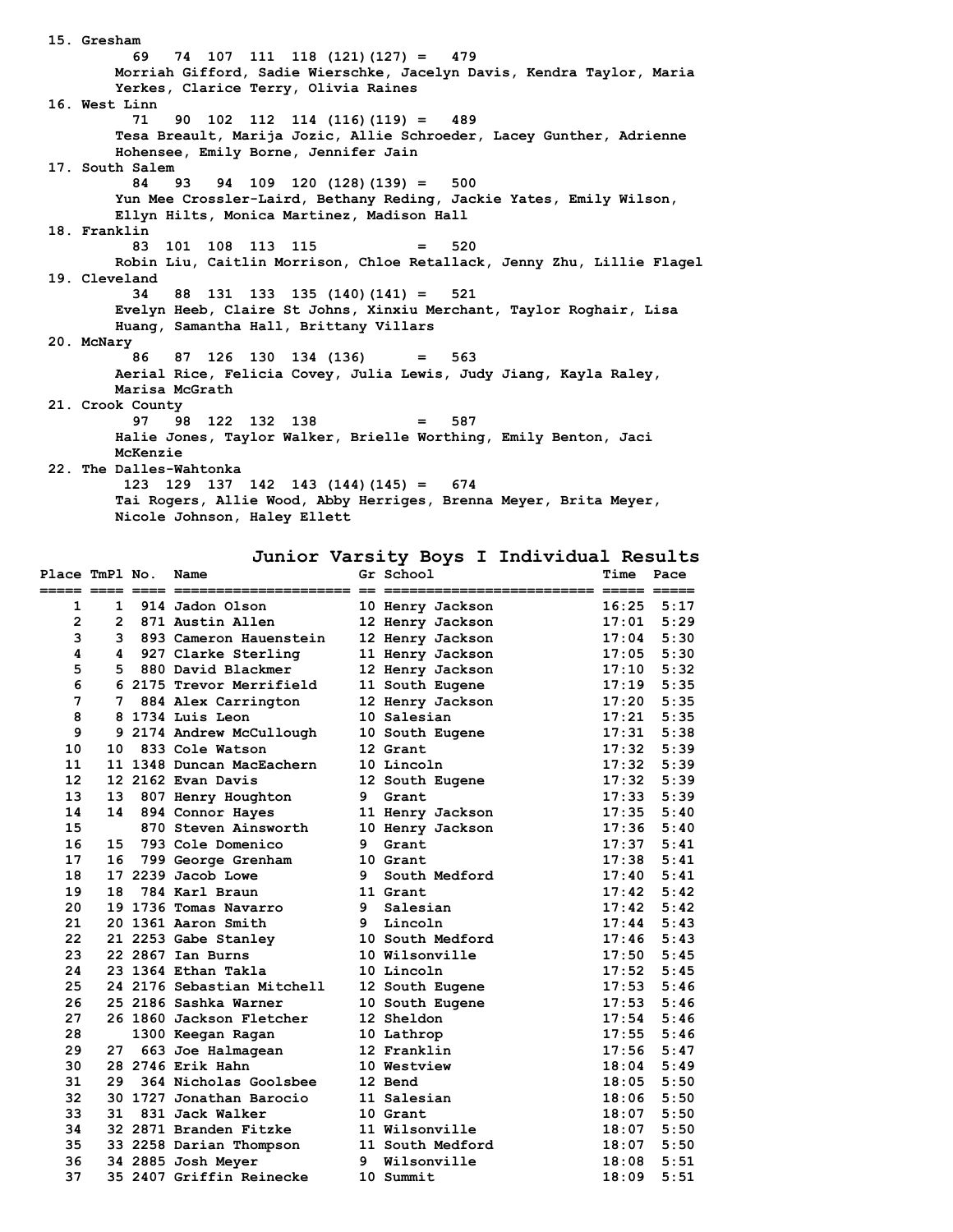| 38   | 36  | 797 Padraig Gillen                          |   | 11 Grant                       | $18:10$ $5:51$ |      |
|------|-----|---------------------------------------------|---|--------------------------------|----------------|------|
| 39   |     | 37 1255 Nicholai Busch                      |   | 12 Lakeridge                   | 18:10 5:51     |      |
| 40   |     | 829 Dan Sims                                | 9 | Grant                          | $18:11$ $5:52$ |      |
| 41   |     |                                             |   | 11 Bend                        | $18:12$ $5:52$ |      |
| 42   |     | 38 354 Hayden Baney<br>39 2241 Ruben Mendez |   | 10 South Medford               | $18:13$ $5:52$ |      |
| 43   |     | 40 2886 Reece Paquin                        |   | 11 Wilsonville                 | $18:13$ 5:52   |      |
| 44   |     | 41 2639 Michael Sullivan                    |   |                                | $18:14$ 5:52   |      |
|      |     |                                             |   | 10 West Linn                   |                |      |
| 45   | 42  | 674 John Rojas                              |   | 10 Franklin                    | $18:14$ 5:53   |      |
| 46   |     | 43 1730 Daniel Cervantes                    |   | 11 Salesian                    | $18:14$ 5:53   |      |
| 47   | 44  | 657 Sam Burnett                             |   | 10 Franklin                    | $18:15$ 5:53   |      |
| 48   |     | 45 2246 Branden Neville                     |   | 9 South Medford                | $18:16$ 5:53   |      |
| 49   |     | 46 2757 Quinn McCullough                    |   | 11 Westview                    | $18:17$ 5:53   |      |
| 50   |     | 47 2758 Dakota McFadden                     |   | 9 Westview                     | 18:17 5:53     |      |
| 51   |     | 48 2546 Luke Sparks                         |   | 10 Union                       | $18:19$ $5:54$ |      |
| 52   |     | 49 1728 Rodolfo Barranco                    |   | 12 Salesian                    | $18:20$ 5:54   |      |
| 53   |     | 50 2219 Cole Asman                          |   | 9 South Medford                | $18:20$ 5:54   |      |
| 54   |     | 51 1271 Corrado Pitari                      |   | 10 Lakeridge                   | $18:20$ 5:55   |      |
| 55   |     | 52 2734 Glen Anderson                       |   | 10 Westview                    | $18:22$ 5:55   |      |
| 56   |     | 53 1222 Connor Wilson                       |   | 10 Lake Oswego                 | $18:23$ 5:55   |      |
| 57   |     | 54 2185 Brian Ward                          |   | 11 South Eugene                | $18:26$ 5:56   |      |
| 58   |     |                                             |   |                                |                |      |
|      |     | 55 2165 Quincy Gill                         |   | 11 South Eugene                | $18:27$ 5:57   |      |
| 59   |     | 56 1880 Kyle Radley                         |   | 11 Sheldon                     | $18:27$ 5:57   |      |
| 60   |     | 280 Nick McKernan                           |   | 12 Ashland                     | $18:30$ $5:58$ |      |
| 61   |     | 57 1738 Christian Ramirez                   |   | 12 Salesian                    | $18:32$ $5:58$ |      |
| 62   |     | 58 1017 Ben Fischer                         |   | 12 Hood River Valley           | $18:32$ $5:58$ |      |
| 63   |     | 59 1270 Maximo Minervini                    |   | 10 Lakeridge                   | $18:33$ $5:59$ |      |
| 64   |     | 2702 Adam Paskvan                           |   | 10 Lakeringe<br>12 West Valley | $18:33$ $5:59$ |      |
| 65   |     | 2167 Andy Heeszel                           |   | 11 South Eugene                | $18:34$ 5:59   |      |
| 66   |     | 60 1879 Sam Petersen                        |   | 12 Sheldon                     | $18:35$ $5:59$ |      |
| 67   |     | 2157 Cameron Bean                           |   | 10 South Eugene                | $18:35$ $5:59$ |      |
| 68   |     | 61 1633 Pedro Rivera                        |   | 12 Phoenix                     | $18:37$ 6:00   |      |
|      |     |                                             |   |                                |                |      |
| 69   |     | 62 1343 Keith Johnson                       |   | 11 Lincoln                     | 18:39 6:01     |      |
| 70   | 63. | 396 Theodore Widmer                         |   | 9 Bend                         | 18:40          | 6:01 |
| 71   |     | 64 667 Noah Leonard                         |   | 10 Franklin                    | $18:40$ $6:01$ |      |
| 72   |     | 65 2543 Brandon Reyes                       |   | 10 Union                       | $18:41$ $6:01$ |      |
| 73   |     | 2697 Cory Johnson                           |   | 10 West Valley                 | 18:43          | 6:02 |
| 74   |     | 66 370 Curtis Jensen                        |   | 11 Bend                        | $18:43$ 6:02   |      |
| 75   |     | 67 2242 Del Miller                          |   | 11 South Medford               | $18:43$ 6:02   |      |
| 76   |     | 2187 Gabe Wihtol                            |   | 11 South Eugene                | 18:44          | 6:02 |
| 77   |     | 68 1020 Javier Jimenez                      |   | 11 Hood River Valley           | 18:45          | 6:03 |
| 78   |     | 69 2631 Justus Highbarger                   |   | 11 West Linn                   | $18:46$ 6:03   |      |
| 79   |     |                                             |   | 9 West Linn                    | $18:46$ 6:03   |      |
|      |     | 70 2621 Cole Epperly                        |   |                                |                |      |
| 80   |     | 71 1253 Nathan Bristol                      |   | 11 Lakeridge                   | 18:48          | 6:04 |
| 81   |     | 72 1622 Lucas Gandy                         |   | 10 Phoenix                     | 18:49          | 6:04 |
| 82   |     | 73 1931 Colin Auerbach                      |   | 10 Sherwood                    | 18:51          | 6:04 |
| 83   |     | 74 2541 Jordan Moore                        | 9 | Union                          | 18:51          | 6:04 |
| 84   |     | 75 1026 Juan Carlos Rios                    |   | 9 Hood River Valley            | 18:52          | 6:05 |
| 85   |     | 76 1887 Griffin Wilson                      |   | 9 Sheldon                      | 18:53          | 6:05 |
| 86   | 77  | 380 Elias Pite                              |   | 9 Bend                         | 18:53          | 6:05 |
| 87   |     | 78 2386 Khiseth Abramvicka                  |   | 12 Summit                      | 18:53          | 6:05 |
| 88   |     | 79 1206 Joel Porter                         |   | 12 Lake Oswego                 | 18:54          | 6:05 |
| 89   | 80. | 381 Greg Prescott                           |   | 12 Bend                        | 18:56          | 6:06 |
| 90   |     | 2183 Bruce Service                          |   | 11 South Eugene                | 18:57          | 6:06 |
| 91   |     | 81 2677 Brandon Fletcher                    |   | 11 West Salem                  | 18:58          | 6:07 |
|      |     |                                             |   |                                |                |      |
| 92   |     | 82 1623 Jonathan Garcia                     |   | 10 Phoenix                     | 18:58          | 6:07 |
| 93   |     | 2171 Tucker Kolpin                          |   | 11 South Eugene                | 18:59          | 6:07 |
| 94   |     | 83 369 Jordan Irwin                         |   | 10 Bend                        | 19:00          | 6:07 |
| 95   |     | 2264 Evan Wright                            |   | 11 South Medford               | 19:00          | 6:07 |
| 96   |     | 84 1731 Edwin De Santiago                   |   | 11 Salesian                    | 19:01          | 6:08 |
| 97   |     | 85 2443 Kj Ramsey                           |   | 12 The Dalles-Wahtonka         | 19:02          | 6:08 |
| 98   |     | 86 2538 Griffin Lake                        |   | 9 Union                        | 19:02          | 6:08 |
| 99   |     | 87 2571 Rusty Shiluk                        |   | 9 Washougal                    | 19:03          | 6:08 |
| 100  |     | 88 1277 Riley Shearer                       |   | 12 Lakeridge                   | 19:03          | 6:08 |
| 101  |     | 89 2388 Connor Barrett                      |   | 12 Summit                      | 19:04          | 6:08 |
| 102. |     | 90 2428 Jace Bailey                         |   | 9 The Dalles-Wahtonka          | 19:04          | 6:09 |
|      |     |                                             |   |                                |                |      |
| 103  |     | 91 1631 Randy Mena                          | 9 | Phoenix                        | 19:04          | 6:09 |
| 104  |     | 92 1869 Mitchell Klotter                    |   | 10 Sheldon                     | $19:05$ 6:09   |      |
| 105  |     | 93 2753 Michael Jagielski                   |   | 10 Westview                    | 19:05          | 6:09 |
| 106  |     | 1296 Torgen Karns                           |   | 10 Lathrop                     | 19:07          | 6:10 |
| 107  |     | 94 2751 Makoto Ikeda                        |   | 12 Westview                    | 19:08          | 6:10 |
| 108  |     | <b>2245 Mike Myers</b>                      |   | <b>10 South Medford</b>        | 19:08          | 6:10 |
| 109  |     | 95 2773 David Zhang                         |   | 11 Westview                    | 19:08          | 6:10 |
| 110  |     | 96 1338 Frederick Engelhardt 11 Lincoln     |   |                                | 19:08          | 6:10 |
|      |     |                                             |   |                                |                |      |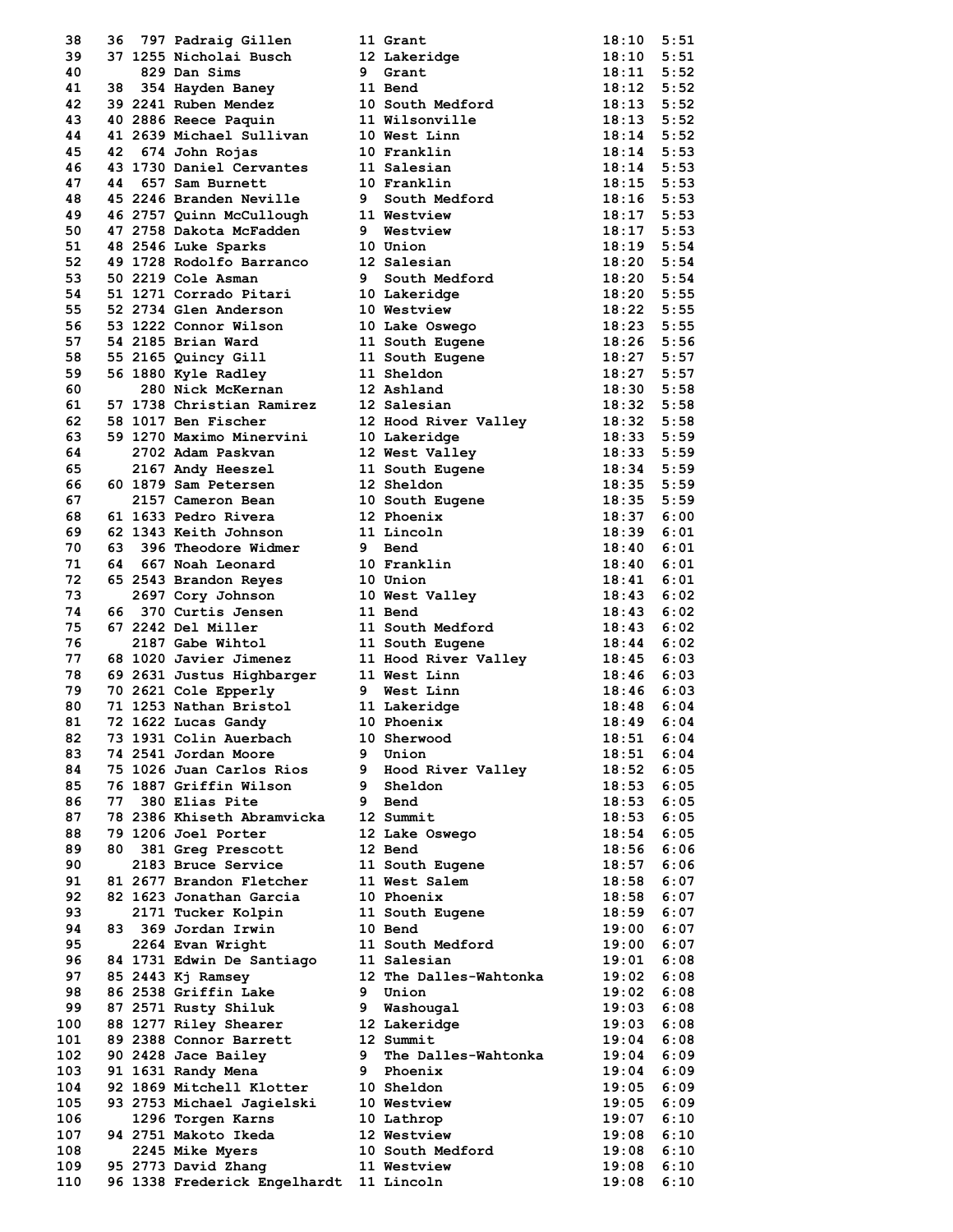| 111        |  | SALLEUT Ruley<br>97 1958 Ryan Simmons<br>357 Core |     | 10 South Eugene                                | 19:09          | 6:10         |
|------------|--|---------------------------------------------------|-----|------------------------------------------------|----------------|--------------|
| 112        |  |                                                   |     | 9 Sherwood                                     | 19:10          | 6:10         |
| 113        |  | 357 Casey Collier                                 | 9   | Bend                                           | 19:10          | 6:10         |
| 114        |  | 98 1351 Jaxom Moore                               |     | 10 Lincoln                                     | $19:11$ $6:11$ |              |
| 115        |  | 99 695 Taylor England                             |     | 9 Glencoe                                      | $19:11$ $6:11$ |              |
| 116        |  | 2262 James Wolf                                   |     | 12 South Medford                               | 19:11          | 6:11         |
| 117        |  | 100 2339 Brandon Underwood                        |     | 12 St Helens                                   | 19:12          | 6:11         |
| 118        |  | 101 2574 Darian Tierney                           |     | 11 Washougal                                   | 19:12 6:11     |              |
| 119        |  | 385 Joseph Schwarz                                |     | 9 Bend                                         | $19:13$ $6:11$ |              |
| 120        |  | 102 1011 Ryan Colesar                             |     | 11 Hood River Valley                           | 19:14          | 6:12         |
| 121        |  | 103 2409 Matthew Sjogren                          |     | 9 Summit                                       | $19:16$ $6:12$ |              |
| 122        |  | 824 Ayden Rennaker                                |     | 11 Grant                                       | $19:16$ $6:12$ |              |
| 123        |  | 104 1334 Charlie Burns                            |     | 10 Lincoln                                     | 19:17          | 6:13         |
| 124        |  | 105 1272 Andrew Poindexter                        |     | 11 Lakeridge                                   | 19:18 6:13     |              |
| 125        |  | 106 2401 Max Millslagle                           |     | 11 Summit                                      | $19:19$ $6:13$ |              |
| 126        |  | 2248 Mason Pugsley                                |     | 11 South Medford                               | $19:19$ $6:13$ |              |
| 127        |  | 107 2406 Grant Parton                             |     | 9 Summit                                       | 19:20          | 6:14         |
| 128        |  | 108 2676 Darby Estes                              |     | 9 West Salem                                   | 19:21 6:14     |              |
| 129        |  | 109 1261 Mason Intlekofer                         |     | 11 Lakeridge                                   | 19:21 6:14     |              |
| 130        |  | 110 2411 Andy Su                                  |     | 12 Summit                                      | 19:22          | 6:14         |
| 131        |  | 111 2872 Corbin Giles                             |     | 10 Wilsonville                                 | $19:22$ $6:14$ |              |
| 132        |  | 827 Ross Seeman                                   |     | 12 Grant                                       | $19:23$ 6:15   |              |
| 133        |  | 1254 Kai Brooks                                   | 9   | Lakeridge                                      | 19:25          | 6:15         |
| 134        |  |                                                   |     | 112 2445 Clayton Ringer 10 The Dalles-Wahtonka | $19:25$ $6:15$ |              |
| 135        |  | 1278 Thomas Shearer                               |     | 10 Lakeridge                                   | 19:26          | 6:16         |
| 136        |  | 113 675 Cody Sallee                               |     | 11 Franklin                                    | 19:26          | 6:16         |
| 137        |  | 2230 Matt Cramer                                  |     | 9 South Medford                                | 19:27          | 6:16         |
| 138        |  | 114 1948 Issac Marshall<br>115 2434 Brent Hart    |     | 12 Sherwood                                    | $19:30$ 6:17   |              |
| 139        |  | 115 2434 Brent Hart                               |     | 10 The Dalles-Wahtonka                         | $19:30$ $6:17$ |              |
| 140        |  | 116 1862 Ryan Hall                                |     | 10 Sheldon                                     | $19:30$ $6:17$ |              |
| 141        |  | 2390 Max Buchner                                  |     | 9 Summit                                       | $19:31$ $6:17$ |              |
| 142        |  | 1250 Christian Anderson                           |     | 10 Lakeridge                                   | $19:31$ $6:17$ |              |
| 143        |  | 2243 Miles Moran                                  | 9   | South Medford <b>South Medford</b>             | 19:31          | 6:17         |
| 144        |  | 117 1943 Tyler Keiser                             |     | 10 Sherwood                                    | 19:31 6:17     |              |
| 145        |  | 1273 Andrew Provost                               |     | 10 Lakeridge                                   | $19:32$ $6:18$ |              |
| 146        |  | 543 Jozee Moss                                    |     |                                                | 19:33          | 6:18         |
| 147        |  | 118 670 Jesse Mare                                |     | 12 Crook County<br>10 Franklin<br>10 Franklin  | 19:33 6:18     |              |
| 148        |  | 2168 Gus Elder                                    |     | 9 South Eugene                                 | 19:34 6:18     |              |
| 149        |  | 2231 Joe Crawford                                 | - 9 | South Medford                                  | 19:34 6:18     |              |
| 150        |  | 813 Samuel Kowitch                                |     | 10 Grant                                       | 19:35 6:18     |              |
| 151        |  | 119 478 Charles Gaines                            |     | 12 Cleveland                                   | 19:35 6:18     |              |
| 152        |  | 120 1018 Jacob Fischer                            |     | 9 Hood River Valley<br>10 Second to            | 19:35 6:19     |              |
| 153        |  | 2391 William Dalquist                             |     | 10 Summit                                      | 19:36          | 6:19         |
| 154        |  | 121 1945 Andrew Kiser                             |     | 11 Sherwood                                    | 19:36          | 6:19         |
| 155        |  | 122 2897 Jesse Wheeler                            |     | 12 Wilsonville                                 | 19:36          | 6:19         |
| 156        |  | 279 Jacob Laurance-Thorpe 11 Ashland              |     |                                                | 19:37          | 6:19         |
| 157        |  | 123 2099 Martin Herrera                           |     | 10 South Albany                                | 19:37          | 6:19         |
| 158        |  | 2744 Kai Freeman                                  |     | 11 Westview                                    | 19:37          | 6:19         |
| 159        |  | 378 Justin Norris                                 |     | 11 Bend                                        | 19:37          | 6:19         |
| 160        |  | 124 1871 Tylor Lea                                |     | 11 Sheldon                                     | 19:39          | 6:20         |
| 161        |  | 125 2675 Aaron Elliott                            |     | 10 West Salem                                  | 19:39          | 6:20         |
| 162        |  | 126 1936 Collin Christensen                       |     | 11 Sherwood                                    | 19:40          | 6:20         |
| 163        |  | 127 2530 Preston Edde                             |     | 12 Union                                       | 19:40          | 6:20         |
| 164        |  | 1299 Ewa Oba                                      |     | 11 Lathrop                                     | 19:41          | 6:20         |
| 165        |  | 1262 Brady Johnson                                |     | 9 Lakeridge                                    | 19:41          | 6:20         |
| 166        |  | 128 2615 Paden Bryck                              |     | 12 West Linn                                   | 19:42          | 6:21         |
| 167        |  | 129 2110 Jacobi Smith                             |     | 11 South Albany                                | 19:42          | 6:21         |
| 168        |  | 130 2894 Alex Tomlinson                           |     | 10 Wilsonville                                 | 19:42          | 6:21         |
| 169        |  | 390 Evan Soto                                     |     | 12 Bend                                        | 19:43          | 6:21         |
| 170        |  | 131 1168 Alex Avery                               |     | 10 Lake Oswego                                 | 19:44          | 6:21         |
| 171        |  | 816 Ian McKallip                                  |     | 10 Grant                                       | 19:44          | 6:21         |
| 172        |  | 792 Owen Corser                                   |     | 10 Grant                                       | 19:45          | 6:22         |
|            |  | 132 1938 Devon Donahue                            |     |                                                |                |              |
| 173<br>174 |  | 2740 Paul David                                   |     | 11 Sherwood<br>12 Westview                     | 19:45<br>19:46 | 6:22<br>6:22 |
|            |  |                                                   |     |                                                |                |              |
| 175        |  | 1368 Ethan Zerpa                                  |     | 12 Lincoln                                     | 19:46          | 6:22         |
| 176        |  | 1340 Nick Grout                                   |     | 10 Lincoln                                     | 19:46          | 6:22         |
| 177<br>178 |  | 133 2116 Justin Whittaker                         |     | 10 South Albany                                | 19:47          | 6:22         |
|            |  | 1881 Joe Ricken                                   |     | 11 Sheldon                                     | 19:47          | 6:23         |
| 179        |  | 2745 Zachary Gardner                              |     | 11 Westview                                    | 19:48          | 6:23         |
| 180        |  | 834 Steven Wiens                                  |     | 10 Grant                                       | 19:49          | 6:23         |
| 181        |  | 1884 Zach Trahan                                  |     | 12 Sheldon                                     | 19:49          | 6:23         |
| 182        |  | 2764 Scott Oordt                                  | 9   | Westview                                       | 19:52          | 6:24         |
| 183        |  | 2402 Keanan Naegele                               |     | 10 Summit                                      | 19:52          | 6:24         |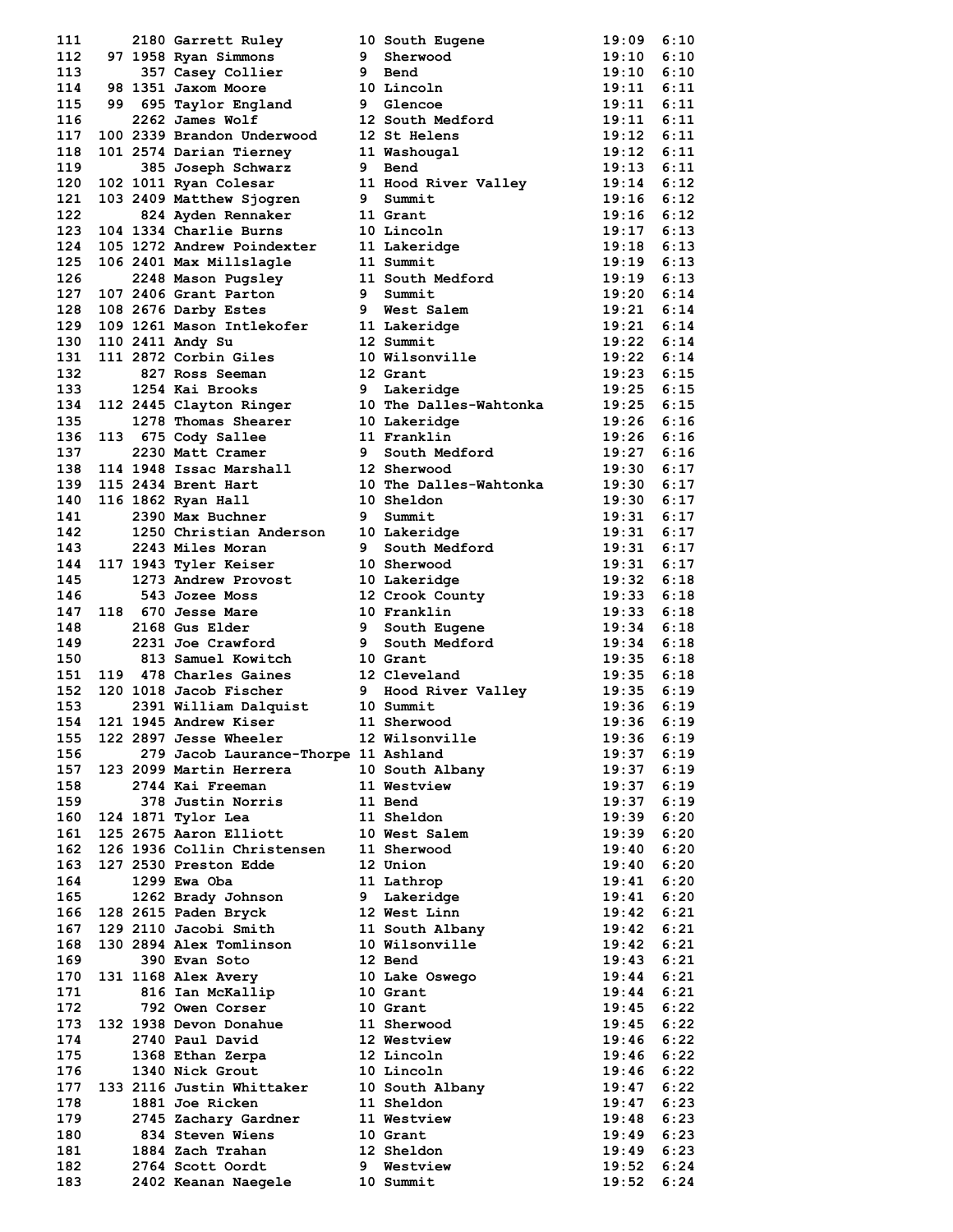| 184        | 134 | 689 Jake Brauer                                |   | 11 Glencoe                   | 19:52          | 6:24         |
|------------|-----|------------------------------------------------|---|------------------------------|----------------|--------------|
| 185        |     | 135 2570 Blake Roberts                         | 9 | Washougal                    | 19:53          | 6:24         |
| 186        |     | 136 1023 Heriberto Ojeda                       |   | 12 Hood River Valley         | 19:53          | 6:24         |
| 187        |     | 2896 Carlos Villagomes                         |   | 9 Wilsonville                | 19:54          | 6:24         |
| 188        |     | 539 Blake George                               |   | 9 Crook County               | 19:54          | 6:25         |
| 189        |     | 2892 Alec Slaney                               |   | 11 Wilsonville               | 19:54          | 6:25         |
| 190        |     | 1263 Tim Jordan                                |   | 9 Lakeridge                  | 19:54          | 6:25         |
| 191        |     | 1950 Timothy Meier                             |   | 11 Sherwood                  | 19:56 6:25     |              |
| 192        |     | 137 1198 Nick McClurg                          |   | 10 Lake Oswego               | 19:56          | 6:25         |
| 193        |     | 2236 Jason Foster                              |   | 10 South Medford             | 19:56          | 6:25         |
| 194        |     | 138 2449 Hunter Whitmire                       |   | 12 The Dalles-Wahtonka       | 19:56          | 6:25         |
| 195        |     | 139 692 Matthew Coloma                         |   | 11 Glencoe                   | 19:57          | 6:25         |
| 196        |     | 140 1181 Gary Gates                            |   | 10 Lake Oswego               | 19:57          | 6:26         |
| 197        |     | 2256 Quentin Storey                            |   | 11 South Medford             | 19:58          | 6:26         |
| 198        |     | 2172 Jon Kosek                                 |   | 12 South Eugene              | 19:58          | 6:26         |
| 199        |     | 2756 Nicholas McCaslin                         |   | 11 Westview                  | 19:58          | 6:26         |
| 200        |     | 141 2427 Jake Albrecht                         |   | 9 The Dalles-Wahtonka        | 19:58          | 6:26         |
| 201        |     | 142 1208 Avery Prentice                        |   | 10 Lake Oswego               | 19:58          | 6:26         |
| 202        |     | 1365 Ryan Walker                               |   | 12 Lincoln                   | 19:59          | 6:26         |
| 203        |     | 804 Jackson Hekker                             |   | 9 Grant                      | 19:59          | 6:26         |
| 204        |     | 2166 Kyle Harriff                              |   | 12 South Eugene              | 20:04          | 6:28         |
| 205        |     | 825 Damon Rennaker                             | 9 | Grant                        | 20:04          | 6:28         |
| 206        |     | 143 1630 Abner Lopez                           |   | 10 Phoenix                   | 20:05          | 6:28         |
| 207        |     | 2233 Cameron Derby                             |   | <b>10 South Medford</b>      | $20:06$ 6:28   |              |
| 208        |     | 2257 Tyler Thomas                              |   | 10 South Medford             | 20:06          | 6:29         |
| 209        |     | 144 709 Robert Seymour                         |   | 11 Glencoe                   | 20:07          | 6:29         |
| 210        |     | 145 1187 Sam Hoover                            |   | 11 Lake Oswego               | 20:07          | 6:29         |
| 211        |     | 146 2640 Anthony To                            |   | 12 West Linn                 | $20:08$ 6:29   |              |
| 212        |     |                                                |   | 11 Grant                     | 20:08          | 6:29         |
|            |     | 778 Rama Adajian                               |   |                              |                |              |
| 213        |     | 393 Russell Taylor                             |   | 9 Bend                       | 20:10          | 6:30         |
| 214        |     | 2225 Ryan Carle                                |   | <b>9 South Medford</b>       | 20:11          | 6:30         |
| 215        |     | 2873 Austin Gonzalez                           |   | 10 Wilsonville               | 20:11          | 6:30         |
| 216        |     | 147 1711 Cameron Jones                         |   | 9 Redmond                    | 20:11          | 6:30         |
| 217        |     | 2752 Matthew Jagielski                         |   | 10 Westview                  | $20:12$ $6:30$ |              |
| 218        |     | 1342 Nicholas Hall                             |   | 12 Lincoln                   | 20:13          | 6:31         |
| 219        |     | 547 Jerry Zhu                                  |   | 12 Crook County              | 20:14          | 6:31         |
| 220        |     | 148 2331 Eliazar Lopez                         |   | 11 St Helens                 | $20:14$ 6:31   |              |
| 221        |     | 149 2105 Omar Ramirez                          |   | 10 South Albany              | 20:15          | 6:32         |
| 222        |     | 2240 Matthew McConnell                         | 9 | South Medford                | 20:16          | 6:32         |
| 223        |     | 2883 Chris Lundigren                           |   | 12 Wilsonville               | $20:17$ 6:32   |              |
| 224        |     | 1870 Raymundo Lavierga-Ram 11 Sheldon          |   |                              | $20:18$ 6:32   |              |
| 225        |     | 150 2436 Elijah Kohlfarber                     |   | 10 The Dalles-Wahtonka       | 20:18          | 6:32         |
| 226        | 151 | 477 Dakota Brucker                             |   | 9 Cleveland                  | 20:18          | 6:33         |
| 227        |     | 152 2108 Riley Rimer                           | 9 | South Albany                 | 20:19          | 6:33         |
| 228        |     | 153 2673 Spencer Bybee                         |   | 10 West Salem                | 20:21          | 6:33         |
| 229        |     | 1367 Brendon Wong                              |   | 10 Lincoln                   | 20:21          | 6:33         |
| 230        |     | 1292 Tj Abercrombie                            | 9 | Lathrop                      | 20:22          | 6:34         |
| 231        |     | 372 Graham Lelack                              | 9 | Bend                         | 20:23          | 6:34         |
| 232        |     | 363 Timothy Frandsen                           |   | 12 Bend                      | 20:23          | 6:34         |
| 233        |     | 154 1620 Luke Fecteau                          |   | 12 Phoenix                   | 20:24          | 6:34         |
| 234        |     | 2156 Alec Bania                                | 9 | South Eugene                 | 20:25          | 6:35         |
| 235        |     | 2238 Nate Jensen                               |   | 11 South Medford             | 20:26          | 6:35         |
| 236        |     | 1873 Noah Lininger                             |   | 10 Sheldon                   | 20:26          | 6:35         |
| 237        |     | 155 2327 Michael Dorry                         |   | 12 St Helens                 | 20:27          | 6:35         |
| 238        |     | 156 2098 Ross Downer                           |   | 11 South Albany              | 20:28          | 6:36         |
| 239        |     | 2735 Blaine Bell                               |   | 11 Westview                  | 20:29          | 6:36         |
| 240        |     | 157 1714 Richard Kirtley                       |   | 9 Redmond                    | 20:31          | 6:36         |
| 241        |     | 158 2683 Kameron Lacalli                       |   | 12 West Salem                | $20:31$ $6:37$ |              |
| 242        |     | 2218 Johnathan Arista                          | 9 | South Medford                | 20:32          | 6:37         |
| 243        |     | 2160 Spencer Clark                             |   | 12 South Eugene              | 20:32          | 6:37         |
| 244        |     | 1955 Steve Resch                               | 9 | Sherwood                     | 20:32          | 6:37         |
| 245        |     | 2228 Nathan Case                               | 9 | South Medford                | 20:34          | 6:37         |
| 246        |     | 159 2620 Ryan Engler                           |   | 11 West Linn                 | 20:35          | 6:38         |
| 247        |     | 1951 Jordan Morales                            |   | 11 Sherwood                  | 20:35          | 6:38         |
| 248        |     | 1889 Issei Yamamoto                            |   | 10 Sheldon                   | 20:36          | 6:38         |
| 249        |     | 2880 Jin Kuong                                 |   | 11 Wilsonville               | 20:36          | 6:38         |
| 250        |     | 160 690 Alex Chau                              |   | 10 Glencoe                   | $20:36$ $6:38$ |              |
| 251        |     | 2178 George Rear                               |   | 11 South Eugene              | 20:37          | 6:38         |
| 252        |     | 2170 Wyatt Keuter                              |   | 11 South Eugene              | 20:37          | 6:39         |
| 253        |     |                                                |   | 9 Grant                      |                |              |
| 254        |     | 806 Cameron Hill<br>1859 Lane Davis            |   | 11 Sheldon                   | 20:38<br>20:38 | 6:39<br>6:39 |
|            |     |                                                |   |                              |                |              |
|            |     |                                                |   |                              |                |              |
| 255<br>256 |     | 161 1718 Payton McGuire<br>1219 Patrick Wallin |   | 10 Redmond<br>10 Lake Oswego | 20:39<br>20:39 | 6:39<br>6:39 |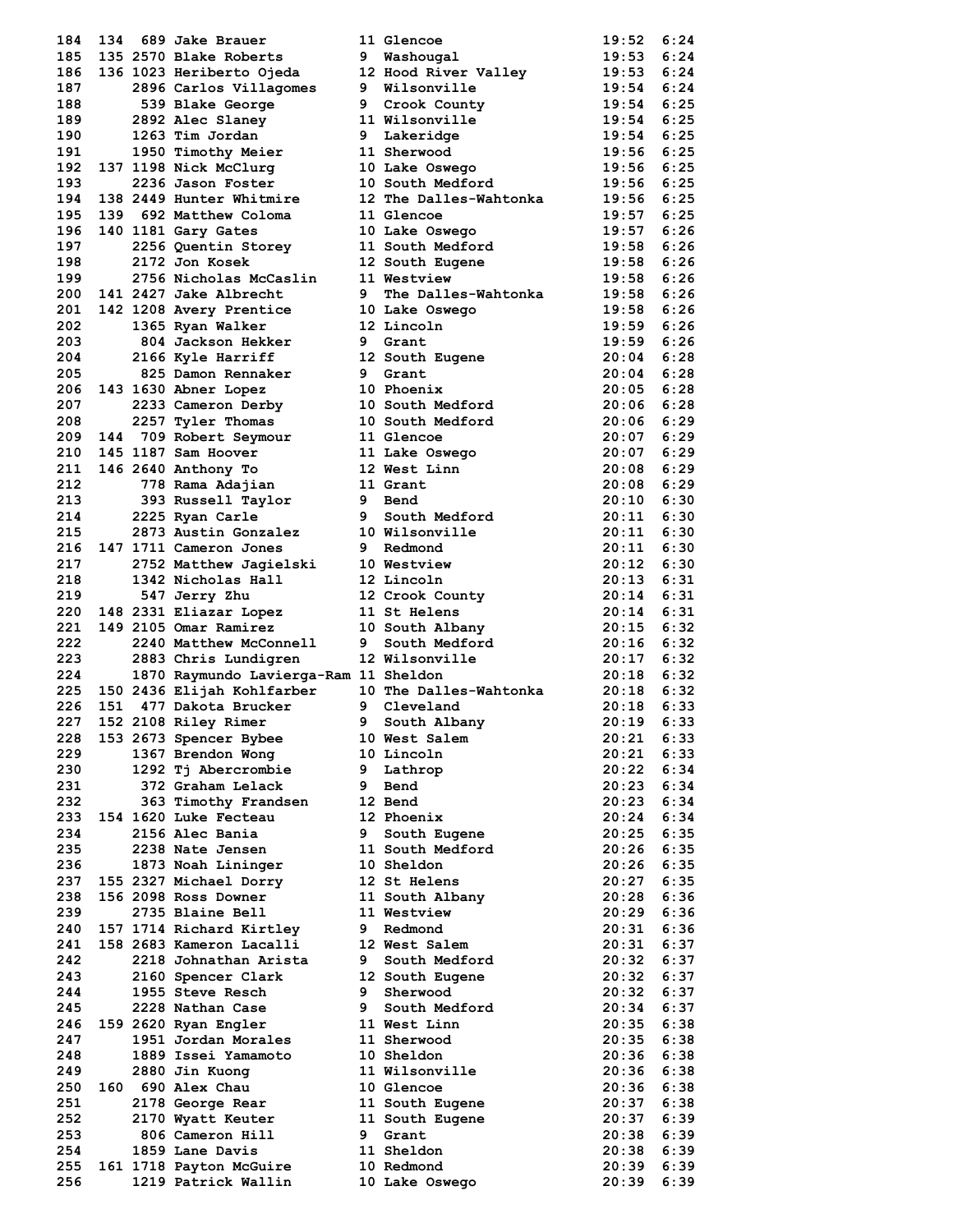| 257  |  | 162 1708 John Hickey                       |   | 10 Redmond                      | 20:40        | 6:39 |
|------|--|--------------------------------------------|---|---------------------------------|--------------|------|
| 258  |  | 163 2689 Alex Zuk                          |   | 11 West Salem                   | 20:40        | 6:40 |
| 259  |  | 272 Cory Dalcin                            |   | 10 Ashland                      | 20:42        | 6:40 |
| 260  |  | 1877 Tristan Mehlhaff                      |   | 10 Sheldon                      | 20:43        | 6:40 |
| 261  |  | 164 2340 Fuller Worman                     | 9 | St Helens                       | 20:44        | 6:41 |
| 262  |  | 165 1724 Conor Smith                       |   | 11 Redmond                      | 20:44        | 6:41 |
| 263  |  | 166 1021 Charlie Mallon                    |   | 9 Hood River Valley             | $20:45$ 6:41 |      |
|      |  |                                            |   |                                 |              |      |
| 264  |  | 1193 Kyle Lantow                           |   | 9 Lake Oswego                   | 20:47        | 6:42 |
| 265  |  | 356 Andrew Blackledge                      |   | 10 Bend                         | 20:47        | 6:42 |
| 266  |  | 167 2627 Colby Gray                        |   | 10 West Linn                    | 20:47        | 6:42 |
| 267  |  | 2247 Phillip Newsome                       |   | 10 South Medford                | 20:50        | 6:43 |
| 268  |  | 2763 Matt Oordt                            |   | 9 Westview                      | 20:53        | 6:44 |
| 269  |  | 2439 Wil McClennan                         |   | 11 The Dalles-Wahtonka          | 20:53        | 6:44 |
| 270  |  | 2769 Aadithya Sekar                        |   | 11 Westview                     | 20:53        | 6:44 |
| 271  |  | 2249 Trenton Ruf                           |   | 11 South Medford                | 20:56        | 6:45 |
| 272  |  | 2220 Justine Beringot                      |   | 10 South Medford                | 20:57        | 6:45 |
| 273  |  | 2448 Caleb Weiss                           |   | 11 The Dalles-Wahtonka          | $20:58$ 6:45 |      |
| 274  |  | 1964 Bryce Tuohy                           |   | 12 Sherwood                     | 20:58        | 6:45 |
| 275  |  | 2181 Miguel Sanchez-Rutled 12 South Eugene |   |                                 | 21:00        | 6:46 |
| 276  |  | 168 2102 Aaron Kraft                       |   | 10 South Albany                 | 21:02        | 6:47 |
| 277  |  |                                            |   |                                 |              |      |
|      |  | 169 1710 Quentin Johnson                   |   | 9 Redmond                       | 21:04        | 6:47 |
| 278  |  | 2441 Ming Ou                               |   | 10 The Dalles-Wahtonka          | 21:06        | 6:48 |
| 279  |  | 2179 Shane Roach                           |   | 10 South Eugene                 | $21:06$ 6:48 |      |
| 280  |  | 397 Jacob Wilson                           |   | 11 Bend                         | $21:08$ 6:49 |      |
| 281  |  | 1875 Anders Lovendahl                      |   | 12 Sheldon                      | 21:09        | 6:49 |
| 282  |  | 2432 Andy Felderman                        | 9 | The Dalles-Wahtonka             | 21:09        | 6:49 |
| 283  |  | 387 Stephen Seghal                         |   | 12 Bend                         | 21:10        | 6:49 |
| 284  |  | 1876 Connor McCabe                         |   | 11 Sheldon                      | $21:11$ 6:49 |      |
| 285  |  | 1939 Jacob Drain                           |   | 10 Sherwood                     | $21:11$ 6:49 |      |
| 286  |  | 823 Kenny Regan                            |   | 10 Grant                        | $21:12$ 6:50 |      |
| 287  |  | 1954 Nolan Rader                           |   | 11 Sherwood                     | $21:13$ 6:50 |      |
| 288  |  | 170 2562 Jacob Bowen                       |   | 9 Washougal                     | 21:13        | 6:50 |
| 289  |  | 2431 Ben Feil                              | 9 | The Dalles-Wahtonka             | 21:13        | 6:50 |
|      |  | 2446 Josh Sexton                           |   | 11 The Dalles-Wahtonka          |              |      |
| 290  |  |                                            |   |                                 | 21:15        | 6:51 |
| 291  |  | 1853 Jared Awmiller                        |   | 12 Sheldon                      | 21:17        | 6:51 |
| 292  |  | 171 2921 Zach Clevivence                   |   | Cleveland                       | 21:17        | 6:51 |
| 293  |  | 172 2679 Jared Howlan                      |   | 10 West Salem                   | $21:18$ 6:52 |      |
| 294  |  | 2184 Brandon Sov                           |   | 10 West Surf<br>10 South Eugene | $21:20$ 6:52 |      |
| 295  |  | 1276 Nicholas Rush                         |   |                                 | 21:21        | 6:53 |
| 296  |  | 173 2925 Peter Kurtz                       |   | Cleveland                       | $21:22$ 6:53 |      |
| 297  |  | 796 Duncan Gannicott                       |   | 10 Grant                        | $21:23$ 6:53 |      |
| 298  |  | 375 Daniel Nase                            |   | 11 Bend                         | $21:23$ 6:53 |      |
| 299  |  | 1223 Ike Worth                             |   | 10 Lake Oswego                  | 21:26        | 6:54 |
| 300  |  | 174 481 Miguel Laureano                    | 9 | Cleveland                       | 21:28        | 6:55 |
| 301  |  | 1360 David Seung                           | 9 | Lincoln                         | 21:29        | 6:55 |
| 302  |  | 2221 Tyler Bohn                            |   | 10 South Medford                | 21:29        | 6:55 |
|      |  |                                            |   |                                 |              |      |
| 303  |  | 2736 Kevin Bishop                          |   | 10 Westview                     | 21:29        | 6:55 |
| 304  |  | 175 1699 Luke Davis                        |   | 10 Redmond                      | 21:29        | 6:55 |
| 305  |  | 1857 Evan Clay                             |   | 10 Sheldon                      | 21:29        | 6:55 |
| 306  |  | 1216 Connor Tallman                        |   | 11 Lake Oswego                  | 21:30        | 6:56 |
| 307  |  | 1937 Erik Davis                            | 9 | Sherwood                        | 21:31 6:56   |      |
| 308  |  | 2761 Morgan Nichols                        |   | 10 Westview                     | 21:33        | 6:57 |
| 309  |  | 176 2932 Tucker Johnson                    |   | Cleveland                       | 21:34        | 6:57 |
| 310  |  | 2741 David Desloge                         |   | 10 Westview                     | 21:35        | 6:57 |
| 311  |  | 2232 Isaac Cunningham                      |   | 10 South Medford                | 21:35        | 6:57 |
| 312  |  | 542 Paul Miller                            |   | 9 Crook County                  | 21:36        | 6:57 |
| 313  |  | 2260 Cory Turk                             |   | 11 South Medford                | 21:38        | 6:58 |
| 314  |  | 818 Logan Mealy                            |   | 11 Grant                        | 21:40        | 6:59 |
| 315  |  | 1941 Tj Haimoto                            |   | 11 Sherwood                     | 21:40        | 6:59 |
|      |  |                                            |   |                                 |              |      |
| 316  |  | 2481 Alexander Lindstrom                   |   | 11 Tillamook                    | $21:41$ 6:59 |      |
| 317  |  | 2437 Joseph Kohlfarber                     |   | 11 The Dalles-Wahtonka          | $21:42$ 6:59 |      |
| 318  |  | 983 Christian Yzaquirre                    |   | 10 Hermiston                    | 21:43        | 7:00 |
| 319  |  | 785 Parker Brown                           |   | 9 Grant                         | 21:43        | 7:00 |
| 320  |  | 177 2329 Michael Jauron                    |   | 11 St Helens                    | 21:44        | 7:00 |
| 321  |  | 1878 Daniel Murphy                         |   | 10 Sheldon                      | 21:44        | 7:00 |
| 322  |  | 1184 Ben Hawley                            |   | 12 Lake Oswego                  | 21:44        | 7:00 |
| 323  |  | 820 Gunnar Olson                           | 9 | Grant                           | 21:45        | 7:00 |
| 324  |  | 2749 Jarred Huber-Salter                   | 9 | Westview                        | 21:45        | 7:00 |
| 325  |  | 2742 Jacob Eng                             |   | 10 Westview                     | 21:47        | 7:01 |
| 326  |  | 178 2333 Tanner Matlock                    |   | 10 St Helens                    | 21:47        | 7:01 |
| 327  |  | 179 2567 Dakota Krecklow                   |   | 10 Washougal                    | 21:47        | 7:01 |
| 328  |  | 1274 Alex Randall                          |   | 12 Lakeridge                    | 21:48        | 7:01 |
| 329. |  | 180 2328 Logan Fox                         |   | 12 St Helens                    | 21:48        | 7:01 |
|      |  |                                            |   |                                 |              |      |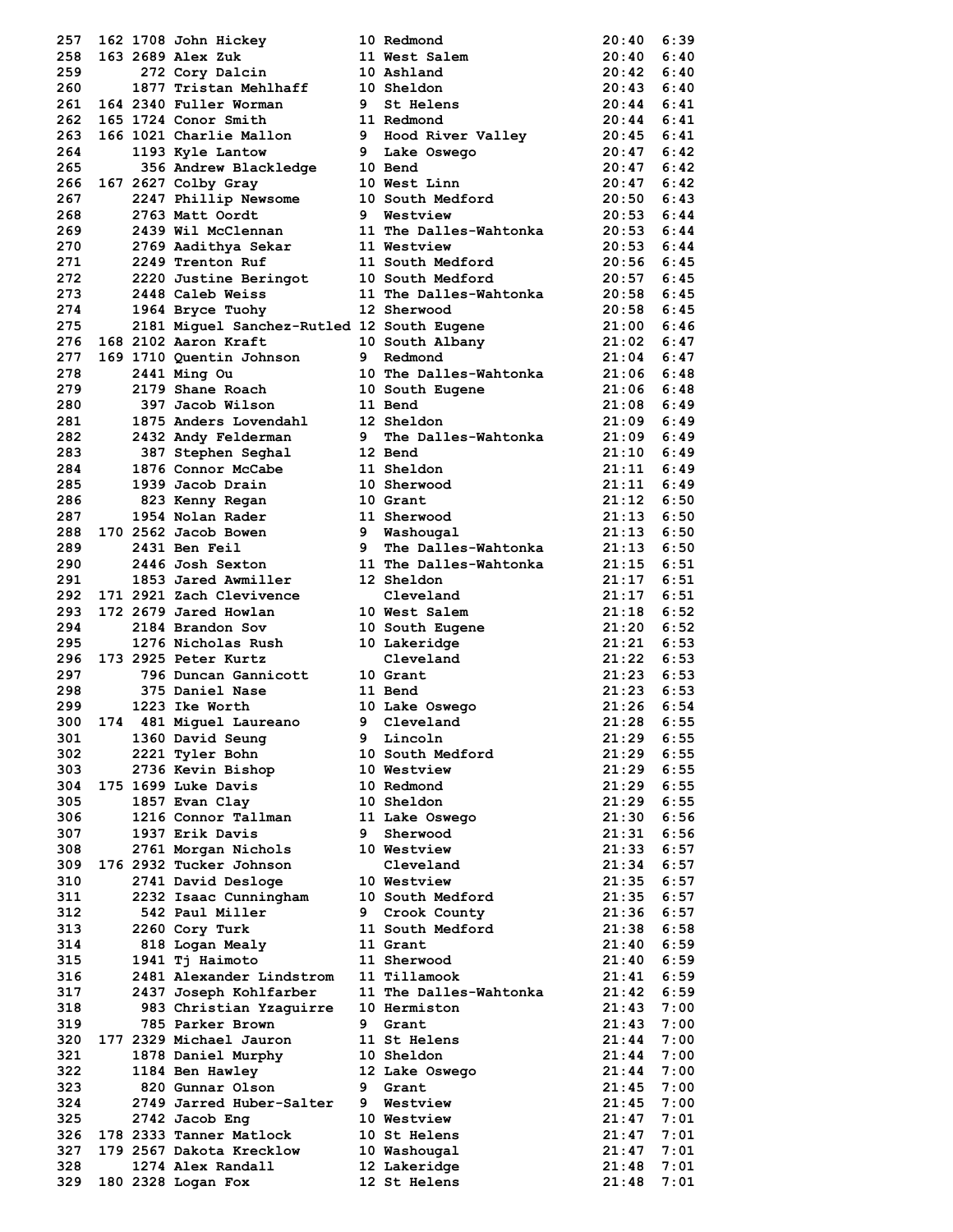| 331 |  | 1221 Daniel Williams                 |    | 10 Lake Oswego   | 21:49        | 7:02 |
|-----|--|--------------------------------------|----|------------------|--------------|------|
|     |  | 2223 Sylas Burkhalter                |    | 11 South Medford | 21:50        | 7:02 |
| 332 |  | 1866 Dylan Johnson                   |    | 12 Sheldon       | 21:50        | 7:02 |
| 333 |  | 1220 David West                      |    | 10 Lake Oswego   | 21:50        | 7:02 |
| 334 |  | 812 Joe Kilty                        |    | 9 Grant          | 21:50        | 7:02 |
| 335 |  | 819 David Newcomer                   | 9  | Grant            | 21:50        | 7:02 |
| 336 |  | 1258 Samuel Hahn                     |    |                  | 21:55        |      |
|     |  |                                      |    | 10 Lakeridge     |              | 7:04 |
| 337 |  | 352 Jack Armstrong                   | 9  | Bend             | 21:59        | 7:05 |
| 338 |  | 1173 Kyle Chang                      |    | 10 Lake Oswego   | 21:59        | 7:05 |
| 339 |  | 2748 Cameron Hill                    |    | 9 Westview       | 22:00        | 7:05 |
| 340 |  | 1963 Alec Trepte                     |    | 10 Sherwood      | $22:01$ 7:06 |      |
| 341 |  | 1946 William Larsson                 |    | 9 Sherwood       | 22:03        | 7:06 |
| 342 |  | 1183 Max Groznik                     |    | 9 Lake Oswego    | 22:07        | 7:07 |
| 343 |  | 1882 Jake Roblin                     |    | 12 Sheldon       | 22:07        | 7:08 |
| 344 |  | 1257 Skylar Glass                    |    | 10 Lakeridge     | 22:08        | 7:08 |
| 345 |  | 2483 Wesley Stirk                    |    | 10 Tillamook     | 22:09        | 7:08 |
| 346 |  | 2164 Jesse Fox                       |    | 9 South Eugene   | 22:10        | 7:08 |
| 347 |  | 181 475 Sami Ayele                   |    | 10 Cleveland     | 22:11        | 7:09 |
| 348 |  | 464 Kyle Simms                       |    | 11 Central Linn  | 22:13        | 7:09 |
| 349 |  | 2154 Alex Arriola                    |    | 11 South Eugene  | 22:17        | 7:11 |
| 350 |  | 1177 Josh Diedrich                   |    | 9 Lake Oswego    | 22:18        | 7:11 |
| 351 |  | 2895 Brendan Tonkin                  |    | 10 Wilsonville   | 22:18        | 7:11 |
|     |  |                                      |    |                  |              |      |
| 352 |  | 1357 Harris Rosendahl                |    | 12 Lincoln       | 22:20        | 7:12 |
| 353 |  | 1944 Daniel Kim                      |    | 11 Sherwood      | $22:24$ 7:13 |      |
| 354 |  | 2866 Cole Austin                     |    | 9 Wilsonville    | 22:26        | 7:14 |
| 355 |  | 2882 Trevor Love                     |    | 12 Wilsonville   | 22:28        | 7:14 |
| 356 |  | 1962 Christian Tillotson             |    | 12 Sherwood      | $22:29$ 7:15 |      |
| 357 |  | 2884 Connor Malik                    |    | 12 Wilsonville   | 22:29        | 7:15 |
| 358 |  | 795 Toby Frimoth                     |    | 10 Grant         | 22:34        | 7:16 |
| 359 |  | 2684 Elliott Lownsbery 11 West Salem |    |                  | 22:36        | 7:17 |
| 360 |  | 2642 Isaac Wilkinson                 |    | 9 West Linn      | $22:40$ 7:18 |      |
| 361 |  | 1886 Tim Wellette                    | 9  | Sheldon          | 22:43        | 7:19 |
| 362 |  | 275 Micah Heller                     |    | 10 Ashland       | 22:45        | 7:20 |
| 363 |  | 794 Lincoln Ennis                    |    | 9 Grant          | $22:45$ 7:20 |      |
| 364 |  | 1189 Adam Jasmin                     |    | 9 Lake Oswego    | 22:48        | 7:21 |
|     |  |                                      |    |                  |              |      |
| 365 |  | 353 Elgin Bailey                     |    | 10 Bend          | 22:52        | 7:22 |
| 366 |  | 182 2572 Jacob Smart                 |    | 9 Washougal      | $22:55$ 7:23 |      |
| 367 |  | 1356 Gunnar Rosenberg                |    | 9 Lincoln        | $22:58$ 7:24 |      |
| 368 |  |                                      |    |                  |              |      |
|     |  | 1863 Daniel Halstead                 |    | 10 Sheldon       | 23:04        | 7:26 |
| 369 |  | 2680 Kyle Hutchins                   |    | 9 West Salem     | $23:07$ 7:27 |      |
| 370 |  | 2881 Aaron Leondar                   |    | 11 Wilsonville   | 23:07        | 7:27 |
| 371 |  | 2898 Zach Wilson                     |    | 11 Wilsonville   | 23:07        | 7:27 |
| 372 |  | 1217 Sam Taylor                      |    | 11 Lake Oswego   | 23:10        | 7:28 |
| 373 |  | 788 Nash Casey                       |    | 10 Grant         | 23:15        | 7:29 |
| 374 |  |                                      |    |                  | 23:21        | 7:31 |
|     |  | 1200 Quinn Meihoff                   |    | 11 Lake Oswego   |              |      |
| 375 |  | 2227 Adam Case                       |    | 11 South Medford | 23:22        | 7:32 |
| 376 |  | 2226 Michael Carlton                 |    | 10 South Medford | 23:24        | 7:32 |
| 377 |  | 779 Jack Aldisert                    | 9  | Grant            | 23:25        | 7:33 |
| 378 |  | 2923 Keegan Williams-Thoma           |    | Cleveland        | 23:35        | 7:36 |
| 379 |  | 2630 Kyle Harris                     |    | 11 West Linn     | 23:43        | 7:38 |
| 380 |  | 2888 Enrique Perez                   |    | 10 Wilsonville   | 23:50        | 7:41 |
| 381 |  | 1167 Tim Ashworth                    |    | 12 Lake Oswego   | 23:51        | 7:41 |
| 382 |  | 1865 Kalvin Hengler                  | 9. | Sheldon          | 23:52        | 7:41 |
| 383 |  | 2617 Colin Comard                    |    | 12 West Linn     | 23:54        | 7:42 |
| 384 |  | 183 2565 Aaron Dunn                  |    | 10 Washougal     | 23:55        | 7:42 |
| 385 |  | 2622 Xander Farnbach                 | 9  | West Linn        | 23:58        | 7:43 |
| 386 |  | 782 Paul Ashworth                    |    | 11 Grant         | 24:02        | 7:45 |
| 387 |  | 1366 Philip Weiss                    | 9  | Lincoln          | 24:05        | 7:45 |
| 388 |  | 817 Owen McLaughin                   | 9  | Grant            | 24:06        | 7:46 |
|     |  |                                      |    |                  |              |      |
| 389 |  | 803 Graham Harris                    |    | 10 Grant         | 24:06        | 7:46 |
| 390 |  | 1359 Kanon Saunders                  | 9  | Lincoln          | 24:14        | 7:48 |
| 391 |  | 383 Andrew Schall                    |    | 11 Bend          | 24:25        | 7:52 |
| 392 |  | 487 Wilson Yip                       |    | 10 Cleveland     | 24:26        | 7:52 |
| 393 |  | 2870 Ben Faiman                      |    | 11 Wilsonville   | 24:26        | 7:52 |
| 394 |  | 1336 Drew Creger                     | 9  | Lincoln          | 24:29        | 7:53 |
| 395 |  | 975 Leonard McLain                   |    | 10 Hermiston     | 24:33        | 7:55 |
| 396 |  | 365 Brandon Granger                  | 9  | Bend             | 25:33        | 8:14 |
| 397 |  | 1171 Corey Brown                     |    | 10 Lake Oswego   | 25:35        | 8:14 |
| 398 |  | 1201 Zach Merino                     | 9  | Lake Oswego      | 26:00        | 8:22 |
| 399 |  | 2887 Antonio Perez                   |    | 12 Wilsonville   | 26:00        | 8:23 |
| 400 |  | 1214 Oscar Stout                     | 9. | Lake Oswego      | 26:09        | 8:25 |
| 401 |  | 1209 Ben Remlinger                   | 9  | Lake Oswego      | 26:10        | 8:26 |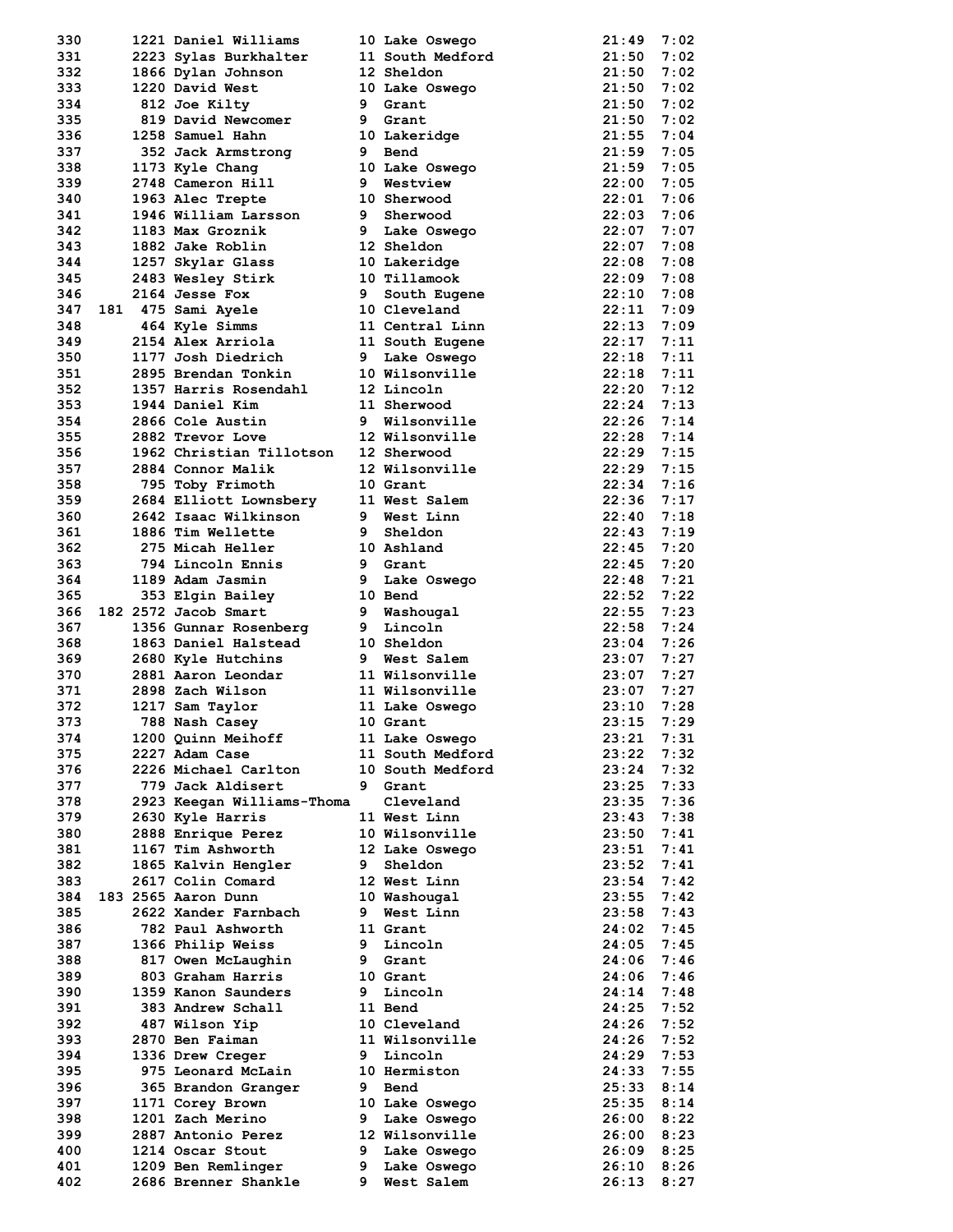**403 1856 Ryan Choquette 10 Sheldon 26:24 8:30 404 2931 Scott Niman Cleveland 26:26 8:31 405 1212 Maxwell Schmitt 11 Lake Oswego 26:43 8:36 406 2263 Brent Wright 9 South Medford 28:17 9:07 407 2222 Emmanuel Brown 12 South Medford 28:25 9:09 408 2762 Max Oakes 11 Westview 28:32 9:12 409 2768 Michael Scogin 9 Westview 28:34 9:12 410 1957 Tanner Scheibner 10 Sherwood 28:37 9:13 Junior Varsity Boys I Team Scores 1. Henry Jackson 1 2 3 4 5 (7) (14) = 15 Jadon Olson, Austin Allen, Cameron Hauenstein, Clarke Sterling, David Blackmer, Alex Carrington, Connor Hayes 2. Grant 10 13 15 16 18 (31) (36) = 72 Cole Watson, Henry Houghton, Cole Domenico, George Grenham, Karl Braun, Jack Walker, Padraig Gillen 3. South Eugene 6 9 12 24 25 (54) (55) = 76 Trevor Merrifield, Andrew McCullough, Evan Davis, Sebastian Mitchell, Sashka Warner, Brian Ward, Quincy Gill 4. Salesian 8 19 30 43 49 (57) (84) = 149 Luis Leon, Tomas Navarro, Jonathan Barocio, Daniel Cervantes, Rodolfo Barranco, Christian Ramirez, Edwin De Santiago 5. South Medford 17 21 33 39 45 (50) (67) = 155 Jacob Lowe, Gabe Stanley, Darian Thompson, Ruben Mendez, Branden Neville, Cole Asman, Del Miller 6. Lincoln 11 20 23 62 96 (98)(104) = 212 Duncan MacEachern, Aaron Smith, Ethan Takla, Keith Johnson, Frederick Engelhardt, Jaxom Moore, Charlie Burns 7. Wilsonville 22 32 34 40 111 (122)(130) = 239 Ian Burns, Branden Fitzke, Josh Meyer, Reece Paquin, Corbin Giles, Jesse Wheeler, Alex Tomlinson 8. Westview 28 46 47 52 93 (94) (95) = 266 Erik Hahn, Quinn McCullough, Dakota McFadden, Glen Anderson, Michael Jagielski, Makoto Ikeda, David Zhang 9. Bend 29 38 63 66 77 (80) (83) = 273 Nicholas Goolsbee, Hayden Baney, Theodore Widmer, Curtis Jensen, Elias Pite, Greg Prescott, Jordan Irwin 10. Franklin 27 42 44 64 113 (118) = 290 Joe Halmagean, John Rojas, Sam Burnett, Noah Leonard, Cody Sallee, Jesse Mare 11. Lakeridge 37 51 59 71 88 (105)(109) = 306 Nicholai Busch, Corrado Pitari, Maximo Minervini, Nathan Bristol, Riley Shearer, Andrew Poindexter, Mason Intlekofer 12. Sheldon 26 56 60 76 92 (116)(124) = 310 Jackson Fletcher, Kyle Radley, Sam Petersen, Griffin Wilson, Mitchell Klotter, Ryan Hall, Tylor Lea 13. Union 48 65 74 86 127 = 400 Luke Sparks, Brandon Reyes, Jordan Moore, Griffin Lake, Preston Edde 14. Summit 35 78 89 103 106 (107)(110) = 411 Griffin Reinecke, Khiseth Abramvicka, Connor Barrett, Matthew Sjogren, Max Millslagle, Grant Parton, Andy Su 15. Hood River Valley 58 68 75 102 120 (136)(166) = 423 Ben Fischer, Javier Jimenez, Juan Carlos Rios, Ryan Colesar, Jacob Fischer, Heriberto Ojeda, Charlie Mallon 16. Phoenix 61 72 82 91 143 (154) = 449 Pedro Rivera, Lucas Gandy, Jonathan Garcia, Randy Mena, Abner Lopez,**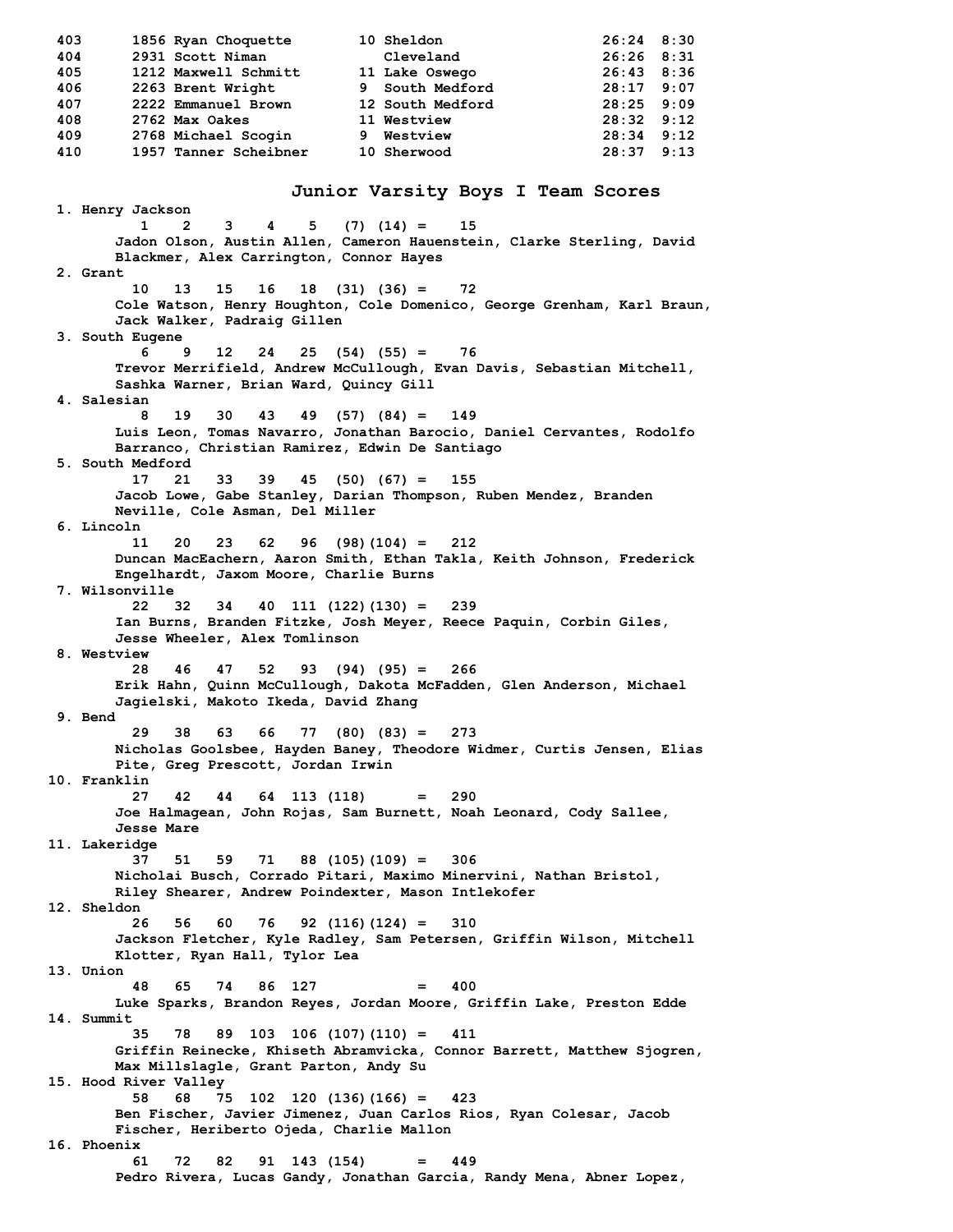**Luke Fecteau 17. West Linn 41 69 70 128 146 (159)(167) = 454 Michael Sullivan, Justus Highbarger, Cole Epperly, Paden Bryck, Anthony To, Ryan Engler, Colby Gray 18. Sherwood 73 97 114 117 121 (126)(132) = 522 Colin Auerbach, Ryan Simmons, Issac Marshall, Tyler Keiser, Andrew Kiser, Collin Christensen, Devon Donahue 19. The Dalles-Wahtonka 85 90 112 115 138 (141)(150) = 540 Kj Ramsey, Jace Bailey, Clayton Ringer, Brent Hart, Hunter Whitmire, Jake Albrecht, Elijah Kohlfarber 20. Lake Oswego 53 79 131 137 140 (142)(145) = 540 Connor Wilson, Joel Porter, Alex Avery, Nick McClurg, Gary Gates, Avery Prentice, Sam Hoover 21. West Salem 81 108 125 153 158 (163)(172) = 625 Brandon Fletcher, Darby Estes, Aaron Elliott, Spencer Bybee, Kameron Lacalli, Alex Zuk, Jared Howlan 22. Washougal 87 101 135 170 179 (182)(183) = 672 Rusty Shiluk, Darian Tierney, Blake Roberts, Jacob Bowen, Dakota Krecklow, Jacob Smart, Aaron Dunn 23. Glencoe 99 134 139 144 160 = 676 Taylor England, Jake Brauer, Matthew Coloma, Robert Seymour, Alex Chau 24. South Albany 123 129 133 149 152 (156)(168) = 686 Martin Herrera, Jacobi Smith, Justin Whittaker, Omar Ramirez, Riley Rimer, Ross Downer, Aaron Kraft 25. St Helens 100 148 155 164 177 (178)(180) = 744 Brandon Underwood, Eliazar Lopez, Michael Dorry, Fuller Worman, Michael Jauron, Tanner Matlock, Logan Fox 26. Cleveland 119 151 171 173 174 (176)(181) = 788 Charles Gaines, Dakota Brucker, Zach Clevivence, Peter Kurtz, Miguel Laureano, Tucker Johnson, Sami Ayele 27. Redmond 147 157 161 162 165 (169)(175) = 792 Cameron Jones, Richard Kirtley, Payton McGuire, John Hickey, Conor Smith, Quentin Johnson, Luke Davis**

#### **Varsity Girls Invitational Individual Results**

| Place TmPl No. |  | Name                       | Gr School              | Time         | Pace         |
|----------------|--|----------------------------|------------------------|--------------|--------------|
|                |  | ======================     |                        |              |              |
| 1              |  | 1 1652 Kelsey Hilsenteger  | 11 Putnam              | 18:51        | 6:04         |
| 2              |  | 2 556 Marykate McGuire     | 11 Dallas              | 18:58        | 6:07         |
| 3              |  | 3 2341 Sarah Bennion       | 12 St Mary's           | 19:16        | 6:12         |
| 4              |  | 4 2860 Taryn Rawlings      | 10 Wilsonville         | 19:16        | 6:12         |
| 5              |  | 5 603 Sabrina Sears        | 12 Evergreen-Vancouver | 19:21        | 6:14         |
| 6              |  | 6 938 Abby Knight          | 12 Heritage            |              | $19:35$ 6:19 |
| 7              |  | 7 1408 Jennifer Ramirez    | 10 McFarland           | 19:39        | 6:20         |
| 8              |  | 8 1406 Carina Perezchica   | 9 McFarland            | 19:52        | 6:24         |
| 9              |  | 9 2374 Olivia Moehl        | 9 Summit               |              | $19:55$ 6:25 |
| 10             |  | 10 2379 Hadley Schoderbek  | 10 Summit              | 19:56        | 6:25         |
| 11             |  | 11 1403 Carmen Hernandez   | 10 McFarland           | 19:56        | 6:25         |
| 12             |  | 12 1402 Veronica Garcia    | 10 McFarland           | 19:59        | 6:26         |
| 13             |  | 1497 Nina Penner           | 12 Mountlake Terrace   | 19:59        | 6:26         |
| 14             |  | 13 1405 Samantha Ortiz     | 9 McFarland            | 19:59        | 6:26         |
| 15             |  | 2485 Sarah Estabrook       | 10 Triad Christian     | 20:00        | 6:26         |
| 16             |  | 14 551 Carleen Fall        | 10 Dallas              | 20:08        | 6:29         |
| 17             |  | 15 1409 Alma Sarriba       | 10 McFarland           | 20:10        | 6:30         |
| 18             |  | 16 1608 Nevina Deluca      | 9 Phoenix              | 20:13        | 6:31         |
| 19             |  | 17 1407 Sonia Ponce        | 9 McFarland            | 20:13        | 6:31         |
| 20             |  | 18 1654 Maddie Makinster   | 11 Putnam              | 20:13        | 6:31         |
| 21             |  | 1404 Kelly Negrete         | 10 McFarland           | 20:15        | 6:31         |
| 22             |  | 19 1080 Morgan Tholl       | 11 La Salle            |              | $20:18$ 6:33 |
| 23             |  | 20 1036 Christina Tyson    | 11 Klamath Union       | $20:19$ 6:33 |              |
| 24             |  | 21 1617 Lindsey Vermillion | 10 Phoenix             | 20:23        | 6:34         |
|                |  |                            |                        |              |              |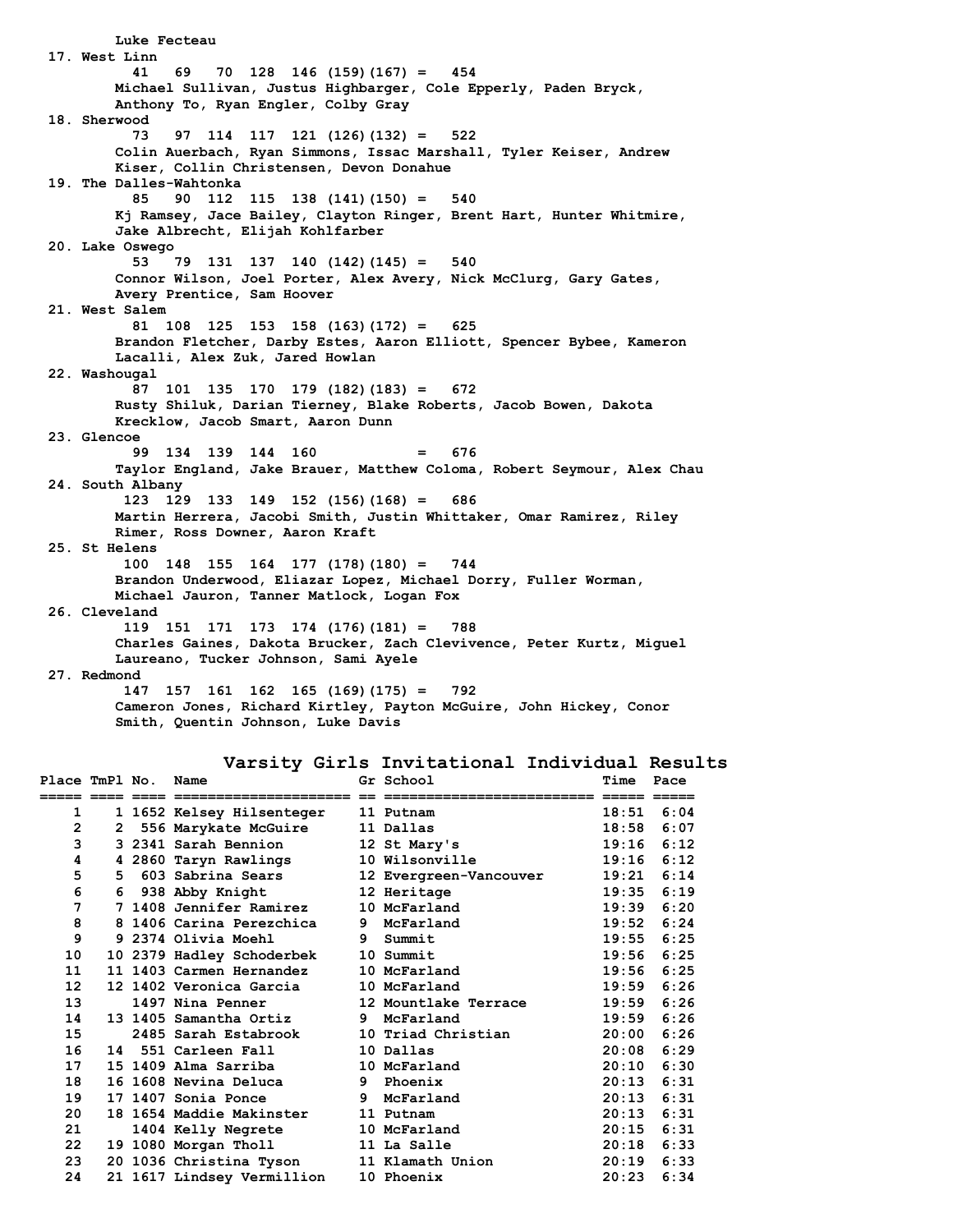| 25       |    | 22 259 Megan Ganim                                 |   | 11 Ashland                                 | $20:25$ 6:35                   |              |
|----------|----|----------------------------------------------------|---|--------------------------------------------|--------------------------------|--------------|
| 26       |    | 23 1605 Kelly Coash                                |   | 12 Phoenix                                 | $20:26$ 6:35                   |              |
| 27       |    | 24 1061 Kelsey Cathcart                            |   | 11 La Salle                                | $20:29$ $6:36$                 |              |
| 28       |    | 25 2366 Hailey Hewitson                            |   | 11 Summit                                  | $20:35$ $6:38$                 |              |
| 29       |    | 26 1033 Rhiannon Jones                             |   | 12 Klamath Union                           | $20:36$ 6:38                   |              |
| 30       |    | 27 442 Maggie Riley                                |   | 11 Central Catholic                        | 20:38 6:39                     |              |
| 31       |    | 985 Lauren Lykins                                  |   | 10 Hillsboro                               | $20:40$ 6:40                   |              |
| 32<br>33 |    | 28 2080 Anna Demchuk<br>29 270 Isobel Whitcomb     |   | 12 South Albany<br>11 Ashland              | $20:41$ $6:40$<br>$20:41$ 6:40 |              |
| 34       |    | 1493 Rachel Fesler                                 |   | 11 Mountlake Terrace                       | $20:41$ $6:40$                 |              |
| 35       |    | 30 287 Aurora Olson                                |   | 11 Astoria                                 | $20:42$ 6:40                   |              |
| 36       |    | 31 1037 Dana Wirth                                 |   | 11 Klamath Union                           | $20:43$ 6:40                   |              |
| 37       |    | 32 1028 Melissa Britsch                            |   | 11 Klamath Union                           | $20:45$ 6:41                   |              |
| 38       |    | 33 269 Callie Toews                                |   | 12 Ashland                                 | $20:53$ 6:44                   |              |
| 39       |    | 470 Olivia Smith                                   |   | 12 Cleveland                               | $20:57$ 6:45                   |              |
| 40       |    | 34 2362 Allie Bowlin                               |   | 9 Summit                                   | $20:57$ 6:45                   |              |
| 41       |    | 35 266 Kia Parrish-Haim                            |   | 11 Ashland                                 | $20:59$ 6:46                   |              |
| 42       |    | 36 2657 Ana Ramirez                                |   | 10 West Salem                              | $21:03$ 6:47                   |              |
| 43       |    | 37 935 McKenzie Fleming                            |   | 11 Heritage                                | $21:05$ 6:47                   |              |
| 44       |    | 38 1034 Cindy Reed                                 |   | 9 Klamath Union                            | $21:08$ $6:49$                 |              |
| 45       |    | 39 2383 Abbey Tozer                                |   | 10 Summit                                  | $21:10$ 6:49                   |              |
| 46       |    | 40 559 Catherine Rocak                             |   | 9 Dallas                                   | $21:17$ 6:51                   |              |
| 47<br>48 |    | 41 1477 Alice Jefferson<br>42 2315 Cynthia Fenrich |   | 12 Molalla<br>10 St Helens                 | $21:18$ 6:52<br>$21:21$ 6:53   |              |
| 49       |    | 43 1973 Kelly Faulhaber                            |   | 10 Silverton                               | $21:22$ 6:53                   |              |
| 50       |    | 44 1549 Kaelia Neal                                |   | 10 North Salem                             | $21:27$ 6:54                   |              |
| 51       |    | 45 2090 Caitlyn Rowe                               |   | 9 South Albany                             | 21:28 6:55                     |              |
| 52       |    | 46 1979 McKenna Kuenzi                             |   | 10 Silverton                               | 21:28 6:55                     |              |
| 53       | 47 | 268 Aurora Sherman                                 |   | 10 Ashland                                 | 21:29 6:55                     |              |
| 54       |    | 48 1982 Meagan Ratliff                             |   | 10 Silverton                               | 21:30 6:55                     |              |
| 55       |    | 2693 Helen Sudkamp-Walker                          |   | 12 West Valley                             | $21:30$ 6:56                   |              |
| 56       |    | 49 433 Louisa Conwill                              |   | 11 Central Catholic                        | 21:31 6:56                     |              |
| 57       |    | 50 2367 Emily Hyde                                 | 9 | Summit                                     | $21:33$ 6:57                   |              |
| 58       |    | 51 598 Elaina Hitt                                 |   | 10 Evergreen-Vancouver                     | $21:34$ 6:57                   |              |
| 59       |    | 52 936 Miranda Fleming                             |   | 11 Heritage                                | $21:35$ 6:57                   |              |
| 60       |    | 53 1480 Jenny Powell                               |   | 10 Molalla                                 | $21:36$ 6:57                   |              |
| 61       | 54 | 602 Josie Scruggs                                  |   | 12 Evergreen-Vancouver                     | $21:37$ 6:58                   |              |
| 62       |    | 55 532 Natalie Stenbeck                            |   |                                            | $21:38$ 6:58                   |              |
| 63       |    | 56 525 Carly Hibbs                                 |   | ---- county<br>11 Crook County<br>9 Tiller | $21:38$ 6:58                   |              |
| 64       |    | 57 2469 Kestrel Bailey                             |   | 9 Tillamook                                | $21:39$ 6:58                   |              |
| 65       |    | 58 1067 Hannah Hildreth                            |   | 11 La Salle                                | $21:41$ 6:59                   |              |
| 66       |    | 59 557 Raelee Mullins                              |   | 10 Dallas                                  | $21:41$ 6:59                   |              |
| 67       |    | 1774 Antona Ferry                                  |   | 12 Seaside                                 | $21:42$ 6:59                   |              |
| 68       |    | 60 1031 Caisey Griffith                            |   | 12 Klamath Union                           | 21:47                          | 7:01         |
| 69       |    | 61 1076 Nicole Scott                               |   | 11 La Salle                                | 21:47                          | 7:01         |
| 70<br>71 | 62 | 271 Georgia Williams<br>63 2349 Maddy Schwartz     | 9 | Ashland                                    | 21:49<br>21:51                 | 7:02         |
| 72       | 64 | 604 Stephanie Simon                                |   | 9 St Mary's<br>12 Evergreen-Vancouver      | 21:52                          | 7:02<br>7:03 |
| 73       |    | 65 2081 Luba Demchuk                               |   | 10 South Albany                            | 21:52                          | 7:03         |
| 74       |    | 66 939 Carly Knight                                |   | 10 Heritage                                | 21:53                          | 7:03         |
| 75       |    | 1496 Kelsey O'Neill                                |   | 12 Mountlake Terrace                       | 21:53                          | 7:03         |
| 76       |    | 67 2856 Alexandra Hackney                          |   | 11 Wilsonville                             | 21:54                          | 7:03         |
| 77       |    | 68 1475 Josie Child                                |   | 10 Molalla                                 | 21:54                          | 7:03         |
| 78       |    | 69 2490 Berenice Chavez                            |   | 9 Umatilla                                 | 21:55                          | 7:03         |
| 79       |    | 70 1071 Madeleine Ogard                            |   | 11 La Salle                                | 21:55                          | 7:04         |
| 80       |    | 71 2317 Michaela Munger                            |   | 12 St Helens                               | 21:58                          | 7:04         |
| 81       |    | 2488 Moriah Trumbull                               |   | 12 Triad Christian                         | 21:59                          | 7:05         |
| 82       |    | 72 2850 Alyssa Clark                               |   | 12 Wilsonville                             | 22:01                          | 7:05         |
| 83       |    | 73 2558 Kayla Lockard                              |   | 12 Washougal                               | 22:05                          | 7:07         |
| 84       |    | 74 2855 Toni Gowen                                 | 9 | Wilsonville                                | 22:05                          | 7:07         |
| 85       |    | 75 2779 Alyssa Bell-Padgett                        |   | 10 Wilson                                  | 22:08                          | 7:08         |
| 86       |    | 76 2849 Abigail Chase                              |   | 10 Wilsonville                             | 22:09                          | 7:08         |
| 87       |    | 679 Rachel Gibbs                                   |   | 11 Glencoe                                 | 22:09                          | 7:08         |
| 88       |    | 77 550 Anne Barrientos                             |   | 10 Dallas                                  | 22:10                          | 7:08         |
| 89       |    | 78 2802 Tara O'Malley                              |   | 12 Wilson                                  | 22:12                          | 7:09         |
| 90       |    | 79 2561 Hannah Wright                              |   | 10 Washougal                               | 22:12                          | 7:09         |
| 91<br>92 |    | 2691 Kieran O'Neil<br>80 2346 Lillian Martin       |   | 12 West Valley                             | 22:14<br>22:15                 | 7:10         |
| 93       |    | 81 1541 Kiera Gabaldon                             |   | 10 St Mary's<br>10 North Salem             | 22:15                          | 7:10<br>7:10 |
| 94       |    | 82 2078 Brianna Beckner                            |   | 12 South Albany                            | 22:16                          | 7:10         |
| 95       |    | 83 2775 Nicola Bachman                             |   | 10 Wilson                                  | 22:17                          | 7:11         |
| 96       |    | 84 2560 Kendall Utter                              |   | 12 Washougal                               | 22:18                          | 7:11         |
| 97       |    | 1773 Kirsten Farmer                                |   | 12 Seaside                                 | 22:19                          | 7:11         |
|          |    |                                                    |   |                                            |                                |              |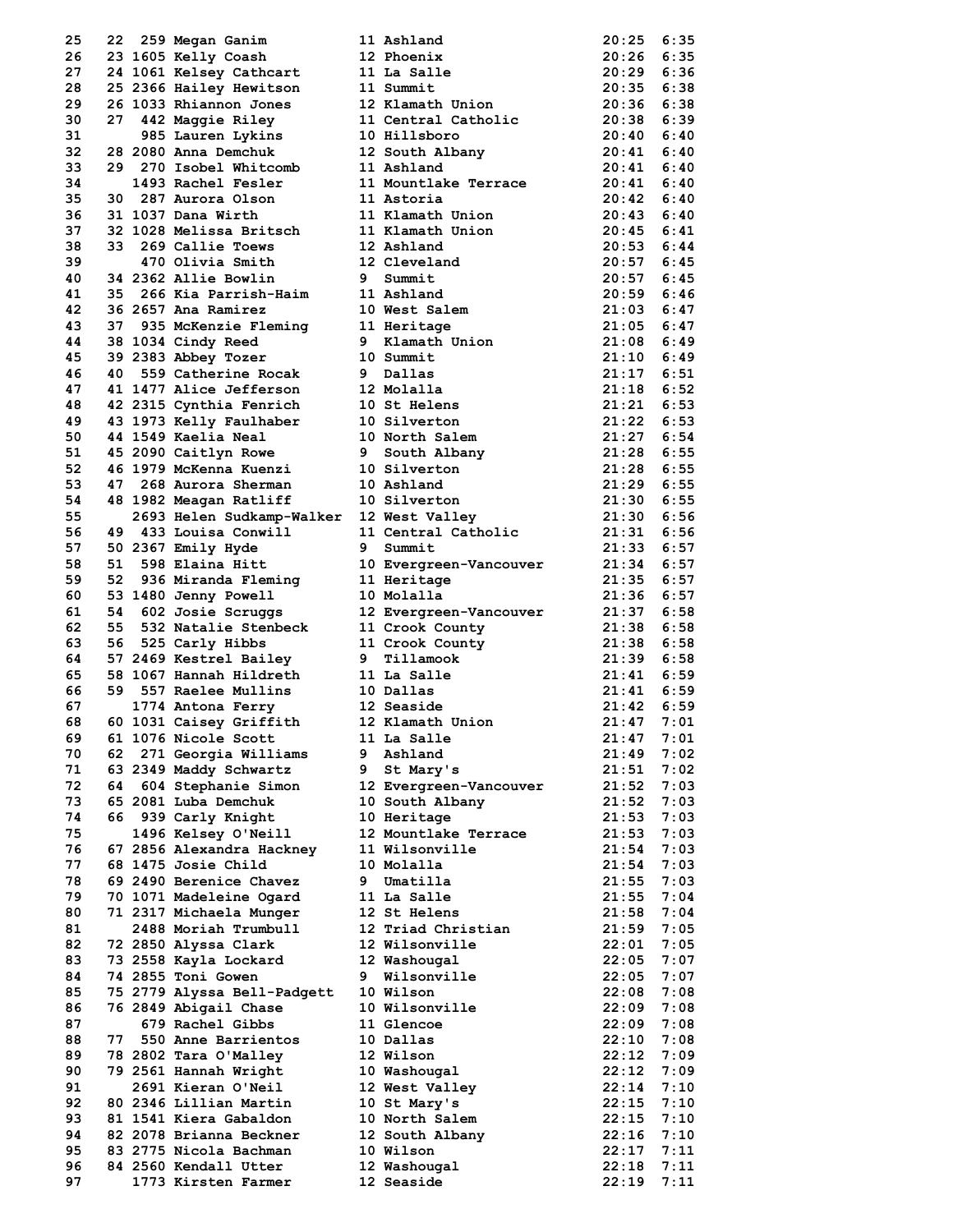| 98         |     | 85 2852 Alexa Dube'                                             |   | 10 Wilsonville                                                                                                                                                                                                                                       | 22:20              | 7:12 |
|------------|-----|-----------------------------------------------------------------|---|------------------------------------------------------------------------------------------------------------------------------------------------------------------------------------------------------------------------------------------------------|--------------------|------|
| 99         |     | 86 2316 Alyna Habel                                             |   | 10 St Helens                                                                                                                                                                                                                                         | 22:20              | 7:12 |
| 100        |     |                                                                 |   | 87 2851 Katie Cosgrove 11 Wilsonville 22:20<br>2459 Haley Randall 11 Thurston 22:23                                                                                                                                                                  |                    | 7:12 |
| 101        |     |                                                                 |   |                                                                                                                                                                                                                                                      |                    | 7:12 |
| 102        |     |                                                                 |   | 88 2084 Tristin Fraga 10 South Albany 22:24                                                                                                                                                                                                          |                    | 7:13 |
| 103        |     | 89 2347 Olivia Minor                                            |   | 9 St Mary's                                                                                                                                                                                                                                          |                    | 7:13 |
| 104        |     | 90 265 Emma Parker                                              |   | 10 Ashland                                                                                                                                                                                                                                           | 22:25<br>22:26     | 7:14 |
| 105        |     | 91 521 Charsie Brewer                                           |   | 9 Crook County                                                                                                                                                                                                                                       | 22:27              | 7:14 |
| 106        |     | 92 531 Andrea Ryan                                              |   | 12 Crook County                                                                                                                                                                                                                                      |                    | 7:14 |
| 107        |     | 92 JJI AMERICA<br>93 1473 Denise Aquino<br>01 0004 Megan Waite  |   | 10 Molalla                                                                                                                                                                                                                                           | 22:27<br>22:28     | 7:14 |
| 108        |     |                                                                 |   |                                                                                                                                                                                                                                                      | $22:20$<br>$22:31$ |      |
|            |     |                                                                 |   |                                                                                                                                                                                                                                                      |                    |      |
| 109        |     |                                                                 |   | 93 14/3 Denne Maite<br>94 2324 Megray Brown<br>95 600 Veda Newton<br>95 600 Veda Newton<br>95 600 Veda Newton<br>97 1618 Ashlee Vos<br>97 1618 Ashlee Vos<br>97 1618 Ashlee Vos<br>97 22:35 7:16<br>97 285 Jenne Maine<br>97 22:35 7:16<br>98 285 Ka |                    |      |
| 110        |     |                                                                 |   |                                                                                                                                                                                                                                                      |                    |      |
| 111        |     |                                                                 |   |                                                                                                                                                                                                                                                      |                    |      |
| 112        |     |                                                                 |   |                                                                                                                                                                                                                                                      |                    |      |
| 113        |     |                                                                 |   |                                                                                                                                                                                                                                                      |                    |      |
| 114        |     |                                                                 |   |                                                                                                                                                                                                                                                      |                    |      |
| 115        |     |                                                                 |   |                                                                                                                                                                                                                                                      |                    |      |
| 116        |     |                                                                 |   |                                                                                                                                                                                                                                                      |                    |      |
| 117        |     |                                                                 |   |                                                                                                                                                                                                                                                      |                    |      |
| 118        |     |                                                                 |   | $22:50$<br>$22:52$<br>$22:54$<br>$22:58$<br>$22:58$                                                                                                                                                                                                  |                    |      |
| 119        |     |                                                                 |   |                                                                                                                                                                                                                                                      |                    |      |
| 120        |     |                                                                 |   | 10 La Salle                                                                                                                                                                                                                                          | $22:50$ 7:21       |      |
| 121        |     | 105 1059 Lilly Bengtson<br>984 Tanva Jones                      |   |                                                                                                                                                                                                                                                      |                    | 7:22 |
|            |     | 984 Tanya Jones                                                 |   | 11 Hillsboro                                                                                                                                                                                                                                         |                    |      |
| 122        |     | 106 1648 Hannah Foreman                                         |   | 10 Putnam                                                                                                                                                                                                                                            |                    | 7:23 |
| 123        |     | 107 455 Jessica Winter                                          |   | 11 Central Linn                                                                                                                                                                                                                                      |                    | 7:24 |
| 124        |     | 108 283 Maggie Brown                                            |   | 12 Astoria                                                                                                                                                                                                                                           | 23:02              | 7:25 |
| 125        |     | 109 560 Miranda Shockey 11 Dallas                               |   |                                                                                                                                                                                                                                                      | 23:02              | 7:25 |
| 126        |     |                                                                 |   | 110 445 Julia Stevenson 9 Central Catholic 23:03                                                                                                                                                                                                     |                    | 7:26 |
| 127        |     | 111 443 Ellie Schmidt                                           |   |                                                                                                                                                                                                                                                      | 23:04              | 7:26 |
| 128        |     | 112 1064 Moira Eaton                                            |   | 9 Central Catholic<br>9 Central Catholic                                                                                                                                                                                                             | 23:06              | 7:26 |
| 129        |     | 113 1611 Arin Fitch                                             |   | 10 Phoenix                                                                                                                                                                                                                                           | 23:07              | 7:27 |
| 130        |     | 114 1478 Katerina Lucero                                        |   | 11 Molalla                                                                                                                                                                                                                                           | 23:07              | 7:27 |
| 131        |     | 115 2658 Allie Rasmussen                                        |   |                                                                                                                                                                                                                                                      |                    | 7:27 |
|            |     |                                                                 |   | 9 West Salem                                                                                                                                                                                                                                         | 23:08              |      |
| 132        |     | 116 1612 Sairah Morford                                         |   | 9 Phoenix                                                                                                                                                                                                                                            | 23:08              | 7:27 |
| 133        |     | 117 436 Justine Keller                                          |   | 10 Central Catholic                                                                                                                                                                                                                                  | 23:09 7:27         |      |
| 134        |     | 118 1472 Rachel Andrews                                         |   | 9 Molalla                                                                                                                                                                                                                                            | 23:09              | 7:28 |
| 135        |     |                                                                 |   | 119 440 Leighton Murphy 11 Central Catholic                                                                                                                                                                                                          | 23:10              | 7:28 |
| 136        |     | 120 2323 Taylor Steeves                                         |   | <b>10 St Helens</b>                                                                                                                                                                                                                                  | 23:11              | 7:28 |
| 137        |     | 121 2790 Magena Fura                                            |   | 11 Wilson                                                                                                                                                                                                                                            | $23:11$ 7:28       |      |
| 138        |     |                                                                 |   | 122 2344 Brooklyn Gillespie 11 St Mary's 23:12<br>1499 Lauren Sowers 10 Mountlake Terrace 23:17                                                                                                                                                      |                    | 7:28 |
| 139        |     |                                                                 |   |                                                                                                                                                                                                                                                      |                    | 7:30 |
| 140        |     |                                                                 |   |                                                                                                                                                                                                                                                      | 23:17              | 7:30 |
| 141        |     | 123 2799 Caelan Murray 9 Wilson<br>1639 Elise George 11 Portlar |   | 11 Portland Christian                                                                                                                                                                                                                                | 23:18              | 7:30 |
| 142        |     | 124 2473 Daniella Velasquez                                     |   | 12 Tillamook                                                                                                                                                                                                                                         | 23:18              | 7:30 |
|            |     |                                                                 |   |                                                                                                                                                                                                                                                      | 23:21              |      |
| 143        |     | 125 1381 Vanessa Suzadail                                       |   | 10 Madison                                                                                                                                                                                                                                           |                    | 7:31 |
| 144        |     | 126 2649 Anna Hauck                                             |   | 12 West Salem                                                                                                                                                                                                                                        | 23:22              | 7:32 |
| 145        | 127 | 942 Erin Roetker                                                |   | 12 Heritage                                                                                                                                                                                                                                          | 23:24              | 7:32 |
| 146        |     | 128 562 Bethany Steele                                          |   | 11 Dallas                                                                                                                                                                                                                                            | 23:25              | 7:33 |
| 147        |     | 129 2648 Rebecca Elmer                                          |   | 11 West Salem                                                                                                                                                                                                                                        | 23:26              | 7:33 |
| 148        |     | 130 2798 Madeline Monte                                         |   | 10 Wilson                                                                                                                                                                                                                                            | 23:27              | 7:33 |
| 149        |     | 131 2557 Kalli Light                                            |   | 11 Washougal                                                                                                                                                                                                                                         | 23:27              | 7:33 |
| 150        |     | 132 527 Kelsee Martin                                           |   | 10 Crook County                                                                                                                                                                                                                                      | 23:28              | 7:33 |
| 151        |     | 133 1977 Bridget Garlinghouse                                   |   | 12 Silverton                                                                                                                                                                                                                                         | 23:29              | 7:34 |
| 152        |     | 134 1975 Rachael Gabriel                                        |   | 10 Silverton                                                                                                                                                                                                                                         | 23:31              | 7:34 |
| 153        |     | 135 2559 Karina Miller                                          |   | 9 Washougal                                                                                                                                                                                                                                          | 23:32              | 7:35 |
| 154        |     | 136 1647 Danielle Crivellone                                    |   | 12 Putnam                                                                                                                                                                                                                                            | 23:42              | 7:38 |
| 155        |     | 137 1655 Monserrot Martinon                                     |   | 10 Putnam                                                                                                                                                                                                                                            | 23:44              | 7:39 |
| 156        |     | 138 2652 Grace Livengoood                                       | 9 | West Salem                                                                                                                                                                                                                                           | 23:48              | 7:40 |
|            |     |                                                                 |   |                                                                                                                                                                                                                                                      |                    |      |
| 157        |     | 2453 Rachael Gale                                               |   | 11 Thurston                                                                                                                                                                                                                                          | 23:53              | 7:41 |
| 158        |     | 139 1616 Katie Vermillion                                       | 9 | Phoenix                                                                                                                                                                                                                                              | 23:59              | 7:43 |
| 159        |     | 140 1653 Caitlin Johnston                                       | 9 | Putnam                                                                                                                                                                                                                                               | 23:59              | 7:44 |
| 160        |     | 2457 Angela Laliberte                                           |   | 11 Thurston                                                                                                                                                                                                                                          | 24:02              | 7:44 |
| 161        |     | 141 1550 Carina Ochoa                                           | 9 | North Salem                                                                                                                                                                                                                                          | 24:03              | 7:45 |
| 162        | 142 | 434 Maggie Farrell                                              |   | 12 Central Catholic                                                                                                                                                                                                                                  | 24:05              | 7:46 |
| 163        |     | 143 597 Charlotte Frejlev                                       |   | 10 Evergreen-Vancouver                                                                                                                                                                                                                               | 24:06              | 7:46 |
| 164        |     | 491 Samantha Harvey                                             |   | 12 Cottage Grove                                                                                                                                                                                                                                     | 24:12              | 7:48 |
| 165        | 144 | 596 Robyn Dodd                                                  |   | 11 Evergreen-Vancouver                                                                                                                                                                                                                               | 24:14              | 7:48 |
| 166        |     | 145 535 Katie Wood                                              |   | 12 Crook County                                                                                                                                                                                                                                      | 24:14              | 7:48 |
|            |     |                                                                 |   |                                                                                                                                                                                                                                                      |                    |      |
| 167<br>168 |     | 146 1379 Amber Shackelford                                      | 9 | Madison                                                                                                                                                                                                                                              | 24:14              | 7:48 |
|            |     |                                                                 |   |                                                                                                                                                                                                                                                      |                    |      |
|            |     | 147 2345 Allison Hass                                           |   | 12 St Mary's                                                                                                                                                                                                                                         | 24:28              | 7:53 |
| 169        | 148 | 944 Madison Snaric                                              |   | 10 Heritage                                                                                                                                                                                                                                          | 24:34              | 7:55 |
| 170        | 149 | 456 Victoria Winter                                             |   | 12 Central Linn                                                                                                                                                                                                                                      | 24:34              | 7:55 |

**98 85 2852 Alexa Dube' 10 Wilsonville 22:20 7:12**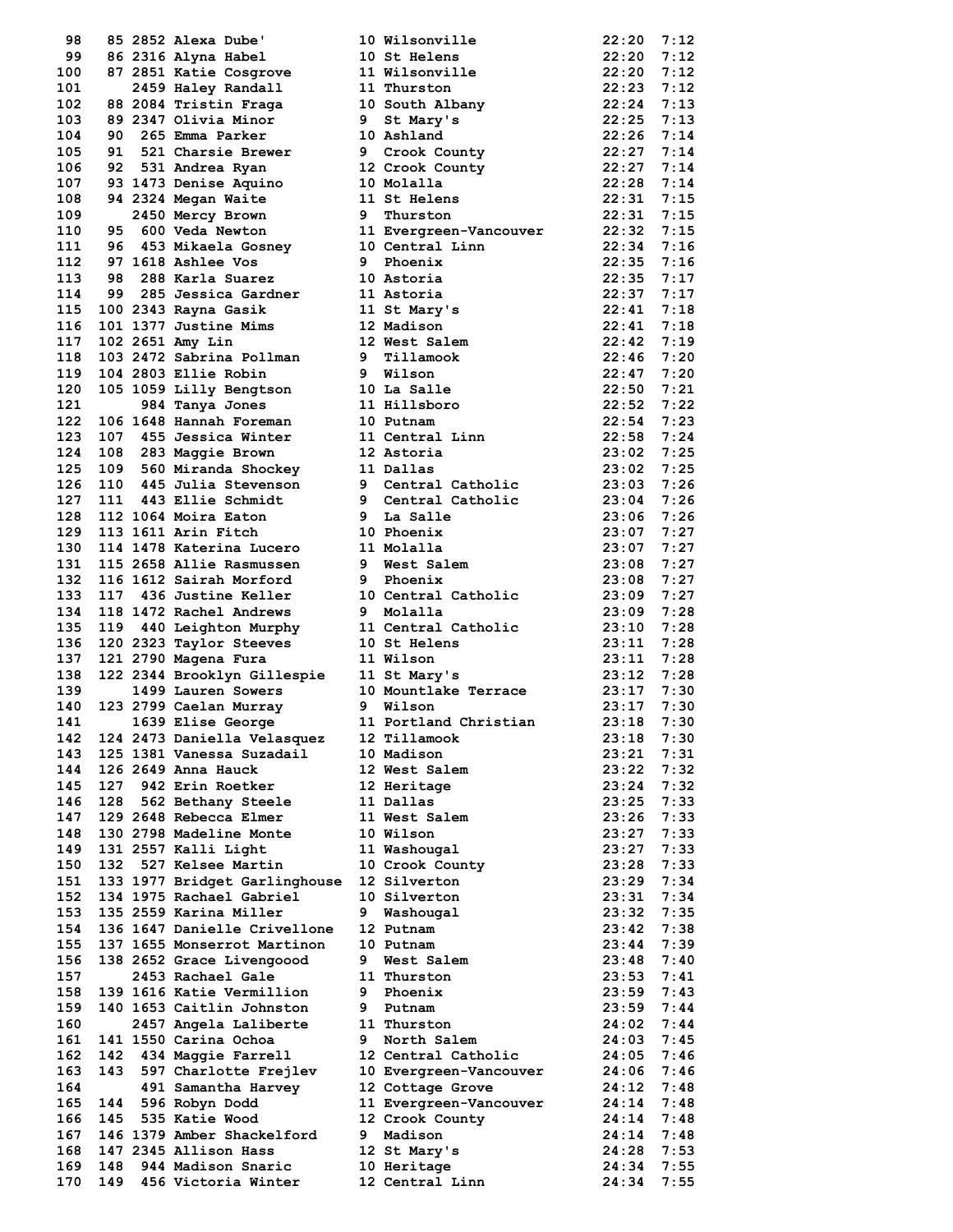| 171 |  | 150 2493 Amy Prindle 10 Umatilla         |                                                                                                                 | 24:36          | 7:55 |
|-----|--|------------------------------------------|-----------------------------------------------------------------------------------------------------------------|----------------|------|
| 172 |  | 151 1538 Marlene Arellano 10 North Salem |                                                                                                                 | 24:36          | 7:55 |
| 173 |  | 152 284 Leah Devargas 12 Astoria         |                                                                                                                 | $24:38$ 7:56   |      |
| 174 |  | 153 2494 Anali Rubio 11 Umatilla         |                                                                                                                 | $24:47$ 7:59   |      |
|     |  | 175 154 1474 Carolyn Botsford 10 Molalla |                                                                                                                 | $25:01$ 8:03   |      |
|     |  | 176 155 2471 Richards Kaeti              | 9 Tillamook                                                                                                     | $25:05$ 8:05   |      |
| 177 |  | 156 1551 Maria Paredes 10 North Salem    |                                                                                                                 | 25:10          | 8:06 |
| 178 |  | 157 946 Cheyenne Sutcliffe               | 12 Heritage                                                                                                     | $25:12$ 8:07   |      |
|     |  | 179 158 2470 Samantha Boring             | 11 Tillamook                                                                                                    | $25:14$ 8:08   |      |
|     |  | 180 159 1372 Mary Holland                | 9 Madison                                                                                                       | 25:18 8:09     |      |
|     |  |                                          | 181 160 1370 Hannah Cooper 12 Madison<br>182 161 2093 Sarah Wright 9 South Albany                               | $25:41$ 8:16   |      |
|     |  |                                          |                                                                                                                 | 25:42 8:17     |      |
| 183 |  | 162 286 Karina Goicochea 11 Astoria      |                                                                                                                 | 25:43 8:17     |      |
| 184 |  | 163 454 Rachel Gosney                    | 12 Central Linn                                                                                                 | 26:21 8:29     |      |
| 185 |  |                                          | 497 Ana Trujillo 11 Cottage Grove                                                                               | 26:21 8:29     |      |
|     |  | 186 164 452 Rose Gerber                  | 11 Central Linn                                                                                                 | 26:31 8:32     |      |
| 187 |  |                                          | 1637 Bianca Campan 11 Portland Christian                                                                        | 26:41 8:36     |      |
| 188 |  | 165 2312 Megan Barnes                    | 10 St Helens and the state of the state of the state of the state of the state of the state of the state of the | 26:58 8:41     |      |
| 189 |  |                                          | 1640 Rebekah Harding 12 Portland Christian                                                                      | $27:15$ 8:47   |      |
| 190 |  | 166 2491 Wendy Haro 10 Umatilla          |                                                                                                                 | 27:17          | 8:47 |
| 191 |  | 167 2492 Ashley Longoria 11 Umatilla     |                                                                                                                 | $27:21$ $8:48$ |      |
|     |  | 192 168 2646 Hannah Carey                | 11 West Salem 27:25 8:50                                                                                        |                |      |
| 193 |  | 1638 Jenny Campan                        | 10 Portland Christian                                                                                           | 34:56 11:15    |      |
|     |  |                                          |                                                                                                                 |                |      |

# **Varsity Girls Invitational Team Scores**

**1. McFarland 7 8 11 12 13 (15) (17) = 51 Jennifer Ramirez, Carina Perezchica, Carmen Hernandez, Veronica Garcia, Samantha Ortiz, Alma Sarriba, Sonia Ponce 2. Summit 9 10 25 34 39 (50) = 117 Olivia Moehl, Hadley Schoderbek, Hailey Hewitson, Allie Bowlin, Abbey Tozer, Emily Hyde 3. Klamath Union 20 26 31 32 38 (60) = 147 Christina Tyson, Rhiannon Jones, Dana Wirth, Melissa Britsch, Cindy Reed, Caisey Griffith 4. Ashland 22 29 33 35 47 (62) (90) = 166 Megan Ganim, Isobel Whitcomb, Callie Toews, Kia Parrish-Haim, Aurora Sherman, Georgia Williams, Emma Parker 5. Dallas 2 14 40 59 77 (109)(128) = 192 Marykate McGuire, Carleen Fall, Catherine Rocak, Raelee Mullins, Anne Barrientos, Miranda Shockey, Bethany Steele 6. La Salle 19 24 58 61 70 (105)(112) = 232 Morgan Tholl, Kelsey Cathcart, Hannah Hildreth, Nicole Scott, Madeleine Ogard, Lilly Bengtson, Moira Eaton 7. Evergreen-Vancouver 5 51 54 64 95 (143)(144) = 269 Sabrina Sears, Elaina Hitt, Josie Scruggs, Stephanie Simon, Veda Newton, Charlotte Frejlev, Robyn Dodd 8. Phoenix 16 21 23 97 113 (116)(139) = 270 Nevina Deluca, Lindsey Vermillion, Kelly Coash, Ashlee Vos, Arin Fitch, Sairah Morford, Katie Vermillion 9. Heritage 6 37 52 66 127 (148)(157) = 288 Abby Knight, McKenzie Fleming, Miranda Fleming, Carly Knight, Erin Roetker, Madison Snaric, Cheyenne Sutcliffe 10. Wilsonville 4 67 72 74 76 (85) (87) = 293 Taryn Rawlings, Alexandra Hackney, Alyssa Clark, Toni Gowen, Abigail Chase, Alexa Dube', Katie Cosgrove 11. South Albany 28 45 65 82 88 (161) = 308 Anna Demchuk, Caitlyn Rowe, Luba Demchuk, Brianna Beckner, Tristin Fraga, Sarah Wright 12. St Mary's 3 63 80 89 100 (122)(147) = 335 Sarah Bennion, Maddy Schwartz, Lillian Martin, Olivia Minor, Rayna**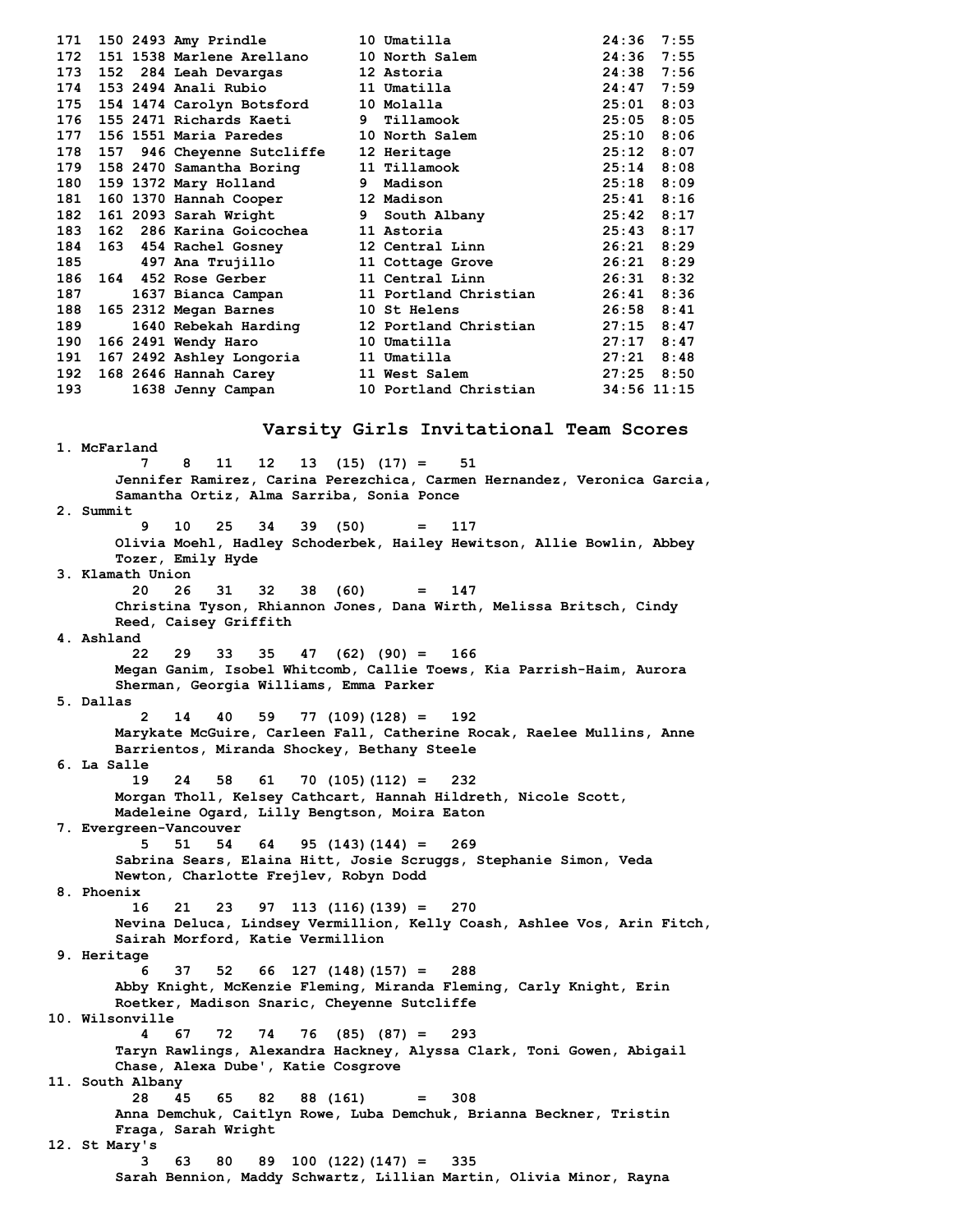**Gasik, Brooklyn Gillespie, Allison Hass 13. Molalla 41 53 68 93 114 (118)(154) = 369 Alice Jefferson, Jenny Powell, Josie Child, Denise Aquino, Katerina Lucero, Rachel Andrews, Carolyn Botsford 14. Putnam 1 18 106 136 137 (140) = 398 Kelsey Hilsenteger, Maddie Makinster, Hannah Foreman, Danielle Crivellone, Monserrot Martinon, Caitlin Johnston 15. Silverton 43 46 48 133 134 = 404 Kelly Faulhaber, McKenna Kuenzi, Meagan Ratliff, Bridget Garlinghouse, Rachael Gabriel 16. St Helens 42 71 86 94 120 (165) = 413 Cynthia Fenrich, Michaela Munger, Alyna Habel, Megan Waite, Taylor Steeves, Megan Barnes 17. Central Catholic 27 49 110 111 117 (119)(142) = 414 Maggie Riley, Louisa Conwill, Julia Stevenson, Ellie Schmidt, Justine Keller, Leighton Murphy, Maggie Farrell 18. Crook County 55 56 91 92 132 (145) = 426 Natalie Stenbeck, Carly Hibbs, Charsie Brewer, Andrea Ryan, Kelsee Martin, Katie Wood 19. Wilson 75 78 83 104 121 (123)(130) = 461 Alyssa Bell-Padgett, Tara O'Malley, Nicola Bachman, Ellie Robin, Magena Fura, Caelan Murray, Madeline Monte 20. Astoria 30 98 99 108 152 (162) = 487 Aurora Olson, Karla Suarez, Jessica Gardner, Maggie Brown, Leah Devargas, Karina Goicochea 21. Washougal 73 79 84 131 135 = 502 Kayla Lockard, Hannah Wright, Kendall Utter, Kalli Light, Karina Miller 22. West Salem 36 102 115 126 129 (138)(168) = 508 Ana Ramirez, Amy Lin, Allie Rasmussen, Anna Hauck, Rebecca Elmer, Grace Livengoood, Hannah Carey 23. North Salem 44 81 141 151 156 = 573 Kaelia Neal, Kiera Gabaldon, Carina Ochoa, Marlene Arellano, Maria Paredes 24. Tillamook 57 103 124 155 158 = 597 Kestrel Bailey, Sabrina Pollman, Daniella Velasquez, Richards Kaeti, Samantha Boring 25. Central Linn 96 107 149 163 164 = 679 Mikaela Gosney, Jessica Winter, Victoria Winter, Rachel Gosney, Rose Gerber 26. Madison 101 125 146 159 160 = 691 Justine Mims, Vanessa Suzadail, Amber Shackelford, Mary Holland, Hannah Cooper 27. Umatilla 69 150 153 166 167 = 705 Berenice Chavez, Amy Prindle, Anali Rubio, Wendy Haro, Ashley Longoria Varsity Boys Invitational Individual Results**

| Place TmPl No. Name |  |                        | Gr School            | Time           | Pace |
|---------------------|--|------------------------|----------------------|----------------|------|
|                     |  |                        |                      |                |      |
|                     |  | 1 1413 Erik Garcia     | 11 McFarland         | $15:43$ $5:04$ |      |
| 2                   |  | 2 2057 Colby Gilbert   | 11 Skyview           | $15:51$ $5:06$ |      |
| 3                   |  | 1796 Brett Willyard    | 11 Seaside           | $16:11$ $5:13$ |      |
| 4                   |  | 3 1416 Jose Monrreal   | 12 McFarland         | $16:15$ $5:14$ |      |
| 5                   |  | 4 1038 Alek Angeli     | 12 Klamath Union     | $16:21$ 5:16   |      |
| 6                   |  | 5 1483 Pake Benthin    | 11 Molalla           | $16:25$ 5:17   |      |
| $7^{\circ}$         |  | 6 1513 Jack Pearce     | 10 Mountlake Terrace | $16:27$ 5:18   |      |
| 8                   |  | 7 1464 David Santillan | 12 Milwaukie         | $16:29$ $5:19$ |      |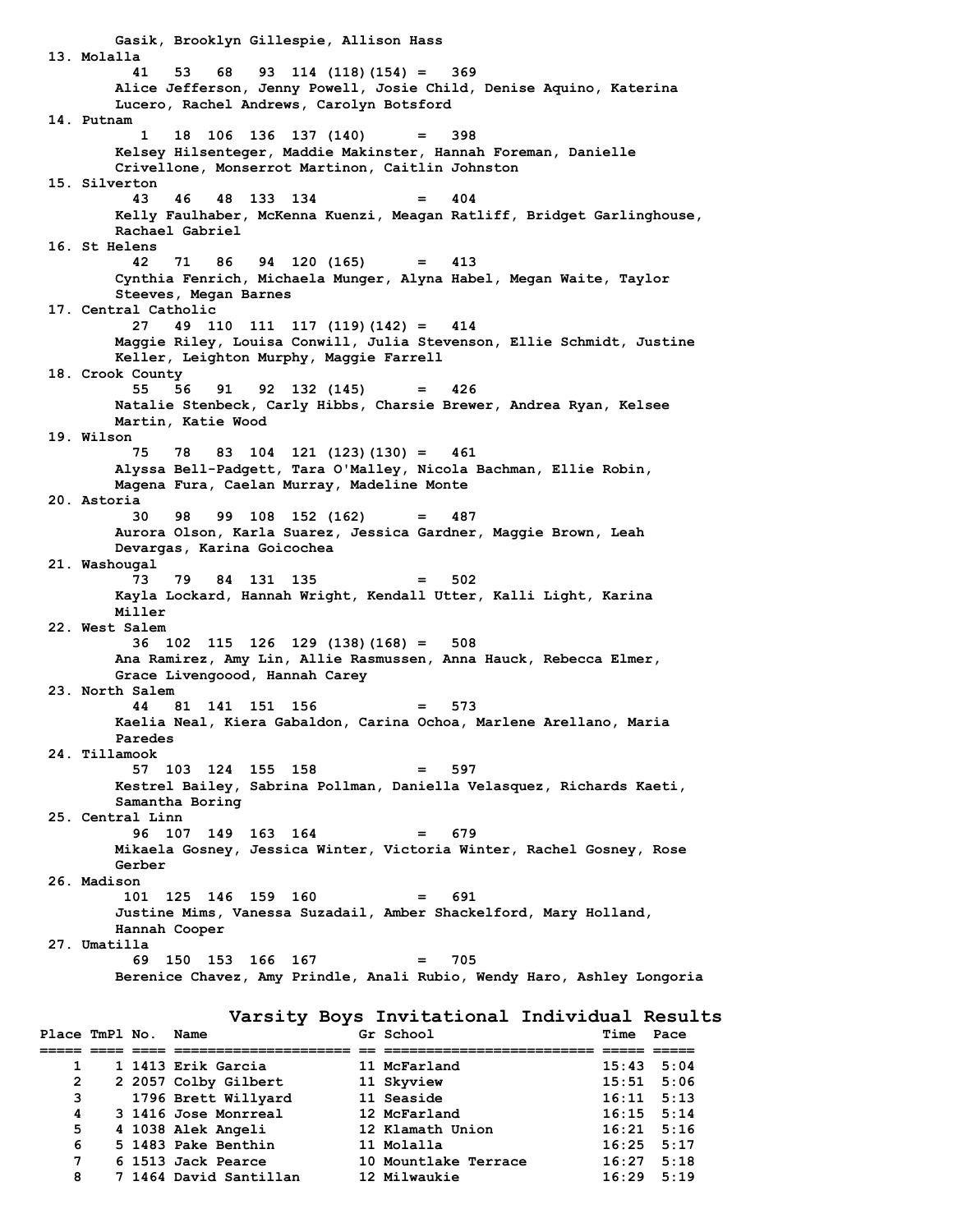| 9        |          | 514 Piers Rasmussen                    |   | 12 Crater                                 | 16:31                   | 5:19 |
|----------|----------|----------------------------------------|---|-------------------------------------------|-------------------------|------|
| 10       |          | 1760 Zach Fry                          |   | 11 Scappoose                              | $16:32$ $5:20$          |      |
| 11       |          | 8 1412 Danny Garcia                    |   | 10 McFarland                              | $16:36$ $5:21$          |      |
| 12       |          | 9 405 Demetrius Rhodes                 |   | 12 Benson                                 | $16:39$ $5:22$          |      |
| 13       | 10       | 564 Alex Bird                          |   | 12 Dallas                                 | $16:39$ $5:22$          |      |
| 14       |          | 11 1108 Logan Veasy                    |   | 10 La Salle                               | $16:39$ $5:22$          |      |
| 15       |          | 12 1410 Sergio Avelar                  |   | 12 McFarland                              | $16:42$ $5:23$          |      |
| 16       |          | 13 1624 Antonio Gil-Juarez             |   | 12 Phoenix                                | $16:42 \quad 5:23$      |      |
| 17       |          | 14 1411 Abram Ayon                     |   | 9 McFarland                               | $16:47$ 5:25            |      |
| 18       |          | 15 294 Gael Marin                      |   | 12 Astoria                                | $16:52$ $5:26$          |      |
| 19       |          |                                        |   | 12 Wasilla                                | $16:54$ $5:27$          |      |
|          |          | 2585 Noah Ripley                       |   |                                           |                         |      |
| 20       |          | 16 1484 Gabriel Collins                |   | 10 Molalla                                | $16:56$ $5:27$          |      |
| 21       |          | 17 693 Daniel Douvris                  |   | 12 Glencoe<br>12 Glencoe<br>12 Crater     | $16:59$ $5:28$          |      |
| 22       |          | 519 Kahler Waldrop                     |   |                                           | $16:59$ $5:28$          |      |
| 23       |          | 18 1576 Chris Musser                   |   | 12 North Salem                            | $17:00$ 5:29            |      |
| 24       |          | 19 427 Taylor Hybl                     |   | 11 Centennial                             | $17:00$ 5:29            |      |
| 25       |          | 20 1627 Matt Katibah                   |   | 11 Phoenix                                | $17:01$ 5:29            |      |
| 26       |          | 21 2841 Gabriel Penk                   |   | 12 Wilson                                 | $17:01$ $5:29$          |      |
| 27       |          | 22 1581 Ramon Villa                    |   | 12 North Salem                            | $17:03$ 5:30            |      |
| 28       |          | 23 407 Daniel Soriano                  |   | 10 Benson                                 | $17:05$ 5:30            |      |
| 29       |          | 2584 Joshua Pahkala                    |   | 12 Wasilla                                | $17:06$ 5:30            |      |
| 30       |          | 24 2460 Caleb Baugher                  |   | 11 Thurston                               | $17:06$ 5:31            |      |
| 31       |          | 25 859 Morgan Benson                   |   | 12 Gresham                                | $17:07$ 5:31            |      |
| 32       |          | 26 1465 Jonatan Santillan              |   | 12 Milwaukie                              | $17:08$ 5:31            |      |
|          |          |                                        |   |                                           |                         |      |
| 33       |          | 27 1417 Tomas Valles                   |   | 9 McFarland                               | $17:09$ $5:31$          |      |
| 34       |          | 28 1662 Nathan Geiter                  |   | 12 Putnam                                 | $17:11$ 5:32            |      |
| 35       |          | 29 573 Clay Stuhr                      |   | 11 Dallas                                 | $17:11$ $5:32$          |      |
| 36       |          | 1783 Jefferson Farmer                  |   | 10 Seaside                                | $17:13$ $5:33$          |      |
| 37       |          | 30 544 Grayson Munn                    |   | 10 Crook County                           | $17:17$ 5:34            |      |
| 38       |          | 31 2826 Clark Hollenberg               |   | 11 Wilson                                 | $17:17$ 5:34            |      |
| 39       |          | 32 508 Teagan Settelmeyer              |   | 12 Cottage Grove                          | $17:19$ 5:35            |      |
| 40       |          | 33 426 Cody Hammersmith                |   | 12 Centennial                             | $17:20$ 5:35            |      |
|          |          |                                        |   |                                           |                         |      |
| 41       |          | 34 1458 Sterling Hummel                |   | 12 Milwaukie                              | $17:21$ 5:35            |      |
| 42       |          | 35 1414 Bernardo Garcia*               |   | 12 McFarland                              | $17:21$ 5:36            |      |
| 43       |          | 36 1090 Josh Jacob                     |   | 12 La Salle                               | $17:22$ 5:36            |      |
| 44       |          | 37 568 Ethan Noll                      |   | 12 Dallas                                 | $17:24$ 5:36            |      |
| 45       |          | 38 1389 Joel Enterline                 |   | 11 Madison                                | $17:25$ 5:37            |      |
| 46       |          | 39 2462 Caleb Gee                      |   | 12 Thurston                               | $17:29$ 5:38            |      |
| 47       |          | 1400 Todd Delaney                      |   | 11 Mazama                                 | $17:29$ 5:38            |      |
| 48       |          | 40 711 Abe Teklu                       |   | 10 Glencoe                                | $17:30$ $5:38$          |      |
| 49       |          | 41 1636 Kaleb Wagner                   |   | 12 Phoenix                                | $17:30$ $5:38$          |      |
| 50       |          | 42 2835 James Markin                   |   | 11 Wilson                                 | $17:31$ $5:39$          |      |
|          |          |                                        |   |                                           |                         |      |
| 51       | 43       | 291 Christian Gramson                  |   | 11 Astoria                                | $17:32$ 5:39            |      |
| 52       |          | 44 1511 Peter Kidane                   |   | 10 Mountlake Terrace                      | 17:32                   | 5:39 |
| 53       | 45       | 707 Mason Rouches                      |   | 10 Glencoe                                | 17:34                   | 5:40 |
| 54       | 46       | 609 Eason Everett                      |   | 12 Evergreen-Vancouver                    | 17:36                   | 5:40 |
| 55       |          | 47 1519 Nathan Sparks                  |   | 10 Mountlake Terrace                      | 17:36                   | 5:40 |
| 56       | 48       | 409 Samuel Tsehaineh                   |   | 12 Benson                                 | 17:37                   | 5:40 |
| 57       |          | 49 1990 Morgan Coxen                   |   | 11 Silverton                              | 17:37 5:40              |      |
| 58       |          | 50 2059 Kaden Harbertson               | 9 | Skyview                                   | $17:38$ $5:41$          |      |
| 59       | 51       | 616 Jonah Nibler                       |   | 12 Evergreen-Vancouver                    | 17:39                   | 5:41 |
| 60       |          | 52 2291 Nick Ellis                     |   | 12 South Salem                            | 17:40                   | 5:41 |
| 61       |          | 413 Alex Cummings                      |   | 11 Cascade Christian                      | $17:40$ 5:42            |      |
|          |          |                                        |   |                                           |                         |      |
| 62       |          | 53 1109 Patrick Walsh                  |   | 11 La Salle                               | $17:41$ 5:42            |      |
| 63       |          | 54 2005 Jonathan Sisley                |   | 10 Silverton                              | 17:43                   | 5:42 |
| 64       |          | 55 1670 Ryan Mansfield                 |   | 12 Putnam                                 | $17:44$ 5:43            |      |
| 65       |          | 56 1632 Killian Omotoy                 |   | 12 Phoenix                                | 17:44                   | 5:43 |
| 66       |          | 57 2824 Robert Greisser                |   | 12 Wilson                                 | $17:45$ 5:43            |      |
| 67       |          | 58 1044 Lucas Crebbin                  |   | 11 Klamath Union                          | $17:47$ 5:44            |      |
| 68       |          | 59 1091 Davis Keeney                   |   | 10 La Salle                               | $17:47$ 5:44            |      |
| 69       |          | 60 1629 Nigel Leonis                   | 9 | Phoenix                                   | 17:49                   | 5:44 |
| 70       |          | 61 2355 Tate Jacobson                  |   | 12 St Mary's                              | $17:50$ $5:45$          |      |
| 71       | 62       | 710 Jacob Stafford                     |   | 12 Glencoe                                | $17:50$ $5:45$          |      |
|          |          |                                        |   |                                           |                         |      |
| 72       | 63       | 422 Chris Brasch                       |   | 10 Centennial                             | $17:51$ $5:45$          |      |
| 73       |          | 64 1384 Nick Baron                     |   | 10 Madison                                | $17:51$ $5:45$          |      |
| 74       |          | 65 1105 Will Thompson                  |   | 10 La Salle                               | $17:51$ $5:45$          |      |
|          |          |                                        |   | 12 Wilson                                 | 17:51                   | 5:45 |
| 75       |          | 66 2837 Shiva Miller                   |   |                                           |                         |      |
| 76       | 67       | 507 Manny Romero                       |   | 12 Cottage Grove                          | $17:51$ $5:45$          |      |
| 77       | 68       | 423 Josh Dempsey                       |   | 11 Centennial                             | $17:52$ $5:45$          |      |
| 78       |          |                                        |   | 10 Klamath Union                          | $17:53$ $5:46$          |      |
| 79       |          | 69 1048 Bee Nguyen                     |   | 12 Thurston                               | $17:53$ $5:46$          |      |
|          |          | 70 2463 Kyle Kohl                      |   |                                           |                         |      |
| 80<br>81 | 71<br>72 | 545 Luis Rivera<br>614 Joey McClanahan |   | 10 Crook County<br>10 Evergreen-Vancouver | $17:53$ $5:46$<br>17:54 | 5:46 |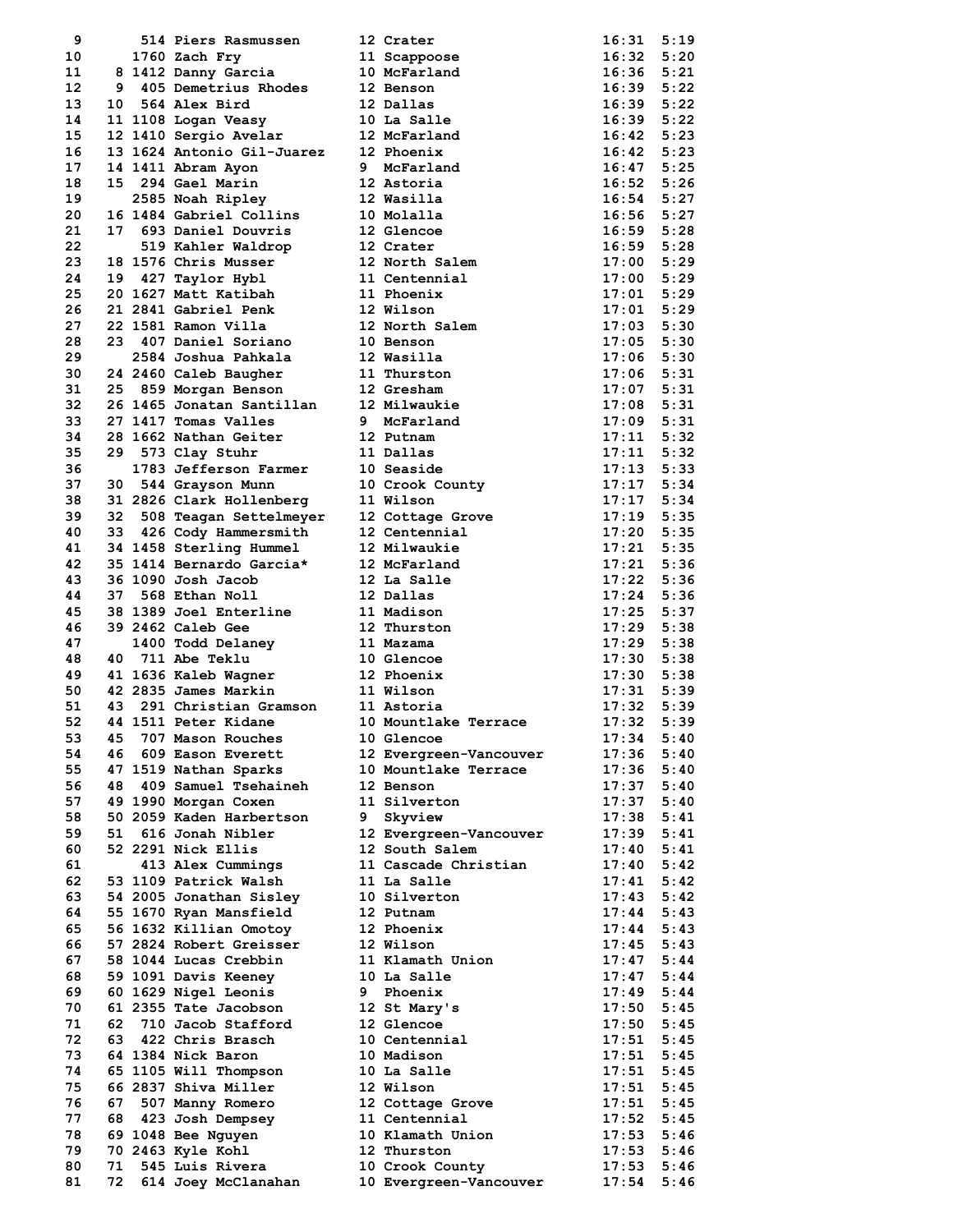| 82         | 73  |         | 293 Nicholas Long                                |
|------------|-----|---------|--------------------------------------------------|
| 83         |     |         | 74 1521 Yohans Tewolde                           |
| 84         | 75  |         | 1099 Jason Rae                                   |
| 85         |     |         | 1762 Todd Graham                                 |
| 86         | 76  |         | 2292 Daniel Fauss                                |
| 87         | 77  |         | 538 Jordan Dunn                                  |
| 88         |     |         | 78 2397 Tyler Jones                              |
| 89         |     |         | 79 867 Eric Johnsen                              |
| 90         |     |         | 80 2094 Scotti Anderson                          |
| 91         |     |         | 81 2068 Sala Moreno                              |
| 92         |     |         | 82 1437 Tyler Jordan                             |
| 93         |     |         | 83 2393 Ian Hecker                               |
| 94         |     |         | 84 2827 Jack Howard                              |
| 95         |     |         | 85 1042 Joe Coffey                               |
| 96         |     |         | 86 2398 Ryan Leiphart                            |
| 97         |     |         | 87 1501 Wyatt Allemann                           |
| 98         |     |         | 88 2408 Ryan Schluter                            |
| 99         |     |         | 89 1098 Colton Passmore                          |
| 100        |     |         | 90 2009 Micah White                              |
| 101        |     |         | 91 289 Dakota Adams                              |
| 102        |     |         | 92 1999 Joey Londura                             |
| 103        | 93  |         | 1998 Robbie Leparc                               |
| 104        |     |         | 94 708 Miles Rouches                             |
| 105        |     |         | 95 973 Miguel Mateo                              |
| 106        |     |         | 96 2845 Aaron Schilling                          |
| 107        | 97  |         | 1510 Justin Frazier                              |
| 108        |     |         | 1757 Dan Carrier                                 |
| 109        | 98. |         | 1667 Josh Korsness                               |
| 110        |     |         | 99 1436 Edgar Jimenez                            |
| 111        |     |         | 2586 Keith Thompson                              |
| 112        |     |         | 100 1466 Ryan Schroeder                          |
| 113        |     |         | 101 2296 Andrew Jensen                           |
| 114        |     |         | 102 2357 Chris Martin                            |
| 115        |     |         | 103 2104 Chris Morgan                            |
| 116        |     |         |                                                  |
| 117        |     |         | 104 952 Denzel Lall<br>105 1577 Julio Olmos      |
| 118        |     |         | 106 2287 Slater Broaddus                         |
| 119        | 107 |         | 500 Jarrid Denney                                |
| 120        |     |         | 2698 Seth Kane                                   |
| 121        |     |         | 108 2466 Ryan Smith                              |
| 122        | 109 |         | 504 Austin Place                                 |
| 123        |     |         | 110 1619 Angel Barajas                           |
| 124        |     |         | 111 1625 Nate Goodnature                         |
| 125        |     | 112 290 | Daymon Gardner                                   |
| 126        | 113 |         | 498 Jacob Bruhn                                  |
| 127        |     |         | 114 1440 Dylan McHugh                            |
| 128        |     |         | 115 2095 Jordan Burford                          |
| 129        |     |         | 116 705 Gerrick Rogers                           |
| 130        | 117 |         | 977 Cesar Navarro                                |
| 131        |     |         | 118 2392 Nikolas Giannioses                      |
| 132        |     |         | 119 2359 Peter Schwartz                          |
| 133        |     |         | 120 430 Joe Spina                                |
| 134        |     |         | 121 1041 Caleb Carlton                           |
| 135        |     |         | 122 292 Mackenzie Hunter                         |
| 136        |     |         | 123 2295 Hayden Harms                            |
| 137        |     |         | 124 1664 Alex Hathaway                           |
| 138        | 125 |         | 1578 Daniel Perez                                |
| 139        |     |         | 1784 Cirilo Herold                               |
| 140        |     |         | 126 1661 Triston Drollinger                      |
| 141        |     |         | 127 1507 Joe Clinch                              |
| 142        |     |         | 128 862 Juan Fernandez                           |
| 143        |     |         | 129 1485 Cameron Fischer                         |
| 144        | 130 |         | 2066 Kendall Mathew                              |
| 145        |     |         | 1415 Adam Marquez*                               |
| 146        |     |         | 2583 Connor Mattson<br>131 1992 Irvin Garcia     |
| 147        |     |         |                                                  |
| 148        |     |         | 132 2286 Miles Berglund                          |
| 149        |     |         | 133 1432 Amadi Amaitsa                           |
| 150<br>151 |     |         | 134 2467 Zach Stoneburner<br>135 408 Victor Tran |
|            |     |         | 1772 Tyler Wills                                 |
| 152<br>153 |     |         | 136 2394 Jake Hill                               |
| 154        |     |         | 137 2060 Justin Knowles                          |
|            |     |         |                                                  |

| 82   | 73 — | 293 Nicholas Long                                                                                      |   | 10 Astoria                                                                              | 17:54          | 5:46 |
|------|------|--------------------------------------------------------------------------------------------------------|---|-----------------------------------------------------------------------------------------|----------------|------|
| 83   |      | 74 1521 Yohans Tewolde                                                                                 |   | 11 Mountlake Terrace                                                                    | $17:56$ 5:47   |      |
| 84   |      | 75 1099 Jason Rae                                                                                      |   |                                                                                         | $17:57$ $5:47$ |      |
| 85   |      | 1762 Todd Graham                                                                                       |   |                                                                                         | $17:57$ $5:47$ |      |
| 86   |      | 76 2292 Daniel Fauss                                                                                   |   | 9 La <sub>Perr</sub><br>12 Scappoose<br>12 South Sale<br>10 Crook Cou<br>12 South Salem | $18:00$ 5:48   |      |
| 87   |      | 77 538 Jordan Dunn                                                                                     |   | 12 Crook County                                                                         | $18:00$ 5:48   |      |
| 88   |      | 78 2397 Tyler Jones                                                                                    |   | 9 Summit                                                                                | $18:01$ 5:48   |      |
| 89   |      | 79 867 Eric Johnsen                                                                                    |   | 11 Gresham                                                                              | $18:01$ 5:48   |      |
| 90   |      | 80 2094 Scotti Anderson                                                                                |   | 10 South Albany                                                                         | $18:01$ 5:48   |      |
| 91   |      | 81 2068 Sala Moreno                                                                                    | 9 | Skyview                                                                                 | $18:02$ 5:48   |      |
| 92   |      | 82 1437 Tyler Jordan                                                                                   |   |                                                                                         | $18:02$ 5:49   |      |
| 93   |      | 83 2393 Ian Hecker                                                                                     |   | 12 McNary<br>11 Summit                                                                  | $18:03$ 5:49   |      |
| 94   |      |                                                                                                        |   | 9 Wilson                                                                                | $18:04$ 5:49   |      |
| 95   |      | % 84 2827 Jack Howard 9 Wilson<br>% 85 1042 Joe Coffey 11 Klamath<br>% 86 2398 Ryan Leiphart 12 Summit |   | 11 Klamath Union                                                                        | $18:05$ $5:49$ |      |
| 96   |      |                                                                                                        |   |                                                                                         | $18:07$ 5:50   |      |
| 97   |      | 87 1501 Wyatt Allemann                                                                                 |   | 10 Mountlake Terrace                                                                    | $18:07$ 5:50   |      |
| 98   |      | 88 2408 Ryan Schluter                                                                                  |   | 9 Summit                                                                                | $18:08$ 5:51   |      |
| 99   |      | 89 1098 Colton Passmore                                                                                |   | 10 La Salle                                                                             | $18:10$ $5:51$ |      |
| 100  |      | 90 2009 Micah White                                                                                    |   | 11 Silverton                                                                            | $18:10$ $5:51$ |      |
| 101  |      |                                                                                                        |   | 11 Astoria                                                                              | $18:12$ $5:52$ |      |
| 102  |      | 91 289 Dakota Adams<br>92 1999 Joey Londura<br>93 1998 Robbie Leparc                                   |   |                                                                                         | $18:12$ $5:52$ |      |
|      |      |                                                                                                        |   | 12 Silverton                                                                            |                |      |
| 103  |      |                                                                                                        |   | 9 Silverton                                                                             | $18:13$ $5:52$ |      |
| 104  |      | <b>94 708 Miles Rouches</b>                                                                            |   | 10 Glencoe                                                                              | $18:14$ 5:52   |      |
| 105  |      | 95 973 Miguel Mateo<br>95 973 Miguel Mateo<br>96 2845 Aaron Schilling                                  |   | 12 Hermiston                                                                            | $18:14$ 5:53   |      |
| 106  |      |                                                                                                        |   | 12 Wilson                                                                               | $18:15$ 5:53   |      |
| 107  |      | 97 1510 Justin Frazier                                                                                 |   | 12 Mountlake Terrace                                                                    | $18:15$ 5:53   |      |
| 108  |      | 1757 Dan Carrier                                                                                       |   | 9 Scappoose                                                                             | $18:16$ 5:53   |      |
| 109. |      | 98 1667 Josh Korsness                                                                                  |   | 12 Putnam                                                                               | $18:16$ 5:53   |      |
| 110  |      | 99 1436 Edgar Jimenez                                                                                  |   | 12 McNary                                                                               | $18:16$ 5:53   |      |
| 111  |      | 2586 Keith Thompson                                                                                    |   | 12 Wasilla                                                                              | $18:17$ 5:53   |      |
| 112  |      | 100 1466 Ryan Schroeder<br>101 2296 Andrew Jensen                                                      |   | 12 Milwaukie                                                                            | $18:17$ 5:53   |      |
| 113  |      |                                                                                                        |   | 12 South Salem                                                                          | 18:18 5:54     |      |
| 114  |      | 102 2357 Chris Martin                                                                                  |   | 10 St Mary's                                                                            | 18:19 5:54     |      |
| 115  |      | $103$ 2104 Chris Morgan                                                                                |   |                                                                                         | 18:20 5:54     |      |
| 116  | 104  | 952 Denzel Lall                                                                                        |   | 10 South Albany<br>11 Heritage                                                          | 18:20 5:54     |      |
| 117  |      | 105 1577 Julio Olmos                                                                                   |   | 9 North Salem                                                                           | $18:21$ 5:55   |      |
| 118  |      | 106 2287 Slater Broaddus<br>107 500 Jarrid Denney<br>2698 Seth Kane                                    |   | 11 South Salem                                                                          | 18:21 5:55     |      |
| 119  |      |                                                                                                        |   |                                                                                         | 18:23 5:55     |      |
| 120  |      |                                                                                                        |   | 12 Cottage Grove<br>12 West Valley                                                      | $18:23$ 5:55   |      |
| 121  |      | 2698 Seth Kane<br>108 2466 Ryan Smith 11 Thurston<br>12 Cottage Grove                                  |   |                                                                                         | 18:24 5:56     |      |
| 122  |      |                                                                                                        |   |                                                                                         | $18:24$ 5:56   |      |
| 123. |      | 110 1619 Angel Barajas 11 Phoenix                                                                      |   |                                                                                         | 18:25 5:56     |      |
| 124  |      | 111 1625 Nate Goodnature                                                                               |   | 9 Phoenix                                                                               | 18:26 5:56     |      |
| 125  | 112  | 290 Daymon Gardner                                                                                     |   | 9 Astoria                                                                               | 18:27          | 5:57 |
| 126  | 113  | 498 Jacob Bruhn                                                                                        |   | 12 Cottage Grove                                                                        | 18:27          | 5:57 |
| 127  |      | 114 1440 Dylan McHugh                                                                                  |   | 12 McNary                                                                               | 18:29          | 5:57 |
| 128  |      | 115 2095 Jordan Burford                                                                                |   |                                                                                         | 18:29          | 5:57 |
|      |      |                                                                                                        |   | 12 South Albany                                                                         |                |      |
| 129  | 116  | 705 Gerrick Rogers                                                                                     |   | 11 Glencoe                                                                              | 18:29          | 5:57 |
| 130  | 117  | 977 Cesar Navarro                                                                                      |   | 12 Hermiston                                                                            | $18:29$ 5:57   |      |
| 131  |      | 118 2392 Nikolas Giannioses                                                                            |   | 11 Summit                                                                               | 18:29 5:57     |      |
| 132  |      | 119 2359 Peter Schwartz                                                                                |   | 11 St Mary's                                                                            | 18:30          | 5:58 |
| 133  | 120  | 430 Joe Spina                                                                                          |   | 11 Centennial                                                                           | $18:30$ $5:58$ |      |
| 134  |      | 121 1041 Caleb Carlton                                                                                 |   | 9 Klamath Union                                                                         | 18:31          | 5:58 |
| 135  | 122  | 292 Mackenzie Hunter                                                                                   |   | 11 Astoria                                                                              | $18:31$ $5:58$ |      |
| 136  |      | 123 2295 Hayden Harms                                                                                  |   | 12 South Salem                                                                          | $18:32$ $5:58$ |      |
| 137  |      | 124 1664 Alex Hathaway                                                                                 |   | 12 Putnam                                                                               | 18:33          | 5:59 |
| 138  |      | 125 1578 Daniel Perez                                                                                  |   | 12 North Salem                                                                          | $18:34$ 5:59   |      |
| 139  |      | 1784 Cirilo Herold                                                                                     |   | 11 Seaside                                                                              | 18:35          | 5:59 |
| 140  |      | 126 1661 Triston Drollinger                                                                            |   | 10 Putnam                                                                               | 18:37          | 6:00 |
| 141  |      | 127 1507 Joe Clinch                                                                                    |   | 12 Mountlake Terrace                                                                    | 18:39          | 6:00 |
| 142  | 128  | 862 Juan Fernandez                                                                                     |   | 11 Gresham                                                                              | 18:39          | 6:01 |
| 143  |      | 129 1485 Cameron Fischer                                                                               |   | 9 Molalla                                                                               | 18:39          | 6:01 |
| 144  |      | 130 2066 Kendall Mathew                                                                                |   | 11 Skyview                                                                              | 18:40          | 6:01 |
| 145  |      | 1415 Adam Marquez*                                                                                     |   | 12 McFarland                                                                            | 18:40          | 6:01 |
| 146  |      | 2583 Connor Mattson                                                                                    |   | 12 Wasilla                                                                              | 18:42          | 6:02 |
| 147  |      | 131 1992 Irvin Garcia                                                                                  |   | 10 Silverton                                                                            | 18:44          | 6:02 |
| 148  |      | 132 2286 Miles Berglund                                                                                |   | 10 South Salem                                                                          | 18:44          | 6:02 |
| 149  |      | 133 1432 Amadi Amaitsa                                                                                 |   | 11 McNary                                                                               | 18:45          | 6:02 |
| 150  |      | 134 2467 Zach Stoneburner                                                                              |   | 12 Thurston                                                                             | 18:45          | 6:02 |
| 151  | 135  | 408 Victor Tran                                                                                        |   | 11 Benson                                                                               | 18:46          | 6:03 |
| 152  |      | 1772 Tyler Wills                                                                                       |   | 12 Scappoose                                                                            | 18:46          | 6:03 |
| 153  |      | 136 2394 Jake Hill                                                                                     |   | 12 Summit                                                                               | 18:47          | 6:03 |
| 154  |      | 137 2060 Justin Knowles                                                                                | 9 | Skyview                                                                                 | 18:47          | 6:03 |
|      |      |                                                                                                        |   |                                                                                         |                |      |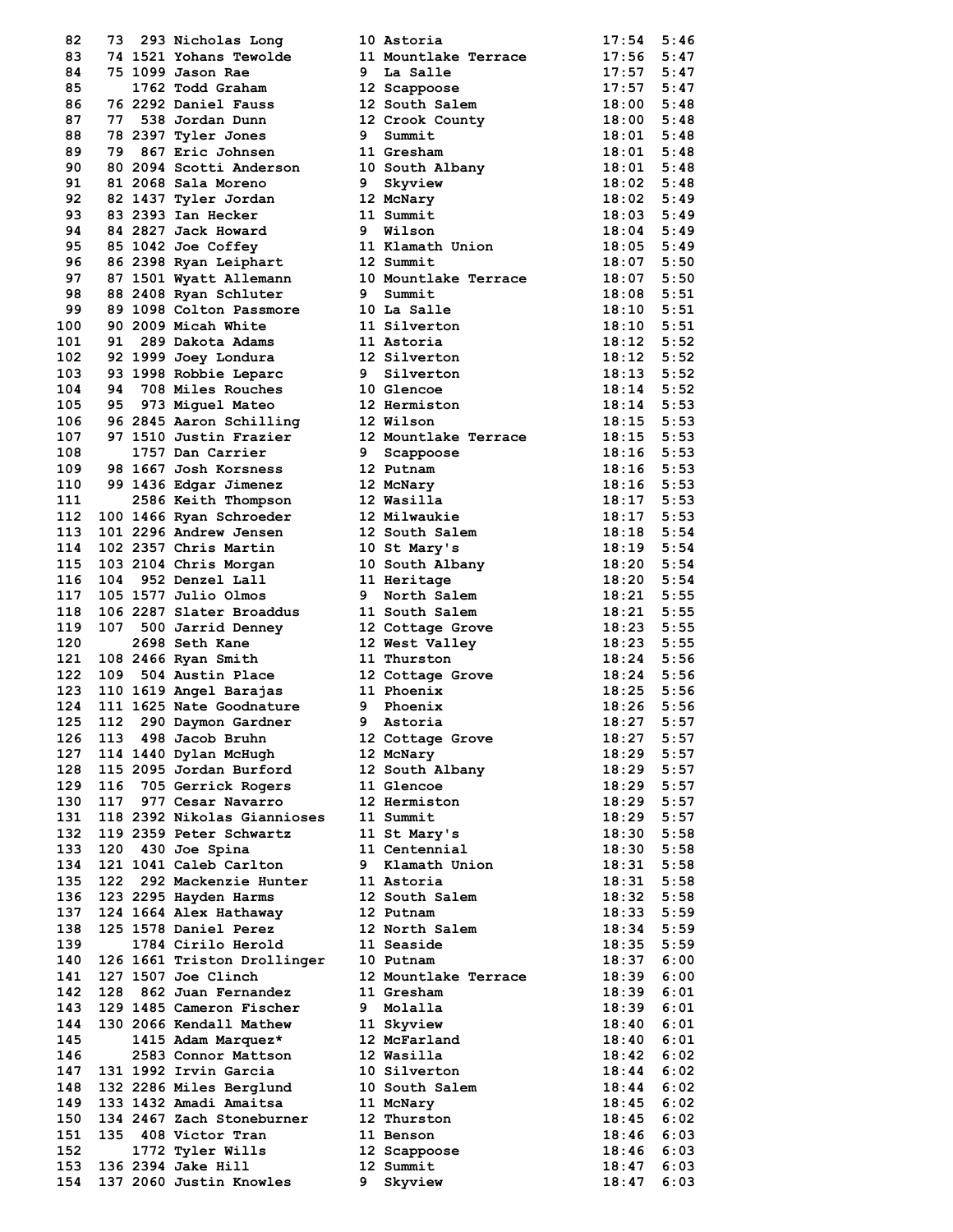| 155 | 138 |          | 860 William Blake                                                           |
|-----|-----|----------|-----------------------------------------------------------------------------|
| 156 | 139 |          | 565 Thain Irwin                                                             |
| 157 | 140 |          | 613 Cameron MacAnally                                                       |
| 158 |     | 141 411  | Evan Wagstaff                                                               |
| 159 | 142 |          | 428 Adam Mattson                                                            |
| 160 |     |          | 143 1491 Tyler Woodland                                                     |
| 161 | 144 | 401      | Matt Clark                                                                  |
| 162 | 145 |          | 546 Cody Thurman                                                            |
| 163 | 146 |          | 569 Michael Osborn                                                          |
| 164 | 147 | 296      | Miguel Velasco                                                              |
| 165 |     | 1604     | Alex Yuan                                                                   |
| 166 |     |          | 148 2497 Israel Gastelom                                                    |
| 167 |     |          | 149 1486 Conner Fischer                                                     |
| 168 |     | 150 1657 | Logan Anspach                                                               |
| 169 |     |          | 151 2111 Javier Solis                                                       |
| 170 | 152 |          | 610 Connor Finnegan                                                         |
| 171 |     | 1602     | Spencer Slovic                                                              |
| 172 | 153 | 607      | Isaac Apaez                                                                 |
| 173 | 154 | 970      | Efrain Jaime                                                                |
| 174 |     |          | 155 2097 Philip Dostie                                                      |
| 175 |     |          | 156 1433 Jared Blaylock                                                     |
| 176 | 157 |          | 868 Austin Trickel                                                          |
| 177 | 158 |          | 974 Dallin McKinney                                                         |
| 178 |     |          | 159 2289 Caleb Clark                                                        |
| 179 |     |          | 160 1489 Aron Montoya                                                       |
| 180 |     |          | 161 2465 Teric Sargeant                                                     |
| 181 | 162 |          | 541 Daniel Knower                                                           |
| 182 |     |          | 163 1462 Mitchell Ponnay                                                    |
| 183 |     |          | 164 2050 Alec Bittner                                                       |
| 184 |     |          | 165 2468 Andrew Wagenblast                                                  |
| 185 |     |          | 166 2003 Garrett Palmquist                                                  |
| 186 |     |          | 167 1439 Dalton Lindsey                                                     |
| 187 | 168 |          | 954 Kevin Natemeier                                                         |
| 188 | 169 |          | 574 Tristan Wheeler                                                         |
| 189 |     | 170 1397 | Bryton Wilson                                                               |
| 190 |     | 171 1047 | Justice Morris                                                              |
| 191 |     | 172 2496 | Jordan Brown                                                                |
| 192 | 173 | 503      | Brad Miller                                                                 |
| 193 |     |          | 174 1468 Chris Spanovich                                                    |
| 194 | 175 | 540      | Justin Glass                                                                |
| 195 | 176 | 589      | Kenny Gyure                                                                 |
| 196 |     |          | 402 Jose Flores                                                             |
| 197 |     |          |                                                                             |
| 198 | 179 |          | 177 402 Jose -<br>178 980 Tim Swarat<br>1000 1000 1000<br>502 Andres Ibarra |
| 199 | 180 | 2114     | Bryce Valencia                                                              |
| 200 | 181 | 863      | Tucker George                                                               |
| 201 | 182 | 619      | Taryn Sciortino                                                             |
| 202 |     | 183 1488 | Austin Hartrampf                                                            |
| 203 |     | 184 2500 | Jacob Lowrance                                                              |
| 204 | 185 | 537      | Nathan Carmack                                                              |
| 205 |     | 186 2358 | Ross Robino                                                                 |
| 206 | 187 | 1388     | Mario Castannanda                                                           |
| 207 |     | 1599     | Patrick McVee                                                               |
| 208 | 188 | 2096     | Austin Culver                                                               |
| 209 | 189 | 948      | Robert Bielman                                                              |
| 210 |     | 1603     | Andrew Wright                                                               |
| 211 | 190 |          | 950 Christian Fairchild                                                     |
| 212 |     | 191 2504 | Ryan Rodriquez                                                              |
| 213 | 192 | 1390     | Joel Hudson                                                                 |
| 214 | 193 | 593      | Shawn Moyer                                                                 |
| 215 | 194 | 2502     | Christian Mendoza                                                           |
| 216 | 195 | 595      | Mo Stockman                                                                 |
| 217 | 196 | 586      | Kyle Beguelin                                                               |
| 218 | 197 | 587      | Brendan Fordyce                                                             |
| 219 | 198 | 590      | Mathew Gyure                                                                |
| 220 | 199 | 866      | Jackson Hysmith                                                             |
| 221 | 200 | 1387     | Roberto Camacho                                                             |
| 222 | 201 | 978      | Abraham Rodriguez                                                           |
| 223 | 202 |          | 1574 Omar Mosqueda                                                          |
| 224 | 203 | 1443     | Evan Rummerfield                                                            |
| 225 |     | 1644     | Jonathan Ramos                                                              |
| 226 | 204 | 592      | Tyler Moore                                                                 |
| 227 | 205 | 2353     | Sam Bauermeister                                                            |
|     |     |          |                                                                             |

| 155  | 138 | 860 William Blake          |   | 10 Gresham             | 18:47          | 6:03 |
|------|-----|----------------------------|---|------------------------|----------------|------|
|      |     |                            |   |                        |                |      |
| 156  | 139 | 565 Thain Irwin            |   | 10 Dallas              | 18:47          | 6:03 |
| 157  | 140 | 613 Cameron MacAnally      |   | 10 Evergreen-Vancouver | 18:49          | 6:04 |
| 158  | 141 | 411 Evan Wagstaff          |   | 11 Benson              | 18:50          | 6:04 |
| 159  | 142 | 428 Adam Mattson           |   | 11 Centennial          | 18:51          | 6:04 |
| 160  |     | 143 1491 Tyler Woodland    |   | 12 Molalla             | 18:54          | 6:05 |
| 161  | 144 | 401 Matt Clark             |   | 12 Benson              | 18:55          | 6:06 |
|      |     |                            |   |                        |                |      |
| 162  | 145 | 546 Cody Thurman           |   | 9 Crook County         | 18:56 6:06     |      |
| 163. | 146 | 569 Michael Osborn         |   | 10 Dallas              | 18:58          | 6:07 |
| 164  | 147 | 296 Miguel Velasco         |   | 11 Astoria             | 19:00          | 6:07 |
| 165  |     | 1604 Alex Yuan             |   | 12 Oregon Episcopal    | 19:04          | 6:08 |
| 166  |     | 148 2497 Israel Gastelom   |   | 11 Umatilla            | 19:04          | 6:09 |
| 167  |     | 149 1486 Conner Fischer    |   | 12 Molalla             | 19:05          | 6:09 |
| 168  |     | 150 1657 Logan Anspach     |   | 10 Putnam              | 19:05          | 6:09 |
|      |     |                            |   |                        |                |      |
| 169  |     | 151 2111 Javier Solis      |   | 12 South Albany        | 19:06          | 6:09 |
| 170  | 152 | 610 Connor Finnegan        |   | 10 Evergreen-Vancouver | 19:07          | 6:09 |
| 171  |     | 1602 Spencer Slovic        |   | 10 Oregon Episcopal    | 19:09          | 6:10 |
| 172  | 153 | 607 Isaac Apaez            |   | 10 Evergreen-Vancouver | 19:10          | 6:11 |
| 173  | 154 | 970 Efrain Jaime           |   | 11 Hermiston           | 19:10          | 6:11 |
| 174  |     | 155 2097 Philip Dostie     |   |                        | 19:12          | 6:11 |
| 175  |     |                            |   | 12 South Albany        | $19:14$ 6:12   |      |
|      |     | 156 1433 Jared Blaylock    |   | 12 McNary              |                |      |
| 176  | 157 | 868 Austin Trickel         |   | 10 Gresham             | 19:16          | 6:12 |
| 177  | 158 | 974 Dallin McKinney        |   | 9 Hermiston            | $19:17$ $6:13$ |      |
| 178  |     | 159 2289 Caleb Clark       |   | 12 South Salem         | $19:18$ 6:13   |      |
| 179  |     | 160 1489 Aron Montoya      |   | 12 Molalla             | 19:19          | 6:13 |
| 180  |     | 161 2465 Teric Sargeant    |   | 9 Thurston             | 19:19          | 6:13 |
| 181  | 162 | 541 Daniel Knower          |   |                        | $19:20$ $6:14$ |      |
|      |     |                            |   | 12 Crook County        |                |      |
| 182  |     | 163 1462 Mitchell Ponnay   |   | 11 Milwaukie           | $19:20$ 6:14   |      |
| 183  |     | 164 2050 Alec Bittner      |   | 11 Skyview             | 19:22          | 6:14 |
| 184  |     | 165 2468 Andrew Wagenblast |   | 12 Thurston            | 19:24 6:15     |      |
| 185  |     | 166 2003 Garrett Palmquist |   | 10 Silverton           | 19:24          | 6:15 |
| 186  |     | 167 1439 Dalton Lindsey    |   | 10 McNary              | 19:24          | 6:15 |
| 187  | 168 | 954 Kevin Natemeier        |   | 12 Heritage            | $19:25$ 6:15   |      |
|      |     |                            |   |                        |                |      |
| 188  | 169 | 574 Tristan Wheeler        |   | 11 Dallas              | $19:28$ 6:16   |      |
| 189  |     | 170 1397 Bryton Wilson     |   | 12 Madison             | 19:28          | 6:16 |
| 190  |     | 171 1047 Justice Morris    |   | 11 Klamath Union       | 19:29          | 6:17 |
| 191  |     | 172 2496 Jordan Brown      |   | 12 Umatilla            | 19:29          | 6:17 |
| 192  | 173 | 503 Brad Miller            |   | 11 Cottage Grove       | 19:32 6:17     |      |
| 193  |     | 174 1468 Chris Spanovich   |   | 10 Milwaukie           | 19:32          | 6:18 |
|      |     |                            |   |                        |                |      |
| 194  | 175 | 540 Justin Glass           |   | 9 Crook County         | 19:34 6:18     |      |
| 195  | 176 | 589 Kenny Gyure            |   | 12 Estacada            | $19:34$ $6:18$ |      |
| 196  | 177 | 402 Jose Flores            |   | 11 Benson              | 19:35          | 6:19 |
| 197  | 178 | 980 Tim Swarat             |   | 9 Hermiston            | 19:39          | 6:20 |
| 198  | 179 | 502 Andres Ibarra          |   | 11 Cottage Grove       | 19:40          | 6:20 |
| 199  |     | 180 2114 Bryce Valencia    |   | 12 South Albany        | 19:43          | 6:21 |
| 200  | 181 | 863 Tucker George          |   | 10 Gresham             | 19:44          | 6:22 |
|      |     |                            |   |                        |                |      |
| 201  | 182 | 619 Taryn Sciortino        | 9 | Evergreen-Vancouver    | 19:47          | 6:22 |
| 202  |     | 183 1488 Austin Hartrampf  |   | 12 Molalla             | 19:48          | 6:23 |
| 203  |     | 184 2500 Jacob Lowrance    |   | 12 Umatilla            | 19:57          | 6:26 |
| 204  | 185 | 537 Nathan Carmack         | 9 | Crook County           | 20:00          | 6:26 |
| 205  |     | 186 2358 Ross Robino       |   | 11 St Mary's           | 20:04          | 6:28 |
| 206  |     | 187 1388 Mario Castannanda |   | 10 Madison             | 20:06          | 6:28 |
|      |     |                            |   |                        |                |      |
| 207  |     | 1599 Patrick McVee         | 9 | Oregon Episcopal       | 20:07          | 6:29 |
| 208  |     | 188 2096 Austin Culver     |   | 11 South Albany        | 20:08          | 6:29 |
| 209  | 189 | 948 Robert Bielman         |   | 12 Heritage            | 20:11          | 6:30 |
| 210  |     | 1603 Andrew Wright         |   | 12 Oregon Episcopal    | 20:13          | 6:31 |
| 211  | 190 | 950 Christian Fairchild    |   | 12 Heritage            | 20:13          | 6:31 |
| 212  |     | 191 2504 Ryan Rodriguez    |   | 12 Umatilla            | 20:14          | 6:31 |
|      |     |                            |   |                        |                |      |
| 213  |     | 192 1390 Joel Hudson       |   | 10 Madison             | 20:15          | 6:31 |
| 214  | 193 | 593 Shawn Moyer            |   | 12 Estacada            | 20:18          | 6:32 |
| 215  |     | 194 2502 Christian Mendoza |   | 11 Umatilla            | 20:27          | 6:35 |
| 216  | 195 | 595 Mo Stockman            | 9 | Estacada               | 20:39          | 6:39 |
| 217  | 196 | 586 Kyle Beguelin          |   | 10 Estacada            | 20:42          | 6:40 |
| 218  | 197 | 587 Brendan Fordyce        |   | 10 Estacada            | 20:45          | 6:41 |
|      |     |                            |   |                        |                |      |
| 219  | 198 | 590 Mathew Gyure           |   | 12 Estacada            | 20:46          | 6:41 |
| 220  | 199 | 866 Jackson Hysmith        | 9 | Gresham                | 20:56          | 6:45 |
| 221  |     | 200 1387 Roberto Camacho   |   | 11 Madison             | 20:57          | 6:45 |
| 222  | 201 | 978 Abraham Rodriguez      |   | 11 Hermiston           | 21:08          | 6:49 |
| 223  |     | 202 1574 Omar Mosqueda     |   | 11 North Salem         | 21:11          | 6:49 |
| 224  |     | 203 1443 Evan Rummerfield  |   | 10 McNary              | 21:13          | 6:50 |
|      |     |                            |   |                        |                |      |
| 225  |     | 1644 Jonathan Ramos        |   | 10 Portland Christian  | 21:26          | 6:54 |
| 226  | 204 | 592 Tyler Moore            |   | 12 Estacada            | 21:26          | 6:54 |
| 227  |     | 205 2353 Sam Bauermeister  |   | 11 St Mary's           | 21:28          | 6:55 |
|      |     |                            |   |                        |                |      |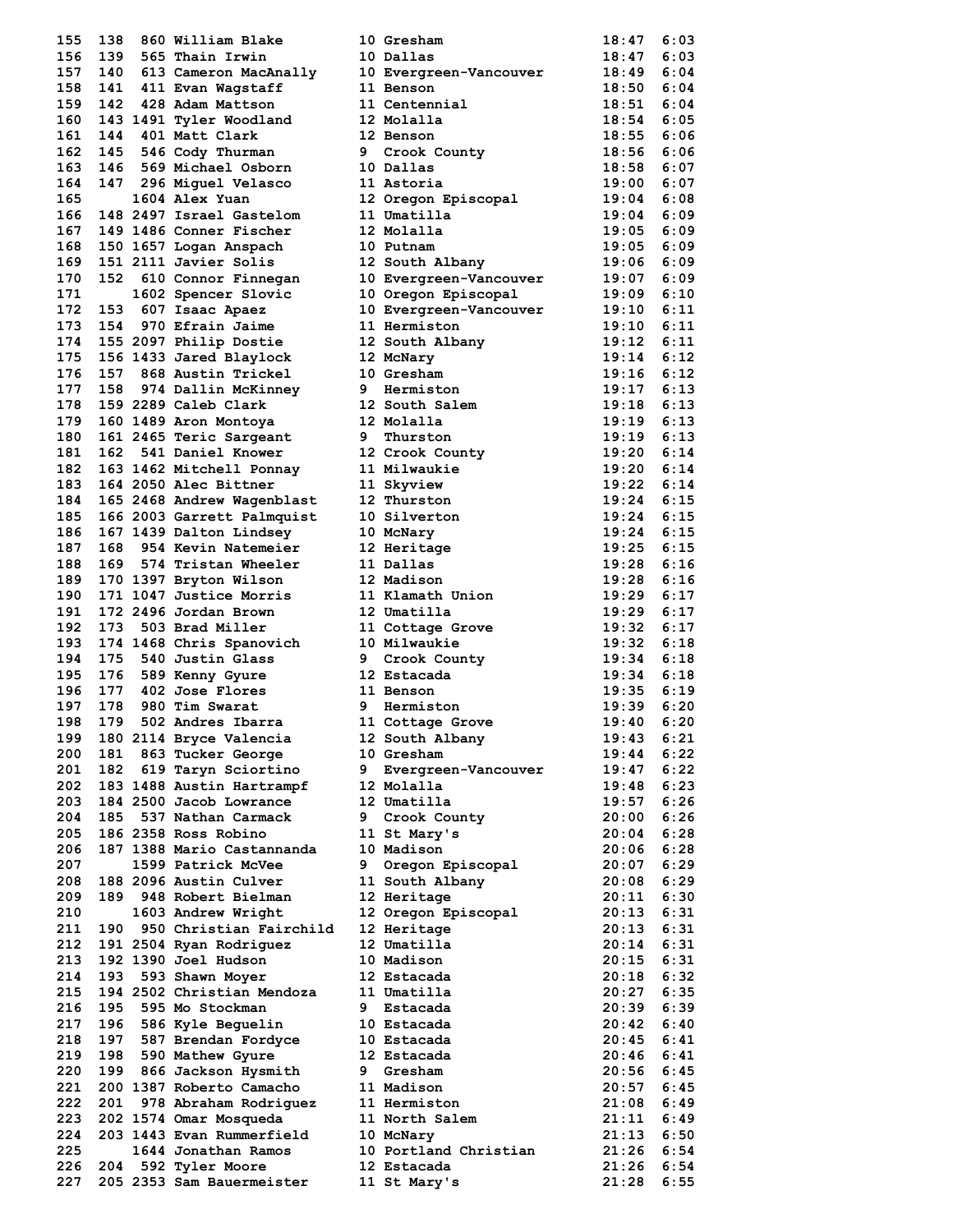**228 206 1391 Daniel Klees 12 Madison 22:07 7:08 229 1643 Joseph Perkins 9 Portland Christian 22:47 7:20 230 207 955 Kyle Sager 9 Heritage 22:53 7:22 231 208 2354 Austin Igelman 12 St Mary's 23:11 7:28 232 209 2505 Caden Sipe 9 Umatilla 24:51 8:00 233 1645 Gabe Tang 9 Portland Christian 28:59 9:20 234 1642 Gabe Newman 12 Portland Christian 31:52 10:16 Varsity Boys Invitational Team Scores 1. McFarland 1 3 8 12 14 (27) (35) = 38 Erik Garcia, Jose Monrreal, Danny Garcia, Sergio Avelar, Abram Ayon, Tomas Valles, Bernardo Garcia\* 2. Phoenix 13 20 41 56 60 (110)(111) = 190 Antonio Gil-Juarez, Matt Katibah, Kaleb Wagner, Killian Omotoy, Nigel Leonis, Angel Barajas, Nate Goodnature 3. Wilson 21 31 42 57 66 (84) (96) = 217 Gabriel Penk, Clark Hollenberg, James Markin, Robert Greisser, Shiva Miller, Jack Howard, Aaron Schilling 4. La Salle 11 36 53 59 65 (75) (89) = 224 Logan Veasy, Josh Jacob, Patrick Walsh, Davis Keeney, Will Thompson, Jason Rae, Colton Passmore 5. Mountlake Terrace 6 44 47 74 87 (97)(127) = 258 Jack Pearce, Peter Kidane, Nathan Sparks, Yohans Tewolde, Wyatt Allemann, Justin Frazier, Joe Clinch 6. Glencoe 17 40 45 62 94 (116) = 258 Daniel Douvris, Abe Teklu, Mason Rouches, Jacob Stafford, Miles Rouches, Gerrick Rogers 7. Centennial 19 33 63 68 120 (142) = 303 Taylor Hybl, Cody Hammersmith, Chris Brasch, Josh Dempsey, Joe Spina, Adam Mattson 8. Milwaukie 7 26 34 100 163 (174) = 330 David Santillan, Jonatan Santillan, Sterling Hummel, Ryan Schroeder, Mitchell Ponnay, Chris Spanovich 9. Astoria 15 43 73 91 112 (122)(147) = 334 Gael Marin, Christian Gramson, Nicholas Long, Dakota Adams, Daymon Gardner, Mackenzie Hunter, Miguel Velasco 10. Klamath Union 4 58 69 85 121 (171) = 337 Alek Angeli, Lucas Crebbin, Bee Nguyen, Joe Coffey, Caleb Carlton, Justice Morris 11. Benson 9 23 48 135 141 (144)(177) = 356 Demetrius Rhodes, Daniel Soriano, Samuel Tsehaineh, Victor Tran, Evan Wagstaff, Matt Clark, Jose Flores 12. Dallas 10 29 37 139 146 (169) = 361 Alex Bird, Clay Stuhr, Ethan Noll, Thain Irwin, Michael Osborn, Tristan Wheeler 13. Thurston 24 39 70 108 134 (161)(165) = 375 Caleb Baugher, Caleb Gee, Kyle Kohl, Ryan Smith, Zach Stoneburner, Teric Sargeant, Andrew Wagenblast 14. Silverton 49 54 90 92 93 (131)(166) = 378 Morgan Coxen, Jonathan Sisley, Micah White, Joey Londura, Robbie Leparc, Irvin Garcia, Garrett Palmquist 15. Skyview 2 50 81 130 137 (164) = 400 Colby Gilbert, Kaden Harbertson, Sala Moreno, Kendall Mathew, Justin Knowles, Alec Bittner 16. Cottage Grove 32 67 107 109 113 (173)(179) = 428 Teagan Settelmeyer, Manny Romero, Jarrid Denney, Austin Place, Jacob**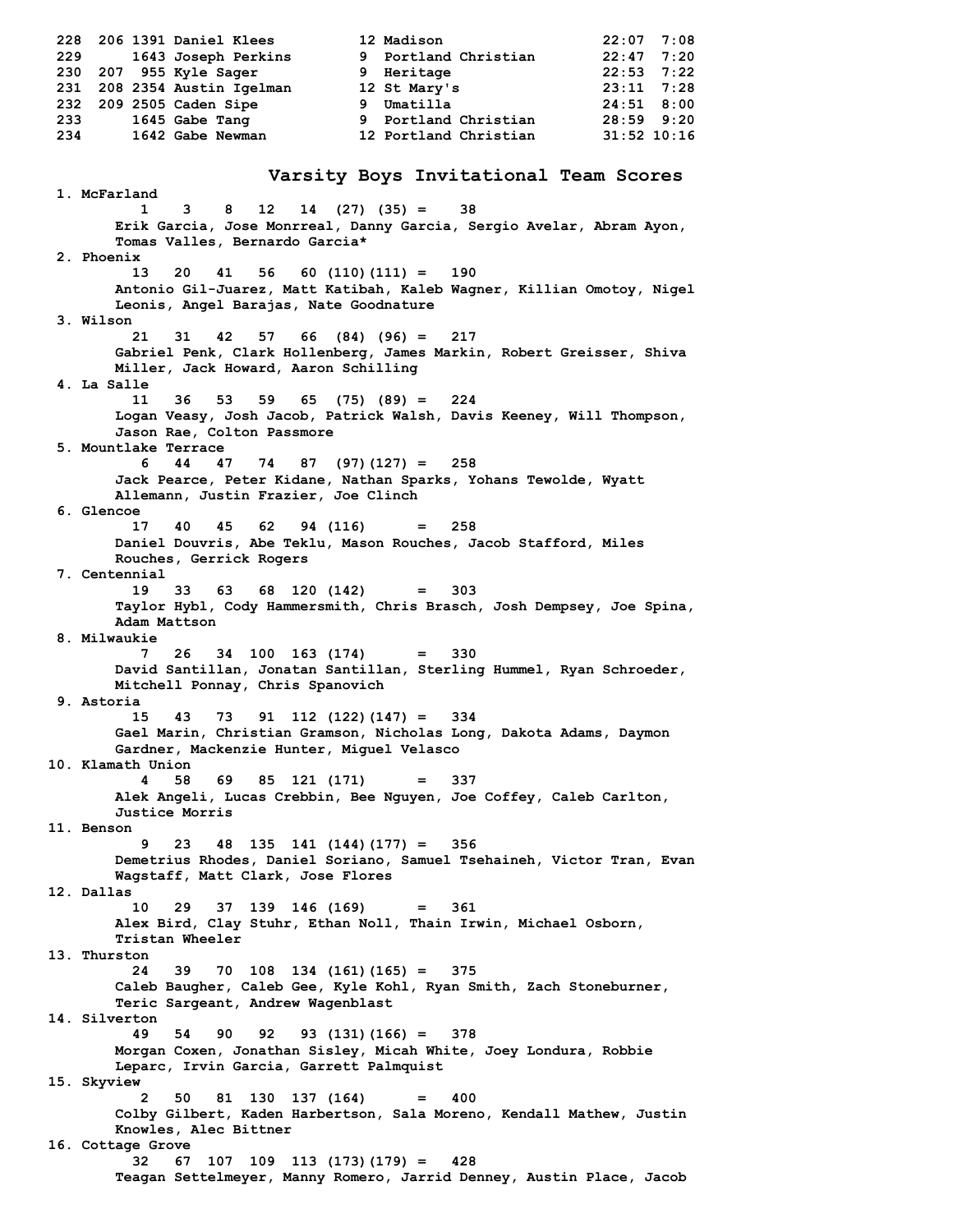**Bruhn, Brad Miller, Andres Ibarra 17. Putnam 28 55 98 124 126 (150) = 431 Nathan Geiter, Ryan Mansfield, Josh Korsness, Alex Hathaway, Triston Drollinger, Logan Anspach 18. Molalla 5 16 129 143 149 (160)(183) = 442 Pake Benthin, Gabriel Collins, Cameron Fischer, Tyler Woodland, Conner Fischer, Aron Montoya, Austin Hartrampf 19. Summit 78 83 86 88 118 (136) = 453 Tyler Jones, Ian Hecker, Ryan Leiphart, Ryan Schluter, Nikolas Giannioses, Jake Hill 20. South Salem 52 76 101 106 123 (132)(159) = 458 Nick Ellis, Daniel Fauss, Andrew Jensen, Slater Broaddus, Hayden Harms, Miles Berglund, Caleb Clark 21. Evergreen-Vancouver 46 51 72 140 152 (153)(182) = 461 Eason Everett, Jonah Nibler, Joey McClanahan, Cameron MacAnally, Connor Finnegan, Isaac Apaez, Taryn Sciortino 22. North Salem 18 22 105 125 202 = 472 Chris Musser, Ramon Villa, Julio Olmos, Daniel Perez, Omar Mosqueda 23. Crook County 30 71 77 145 162 (175)(185) = 485 Grayson Munn, Luis Rivera, Jordan Dunn, Cody Thurman, Daniel Knower, Justin Glass, Nathan Carmack 24. Gresham 25 79 128 138 157 (181)(199) = 527 Morgan Benson, Eric Johnsen, Juan Fernandez, William Blake, Austin Trickel, Tucker George, Jackson Hysmith 25. McNary 82 99 114 133 156 (167)(203) = 584 Tyler Jordan, Edgar Jimenez, Dylan McHugh, Amadi Amaitsa, Jared Blaylock, Dalton Lindsey, Evan Rummerfield 26. South Albany 80 103 115 151 155 (180)(188) = 604 Scotti Anderson, Chris Morgan, Jordan Burford, Javier Solis, Philip Dostie, Bryce Valencia, Austin Culver 27. Madison 38 64 170 187 192 (200)(206) = 651 Joel Enterline, Nick Baron, Bryton Wilson, Mario Castannanda, Joel Hudson, Roberto Camacho, Daniel Klees 28. St Mary's 61 102 119 186 205 (208) = 673 Tate Jacobson, Chris Martin, Peter Schwartz, Ross Robino, Sam Bauermeister, Austin Igelman 29. Hermiston 95 117 154 158 178 (201) = 702 Miguel Mateo, Cesar Navarro, Efrain Jaime, Dallin McKinney, Tim Swarat, Abraham Rodriguez 30. Heritage 104 168 189 190 207 = 858 Denzel Lall, Kevin Natemeier, Robert Bielman, Christian Fairchild, Kyle Sager 31. Umatilla 148 172 184 191 194 (209) = 889 Israel Gastelom, Jordan Brown, Jacob Lowrance, Ryan Rodriguez, Christian Mendoza, Caden Sipe 32. Estacada 176 193 195 196 197 (198)(204) = 957 Kenny Gyure, Shawn Moyer, Mo Stockman, Kyle Beguelin, Brendan Fordyce, Mathew Gyure, Tyler Moore Varsity Girls Elite Individual Results**

| Place TmPl No. Name |  |                      | Gr School       | Time Pace          |  |
|---------------------|--|----------------------|-----------------|--------------------|--|
|                     |  |                      |                 |                    |  |
|                     |  | 1 1 2151 Sara Tsai   | 9 South Eugene  | $17:41$ 5:42       |  |
| $\overline{2}$      |  | 2 2121 Erin Clark    | 11 South Eugene | $17:43 \quad 5:42$ |  |
|                     |  | 3 2364 Megan Fristoe | 12 Summit       | $17:44$ 5:43       |  |
| 4                   |  | 4 1847 Gracie Todd   | 9 Sheldon       | $18:08$ 5:51       |  |
|                     |  |                      |                 |                    |  |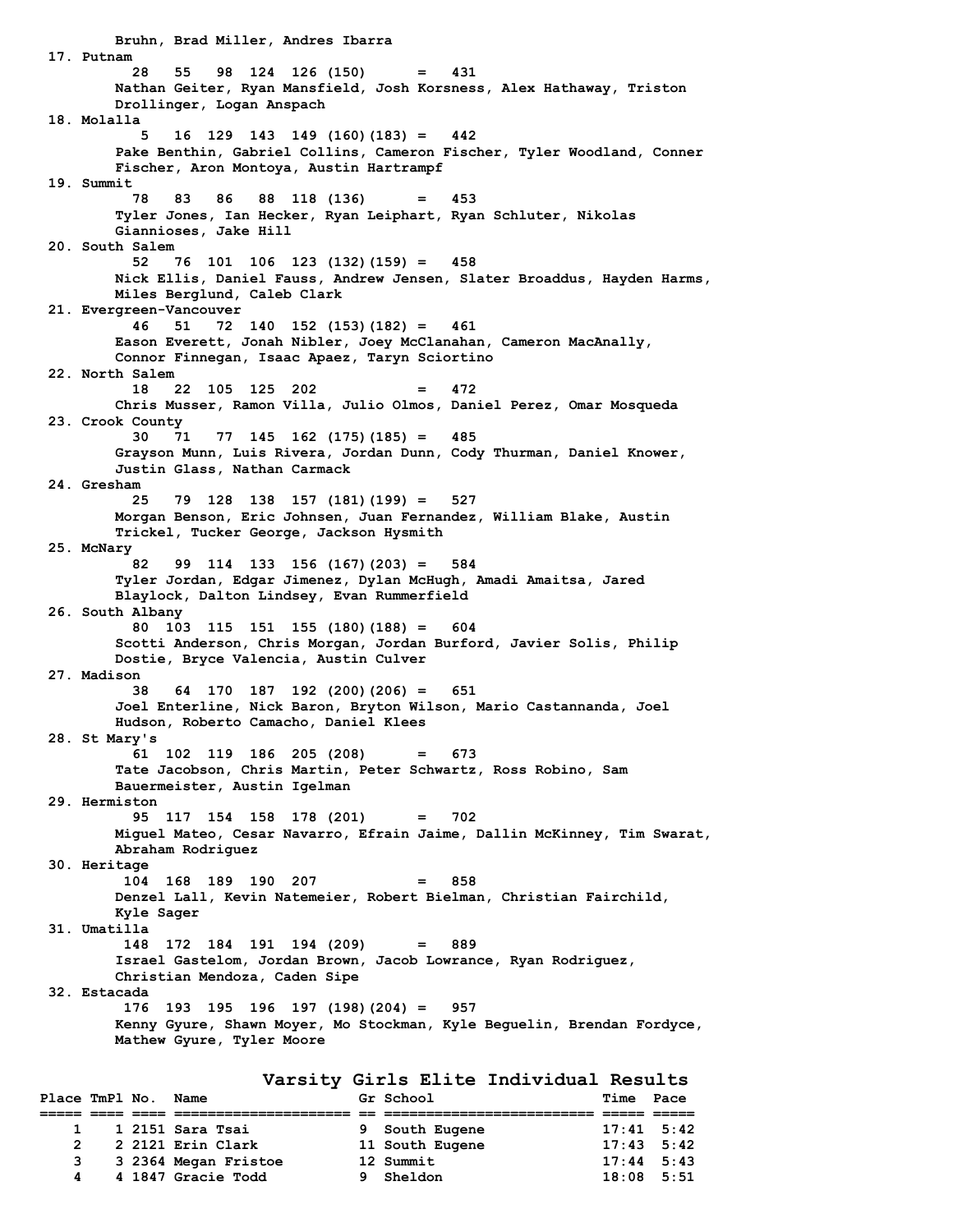| 5  |      | 5 2372 Piper McDonald        | 9 | Summit                  | $18:10$ $5:51$ |      |
|----|------|------------------------------|---|-------------------------|----------------|------|
| 6  |      | 6 2513 Alexis Fuller         |   | 9 Union                 | 18:12 5:52     |      |
| 7  |      | 7 1241 Kelly O'Neill         |   | 11 Lakeridge            | $18:13$ $5:52$ |      |
| 8  |      | 8 1284 Megan Edic            |   | 12 Lathrop              | $18:23$ 5:55   |      |
| 9  |      | 9 1308 Claire Devoe          |   | 12 Lincoln              | $18:27$ 5:57   |      |
| 10 |      | 1965 Morgan Anderson         |   | 12 Silverton            | 18:29 5:57     |      |
| 11 |      | 10 2371 Ashley Maton         |   | 12 Summit               | $18:32$ $5:58$ |      |
| 12 |      |                              |   |                         | $18:32$ $5:58$ |      |
|    |      | 1799 Jenette Northey         |   | 11 Service              |                |      |
| 13 |      | 11 2206 Lauren Morgan        |   | 12 South Medford        | 18:37 6:00     |      |
| 14 |      | 12 1842 Maggie Schmaedick    |   | 11 Sheldon              | $18:42$ 6:01   |      |
| 15 |      | 13 2580 Peggy Mathis         |   | 9 Wasilla               | $18:43$ $6:02$ |      |
| 16 |      | 14 1288 Brooke Lizotte       |   | 10 Lathrop              | $18:43$ 6:02   |      |
| 17 |      | 15 330 Jenna Mattox          |   | 11 Bend                 | $18:46$ 6:03   |      |
| 18 |      | 2016 Katy Potter             |   | 11 Siuslaw              | $18:46$ 6:03   |      |
| 19 |      | 16 2365 Sara Fristoe         |   | 12 Summit               | 18:48 6:04     |      |
| 20 |      | 488 Audrey Michaelson        |   | 11 Colony               | $18:52$ 6:05   |      |
| 21 |      | 17 1454 Shannon Susbauer     |   | 12 Milwaukie            | $18:53$ $6:05$ |      |
| 22 |      | 18 2368 Kira Kelly           |   | 12 Summit               | 19:00 6:07     |      |
| 23 |      | 19 2719 Sarah Medved         |   | 10 Westview             | $19:04$ 6:09   |      |
| 24 |      | 2046 Sara Taferre            |   | 11 Skyview              | $19:05$ 6:09   |      |
| 25 |      | 20 2204 Carmen Mejia         |   | 11 South Medford        | $19:11$ $6:11$ |      |
| 26 |      | 21 2577 Mariah Burroughs     |   | 10 Wasilla              | $19:12$ $6:11$ |      |
| 27 |      |                              |   |                         | $19:15$ $6:12$ |      |
|    |      | 22 2135 Paige Kouba          |   | 12 South Eugene         |                |      |
| 28 |      | 23 958 Maggie Coleman        |   | 11 Hermiston            | $19:17$ 6:13   |      |
| 29 |      | 24 2272 Kellen Friedrich     |   | 12 South Salem          | $19:17$ 6:13   |      |
| 30 |      | 25 2579 Jenna Ford           |   | 11 Wasilla              | $19:19$ $6:13$ |      |
| 31 |      | 26 2122 Phacelia Cramer      |   | 9 South Eugene          | $19:21$ $6:14$ |      |
| 32 |      | 27 2201 Tristan Husted       |   | <b>9</b> South Medford  | $19:21$ $6:14$ |      |
| 33 |      | 28 2282 Emily Weber          |   | 12 South Salem          | $19:24$ 6:15   |      |
| 34 |      | 29 1825 Kelsi Klotter        |   | 12 Sheldon              | $19:25$ 6:15   |      |
| 35 |      | 30 1320 Tess Michaelson      |   | 10 Lincoln              | $19:31$ $6:17$ |      |
| 36 |      | 31 2376 Tess Nelson          |   | 11 Summit               | $19:32$ $6:17$ |      |
| 37 |      | 32 2214 Stefanee Tolner      |   | <b>10 South Medford</b> | $19:35$ $6:18$ |      |
| 38 |      | 33 2213 Lela Stemple         |   | 9 South Medford         | $19:35$ $6:18$ |      |
| 39 |      | 34 260 Dana Greenblatt       |   | 12 Ashland              | $19:35$ 6:19   |      |
| 40 |      | 35 1448 Sasha Gonzalez       |   | 11 Milwaukie            | 19:38          | 6:20 |
|    |      |                              |   |                         |                |      |
| 41 |      | 36 1744 Charlie Davidson     |   | 10 Scappoose            | $19:40$ 6:20   |      |
| 42 |      | 37 643 Margarita Lauer       |   | 10 Franklin             | $19:40$ 6:20   |      |
| 43 | 38   | 963 Katie Markwick           |   | 10 Hermiston            | $19:40$ 6:20   |      |
| 44 |      | 39 322 Melissa Hubler        |   | 11 Bend                 | $19:41$ 6:20   |      |
| 45 |      | 40 1806 Meredith Bothman     |   | 10 Sheldon              | $19:42$ 6:21   |      |
| 46 |      | 41 1287 Megan Kubichek       | 9 | Lathrop                 | $19:43$ 6:21   |      |
| 47 |      | 42 2208 Kayla Parsons        |   | 12 South Medford        | $19:43$ $6:21$ |      |
| 48 |      | 43 2276 Vivian Hawkinson     |   | 10 South Salem          | 19:43          | 6:21 |
| 49 |      | <b>44 2375 Keelin Moehl</b>  |   | 12 Summit               | 19:44          | 6:21 |
| 50 |      | 2047 Haley Velez             |   | 12 Skyview              | 19:44          | 6:21 |
| 51 |      | 412 Stephanie Croy           |   | 10 Cascade Christian    | 19:47          | 6:22 |
| 52 |      | 2117 Katy Culver             |   | 12 South Anchorage      | 19:47          | 6:23 |
| 53 |      | 45 1742 Tia Carnahan         |   | 11 Scappoose            | 19:50          | 6:23 |
| 54 |      | 46 2581 Jessica Pahkala      |   | 12 Wasilla              | 19:54          | 6:25 |
| 55 | 47   | 845 Kennedy Martin           |   | 11 Gresham              | $19:57$ $6:25$ |      |
| 56 |      | 48 2119 Genevieve Brandt     |   | 11 South Eugene         | 19:59          | 6:26 |
| 57 |      | 49 1324 Becca Pearson        |   | 10 Lincoln              | 19:59          | 6:26 |
|    |      |                              |   |                         | 19:59          |      |
| 58 |      | 50 2519 Kaitlyn McKinney     |   | 11 Union                |                | 6:26 |
| 59 |      | 51 1687 Tefna Mitchell-Hoegh |   | 11 Redmond              | 20:01          | 6:27 |
| 60 | 52   | 474 Emma Wren                | 9 | Cleveland               | 20:01          | 6:27 |
| 61 |      | 53 468 Bryn McKillop         |   | 10 Cleveland            | 20:02 6:27     |      |
| 62 |      | 1583 Emily Sears             |   | 12 North Valley         | $20:05$ 6:28   |      |
| 63 |      | 54 2727 Rebecca Scheer       |   | 10 Westview             | 20:05          | 6:28 |
| 64 |      | 55 2733 Sophia Zhou          |   | 9 Westview              | $20:08$ 6:29   |      |
| 65 |      | 56 469 Emma Rollins          |   | 11 Cleveland            | 20:09 6:29     |      |
| 66 | 57 - | 257 Madeline Chaves          |   | 11 Ashland              | 20:11          | 6:30 |
| 67 |      | 2692 Eliza Rorabaugh         |   | 12 West Valley          | $20:13$ $6:31$ |      |
| 68 |      | 58 267 Andrea Scherrer       |   | 12 Ashland              | 20:16          | 6:32 |
| 69 |      | 59 471 Hannah Spencer        |   | 11 Cleveland            | 20:16          | 6:32 |
| 70 | 60   | 846 Haley McDonald           |   | 11 Gresham              | 20:17          | 6:32 |
| 71 |      | 61 2707 Laura Engle          |   | 11 Westview             | 20:18 6:32     |      |
|    |      |                              |   |                         |                |      |
| 72 | 62   | 628 Elena Torry-Schrag       |   | 11 Forest Grove         | $20:18$ 6:32   |      |
| 73 |      | 63 2131 Brooke Hettick       |   | 10 South Eugene         | 20:19          | 6:33 |
| 74 |      | 64 644 Mona Law              |   | 11 Franklin             | 20:19 6:33     |      |
| 75 |      | 65 2582 Mandi Ringgenberg    |   | 11 Wasilla              | 20:19 6:33     |      |
| 76 | 66   | 748 Christina Mulch          |   | 12 Grant                | 20:20          | 6:33 |
| 77 |      | 67 1240 Lia Newman           |   | 10 Lakeridge            | 20:23          | 6:34 |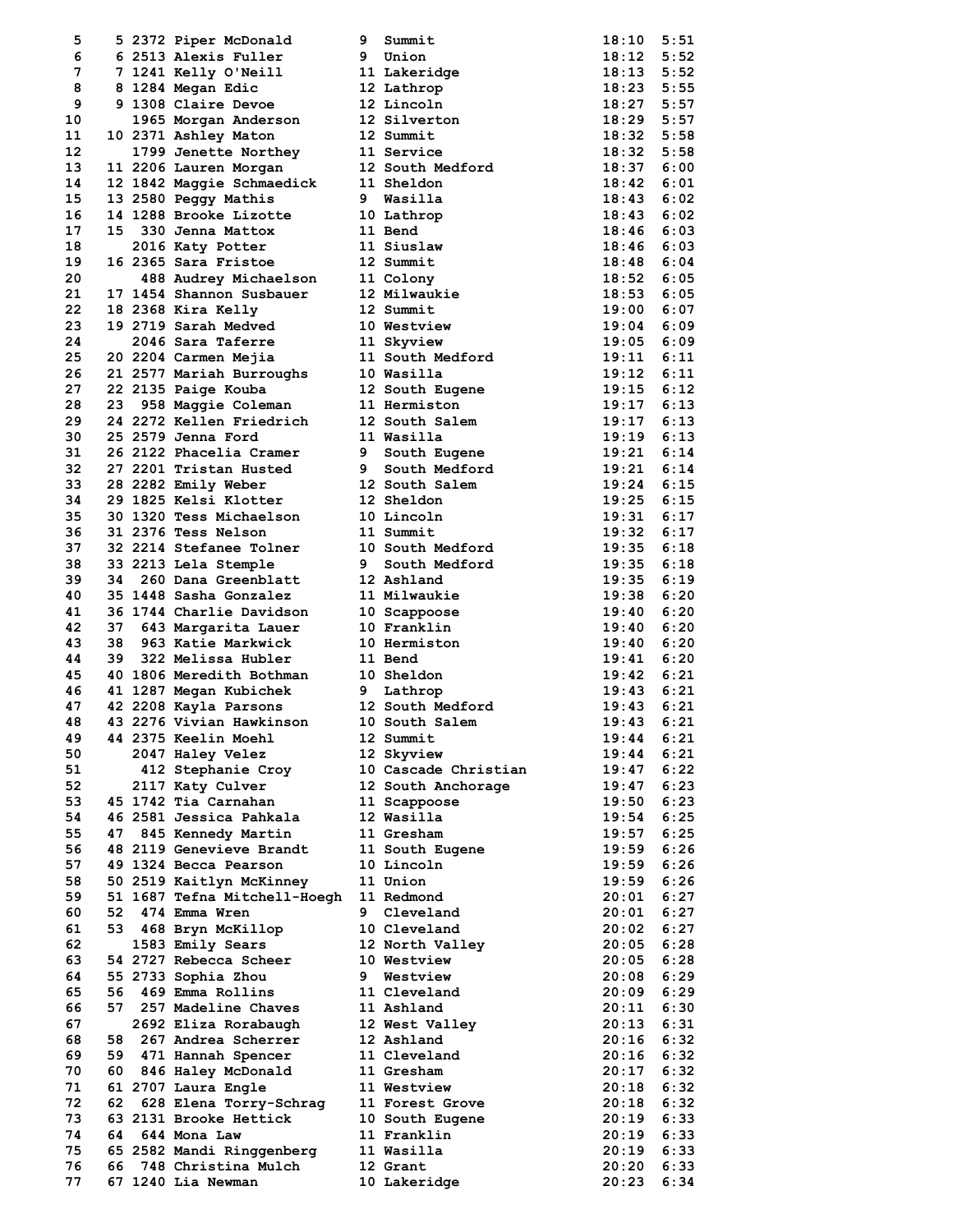| 78         |     | 68 1312 McKenzie Hutchinson                                                                          |   | 9 Lincoln                                                                                                                                                                                                                                                                                | 20:24              | 6:34 |
|------------|-----|------------------------------------------------------------------------------------------------------|---|------------------------------------------------------------------------------------------------------------------------------------------------------------------------------------------------------------------------------------------------------------------------------------------|--------------------|------|
|            |     |                                                                                                      |   |                                                                                                                                                                                                                                                                                          |                    |      |
| 79         | 69. | 328 Makeila Lundy                                                                                    |   | 11 Bend                                                                                                                                                                                                                                                                                  | 20:28              | 6:35 |
| 80         |     | 70 1897 Devon Greene                                                                                 |   | 11 Sherwood                                                                                                                                                                                                                                                                              | 20:28 6:36         |      |
| 81         |     | 71 2210 Stefani Ritter                                                                               |   | 10 South Medford                                                                                                                                                                                                                                                                         | $20:29$ 6:36       |      |
| 82         |     | 72 2506 Sere Brown                                                                                   |   | 11 Union                                                                                                                                                                                                                                                                                 | $20:29$ 6:36       |      |
| 83         |     | 73 297 Hannah Anderson                                                                               |   | 9 Bend                                                                                                                                                                                                                                                                                   | $20:30$ 6:36       |      |
| 84         |     | 74 744 Lily Martin Chamberla 12 Grant                                                                |   |                                                                                                                                                                                                                                                                                          | $20:31$ 6:36       |      |
| 85         |     |                                                                                                      |   |                                                                                                                                                                                                                                                                                          | $20:33$ 6:37       |      |
| 86         |     |                                                                                                      |   |                                                                                                                                                                                                                                                                                          | $20:34$ 6:37       |      |
| 87         |     |                                                                                                      |   |                                                                                                                                                                                                                                                                                          |                    |      |
|            |     |                                                                                                      |   |                                                                                                                                                                                                                                                                                          | $20:35$ 6:38       |      |
| 88         |     |                                                                                                      |   |                                                                                                                                                                                                                                                                                          | $20:35$ 6:38       |      |
| 89         |     |                                                                                                      |   | 79 626 Olivia Masek-Mcintosh 12 Forest Grove                                                                                                                                                                                                                                             | $20:36$ $6:38$     |      |
| 90         |     |                                                                                                      |   |                                                                                                                                                                                                                                                                                          | $20:37$ 6:38       |      |
| 91         |     | 80 754 Clara Olson 12 Grant<br>81 1691 Dakota Steen 10 Redmond<br>82 1746 Skylar Fuller 12 Scappoose |   |                                                                                                                                                                                                                                                                                          | 20:37 6:39         |      |
| 92         |     |                                                                                                      |   |                                                                                                                                                                                                                                                                                          | $20:39$ 6:39       |      |
| 93         | 83  | 350 Jessica Wolfe                                                                                    |   | 12 Bend                                                                                                                                                                                                                                                                                  | $20:40$ 6:39       |      |
| 94         |     | 84 1316 Maya Lewinsohn                                                                               |   | 12 Lincoln                                                                                                                                                                                                                                                                               | $20:41$ 6:40       |      |
| 95         | 85  | 264 Marshall Miller                                                                                  |   | 12 Ashland                                                                                                                                                                                                                                                                               | 20:42 6:40         |      |
|            |     |                                                                                                      |   |                                                                                                                                                                                                                                                                                          |                    |      |
| 96         |     |                                                                                                      |   | 86 629 Rubi Vergara-Grindell 9 Forest Grove<br>86 629 KUDI Vergara-Simuell 3 100000 11523 Jaycie Dickson<br>87 1523 Jaycie Dickson<br>88 642 Chloe Retallack Franklin<br>89 262 Alex Kiesling 12 Ashland<br>2022 Katelyn Wells 10 Siuslaw<br>90 1747 Elise Harley 12 Scappoose<br>91 258 | 20:43 6:40         |      |
| 97         |     |                                                                                                      |   |                                                                                                                                                                                                                                                                                          | 20:46 6:42         |      |
| 98         |     |                                                                                                      |   |                                                                                                                                                                                                                                                                                          | $20:47$ 6:42       |      |
| 99         |     |                                                                                                      |   |                                                                                                                                                                                                                                                                                          | $20:48$ 6:42       |      |
| 100        |     |                                                                                                      |   |                                                                                                                                                                                                                                                                                          | $20:49$ 6:42       |      |
| 101        |     |                                                                                                      |   |                                                                                                                                                                                                                                                                                          | 20:50 6:43         |      |
| 102        |     |                                                                                                      |   |                                                                                                                                                                                                                                                                                          | 20:50 6:43         |      |
|            |     |                                                                                                      |   |                                                                                                                                                                                                                                                                                          |                    |      |
| 103        |     |                                                                                                      |   |                                                                                                                                                                                                                                                                                          | 20:51 6:43         |      |
| 104        |     |                                                                                                      |   | 93 1527 Jessica Pettegrew-Sam 10 North Medford<br>01 501 Merich Johnson 9 Estacada                                                                                                                                                                                                       | $20:52 \quad 6:43$ |      |
| 105        | 94  | 581 Mariah Johnson 9 Estacada                                                                        |   |                                                                                                                                                                                                                                                                                          | $20:53$ 6:44       |      |
| 106        |     | 95 1452 Becky Ponnay 10 Milwaukie                                                                    |   |                                                                                                                                                                                                                                                                                          | 20:53 6:44         |      |
| 107        |     | 96 959 Zoey Garcia             9   Hermiston<br>97 2578 Riley Burroughs         9   Wasilla          |   |                                                                                                                                                                                                                                                                                          | $20:53$ $6:44$     |      |
| 108        |     |                                                                                                      |   |                                                                                                                                                                                                                                                                                          | $20:53$ 6:44       |      |
| 109        |     |                                                                                                      |   | 98 2598 Rebecca Donnelly 11 West Linn                                                                                                                                                                                                                                                    | $20:53$ 6:44       |      |
| 110        |     | 99 1743 Sarah Carrier                                                                                |   |                                                                                                                                                                                                                                                                                          | $20:53$ 6:44       |      |
| 111        |     | 100 1902 Victoria Kalina                                                                             |   | 11 Scappoose                                                                                                                                                                                                                                                                             |                    |      |
|            |     |                                                                                                      |   | 12 Sherwood                                                                                                                                                                                                                                                                              | $20:55$ 6:44       |      |
| 112        | 101 | 965 Kelli Niederwerfer 10 Hermiston                                                                  |   |                                                                                                                                                                                                                                                                                          | $20:55$ 6:44       |      |
| 113        | 102 |                                                                                                      |   |                                                                                                                                                                                                                                                                                          | $20:56$ 6:45       |      |
| 114        |     | 103 2705 Lisa Bloch                                                                                  |   |                                                                                                                                                                                                                                                                                          | 20:56 6:45         |      |
| 115        | 104 |                                                                                                      |   |                                                                                                                                                                                                                                                                                          | 20:56 6:45         |      |
| 116        | 105 | 751 Abbie Nilan                                                                                      |   | 10 Grant                                                                                                                                                                                                                                                                                 | $20:57$ 6:45       |      |
| 117        |     |                                                                                                      |   |                                                                                                                                                                                                                                                                                          | $20:59$ 6:45       |      |
| 118        |     |                                                                                                      |   | 106 1419 Ashley Burger 12 McNary<br>107 2426 Maddie Wood 9 The Dalles-Wahtonka                                                                                                                                                                                                           | $21:00$ 6:46       |      |
|            |     |                                                                                                      |   | 999 Lydia Gildehaus 11 Hood River Valley                                                                                                                                                                                                                                                 |                    |      |
| 119        | 108 |                                                                                                      |   |                                                                                                                                                                                                                                                                                          | $21:01$ 6:46       |      |
| 120        |     | 109 1325 Molly Potter                                                                                |   | 10 Lincoln                                                                                                                                                                                                                                                                               | $21:04$ 6:47       |      |
| 121        |     | 110 734 Maddy Kacymarowski                                                                           |   | 11 Grant                                                                                                                                                                                                                                                                                 | 21:04              | 6:47 |
| 122        | 111 | 256 Quinn Blackwolf                                                                                  |   | 10 Ashland                                                                                                                                                                                                                                                                               | 21:06              | 6:48 |
| 123        | 112 | 995 Althea Dillon                                                                                    |   | 10 Hood River Valley                                                                                                                                                                                                                                                                     | 21:06              | 6:48 |
| 124        |     | 113 1679 Elissa Brouillard                                                                           |   | 12 Redmond                                                                                                                                                                                                                                                                               | 21:08              | 6:48 |
| 125        |     | 114 2601 Cailin Guerins                                                                              |   | 10 West Linn                                                                                                                                                                                                                                                                             | 21:08              | 6:49 |
| 126        |     | 115 1131 Tatum Johnson                                                                               |   | 12 Lake Oswego                                                                                                                                                                                                                                                                           | 21:10              | 6:49 |
| 127        |     | 116 1926 Kylie Thalhofer                                                                             |   | 12 Sherwood                                                                                                                                                                                                                                                                              | 21:12              | 6:50 |
|            |     |                                                                                                      |   | 12 West Linn                                                                                                                                                                                                                                                                             |                    |      |
| 128        |     | 117 2595 Ellie Clow                                                                                  |   |                                                                                                                                                                                                                                                                                          | 21:13              | 6:50 |
| 129.       |     | 118 2132 Nika Jin                                                                                    |   | 12 South Eugene                                                                                                                                                                                                                                                                          | 21:14              | 6:51 |
| 130        |     | 119 1140 Becca Miles                                                                                 |   | 10 Lake Oswego                                                                                                                                                                                                                                                                           | 21:15              | 6:51 |
| 131        | 120 | 472 Ada Thatcher-James                                                                               |   | 12 Cleveland                                                                                                                                                                                                                                                                             | 21:15              | 6:51 |
| 132        |     | 121 1748 Anna Hernandez                                                                              |   | 11 Scappoose                                                                                                                                                                                                                                                                             | 21:19              | 6:52 |
| 133        |     | 122 1235 Aubrey Larson                                                                               |   | 11 Lakeridge                                                                                                                                                                                                                                                                             | 21:19              | 6:52 |
| 134        | 123 | 992 Danae Burck                                                                                      |   | 12 Hood River Valley                                                                                                                                                                                                                                                                     | 21:20              | 6:52 |
| 135        | 124 | 467 Kelsey McCall                                                                                    |   | 11 Cleveland                                                                                                                                                                                                                                                                             | 21:21              | 6:53 |
|            |     |                                                                                                      |   |                                                                                                                                                                                                                                                                                          | 21:24              |      |
| 136        |     | 125 1249 Lea Zawada                                                                                  |   | 10 Lakeridge                                                                                                                                                                                                                                                                             |                    | 6:54 |
| 137        |     | 126 1247 Laura Suzuki                                                                                |   | 11 Lakeridge                                                                                                                                                                                                                                                                             | 21:24              | 6:54 |
| 138        | 127 | 847 Alicia Nunziato                                                                                  |   | 10 Gresham                                                                                                                                                                                                                                                                               | 21:25              | 6:54 |
| 139        |     | 2043 Katherine Hendricks                                                                             |   | 12 Skyview                                                                                                                                                                                                                                                                               | 21:26              | 6:54 |
| 140        | 128 | 998 Madison Freeman                                                                                  | 9 | Hood River Valley                                                                                                                                                                                                                                                                        | 21:27              | 6:54 |
| 141        | 129 | 990 Rhue Buddendeck                                                                                  |   | 10 Hood River Valley                                                                                                                                                                                                                                                                     | 21:27              | 6:55 |
| 142        |     | 130 1155 Madi Willihnganz                                                                            | 9 | Lake Oswego                                                                                                                                                                                                                                                                              | 21:28              | 6:55 |
| 143        | 131 | 641 Allegra Hoenigman                                                                                |   | 11 Franklin                                                                                                                                                                                                                                                                              | 21:29              | 6:55 |
|            |     |                                                                                                      |   |                                                                                                                                                                                                                                                                                          |                    |      |
| 144        |     | 132 1828 Danielle Langston                                                                           |   | 12 Sheldon                                                                                                                                                                                                                                                                               | 21:29              | 6:55 |
| 145        |     | 133 1283 Charlene Davis                                                                              |   | 10 Lathrop                                                                                                                                                                                                                                                                               | 21:30              | 6:55 |
|            |     |                                                                                                      |   | 11 West Linn                                                                                                                                                                                                                                                                             | 21:31              | 6:56 |
|            |     | 134 2603 Leah Henningsen                                                                             |   |                                                                                                                                                                                                                                                                                          |                    |      |
| 146<br>147 | 135 | 627 Suly Rosales-Moreno                                                                              |   | 12 Forest Grove                                                                                                                                                                                                                                                                          | 21:35              | 6:57 |
| 148        |     | 136 2515 Christiana Lee                                                                              |   | 10 Union                                                                                                                                                                                                                                                                                 | 21:37              | 6:58 |
| 149        |     | 137 1328 Lauren Roberts                                                                              |   | 12 Lincoln                                                                                                                                                                                                                                                                               | 21:39              | 6:58 |
| 150        |     | 138 2715 Paisley Hiefield                                                                            |   | 11 Westview                                                                                                                                                                                                                                                                              | 21:41              | 6:59 |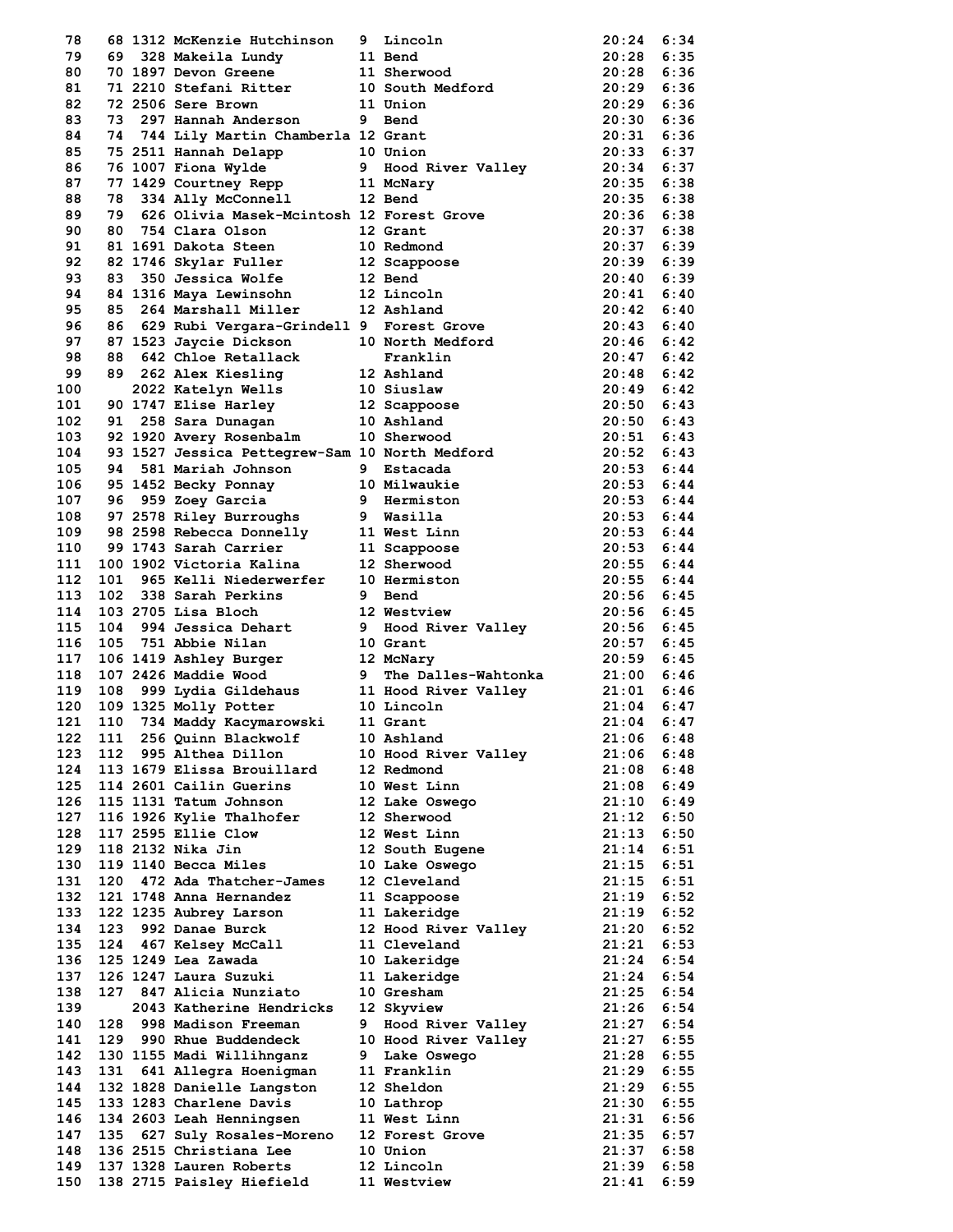| 151 |     | 139 1529 Julia Ribeiro                                                                                                       |   | 11 North Medford                             | 21:43          | 7:00 |
|-----|-----|------------------------------------------------------------------------------------------------------------------------------|---|----------------------------------------------|----------------|------|
| 152 |     | 140 1804 Gabby Aufderheide                                                                                                   |   | 11 Sheldon                                   | $21:47$ 7:01   |      |
| 153 |     | 141 715 Savanna Atherton                                                                                                     |   | 12 Grant                                     | 21:48          | 7:01 |
| 154 |     |                                                                                                                              |   | 10 Union                                     | 21:49          | 7:02 |
| 155 |     |                                                                                                                              |   | 11 North Medford                             | 21:50          | 7:02 |
| 156 |     | 141 715 Savanna Acherton<br>142 2520 Kayli McKinney<br>143 1525 Kayla Looney<br>144 2271 Atalie Frank<br>145 855 Diana Tovar |   | 11 Note-                                     | 21:51          | 7:02 |
| 157 |     |                                                                                                                              |   |                                              | $21:52$ 7:03   |      |
| 158 |     | 146 2593 Hannah Carr                                                                                                         |   | 11 West Linn                                 | 21:54          | 7:03 |
| 159 |     | 147 1690 Samantha Scholz                                                                                                     |   | 11 Redmond                                   | 21:54 7:03     |      |
| 160 |     | 148 2599 Tara Galloway                                                                                                       |   | 11 West Linn                                 | 21:55 7:04     |      |
|     | 149 | 623 Emilia Anderson                                                                                                          |   |                                              |                |      |
| 161 |     |                                                                                                                              |   | 10 Forest Grove                              | $21:55$ 7:04   |      |
| 162 | 150 | 625 Julia Khoury                                                                                                             |   | 10 Forest Grove                              | 21:57 7:04     |      |
| 163 |     | 151 1754 Kathryn Taylor<br>466 Ellie Forrest                                                                                 |   | 11 Scappoose<br>11 scappoose<br>11 Cleveland | 21:58          | 7:05 |
| 164 | 152 |                                                                                                                              |   |                                              | 22:01          | 7:06 |
| 165 |     | 153 1238 Maddie Moxness                                                                                                      |   | 10 Lakeridge                                 | 22:03          | 7:06 |
| 166 | 154 | 652 Julia Yu                                                                                                                 |   | 10 Franklin                                  | $22:03$ 7:06   |      |
| 167 |     | 155 1152 Sarah Tucker                                                                                                        |   | 9 Lake Oswego                                | $22:04$ 7:06   |      |
| 168 |     | 156 1289 Autumn Sifuentes                                                                                                    |   | 10 Lathrop                                   | 22:04          | 7:06 |
| 169 |     | 157 1526 Molly Mulhollen                                                                                                     |   | 11 North Medford                             | $22:04$ 7:06   |      |
| 170 |     | 158 1852 Madison Zenke                                                                                                       |   | 10 Sheldon                                   | 22:05          | 7:07 |
| 171 | 159 | 957 Crystal Cain                                                                                                             |   | 12 Hermiston                                 | $22:07$ 7:07   |      |
| 172 |     | 160 2714 Mallory Hiefield                                                                                                    |   | 11 Westview                                  | $22:08$ 7:08   |      |
| 173 |     | 2012 Courtney King                                                                                                           |   | 9 Siuslaw                                    | $22:10$ 7:09   |      |
| 174 |     | 161 1450 Dawn Hilley                                                                                                         |   | 12 Milwaukie                                 | 22:11 7:09     |      |
| 175 |     | 162 1162 Lauren Zurcher                                                                                                      |   | 10 Lake Oswego 22:11                         |                | 7:09 |
| 176 |     | 163 2284 Aleksa Wood                                                                                                         |   | 10 South Salem                               | 22:13 7:09     |      |
| 177 |     | 164 1905 Kelli Mahoney                                                                                                       |   | 11 Sherwood                                  | $22:13$ 7:09   |      |
| 178 |     | 165 1692 Richee Stevens                                                                                                      |   | 11 Redmond                                   | 22:13          | 7:09 |
| 179 | 166 | 842 Hanna Kristensen                                                                                                         |   | 12 Gresham                                   | 22:17 7:11     |      |
| 180 |     |                                                                                                                              |   |                                              | $22:21$ 7:12   |      |
| 181 |     |                                                                                                                              |   |                                              | $22:22$ 7:12   |      |
| 182 |     | 169 2412 Katie Conklin                                                                                                       |   | 9 The Dalles-Wahtonka                        | 22:25 7:13     |      |
| 183 |     | 170 1924 Cara Smurdon                                                                                                        |   | 12 Sherwood                                  | $22:27$ 7:14   |      |
| 184 | 171 | 624 Tacey Smith                                                                                                              |   | 12 Forest Grove                              | 22:35          | 7:16 |
| 185 |     |                                                                                                                              |   | 172 1528 Brenna Phelps 12 North Medford      | 22:36          | 7:17 |
| 186 |     |                                                                                                                              |   | 9 West Linn                                  | 22:38          | 7:17 |
| 187 |     | 173 2608 Hanna Morford 9 West 1<br>174 2524 Miranda Taylor 12 Union                                                          |   |                                              | $22:39$ 7:18   |      |
| 188 |     | 175 1524 Madeline Duer                                                                                                       |   | 9 North Medford                              | 22:45          | 7:20 |
| 189 |     | 176 1911 Kelsey Niebergall                                                                                                   |   | 11 Sherwood                                  | 22:50 7:21     |      |
| 190 |     | 2010 Jessica Alletson                                                                                                        |   | 12 Siuslaw                                   | $22:52 \t7:22$ |      |
| 191 |     | 177 1689 Kiersten Ochsner                                                                                                    |   | 10 Redmond                                   | $23:00$ $7:25$ |      |
| 192 |     | 178 1678 Taylor Bernard                                                                                                      |   | 9 Redmond                                    | 23:03 7:25     |      |
| 193 |     | 179 578 Madeline Dinsdale 11 Estacada                                                                                        |   |                                              | 23:03          | 7:25 |
|     |     |                                                                                                                              |   |                                              |                |      |
| 194 |     |                                                                                                                              |   | 1582 Makayla Sanders         12 North Valley | $23:10$ 7:28   |      |
| 195 |     | 180 1428 Selena Ravey                                                                                                        |   | 9 McNary                                     | 23:15          | 7:29 |
| 196 | 181 | 579 Kaitlyn Haley                                                                                                            |   | 11 Estacada                                  | 23:15 7:29     |      |
| 197 | 182 | 962 Mikayla Kelley                                                                                                           |   | 11 Hermiston                                 | 23:21          | 7:31 |
| 198 |     | 183 1418 Aisha Amaitsa                                                                                                       |   | 10 McNary                                    | 23:29          | 7:34 |
| 199 |     | 184 1431 Daysha Simms-Garcia                                                                                                 |   | 10 McNary                                    | 23:31          | 7:34 |
| 200 |     | 185 2423 Anndria North                                                                                                       |   | 11 The Dalles-Wahtonka                       | 23:37          | 7:36 |
| 201 | 186 | 585 Sarah Sjaastad                                                                                                           |   | 12 Estacada                                  | 23:38          | 7:37 |
| 202 |     | 187 1426 Kira Norton                                                                                                         |   | 11 McNary                                    | 23:42          | 7:38 |
| 203 |     | 188 2422 Audrey Miller                                                                                                       |   | 11 The Dalles-Wahtonka                       | 23:46          | 7:39 |
| 204 | 189 | 584 Annie Shibahara                                                                                                          |   | 10 Estacada                                  | 23:58          | 7:43 |
| 205 | 190 | 770 Julia Sherman                                                                                                            |   | 10 Grant                                     | 24:04          | 7:45 |
| 206 |     | 191 1449 Kendall Gronvold                                                                                                    |   | 10 Milwaukie                                 | 24:15 7:49     |      |
| 207 |     | 192 2413 Kellina Coy                                                                                                         | 9 | The Dalles-Wahtonka                          | 24:23          | 7:51 |
| 208 |     | 2044 Caitlin Horrocks                                                                                                        |   | 9 Skyview                                    | 24:37          | 7:56 |
| 209 |     | 193 2414 Anna Daggett                                                                                                        |   | 11 The Dalles-Wahtonka                       | 24:45          | 7:58 |
| 210 |     | 194 576 Alexis Chavez                                                                                                        |   | 11 Estacada                                  | 24:58          | 8:02 |
| 211 |     | 195 2415 Maya Davidson                                                                                                       |   | 11 The Dalles-Wahtonka                       | 25:04          | 8:05 |
|     |     |                                                                                                                              |   |                                              |                |      |

# **Varsity Girls Elite Team Scores**

**1. Summit 3 5 10 16 18 (31) (44) = 52 Megan Fristoe, Piper McDonald, Ashley Maton, Sara Fristoe, Kira Kelly, Tess Nelson, Keelin Moehl 2. South Eugene 1 2 22 26 48 (63)(118) = 99 Sara Tsai, Erin Clark, Paige Kouba, Phacelia Cramer, Genevieve Brandt, Brooke Hettick, Nika Jin 3. South Medford**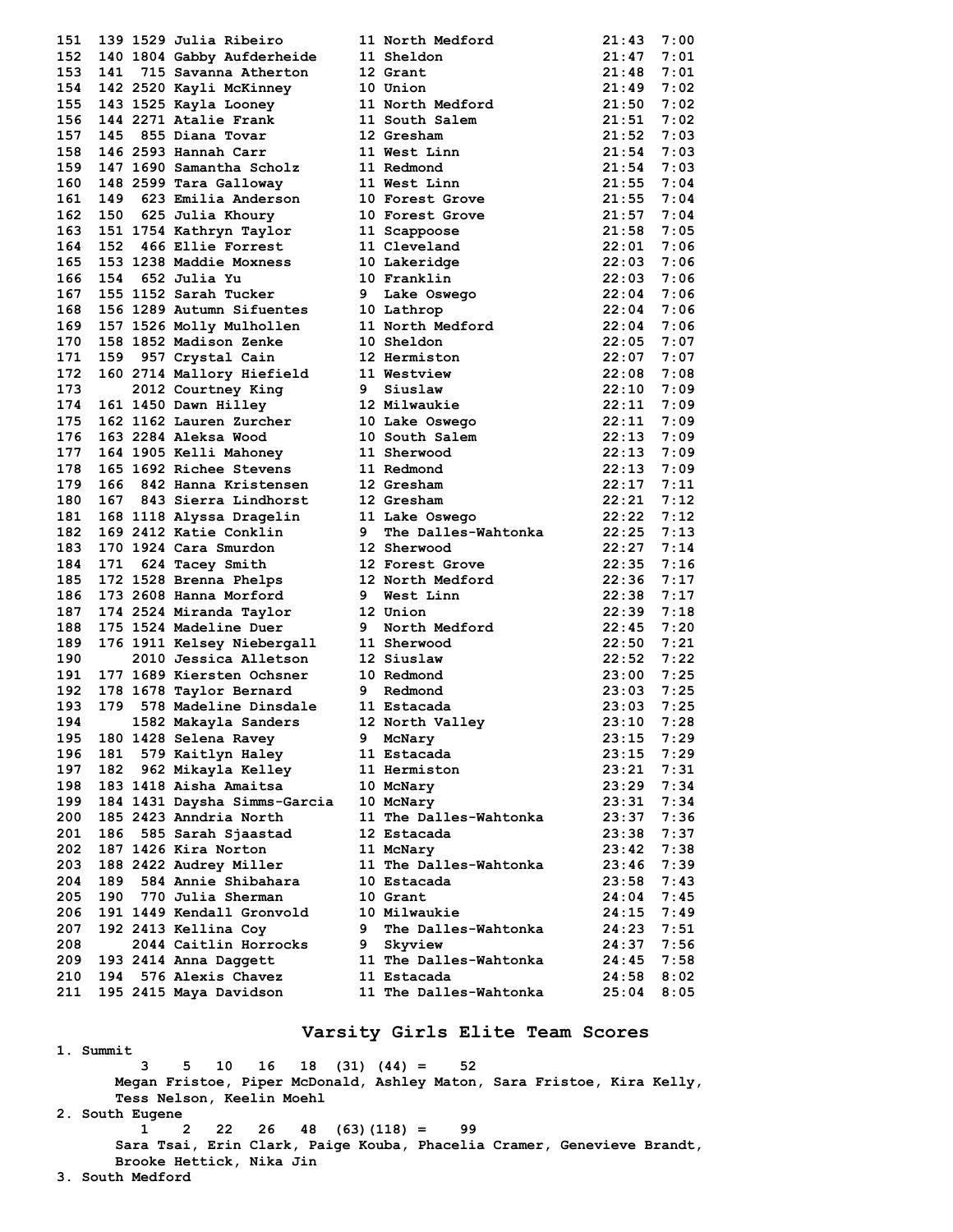**11 20 27 32 33 (42) (71) = 123 Lauren Morgan, Carmen Mejia, Tristan Husted, Stefanee Tolner, Lela Stemple, Kayla Parsons, Stefani Ritter 4. Wasilla 13 21 25 46 65 (97) = 170 Peggy Mathis, Mariah Burroughs, Jenna Ford, Jessica Pahkala, Mandi Ringgenberg, Riley Burroughs 5. Sheldon 4 12 29 40 132 (140)(158) = 217 Gracie Todd, Maggie Schmaedick, Kelsi Klotter, Meredith Bothman, Danielle Langston, Gabby Aufderheide, Madison Zenke 6. Lincoln 9 30 49 68 84 (109)(137) = 240 Claire Devoe, Tess Michaelson, Becca Pearson, McKenzie Hutchinson, Maya Lewinsohn, Molly Potter, Lauren Roberts 7. Bend 15 39 69 73 78 (83)(102) = 274 Jenna Mattox, Melissa Hubler, Makeila Lundy, Hannah Anderson, Ally McConnell, Jessica Wolfe, Sarah Perkins 8. Westview 19 54 55 61 103 (138)(160) = 292 Sarah Medved, Rebecca Scheer, Sophia Zhou, Laura Engle, Lisa Bloch, Paisley Hiefield, Mallory Hiefield 9. Ashland 34 57 58 85 89 (91)(111) = 323 Dana Greenblatt, Madeline Chaves, Andrea Scherrer, Marshall Miller, Alex Kiesling, Sara Dunagan, Quinn Blackwolf 10. Union 6 50 72 75 136 (142)(174) = 339 Alexis Fuller, Kaitlyn McKinney, Sere Brown, Hannah Delapp, Christiana Lee, Kayli McKinney, Miranda Taylor 11. Cleveland 52 53 56 59 120 (124)(152) = 340 Emma Wren, Bryn McKillop, Emma Rollins, Hannah Spencer, Ada Thatcher-James, Kelsey McCall, Ellie Forrest 12. Scappoose 36 45 82 90 99 (121)(151) = 352 Charlie Davidson, Tia Carnahan, Skylar Fuller, Elise Harley, Sarah Carrier, Anna Hernandez, Kathryn Taylor 13. Lathrop 8 14 41 133 156 = 352 Megan Edic, Brooke Lizotte, Megan Kubichek, Charlene Davis, Autumn Sifuentes 14. South Salem 24 28 43 144 163 = 402 Kellen Friedrich, Emily Weber, Vivian Hawkinson, Atalie Frank, Aleksa Wood 15. Hermiston 23 38 96 101 159 (182) = 417 Maggie Coleman, Katie Markwick, Zoey Garcia, Kelli Niederwerfer, Crystal Cain, Mikayla Kelley 16. Grant 66 74 80 105 110 (141)(190) = 435 Christina Mulch, Lily Martin Chamberlain, Clara Olson, Abbie Nilan, Maddy Kacymarowski, Savanna Atherton, Julia Sherman 17. Lakeridge 7 67 122 125 126 (153) = 447 Kelly O'Neill, Lia Newman, Aubrey Larson, Lea Zawada, Laura Suzuki, Maddie Moxness 18. Franklin 37 64 88 131 154 = 474 Margarita Lauer, Mona Law, Chloe Retallack, Allegra Hoenigman, Julia Yu 19. Milwaukie 17 35 95 161 191 = 499 Shannon Susbauer, Sasha Gonzalez, Becky Ponnay, Dawn Hilley, Kendall Gronvold 20. Forest Grove 62 79 86 135 149 (150)(171) = 511 Elena Torry-Schrag, Olivia Masek-Mcintosh, Rubi Vergara-Grindell, Suly Rosales-Moreno, Emilia Anderson, Julia Khoury, Tacey Smith 21. Hood River Valley 76 104 108 112 123 (128)(129) = 523**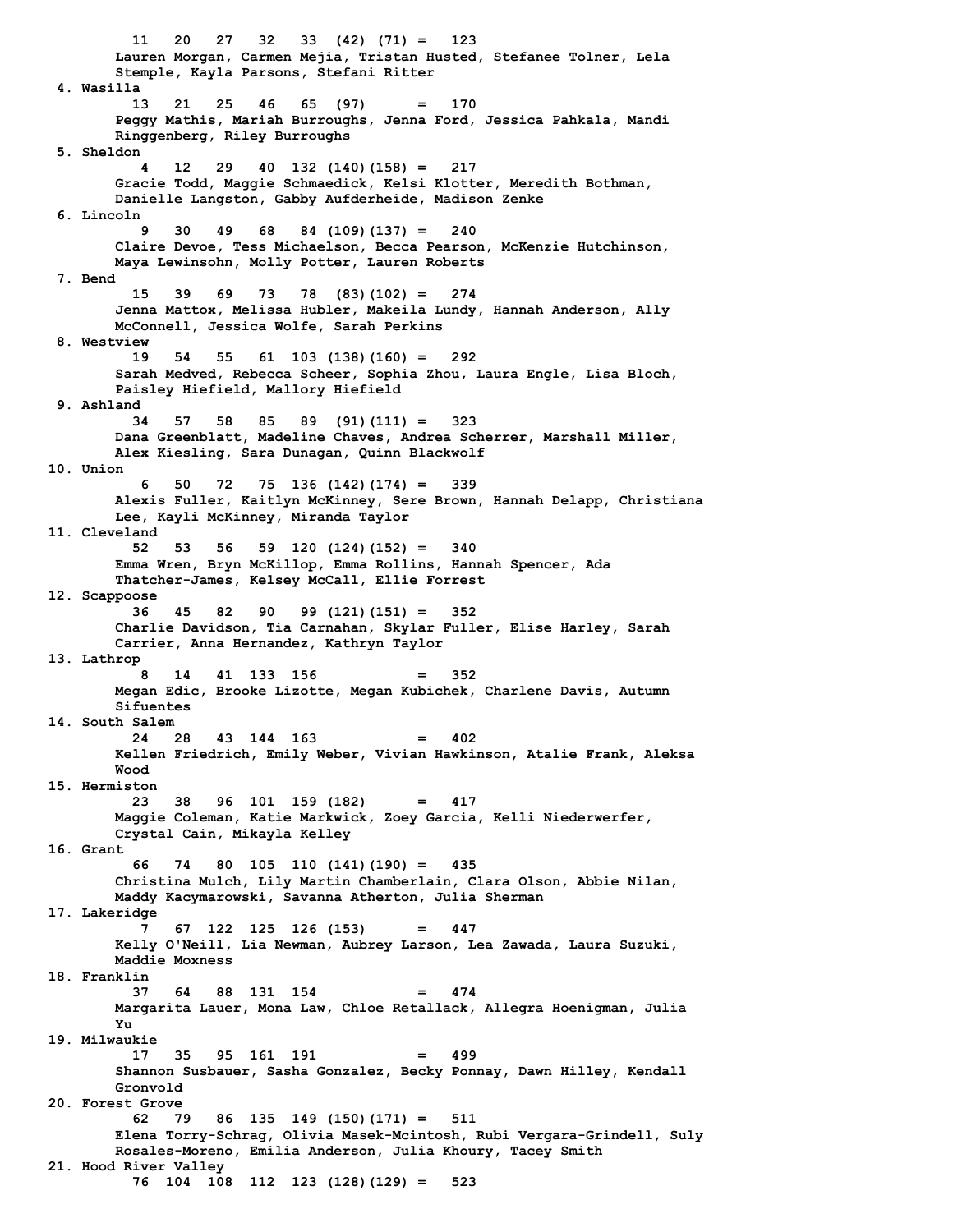**Fiona Wylde, Jessica Dehart, Lydia Gildehaus, Althea Dillon, Danae Burck, Madison Freeman, Rhue Buddendeck 22. Sherwood 70 92 100 116 164 (170)(176) = 542 Devon Greene, Avery Rosenbalm, Victoria Kalina, Kylie Thalhofer, Kelli Mahoney, Cara Smurdon, Kelsey Niebergall 23. Gresham 47 60 127 145 166 (167) = 545 Kennedy Martin, Haley McDonald, Alicia Nunziato, Diana Tovar, Hanna Kristensen, Sierra Lindhorst 24. Redmond 51 81 113 147 165 (177)(178) = 557 Tefna Mitchell-Hoegh, Dakota Steen, Elissa Brouillard, Samantha Scholz, Richee Stevens, Kiersten Ochsner, Taylor Bernard 25. West Linn 98 114 117 134 146 (148)(173) = 609 Rebecca Donnelly, Cailin Guerins, Ellie Clow, Leah Henningsen, Hannah Carr, Tara Galloway, Hanna Morford 26. North Medford 87 93 139 143 157 (172)(175) = 619 Jaycie Dickson, Jessica Pettegrew-Sam, Julia Ribeiro, Kayla Looney, Molly Mulhollen, Brenna Phelps, Madeline Duer 27. Lake Oswego 115 119 130 155 162 (168) = 681 Tatum Johnson, Becca Miles, Madi Willihnganz, Sarah Tucker, Lauren Zurcher, Alyssa Dragelin 28. McNary 77 106 180 183 184 (187) = 730 Courtney Repp, Ashley Burger, Selena Ravey, Aisha Amaitsa, Daysha Simms-Garcia, Kira Norton 29. Estacada 94 179 181 186 189 (194) = 829 Mariah Johnson, Madeline Dinsdale, Kaitlyn Haley, Sarah Sjaastad, Annie Shibahara, Alexis Chavez 30. The Dalles-Wahtonka 107 169 185 188 192 (193)(195) = 841 Maddie Wood, Katie Conklin, Anndria North, Audrey Miller, Kellina Coy, Anna Daggett, Maya Davidson**

#### **Varsity Boys Elite Individual Results**

| Place TmPl No.    |    | Name                      |   | Gr School            | Time           | Pace |
|-------------------|----|---------------------------|---|----------------------|----------------|------|
| ===== ====        |    |                           |   |                      |                |      |
| 1                 |    | 1 2404 Travis Neuman      |   | 11 Summit            | $15:16$ $4:55$ |      |
| 2                 |    | 2905 Zorg Loustalet       |   | 12 Henley            | 15:36          | 5:02 |
| 3                 |    | 2 2387 Eric Alldritt      |   | 11 Summit            | 15:37          | 5:02 |
| 4                 | 3  | 654 Jackson Baker         |   | 12 Franklin          | 15:38          | 5:02 |
| 5                 |    | 4 2326 Ryan Byrd          |   | 12 St Helens         | 15:38          | 5:02 |
| 6                 |    | 5 2566 Sean Eustis        |   | 11 Washougal         | 15:40          | 5:03 |
| 7                 |    | 1399 Paul Adams           |   | 12 Mazama            | 15:40          | 5:03 |
| 8                 |    | 6 2025 Matthew Campbell   |   | 11 Siuslaw           | 15:42          | 5:04 |
| 9                 | 7  | 971 Eduardo Juarez        |   | 11 Hermiston         | 15:45          | 5:05 |
| 10                |    | 8 2024 Mitchell Butler    |   | 10 Siuslaw           | 15:45          | 5:05 |
| 11                |    | 9 1586 Jonathan Cornish   |   | 11 North Valley      | 15:46          | 5:05 |
| $12 \overline{ }$ |    | 10 2878 Akiharu Kitagawa  |   | 12 Wilsonville       | 15:47          | 5:05 |
| 13                |    | 11 2573 Isaac Stinchfield |   | 11 Washougal         | 15:50          | 5:06 |
| 14                |    | 12 2188 Jack Wilson       |   | 12 South Eugene      | 15:53          | 5:07 |
| 15                |    | 13 2163 Brian Eimstad     |   | 12 South Eugene      | 15:54          | 5:08 |
| 16                | 14 | 922 Aaron Roe             | 9 | Henry Jackson        | 15:56          | 5:08 |
| 17                |    | 2900 Juve Guzman          |   | 12 Woodburn          | 15:57          | 5:08 |
| 18                |    | 15 832 Andre Walker       |   | 12 Grant             | 15:57          | 5:09 |
| 19                | 16 | 460 Zachary Holloway      |   | 12 Central Linn      | 15:58          | 5:09 |
| 20                |    | 1801 Max Romey            |   | 12 Service           | 15:58          | 5:09 |
| 21                |    | 17 1268 Mubark Mebrat     |   | 12 Lakeridge         | 15:59          | 5:09 |
| 22                |    | 18 1205 Nathan Normo      |   | 12 Lake Oswego       | 15:59          | 5:09 |
| 23                | 19 | 981 Javier Velasco        |   | 12 Hermiston         | 15:59          | 5:09 |
| 24                |    | 575 Andrey Ionashku       |   | 12 Delta Junction    | 15:59          | 5:09 |
| 25                |    | 20 2169 Joe Holvey        |   | 12 South Eugene      | 16:01          | 5:10 |
| 26                | 21 | 972 Jose Macias           |   | 10 Hermiston         | 16:01          | 5:10 |
| 27                |    | 414 Hudson Eustace        |   | 12 Cascade Christian | 16:04          | 5:10 |
| 28                |    | 22 1535 Ray Schireman     |   | 10 North Medford     | 16:04          | 5:11 |
| 29                |    | 2587 Zachariah Roth       |   | 11 West Albany       | 16:05          | 5:11 |
| 30                | 23 | 874 Jacob Atkinson        |   | 12 Henry Jackson     | 16:05          | 5:11 |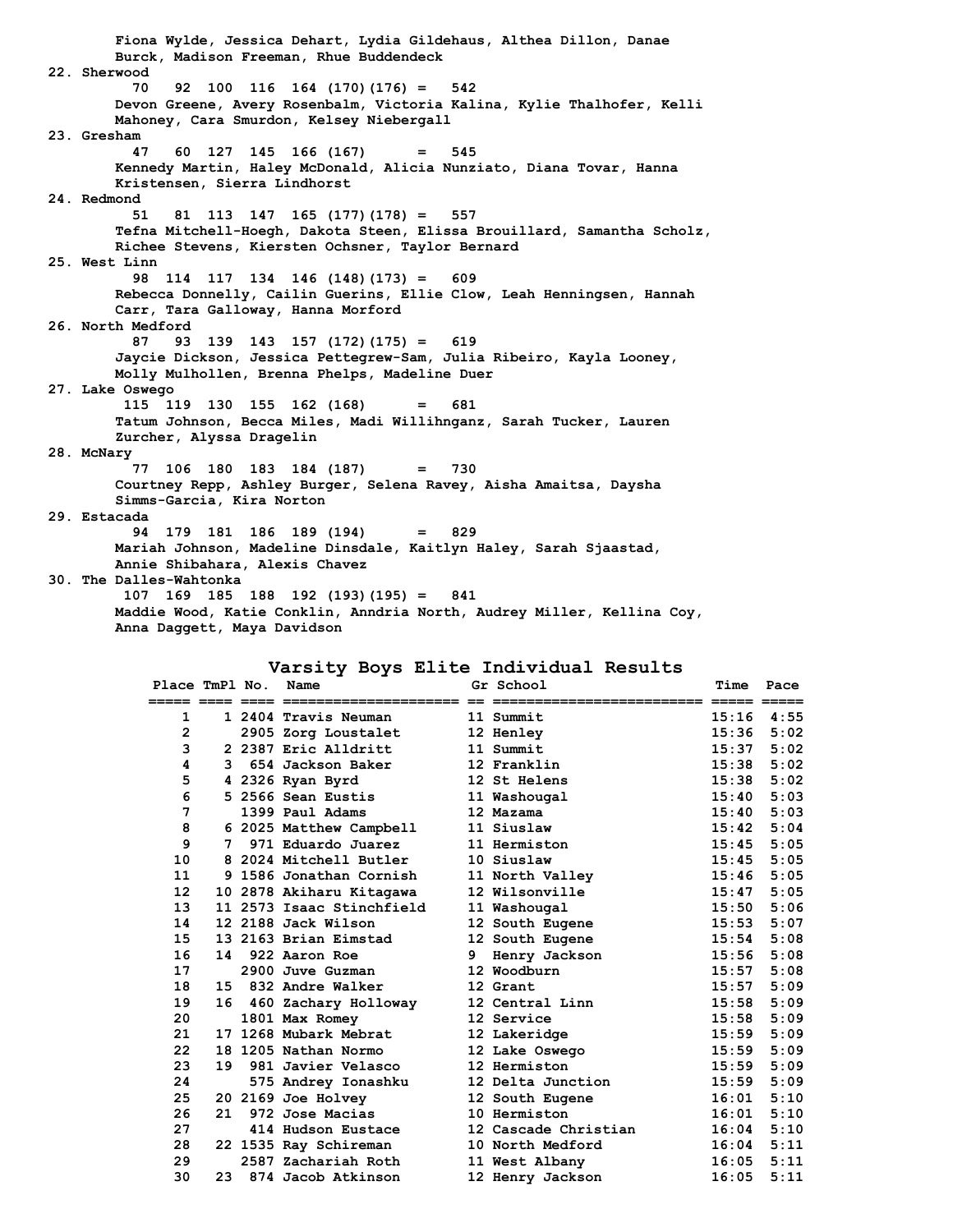| 31  | 24  | 480 Christopher Hinkle                                        |   | 11 Cleveland                                 | 16:05          | 5:11 |
|-----|-----|---------------------------------------------------------------|---|----------------------------------------------|----------------|------|
| 32  |     | 25 458 Joseph Ewers                                           |   | 12 Central Linn                              | $16:07$ $5:12$ |      |
|     |     |                                                               |   |                                              |                |      |
| 33  |     | 26 1585 David Cornish                                         |   | 11 North Valley                              | $16:07$ $5:12$ |      |
| 34  |     | 27 2701 Peter Noon                                            |   | 11 West Valley                               | $16:10$ $5:13$ |      |
| 35  |     | 28 2430 Alex Dillard                                          |   | 12 The Dalles-Wahtonka                       | $16:11$ $5:13$ |      |
| 36  |     | 29 967 Alejandro Cisneros                                     |   | 10 Hermiston                                 | $16:13$ $5:13$ |      |
| 37  |     | 1600 Nick Obletz                                              |   |                                              | $16:13$ $5:14$ |      |
| 38  |     | 30 1049 Cole Christiansen                                     |   | 11 Oregon Episcopal<br>11 Kodiak             | $16:14$ $5:14$ |      |
| 39  | 31  | 664 Fletcher Hazlehurst                                       |   | 12 Franklin                                  | $16:15$ $5:14$ |      |
|     |     |                                                               |   |                                              |                |      |
| 40  |     | 32 2625 Dillon George                                         |   | 12 West Linn                                 | $16:15$ $5:14$ |      |
| 41  |     | 33 2545 Tanner Sork                                           |   | 12 Union                                     | $16:16$ $5:14$ |      |
| 42  |     | 34 2395 Luke Hinz                                             |   | 11 Summit                                    | $16:16$ 5:15   |      |
| 43  |     | 35 2261 Niko Tutland                                          |   | 11 South Medford                             | $16:18$ $5:15$ |      |
| 44  |     | 36 1362 Tanner Smith                                          |   | 11 Lincoln                                   | $16:18$ $5:15$ |      |
| 45  |     | 37 883 Nick Calacat                                           |   | 12 Henry Jackson                             | $16:19$ $5:15$ |      |
| 46  |     |                                                               |   | 12 Estacada                                  | $16:19$ $5:16$ |      |
| 47  |     | 591 Chris MacMurray<br>OFF Isti Thomat<br>38 1055 Levi Thomet |   | 9 Kodiak                                     | $16:20$ $5:16$ |      |
|     |     |                                                               |   |                                              |                |      |
| 48  |     |                                                               |   | 39 632 Geremia Lizier-Zmudzi 10 Forest Grove | $16:20$ $5:16$ |      |
| 49  |     | 40 1197 Todd Macdonald                                        |   | 11 Lake Oswego                               | $16:20$ $5:16$ |      |
| 50  |     | 41 1858 Jackson Darland                                       |   | 11 Sheldon                                   | $16:21$ $5:16$ |      |
| 51  |     | 42 1729 Angel Barranco                                        |   | 11 Salesian                                  | $16:22$ $5:16$ |      |
| 52  |     | 43 2255 Camden Stemple                                        |   | 11 South Medford                             | $16:22$ $5:16$ |      |
| 53  |     | 44 2618 Connor Cushman                                        |   | 11 West Linn                                 | $16:24$ $5:17$ |      |
| 54  |     | 45 897 Collin Holman                                          |   | 12 Henry Jackson                             | $16:24$ $5:17$ |      |
| 55  |     |                                                               |   |                                              |                |      |
|     |     | 46 912 Blake Nelson                                           |   | 12 Henry Jackson                             | $16:25$ $5:17$ |      |
| 56  |     | 47 479 Adrian Hinkle                                          |   | 11 Cleveland                                 | $16:25$ $5:17$ |      |
| 57  |     | 48 2034 Mack Marbas                                           |   | 10 Siuslaw                                   | $16:25$ $5:18$ |      |
| 58  |     | 49 2158 Reilly Bloomer                                        |   | 9 South Eugene                               | $16:29$ $5:19$ |      |
| 59  |     | 50 2182 Zach Selko                                            |   | 12 South Eugene                              | $16:29$ $5:19$ |      |
| 60  |     | 51 1259 Julian Heninger                                       |   | 11 Lakeridge                                 | $16:30$ $5:19$ |      |
| 61  |     | 52 2403 Sammy Naffziger                                       |   | 12 Summit                                    | $16:31$ $5:19$ |      |
| 62  |     |                                                               |   |                                              |                |      |
|     |     | 53 2237 Travis Jantzer                                        |   | 12 South Medford                             | $16:34$ $5:20$ |      |
| 63  |     | 54 2674 David Clark                                           |   | 12 West Salem                                | $16:35$ $5:20$ |      |
| 64  |     | 1800 Lucas Hepler                                             |   | 11 Service                                   | $16:35$ $5:21$ |      |
| 65  |     | 55 1536 Blake Spencer                                         |   | 11 North Medford                             | $16:37$ $5:21$ |      |
| 66  |     | 56 2036 Hayden Schaffner                                      |   | 11 Siuslaw                                   | $16:37$ $5:21$ |      |
| 67  |     | 57 2876 Ty James                                              |   | 11 Wilsonville                               | $16:38$ $5:22$ |      |
| 68  |     | 58 1864 Ben Harter                                            |   | 10 Sheldon                                   | $16:40$ $5:22$ |      |
| 69  |     | 59 1295 Kyle Hanson                                           |   | 12 Lathrop                                   | $16:41$ $5:22$ |      |
|     |     |                                                               |   |                                              |                |      |
| 70  |     | 60 2400 Matthew Maton                                         |   | 9 Summit                                     | $16:41$ $5:23$ |      |
| 71  |     | 61 882 Brandon Brown                                          |   | 11 Henry Jackson                             | $16:43$ $5:23$ |      |
| 72  |     | 62 2536 Roman Kirkov                                          |   | 12 Union                                     | $16:44$ $5:23$ |      |
| 73  | 63. | 278 Sam Jackson                                               |   | 12 Ashland                                   | $16:45$ 5:24   |      |
| 74  |     | 64 2703 Mikko Sayre                                           |   | 11 West Valley                               | $16:46$ $5:24$ |      |
| 75  |     | 65 1335 Ben Campbell                                          |   | 11 Lincoln                                   | 16:46          | 5:24 |
| 76  |     | 66 1867 Alex Johnston                                         |   | 11 Sheldon                                   | 16:48          | 5:25 |
| 77  |     | 67 1732 Jonathan Estrada                                      |   | 11 Salesian                                  | 16:49          | 5:25 |
|     |     |                                                               |   |                                              |                |      |
| 78  |     | 68 2759 Rj Morgan                                             |   | 11 Westview                                  | 16:50          | 5:25 |
| 79  |     | 69 483 Mitchell Robertson                                     |   | 12 Cleveland                                 | $16:50$ $5:25$ |      |
| 80  |     | 70 1301 Keegan Rankin                                         |   | 11 Lathrop                                   | $16:50$ $5:26$ |      |
| 81  |     | 71 2682 Emanuel Kraynick                                      |   | 11 West Salem                                | 16:50 5:26     |      |
| 82  |     | 72 1725 Alex Stevens                                          |   | 9 Redmond                                    | 16:50 5:26     |      |
| 83  |     | 73 1298 Ryer Kornkven                                         |   | 12 Lathrop                                   | $16:52$ $5:26$ |      |
| 84  |     | 74 1733 Jose Hernandez                                        |   | 12 Salesian                                  | 16:52          | 5:26 |
| 85  |     | 75 1737 Jose Perez                                            |   | 12 Salesian                                  | $16:54$ $5:27$ |      |
|     |     | 76 2770 Alec Smith                                            |   |                                              |                |      |
| 86  |     |                                                               |   | 11 Westview                                  | $16:54$ $5:27$ |      |
| 87  |     | 77 2695 Kuba Grzeda                                           |   | 11 West Valley                               | $16:54$ $5:27$ |      |
| 88  |     | 78 2159 Liam Chapin-Jones                                     |   | 11 South Eugene                              | 16:54          | 5:27 |
| 89  |     | 79 2026 Seth Campbell                                         |   | 9 Siuslaw                                    | $16:54$ $5:27$ |      |
| 90  |     | 80 821 Aidan Paulk                                            |   | 11 Grant                                     | $16:55$ $5:27$ |      |
| 91  |     | 81 1251 Colton Ansberry                                       |   | 11 Lakeridge                                 | $16:55$ $5:27$ |      |
| 92  |     | 82 2893 Ben Thomas                                            |   | 11 Wilsonville                               | $16:55$ $5:27$ |      |
| 93  |     | 83 1265 Alec Koh                                              |   | 12 Lakeridge                                 | $16:56$ $5:27$ |      |
|     |     |                                                               |   |                                              |                |      |
| 94  | 84  | 281 Isaac Schaaf                                              |   | 12 Ashland                                   | 16:56 5:27     |      |
| 95  | 85  | 512 Jason Braxton                                             |   | 10 Crater                                    | 16:56 5:28     |      |
| 96  |     | 86 1888 Tj Wright                                             |   | <b>10 Sheldon</b>                            | $16:58$ $5:28$ |      |
| 97  |     | 87 2696 Erich Hoefler                                         |   | 10 West Valley                               | 16:58          | 5:28 |
| 98  |     | 88 1590 Andrew Youngblood                                     |   | 11 North Valley                              | 16:59          | 5:28 |
| 99  | 89  | 633 James McCahon                                             |   | 12 Forest Grove                              | $16:59$ $5:28$ |      |
| 100 |     | 90 1349 Evan Martin                                           |   | 12 Lincoln                                   | 16:59          | 5:28 |
|     |     |                                                               |   |                                              |                |      |
| 101 |     | 91 2250 John Serna                                            | 9 | South Medford                                | 16:59          | 5:28 |
| 102 |     | 92 2868 Sam Collins                                           |   | 11 Wilsonville                               | 17:00          | 5:29 |
| 103 |     | 93 1530 Devyn Baldovino                                       |   | 11 North Medford                             | 17:01          | 5:29 |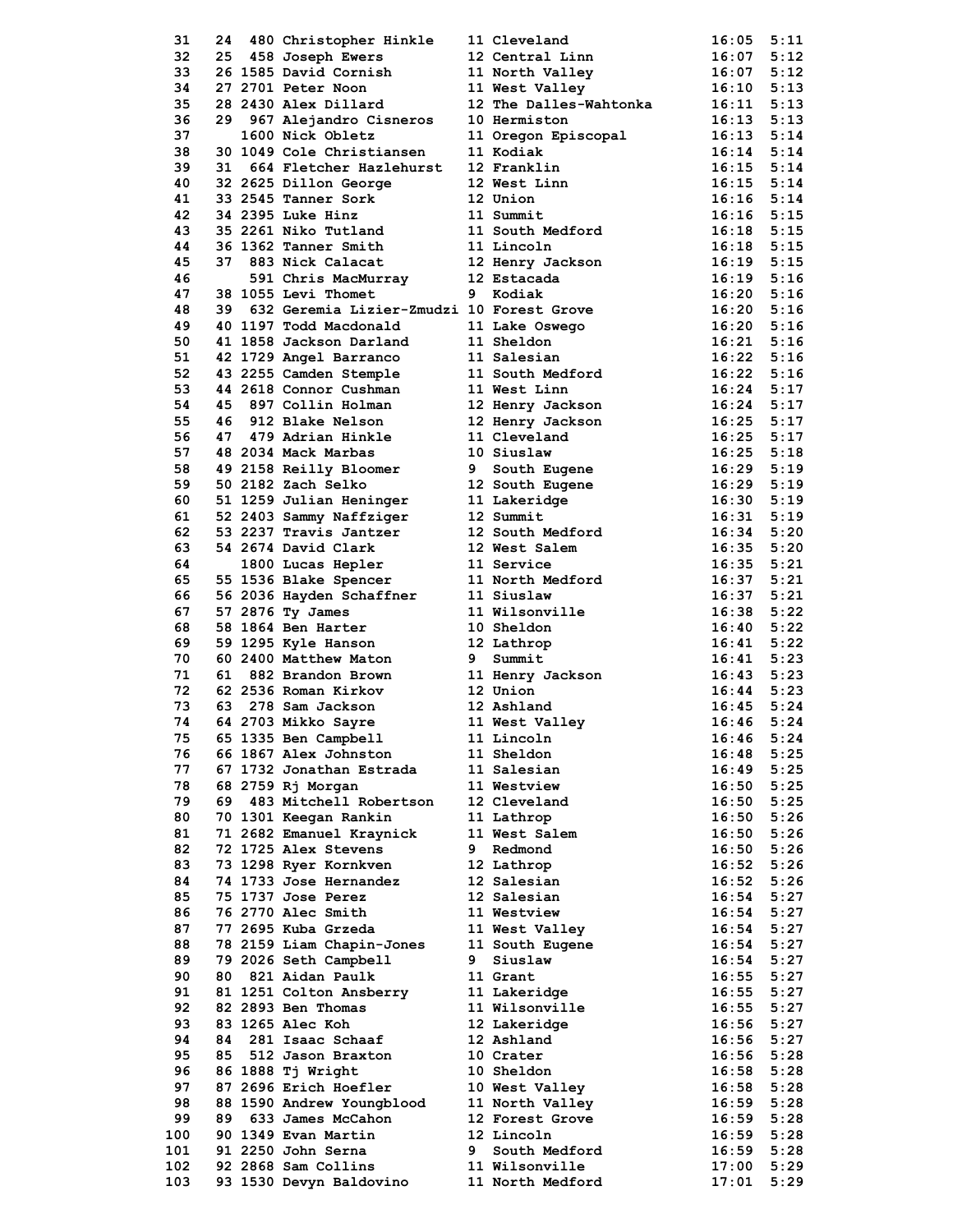|            |     |                                              |   | 104 94 660 Josh Roal (1913)<br>104 95 260 Josh Roal (1914)<br>105 93 260 Josh Rosh Robertson 12 Franklin<br>107 99 260 Josh Robertson 12 Next Salam<br>107 99 260 Josh Robertson 12 Next Salam 11:02 5:29<br>109 99 260 Josh Robertson 11 Re |                       |      |
|------------|-----|----------------------------------------------|---|----------------------------------------------------------------------------------------------------------------------------------------------------------------------------------------------------------------------------------------------|-----------------------|------|
|            |     |                                              |   |                                                                                                                                                                                                                                              |                       |      |
|            |     |                                              |   |                                                                                                                                                                                                                                              |                       |      |
|            |     |                                              |   |                                                                                                                                                                                                                                              |                       |      |
|            |     |                                              |   |                                                                                                                                                                                                                                              |                       |      |
|            |     |                                              |   |                                                                                                                                                                                                                                              |                       |      |
|            |     |                                              |   |                                                                                                                                                                                                                                              |                       |      |
|            |     |                                              |   |                                                                                                                                                                                                                                              |                       |      |
|            |     |                                              |   |                                                                                                                                                                                                                                              |                       |      |
|            |     |                                              |   |                                                                                                                                                                                                                                              |                       |      |
|            |     |                                              |   |                                                                                                                                                                                                                                              |                       |      |
|            |     |                                              |   |                                                                                                                                                                                                                                              |                       |      |
|            |     |                                              |   |                                                                                                                                                                                                                                              |                       |      |
|            |     |                                              |   |                                                                                                                                                                                                                                              |                       |      |
|            |     |                                              |   |                                                                                                                                                                                                                                              |                       |      |
|            |     |                                              |   |                                                                                                                                                                                                                                              |                       |      |
|            |     |                                              |   |                                                                                                                                                                                                                                              |                       |      |
|            |     |                                              |   |                                                                                                                                                                                                                                              |                       |      |
|            |     |                                              |   |                                                                                                                                                                                                                                              |                       |      |
|            |     |                                              |   |                                                                                                                                                                                                                                              |                       |      |
|            |     |                                              |   |                                                                                                                                                                                                                                              |                       |      |
|            |     |                                              |   |                                                                                                                                                                                                                                              |                       |      |
|            |     |                                              |   |                                                                                                                                                                                                                                              |                       |      |
|            |     |                                              |   |                                                                                                                                                                                                                                              |                       |      |
|            |     |                                              |   |                                                                                                                                                                                                                                              |                       |      |
|            |     |                                              |   |                                                                                                                                                                                                                                              |                       |      |
|            |     |                                              |   |                                                                                                                                                                                                                                              |                       |      |
|            |     |                                              |   |                                                                                                                                                                                                                                              |                       |      |
|            |     |                                              |   |                                                                                                                                                                                                                                              |                       |      |
|            |     |                                              |   |                                                                                                                                                                                                                                              |                       |      |
|            |     |                                              |   |                                                                                                                                                                                                                                              |                       |      |
|            |     |                                              |   |                                                                                                                                                                                                                                              |                       |      |
|            |     |                                              |   |                                                                                                                                                                                                                                              |                       |      |
|            |     |                                              |   |                                                                                                                                                                                                                                              |                       |      |
|            |     |                                              |   |                                                                                                                                                                                                                                              |                       |      |
|            |     |                                              |   |                                                                                                                                                                                                                                              |                       |      |
|            |     |                                              |   |                                                                                                                                                                                                                                              |                       |      |
|            |     |                                              |   |                                                                                                                                                                                                                                              |                       |      |
|            |     |                                              |   |                                                                                                                                                                                                                                              |                       |      |
|            |     |                                              |   |                                                                                                                                                                                                                                              |                       |      |
|            |     |                                              |   |                                                                                                                                                                                                                                              |                       |      |
|            |     |                                              |   |                                                                                                                                                                                                                                              |                       |      |
|            |     |                                              |   |                                                                                                                                                                                                                                              |                       |      |
|            |     |                                              |   |                                                                                                                                                                                                                                              |                       |      |
|            |     |                                              |   |                                                                                                                                                                                                                                              |                       |      |
|            |     |                                              |   |                                                                                                                                                                                                                                              |                       |      |
|            |     |                                              |   |                                                                                                                                                                                                                                              |                       |      |
|            |     |                                              |   |                                                                                                                                                                                                                                              |                       |      |
|            |     |                                              |   |                                                                                                                                                                                                                                              |                       |      |
| 148        |     | 137 2338 David Sumsion                       |   | 11 St Helens                                                                                                                                                                                                                                 | 17:33                 |      |
|            |     |                                              |   |                                                                                                                                                                                                                                              |                       | 5:39 |
| 149        |     | 138 1302 Kipp Wilkinson                      |   | 12 Lathrop                                                                                                                                                                                                                                   | 17:33                 | 5:39 |
| 150        | 139 | 979 Nathan Sanders                           |   | 11 Hermiston                                                                                                                                                                                                                                 | 17:33                 | 5:39 |
| 151        |     | 140 386 Peter Schwarz                        |   | 11 Bend                                                                                                                                                                                                                                      | 17:33                 | 5:39 |
| 152        |     | 141 631 C.J. Johnson                         |   | 12 Forest Grove                                                                                                                                                                                                                              | $17:34$ 5:39          |      |
| 153        |     | 142 2224 Ethan Cannon                        |   | 10 South Medford                                                                                                                                                                                                                             | 17:34                 | 5:39 |
| 154        |     | 143 2039 Jesse Wells                         |   | 12 Siuslaw                                                                                                                                                                                                                                   | 17:34                 | 5:40 |
| 155        |     | 144 1861 Henry Fowler                        |   | 10 Sheldon                                                                                                                                                                                                                                   | $17:35$ $5:40$        |      |
|            |     |                                              |   |                                                                                                                                                                                                                                              |                       |      |
| 156        |     | 145 1294 Luke Castellini                     |   | 12 Lathrop                                                                                                                                                                                                                                   | 17:35                 | 5:40 |
| 157        |     | 146 1534 L.T Hoak                            |   | 11 North Medford                                                                                                                                                                                                                             | 17:36                 | 5:40 |
| 158        |     | 147 2337 Bryan Strang                        |   | 10 St Helens                                                                                                                                                                                                                                 | $17:36$ $5:40$        |      |
| 159        |     | 2902 Alex Mangan                             |   | Henley                                                                                                                                                                                                                                       | $17:36$ $5:40$        |      |
| 160        |     | 148 2688 Ben Whitenack                       |   | 12 West Salem                                                                                                                                                                                                                                | 17:38                 | 5:41 |
| 161        |     | 149 485 Daniel Stone                         |   | 12 Cleveland                                                                                                                                                                                                                                 | 17:40                 | 5:41 |
|            |     |                                              |   |                                                                                                                                                                                                                                              |                       |      |
| 162        |     | 150 362 Daniel Ewing                         |   | 12 Bend                                                                                                                                                                                                                                      | $17:40$ $5:41$        |      |
| 163        |     | 151 1051 Jordan Fogle                        |   | 12 Kodiak                                                                                                                                                                                                                                    | 17:40                 | 5:41 |
| 164        |     | 152 2405 Alan Nielsen                        |   | 12 Summit                                                                                                                                                                                                                                    | 17:40                 | 5:42 |
| 165        |     | 153 1054 Julian McCarthy                     |   | 11 Kodiak                                                                                                                                                                                                                                    | $17:40$ 5:42          |      |
| 166        |     | 154 1297 Sam King                            |   | 10 Lathrop                                                                                                                                                                                                                                   | 17:40                 | 5:42 |
| 167        |     | 155 1531 Connor Covey                        | 9 | North Medford                                                                                                                                                                                                                                | 17:41                 | 5:42 |
| 168        |     | 156 1929 Peter Alley                         |   | 12 Sherwood                                                                                                                                                                                                                                  | $17:41$ $5:42$        |      |
|            |     |                                              |   |                                                                                                                                                                                                                                              |                       |      |
| 169        |     | 157 969 Kain Garcia                          |   | 12 Hermiston                                                                                                                                                                                                                                 | 17:41                 | 5:42 |
| 170        |     | 158 2531 Aj England                          |   | 9 Union                                                                                                                                                                                                                                      | 17:42                 | 5:42 |
|            |     | 159 1722 Jimi Seeley                         |   | 10 Redmond                                                                                                                                                                                                                                   | $17:43$ $5:42$        |      |
| 171        |     |                                              |   |                                                                                                                                                                                                                                              |                       |      |
| 172        |     | 160 634 Judd Parson                          |   | 11 Forest Grove                                                                                                                                                                                                                              | $17:43$ 5:43          |      |
| 173        |     | 161 2623 Derek Fieldhouse                    |   | 11 West Linn                                                                                                                                                                                                                                 | 17:44                 | 5:43 |
|            |     |                                              |   |                                                                                                                                                                                                                                              |                       |      |
| 174        |     | 162 668 Cartier Lindley                      |   | 12 Franklin                                                                                                                                                                                                                                  | $17:44$ 5:43          |      |
| 175<br>176 |     | 163 517 Mike Shaw<br>164 1933 Tristan Bishop | 9 | 10 Crater<br>Sherwood                                                                                                                                                                                                                        | $17:45$ 5:43<br>17:45 | 5:43 |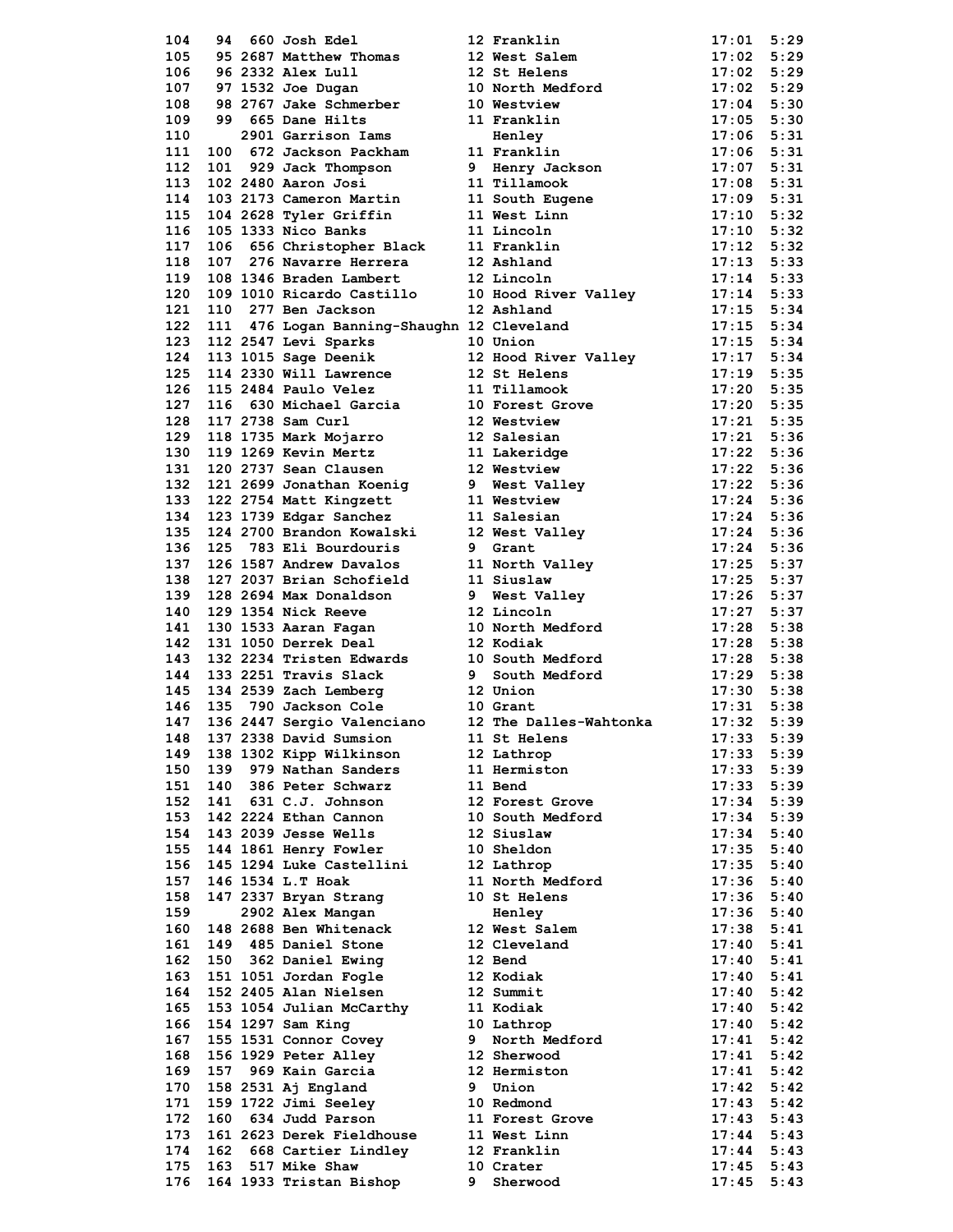| 177        |     |                                                         |   |                                                                                                                                                                                                                                                                                                                                                                                                                                                                                                          | 17:45          | 5:43         |
|------------|-----|---------------------------------------------------------|---|----------------------------------------------------------------------------------------------------------------------------------------------------------------------------------------------------------------------------------------------------------------------------------------------------------------------------------------------------------------------------------------------------------------------------------------------------------------------------------------------------------|----------------|--------------|
| 178        |     |                                                         |   |                                                                                                                                                                                                                                                                                                                                                                                                                                                                                                          | 17:46          | 5:44         |
| 179        |     |                                                         |   |                                                                                                                                                                                                                                                                                                                                                                                                                                                                                                          | 17:47          | 5:44         |
|            |     | 168 2889 Milo Perkins                                   |   | 11 Crater<br>11 Wilsonville                                                                                                                                                                                                                                                                                                                                                                                                                                                                              |                |              |
| 180        |     |                                                         |   |                                                                                                                                                                                                                                                                                                                                                                                                                                                                                                          | 17:49          | 5:44         |
| 181        |     |                                                         |   |                                                                                                                                                                                                                                                                                                                                                                                                                                                                                                          |                |              |
| 182        |     |                                                         |   |                                                                                                                                                                                                                                                                                                                                                                                                                                                                                                          |                |              |
| 183        |     |                                                         |   | 169 2568 Geer McGee<br>169 2568 Geer McGee<br>171 511 Darien Andrews<br>171 511 Darien Andrews<br>172 2750 Taran Hughes<br>173 373 Cody Maguire<br>173 373 Cody Maguire<br>174 2335 Micah Pletsch<br>174 2335 Mich Pletsch<br>174 2335 Mich Plet                                                                                                                                                                                                                                                         |                |              |
|            |     |                                                         |   |                                                                                                                                                                                                                                                                                                                                                                                                                                                                                                          |                |              |
| 184        |     |                                                         |   |                                                                                                                                                                                                                                                                                                                                                                                                                                                                                                          |                |              |
| 185        |     |                                                         |   |                                                                                                                                                                                                                                                                                                                                                                                                                                                                                                          |                |              |
| 186        |     |                                                         |   |                                                                                                                                                                                                                                                                                                                                                                                                                                                                                                          |                |              |
| 187        |     |                                                         |   |                                                                                                                                                                                                                                                                                                                                                                                                                                                                                                          |                |              |
| 188        |     |                                                         |   |                                                                                                                                                                                                                                                                                                                                                                                                                                                                                                          |                |              |
|            |     |                                                         |   | 176 1014 Miguel Cuevas 9 Hood River Valley 17:54 5:46<br>177 635 Connor Pitt 11 Forest Grove 17:55 5:46<br>178 2669 Sean Barr 11 West Salem 17:56 5:47                                                                                                                                                                                                                                                                                                                                                   |                |              |
| 189        |     |                                                         |   |                                                                                                                                                                                                                                                                                                                                                                                                                                                                                                          |                |              |
| 190        |     |                                                         |   |                                                                                                                                                                                                                                                                                                                                                                                                                                                                                                          |                |              |
| 191        |     |                                                         |   |                                                                                                                                                                                                                                                                                                                                                                                                                                                                                                          | $17:57$ $5:47$ |              |
| 192        |     |                                                         |   |                                                                                                                                                                                                                                                                                                                                                                                                                                                                                                          | $17:57$ $5:47$ |              |
|            |     | 180 1726 Samuel Andalon<br>181 2626 John Goetze         |   | 179 1252 Nathan Belcik<br>179 1252 Nathan Belcik<br>180 1726 Samuel Andalon 10 Salesian<br>181 2626 John Goetze 10 West Linn                                                                                                                                                                                                                                                                                                                                                                             |                |              |
| 193        |     |                                                         |   |                                                                                                                                                                                                                                                                                                                                                                                                                                                                                                          | $17:57$ $5:47$ |              |
| 194        |     | 182 2433 Greg Glesener                                  |   | 12 The Dalles-Wahtonka                                                                                                                                                                                                                                                                                                                                                                                                                                                                                   | $17:58$ 5:47   |              |
| 195        |     |                                                         |   |                                                                                                                                                                                                                                                                                                                                                                                                                                                                                                          | $17:59$ $5:48$ |              |
| 196        |     |                                                         |   |                                                                                                                                                                                                                                                                                                                                                                                                                                                                                                          | $18:01$ $5:48$ |              |
| 197        |     |                                                         |   |                                                                                                                                                                                                                                                                                                                                                                                                                                                                                                          | $18:02$ 5:49   |              |
|            |     |                                                         |   |                                                                                                                                                                                                                                                                                                                                                                                                                                                                                                          |                |              |
| 198        |     |                                                         |   |                                                                                                                                                                                                                                                                                                                                                                                                                                                                                                          | $18:02$ 5:49   |              |
| 199        |     |                                                         |   |                                                                                                                                                                                                                                                                                                                                                                                                                                                                                                          | $18:03$ 5:49   |              |
| 200        |     |                                                         |   |                                                                                                                                                                                                                                                                                                                                                                                                                                                                                                          | 18:07 5:50     |              |
| 201        |     |                                                         |   |                                                                                                                                                                                                                                                                                                                                                                                                                                                                                                          | $18:07$ 5:50   |              |
|            |     |                                                         |   |                                                                                                                                                                                                                                                                                                                                                                                                                                                                                                          |                |              |
| 202        |     |                                                         |   |                                                                                                                                                                                                                                                                                                                                                                                                                                                                                                          | $18:08$ 5:51   |              |
| 203        |     |                                                         |   |                                                                                                                                                                                                                                                                                                                                                                                                                                                                                                          | 18:09 5:51     |              |
| 204        |     |                                                         |   |                                                                                                                                                                                                                                                                                                                                                                                                                                                                                                          |                |              |
| 205        |     |                                                         |   |                                                                                                                                                                                                                                                                                                                                                                                                                                                                                                          |                |              |
|            |     |                                                         |   | 182 2433 Greg Glesener<br>183 1942 Evan Heslop<br>18 1942 Evan Heslop<br>18 2336 Nathan Reed<br>18 2482 Markus Pullen<br>18 2633 Braden Krellwitz<br>18 2891 Kyle Shavere<br>18 1700 Memo Delatorre<br>18 1700 Memo Delatorre<br>18 1700 Memo De<br>191 1854 David Bellamy<br>192 1712 Jacob Jungck<br>193 2533 Tyler Hansen<br>10 Union<br>10 The Dalles-Wahtonka<br>18:10 5:51<br>194 2435 Mark Johnson<br>10 The Dalles-Wahtonka<br>18:11 5:51<br>195 1705 Oliver Gunther<br>11 Redmond<br>194 2435 M |                |              |
| 206        |     |                                                         |   |                                                                                                                                                                                                                                                                                                                                                                                                                                                                                                          |                |              |
| 207        |     |                                                         |   |                                                                                                                                                                                                                                                                                                                                                                                                                                                                                                          |                |              |
| 208        |     |                                                         |   |                                                                                                                                                                                                                                                                                                                                                                                                                                                                                                          |                |              |
| 209        |     |                                                         |   | 196 2442 Grant Pearson<br>196 2442 Grant Pearson<br>197 374 Louis McCoy<br>11 The Dalles-Wahtonka<br>18:13 5:52<br>198 1169 Peter Banta<br>12 Lake Oswego<br>12 Washougal<br>18:15 5:53<br>200 1013 Jorge Cuevas<br>200 1013 Jorge Cuevas<br>10 Hood                                                                                                                                                                                                                                                     |                |              |
| 210        |     |                                                         |   |                                                                                                                                                                                                                                                                                                                                                                                                                                                                                                          |                |              |
|            |     |                                                         |   |                                                                                                                                                                                                                                                                                                                                                                                                                                                                                                          |                |              |
| 211        |     |                                                         |   |                                                                                                                                                                                                                                                                                                                                                                                                                                                                                                          |                |              |
| 212        |     |                                                         |   |                                                                                                                                                                                                                                                                                                                                                                                                                                                                                                          |                |              |
| 213        |     |                                                         |   |                                                                                                                                                                                                                                                                                                                                                                                                                                                                                                          |                |              |
| 214        |     |                                                         |   |                                                                                                                                                                                                                                                                                                                                                                                                                                                                                                          |                |              |
|            |     |                                                         |   | 201 2438 Felipe Lexow 11 The Dalles-Wantonka<br>202 2890 Christopher Quenzer 12 Wilsonville 18:18 5:54<br>203 1953 Ryan Pierce 10 Sherwood 18:19 5:54<br>204 1027 Brodie Sutherland 11 Hood River Valley 18:20 5:54<br>18:20 5:54<br>11                                                                                                                                                                                                                                                                  |                |              |
| 215        |     |                                                         |   |                                                                                                                                                                                                                                                                                                                                                                                                                                                                                                          |                |              |
| 216        |     |                                                         |   |                                                                                                                                                                                                                                                                                                                                                                                                                                                                                                          |                |              |
| 217        |     |                                                         |   |                                                                                                                                                                                                                                                                                                                                                                                                                                                                                                          |                |              |
|            |     | 206 463 Ben Rist                                        |   |                                                                                                                                                                                                                                                                                                                                                                                                                                                                                                          |                |              |
|            |     |                                                         |   |                                                                                                                                                                                                                                                                                                                                                                                                                                                                                                          |                |              |
| 218        |     |                                                         |   |                                                                                                                                                                                                                                                                                                                                                                                                                                                                                                          |                |              |
| 219        | 207 | 463 Ben Rist 10 Centra.<br>516 Austin Sanders 10 Crater |   |                                                                                                                                                                                                                                                                                                                                                                                                                                                                                                          |                |              |
| 220        |     | 208 1185 Brendan Holser                                 |   |                                                                                                                                                                                                                                                                                                                                                                                                                                                                                                          |                |              |
| 221        |     | 209 1012 Sean Crompton                                  |   | 10 Central Linn 18:21 5:55<br>10 Crater 18:22 5:55<br>10 Lake Oswego 18:22 5:55<br>12 Hood River Valley                                                                                                                                                                                                                                                                                                                                                                                                  | 18:22          | 5:55         |
| 222        | 210 | 826 Jack Roberts                                        |   | 11 Grant                                                                                                                                                                                                                                                                                                                                                                                                                                                                                                 | 18:23          | 5:55         |
|            |     |                                                         |   |                                                                                                                                                                                                                                                                                                                                                                                                                                                                                                          |                |              |
| 223        |     | 211 1961 Cody Thompson                                  |   | 11 Sherwood                                                                                                                                                                                                                                                                                                                                                                                                                                                                                              | 18:24          | 5:56         |
| 224        | 212 | 515 Devin Rodman                                        | 9 | Crater                                                                                                                                                                                                                                                                                                                                                                                                                                                                                                   | 18:24          | 5:56         |
| 225        |     | 213 392 Tom Steelhammer                                 |   | 12 Bend                                                                                                                                                                                                                                                                                                                                                                                                                                                                                                  | $18:26$ 5:56   |              |
| 226        |     | 214 1883 Sam Seno                                       |   | 11 Sheldon                                                                                                                                                                                                                                                                                                                                                                                                                                                                                               | 18:27          | 5:56         |
| 227        |     |                                                         |   | 12 Lincoln                                                                                                                                                                                                                                                                                                                                                                                                                                                                                               | 18:27          |              |
|            |     | 215 1341 Tyler Guzman                                   |   |                                                                                                                                                                                                                                                                                                                                                                                                                                                                                                          |                | 5:57         |
| 228        |     | 216 1932 Erik Bennett                                   |   | 11 Sherwood                                                                                                                                                                                                                                                                                                                                                                                                                                                                                              | 18:28 5:57     |              |
| 229        |     | 217 1016 Nils Engbersen                                 |   | 9 Hood River Valley                                                                                                                                                                                                                                                                                                                                                                                                                                                                                      | 18:28          | 5:57         |
| 230        |     | 218 2576 Nicolas Velardi                                |   | 9 Washougal                                                                                                                                                                                                                                                                                                                                                                                                                                                                                              | 18:30          | 5:58         |
| 231        |     | 219 1588 Derek Schwantes                                |   | 12 North Valley                                                                                                                                                                                                                                                                                                                                                                                                                                                                                          | 18:31          | 5:58         |
| 232        |     | 220 1697 Alec Carter                                    | 9 | Redmond                                                                                                                                                                                                                                                                                                                                                                                                                                                                                                  | $18:34$ 5:59   |              |
|            |     |                                                         |   |                                                                                                                                                                                                                                                                                                                                                                                                                                                                                                          |                |              |
| 233        |     | 221 1701 Joey Donohue                                   |   | 11 Redmond                                                                                                                                                                                                                                                                                                                                                                                                                                                                                               | 18:34          | 5:59         |
| 234        | 222 | 274 Jonah Freedman                                      |   | 12 Ashland                                                                                                                                                                                                                                                                                                                                                                                                                                                                                               | $18:34$ 5:59   |              |
| 235        |     | 223 273 Lars Ferguson-Rockwel 10 Ashland                |   |                                                                                                                                                                                                                                                                                                                                                                                                                                                                                                          | 18:34 5:59     |              |
| 236        |     | 224 2529 Tyler Breier                                   |   | 11 Union                                                                                                                                                                                                                                                                                                                                                                                                                                                                                                 | 18:39          | 6:01         |
|            |     |                                                         |   |                                                                                                                                                                                                                                                                                                                                                                                                                                                                                                          |                |              |
| 237        |     | 225 2429 Luke Conklin                                   |   | 12 The Dalles-Wahtonka                                                                                                                                                                                                                                                                                                                                                                                                                                                                                   | 18:43          | 6:02         |
| 238        |     | 226 2629 Trevor Hammock                                 |   | 10 West Linn                                                                                                                                                                                                                                                                                                                                                                                                                                                                                             | 18:45          | 6:02         |
| 239        |     | 227 1584 Zeb Amos                                       |   | 10 North Valley                                                                                                                                                                                                                                                                                                                                                                                                                                                                                          | 18:46          | 6:03         |
| 240        | 228 | 513 Zachary Olsen                                       |   | 10 Crater                                                                                                                                                                                                                                                                                                                                                                                                                                                                                                | 18:47          | 6:03         |
| 241        |     | 229 282 Louie Snowden                                   |   | 9 Ashland                                                                                                                                                                                                                                                                                                                                                                                                                                                                                                | 19:12          | 6:11         |
|            |     |                                                         |   |                                                                                                                                                                                                                                                                                                                                                                                                                                                                                                          |                |              |
| 242        |     | 2904 Eric Medina                                        |   | Willamette                                                                                                                                                                                                                                                                                                                                                                                                                                                                                               | 19:23          | 6:15         |
| 243        |     | 230 2476 Zach Bloomer                                   |   | 12 Tillamook                                                                                                                                                                                                                                                                                                                                                                                                                                                                                             | 19:26          | 6:16         |
| 244        |     | 231 2475 Mitch Baertlein                                |   | 11 Tillamook                                                                                                                                                                                                                                                                                                                                                                                                                                                                                             | 19:27          | 6:16         |
| 245        |     | 232 459 Devon Henmft                                    |   | 11 Central Linn                                                                                                                                                                                                                                                                                                                                                                                                                                                                                          | 19:58          | 6:26         |
|            |     |                                                         |   | 11 Tillamook                                                                                                                                                                                                                                                                                                                                                                                                                                                                                             | 20:40          |              |
| 246        |     | 233 2477 Kaleb Crossley                                 |   |                                                                                                                                                                                                                                                                                                                                                                                                                                                                                                          |                | 6:40         |
| 247        |     | 234 2479 Andrew Jenck                                   | 9 | Tillamook                                                                                                                                                                                                                                                                                                                                                                                                                                                                                                | 21:29          | 6:55         |
| 248<br>249 |     | 235 462 Peter Meyr<br>236 461 Oliver Meyr               |   | 11 Central Linn<br>10 Central Linn                                                                                                                                                                                                                                                                                                                                                                                                                                                                       | 22:40<br>23:23 | 7:18<br>7:32 |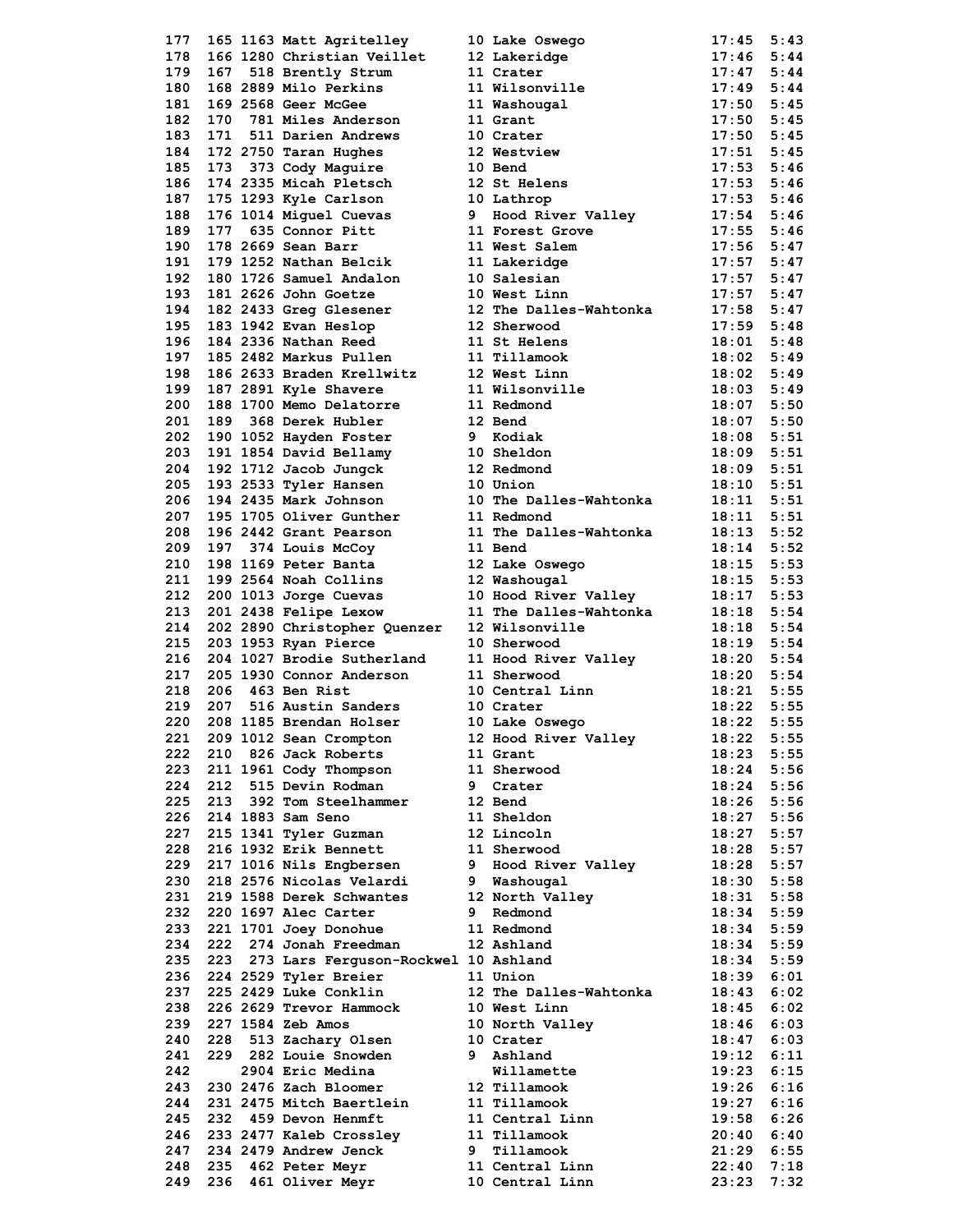**1. South Eugene 12 13 20 49 50 (78)(103) = 144 Jack Wilson, Brian Eimstad, Joe Holvey, Reilly Bloomer, Zach Selko, Liam Chapin-Jones, Cameron Martin 2. Summit 1 2 34 52 60 (152) = 149 Travis Neuman, Eric Alldritt, Luke Hinz, Sammy Naffziger, Matthew Maton, Alan Nielsen 3. Henry Jackson 14 23 37 45 46 (61)(101) = 165 Aaron Roe, Jacob Atkinson, Nick Calacat, Collin Holman, Blake Nelson, Brandon Brown, Jack Thompson 4. Siuslaw 6 8 48 56 79 (127)(143) = 197 Matthew Campbell, Mitchell Butler, Mack Marbas, Hayden Schaffner, Seth Campbell, Brian Schofield, Jesse Wells 5. Hermiston 7 19 21 29 139 (157) = 215 Eduardo Juarez, Javier Velasco, Jose Macias, Alejandro Cisneros, Nathan Sanders, Kain Garcia 6. Franklin 3 31 94 99 100 (106)(162) = 327 Jackson Baker, Fletcher Hazlehurst, Josh Edel, Dane Hilts, Jackson Packham, Christopher Black, Cartier Lindley 7. Lakeridge 17 51 81 83 119 (166)(179) = 351 Mubark Mebrat, Julian Heninger, Colton Ansberry, Alec Koh, Kevin Mertz, Christian Veillet, Nathan Belcik 8. South Medford 35 43 53 91 132 (133)(142) = 354 Niko Tutland, Camden Stemple, Travis Jantzer, John Serna, Tristen Edwards, Travis Slack, Ethan Cannon 9. Salesian 42 67 74 75 118 (123)(180) = 376 Angel Barranco, Jonathan Estrada, Jose Hernandez, Jose Perez, Mark Mojarro, Edgar Sanchez, Samuel Andalon 10. West Valley 27 64 77 87 121 (124)(128) = 376 Peter Noon, Mikko Sayre, Kuba Grzeda, Erich Hoefler, Jonathan Koenig, Brandon Kowalski, Max Donaldson 11. Sheldon 41 58 66 86 144 (191)(214) = 395 Jackson Darland, Ben Harter, Alex Johnston, Tj Wright, Henry Fowler, David Bellamy, Sam Seno 12. North Medford 22 55 93 97 130 (146)(155) = 397 Ray Schireman, Blake Spencer, Devyn Baldovino, Joe Dugan, Aaran Fagan, L.T Hoak, Connor Covey 13. Cleveland 24 47 69 111 149 = 400 Christopher Hinkle, Adrian Hinkle, Mitchell Robertson, Logan Banning-Shaughness, Daniel Stone 14. Lincoln 36 65 90 105 108 (129)(215) = 404 Tanner Smith, Ben Campbell, Evan Martin, Nico Banks, Braden Lambert, Nick Reeve, Tyler Guzman 15. Wilsonville 10 57 82 92 168 (187)(202) = 409 Akiharu Kitagawa, Ty James, Ben Thomas, Sam Collins, Milo Perkins, Kyle Shavere, Christopher Quenzer 16. North Valley 9 26 88 126 219 (227) = 468 Jonathan Cornish, David Cornish, Andrew Youngblood, Andrew Davalos, Derek Schwantes, Zeb Amos 17. Westview 68 76 98 117 120 (122)(172) = 479 Rj Morgan, Alec Smith, Jake Schmerber, Sam Curl, Sean Clausen, Matt Kingzett, Taran Hughes 18. Lathrop 59 70 73 138 145 (154)(175) = 485 Kyle Hanson, Keegan Rankin, Ryer Kornkven, Kipp Wilkinson, Luke Castellini, Sam King, Kyle Carlson**